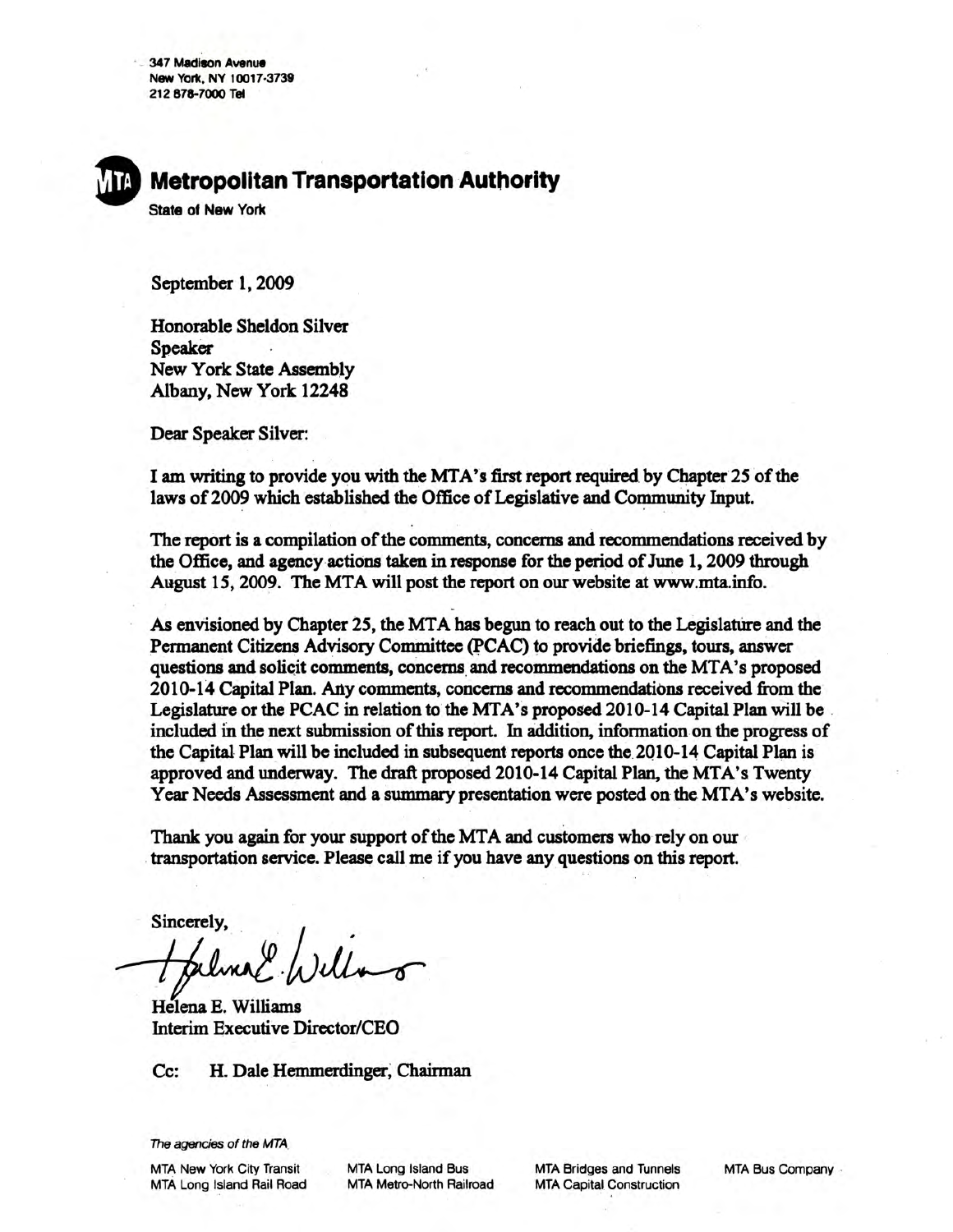347 Madison Avenue New York, NY 10017-3739 212 878-7000 Tel



**State of New York** 

September 1, 2009

Honorable Malcolm Smith **President Pro Tempore** New York State Senate Albany, New York 12247

Dear President Pro Tempore Smith:

I am writing to provide you with the MTA's first report required by Chapter 25 of the laws of 2009 which established the Office of Legislative and Community Input.

The report is a compilation of the comments, concerns and recommendations received by the Office, and agency actions taken in response for the period of June 1, 2009 through August 15, 2009. The MTA will post the report on our website at www.mta.info.

As envisioned by Chapter 25, the MTA has begun to reach out to the Legislature and the Permanent Citizens Advisory Committee (PCAC) to provide briefings, tours, answer questions and solicit comments, concerns and recommendations on the MTA's proposed 2010-14 Capital Plan. Any comments, concerns and recommendations received from the Legislature or the PCAC in relation to the MTA's proposed 2010-14 Capital Plan will be included in the next submission of this report. In addition, information on the progress of the Capital Plan will be included in subsequent reports once the 2010-14 Capital Plan is approved and underway. The draft proposed 2010-14 Capital Plan, the MTA's Twenty Year Needs Assessment and a summary presentation were posted on the MTA's website.

Thank you again for your support of the MTA and customers who rely on our transportation service. Please call me if you have any questions on this report.

Sincerely,

Helena E. Williams Interim Executive Director/CEO

#### H. Dale Hemmerdinger, Chairman  $Cc$ :

The agencies of the MTA

**MTA New York City Transit** MTA Long Island Rail Road

MTA Long Island Bus MTA Metro-North Railroad

**MTA Bridges and Tunnels MTA Capital Construction** 

**MTA Bus Company**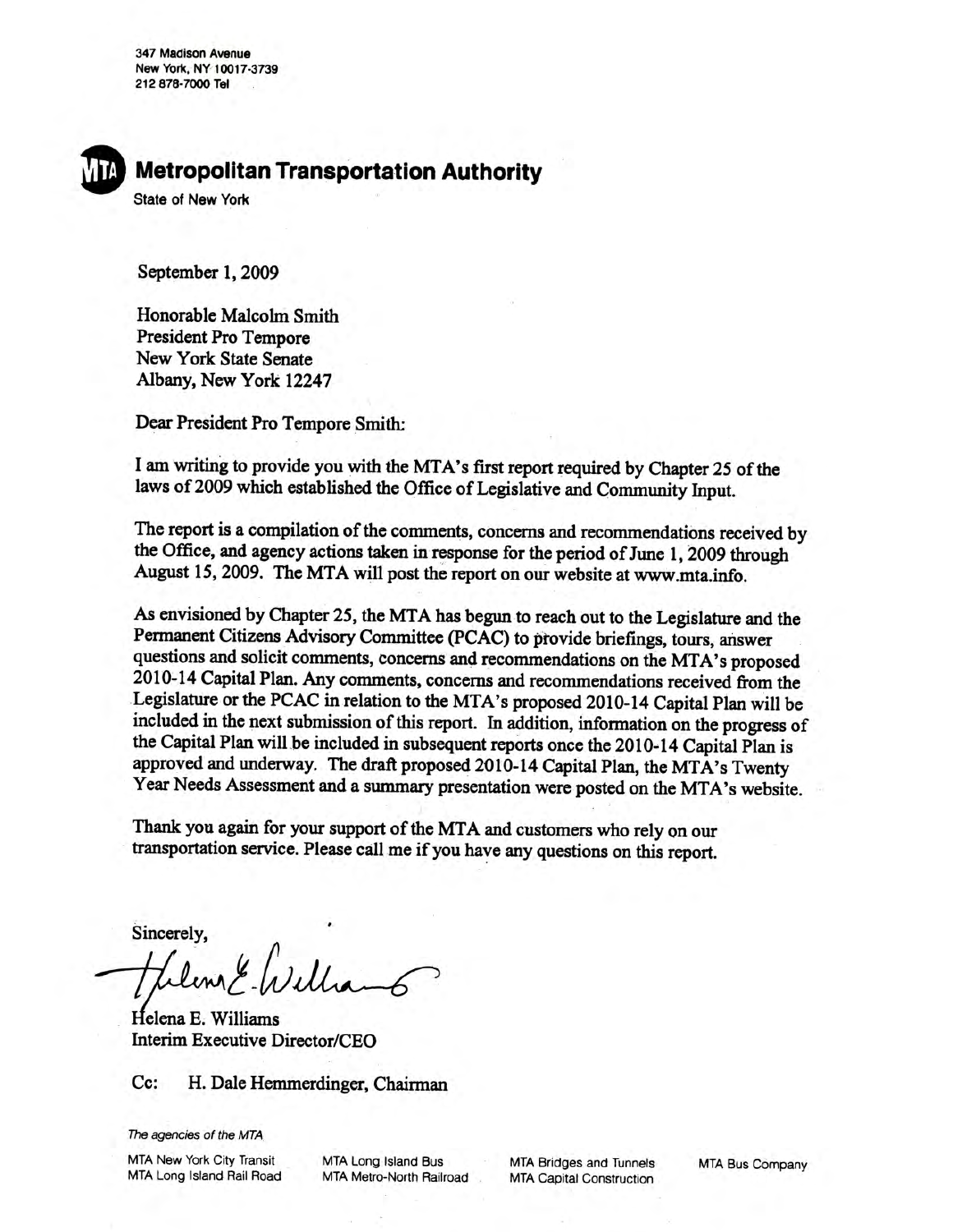# **Metropolitan Transportation Authority**

## **Office of Legislative and Community Input**

#### **Compilation of Concerns, Comments and Recommendations Pursuant to Chapter 25 of the Laws of 2009**

### **June 1, 2009 through August 15, 2009**

| <b>Agency</b><br><b>Tracking</b> | Senate.<br><b>Assembly</b><br>or PCAC | Legislator's<br>Name (none if<br>PCAC) | Name of<br>Legislator's or<br><b>PCAC Contact Received</b> | <b>Date</b> | <b>Request/Concern/</b><br><b>Recommendation Expressed</b>                                                                                         | <b>MTA Response or Proactive Notification or Briefing</b>                                                                                                                                                                                                                                                                                 | <b>Response</b><br><b>Delivered</b><br><b>Via</b> | <b>Close Out</b><br><b>Date</b> |
|----------------------------------|---------------------------------------|----------------------------------------|------------------------------------------------------------|-------------|----------------------------------------------------------------------------------------------------------------------------------------------------|-------------------------------------------------------------------------------------------------------------------------------------------------------------------------------------------------------------------------------------------------------------------------------------------------------------------------------------------|---------------------------------------------------|---------------------------------|
| <b>LIRR913</b>                   | Assembly                              | Sweeney, Robert                        |                                                            | 6/1/2009    | Inquired about US Open Busing and Fare Policy                                                                                                      | Provided Information                                                                                                                                                                                                                                                                                                                      | Telephone                                         | 6/1/09                          |
| NYCT0075                         | Senate                                | Serrano, Jose M.                       |                                                            | 6/1/2009    |                                                                                                                                                    | Eight Avenue Line Emergency Ventilation Committee Meeting                                                                                                                                                                                                                                                                                 | Letter                                            | 6/1/09                          |
| MTAHQ 1004                       | Assembly                              | Scarborough,<br>William                |                                                            | 6/1/2009    | Requested briefing on paratransit contract. Concerned that<br>the RFP that was issued by NYCT did not have any M/WBE<br>qoals                      | NYCT and MTA staff met with Assemblyman and a constituent who was interested in<br>potentially bidding on paratransit contract. Paratransit procurement process was<br>reviewed. Agreed that there would be follow-up discussions with constituent to<br>determine if there were other opportunities on which he may be qualified to bid. | in person                                         | 7/24/09                         |
| NYCT0127                         | Senate                                | Padavan, Frank                         |                                                            | 6/1/2009    |                                                                                                                                                    | Weekend service diversion notice                                                                                                                                                                                                                                                                                                          | E-mail                                            | 6/1/09                          |
| NYCT0078                         | Assembly                              | Glick, Deborah                         |                                                            | 6/1/2009    |                                                                                                                                                    | Eight Avenue Line Emergency Ventilation Community Meeting                                                                                                                                                                                                                                                                                 | Letter                                            | 6/1/09                          |
| <b>LIRR1092</b>                  | Senate                                | Fuschillo, Jr., Jr.,<br>Charles        |                                                            | 6/1/2009    | Constituent concern re: Wantagh Station                                                                                                            | Information provided addressing parking at Wantagh Station                                                                                                                                                                                                                                                                                | Letter                                            | 7/9/09                          |
| NYCT0061                         | Senate                                | Duane, Thomas                          |                                                            | 6/1/2009    |                                                                                                                                                    | Eight Avenue Line Emergency Ventilation Community Meeting                                                                                                                                                                                                                                                                                 | Letter                                            | 6/1/09                          |
| <b>B&amp;T903</b>                | Assembly                              | Dinowitz, Jeffrey                      |                                                            | 6/1/2009    | Noise complaint on behalf of constituent re: Henry Hudson<br>construction.                                                                         | Explanation of noise given and promise to monitor going forward.                                                                                                                                                                                                                                                                          | Telephone<br>call                                 | 6/1/09                          |
| <b>MNR908</b>                    | Assembly                              | Bradley, Adam                          |                                                            | 6/1/2009    | In follow-up to MNR's study update letter, Bradley would like a<br>briefing on the North White Plains Parking Study                                | Scheduled a briefing on 7/7                                                                                                                                                                                                                                                                                                               | Phone                                             | 7/7/09                          |
| <b>MNR907</b>                    | <b>PCAC</b>                           |                                        | Janice Wells                                               | 6/1/2009    | Received an e-mail from David Buchwald re: Grand Central<br>North escalator being out of service                                                   | Replied that escalator was now back in service.                                                                                                                                                                                                                                                                                           | E-mail                                            | 6/4/09                          |
| <b>LIRR917</b>                   | Senate                                | Skelos, Dean                           | Tom LoCasio                                                | 6/2/2009    | Closing of Ticket Windows                                                                                                                          | Provided Information                                                                                                                                                                                                                                                                                                                      | Telephone                                         | 6/2/09                          |
| <b>LIRR914</b>                   | Senate                                | Padavan, Frank                         | Angela Fristachi 6/2/2009                                  |             | Walk-through of Broadway                                                                                                                           | Confirmed logistics for walk-thru                                                                                                                                                                                                                                                                                                         | Telephone                                         | 6/2/09                          |
| <b>LIRR916</b>                   | Senate                                | Johnson, Owen                          | Gordon Canary                                              | 6/2/2009    | NYAR & Grand Avenue Crossing/Lindenhurst                                                                                                           | Provided Information                                                                                                                                                                                                                                                                                                                      | Telephone                                         | 6/2/09                          |
| <b>B&amp;T902</b>                | Senate                                | Johnson, Owen                          | Kathie<br>Fitzgerald                                       | 6/2/2009    | Zaps account.                                                                                                                                      | Writing on behalf on constituent with complaint regarding his E-Problem was investigated and found to be with credit card company, not B&T.                                                                                                                                                                                               | Letter                                            | 6/5/09                          |
| LI Bus 901                       | Senate                                | Fuschillo, Jr.,<br>Charles, Jr.        | Monica Wirth                                               | 6/2/2009    | Regarding Able Ride (A/R) ticket book policy.                                                                                                      | Able-Ride worked out a policy amendment with customers who have purchased<br>more tickets than they can use by the Sept 5th deadline. To respond to those<br>concerns, we created a swap & upgrade program allowing customers to trade in<br>unused tickets books with a \$5.00 check to cover the new fare for a new ticket book.        | Telephone.<br>follow-up E-<br>mail                | 6/12/09                         |
| NYCT0021                         | Assembly                              | Espaillat, Adriano                     | <b>Martin Collins</b>                                      | 6/2/2009    | Request for tour of 168th St. subway station to determine<br>improvements Espaillat could fund from MTA Capital Reserve<br>money he has available. | Tour held on July 9th at which we discussed possible improvements with Espaillat's<br>staffer Martin Collins.                                                                                                                                                                                                                             | Verbal                                            | 7/9/09                          |
| Bus Co 901                       | Assembly                              | Dinowitz, Jeffrey                      | Randi Martos                                               | 6/2/2009    | BM2 northbound bus stop relocation due to construction                                                                                             | The construction is completed and the original bus stop will be reinstated at 6th<br>Avenue far side of 54th Street.                                                                                                                                                                                                                      | Telephone<br>call and E-<br>mail                  | 6/2/09                          |
| <b>LIRR915</b>                   | Assembly                              | Barra, Robert                          | Barbara<br>DeGrace                                         | 6/2/2009    | Confirm TOD Meeting                                                                                                                                | Confirmed TOD meeting in Valley Stream                                                                                                                                                                                                                                                                                                    | Telephone                                         | 6/2/09                          |
| <b>LIRR908</b>                   | <b>PCAC</b>                           |                                        | Maureen<br><b>Michaels</b>                                 | 6/2/2009    | Quarterly meeting -June 2, 2009                                                                                                                    | N/A                                                                                                                                                                                                                                                                                                                                       | N/A                                               | 6/2/09                          |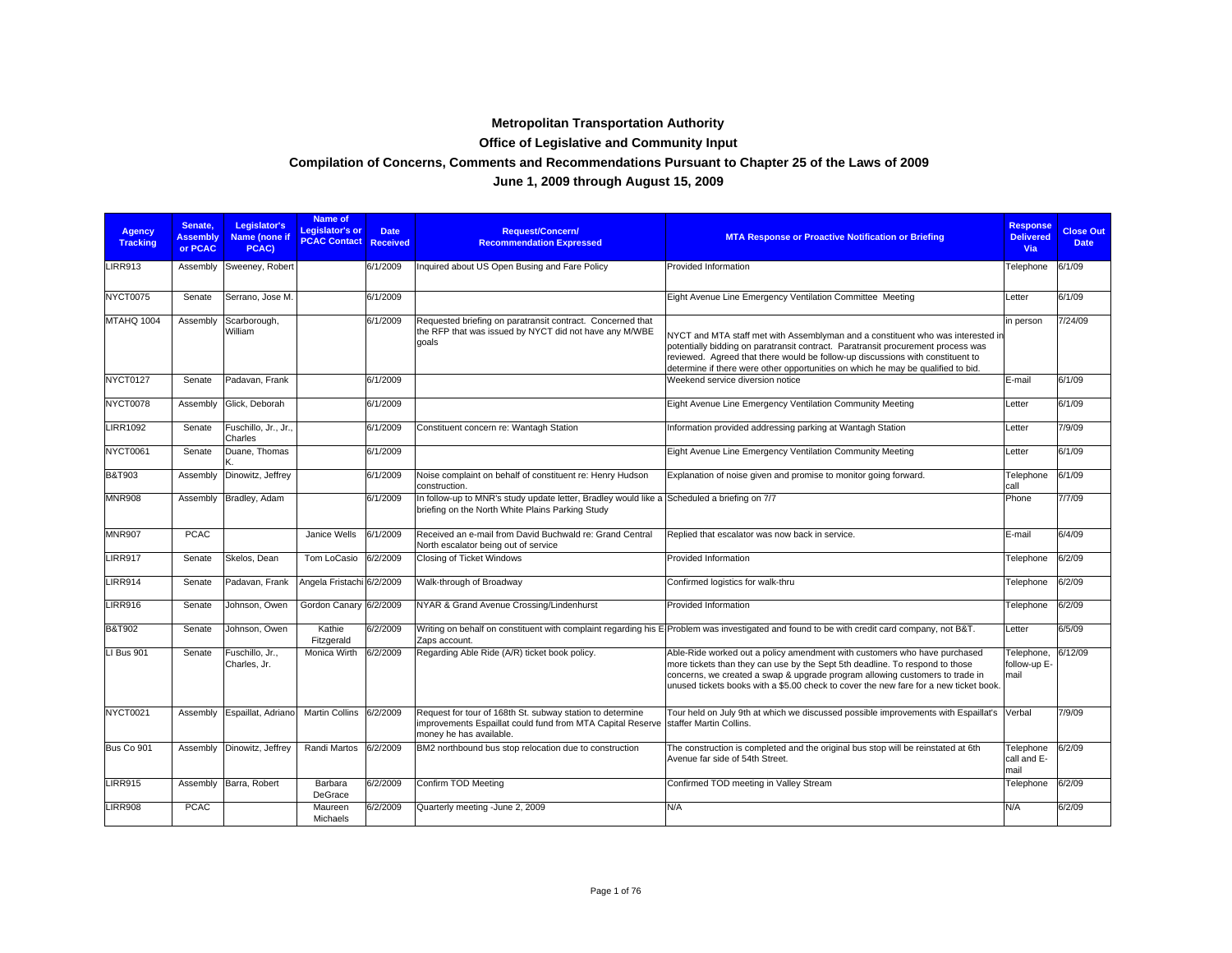| <b>Agency</b><br><b>Tracking</b> | Senate.<br><b>Assembly</b><br>or PCAC | Legislator's<br>Name (none if<br>PCAC) | Name of<br><b>Legislator's or</b><br><b>PCAC Contact Received</b> | <b>Date</b> | <b>Request/Concern/</b><br><b>Recommendation Expressed</b>                                                                                                 | <b>MTA Response or Proactive Notification or Briefing</b>                                                                                                                                                                                                                | <b>Response</b><br><b>Delivered</b><br>Via | <b>Close Out</b><br><b>Date</b> |
|----------------------------------|---------------------------------------|----------------------------------------|-------------------------------------------------------------------|-------------|------------------------------------------------------------------------------------------------------------------------------------------------------------|--------------------------------------------------------------------------------------------------------------------------------------------------------------------------------------------------------------------------------------------------------------------------|--------------------------------------------|---------------------------------|
| <b>MNR914</b>                    | Assembly                              | Pretlow, Gary                          |                                                                   | 6/3/2009    | Requested cost breakout for the Park Avenue Bridge<br>replacement project.                                                                                 | Emailed project breakdown for Park Avenue Bridge project.                                                                                                                                                                                                                |                                            | 7/10/09                         |
| <b>B&amp;T901</b>                | Senate                                | Lanza, Andrew                          | Kim Martello                                                      | 6/3/2009    | Kim Martello of Senator Lanza's office called about an<br>employee who had to be terminated.                                                               | DCAS issue resulting from prior employment history.                                                                                                                                                                                                                      | Telephone                                  | 6/5/09                          |
| NYCT0040                         | Assembly                              | Farrell, Herman                        |                                                                   | 6/3/2009    | Booth Closing at 145th Street Station                                                                                                                      | President Roberts wrote letter to Assemblyman Farrell.                                                                                                                                                                                                                   | Letter                                     | 7/8/09                          |
| NYCT0837                         | Assembly                              | Wright, Keith L.T.                     |                                                                   | 6/4/2009    |                                                                                                                                                            | Weekend service diversion notice                                                                                                                                                                                                                                         | E-mail                                     | 6/4/09                          |
| NYCT0483                         | Assembly                              | Weprin, Mark                           |                                                                   | 6/4/2009    |                                                                                                                                                            | Weekend service diversion notice                                                                                                                                                                                                                                         | E-mail                                     | 6/4/09                          |
| NYCT0626                         | Assembly                              | Weinstein,<br>Helene E.                |                                                                   | 6/4/2009    |                                                                                                                                                            | Weekend service diversion notice                                                                                                                                                                                                                                         | E-mail                                     | 6/4/09                          |
| NYCT0719                         | Assembly                              | Towns, Darryl C.                       |                                                                   | 6/4/2009    |                                                                                                                                                            | Weekend service diversion notice                                                                                                                                                                                                                                         | E-mail                                     | 6/4/09                          |
| NYCT0779                         | Assembly                              | Tobacco, Louis                         |                                                                   | 6/4/2009    |                                                                                                                                                            | weekend service diversion notice                                                                                                                                                                                                                                         | E-mail                                     | 6/4/09                          |
| NYCT0545                         | Assembly                              | Titus, Michele                         |                                                                   | 6/4/2009    |                                                                                                                                                            | Weekend service diversion notice                                                                                                                                                                                                                                         | E-mail                                     | 6/4/09                          |
| NYCT0771                         | Assembly                              | Titone, Matthew                        |                                                                   | 6/4/2009    |                                                                                                                                                            | Weekend service diversion notice                                                                                                                                                                                                                                         | E-mail                                     | 6/4/09                          |
| NYCT0296                         | Senate                                | Stavisky, Toby<br>Ann                  |                                                                   | 6/4/2009    |                                                                                                                                                            | Weekend service diversion notice                                                                                                                                                                                                                                         | E-mail                                     | 6/4/09                          |
| NYCT0364                         | Senate                                | Squadron, Daniel                       |                                                                   | 6/4/2009    |                                                                                                                                                            | Weekend service diversion notice                                                                                                                                                                                                                                         | E-mail                                     | 6/4/09                          |
| MTAHQ 901                        | Senate                                | Smith, Malcolm                         | Angelo Aponte 6/4/2009                                            |             | Requested that MTA set up a meeting with representative of<br>HBO to facilitate filming of movie in the vicinity of Charleston<br>Depot construction site. | On June 3, HBO, Tully (NYCT contractor) and NYCT had a conference call during<br>which the issue of noise from the construction site was discussed and suitable<br>arrangements were worked out so that the construction work would not interfere with<br>HBO's filming. | E-mail                                     | 6/4/09                          |
| <b>NYCT0218</b>                  | Senate                                | Smith, Malcolm                         |                                                                   | 6/4/2009    |                                                                                                                                                            | Weekend service diversion                                                                                                                                                                                                                                                | E-mail                                     | 6/4/09                          |
| <b>LIRR922</b>                   | Senate                                | Skelos, Dean                           | Tom LoCasio                                                       | 6/4/2009    | <b>Hewlett Station renovation</b>                                                                                                                          | <b>Discussed Project</b>                                                                                                                                                                                                                                                 | Telephone                                  | 6/4/09                          |
| NYCT0793                         | Assembly                              | Silver, Sheldon                        |                                                                   | 6/4/2009    |                                                                                                                                                            | Weekend service diversion notice                                                                                                                                                                                                                                         | E-mail                                     | 6/4/09                          |
| NYCT0391                         | Senate                                | Serrano, Jose M.                       |                                                                   | 6/4/2009    |                                                                                                                                                            | Weekend service diversion notice                                                                                                                                                                                                                                         | E-mail                                     | 6/4/09                          |
| <b>NYCT0600</b>                  | Assembly                              | Seminerio,<br>Anthony S.               |                                                                   | 6/4/2009    |                                                                                                                                                            | Weekend service diversion notice                                                                                                                                                                                                                                         | E-mail                                     | 6/4/09                          |
| NYCT0423                         | Senate                                | Schneiderman,<br>Eric                  |                                                                   | 6/4/2009    |                                                                                                                                                            | Weekend service diversion notice                                                                                                                                                                                                                                         | E-mail                                     | 6/4/09                          |
| NYCT0526                         | Assembly                              | Scarborough,<br>William                |                                                                   | 6/4/2009    |                                                                                                                                                            | Weekend service diversion notice                                                                                                                                                                                                                                         | E-mail                                     | 6/4/09                          |
| NYCT0348                         | Senate                                | Savino, Diane                          |                                                                   | 6/4/2009    |                                                                                                                                                            | Weekend service diversion notice                                                                                                                                                                                                                                         | E-mail                                     | 6/4/09                          |
| NYCT0317                         | Senate                                | Sampson, John                          |                                                                   | 6/4/2009    |                                                                                                                                                            | Weekend service diversion notice                                                                                                                                                                                                                                         | E-mail                                     | 6/4/09                          |
| <b>NYCT0816</b>                  | Assembly                              | Rosenthal, Linda<br>R                  |                                                                   | 6/4/2009    |                                                                                                                                                            | Weekend service diversion notice                                                                                                                                                                                                                                         | E-mail                                     | 6/4/09                          |
| NYCT0735                         | Assembly                              | Robinson,<br>Annette                   |                                                                   | 6/4/2009    |                                                                                                                                                            | Weekend service diversion notice                                                                                                                                                                                                                                         | E-mail                                     | 6/4/09                          |
| <b>NYCT0879</b>                  | Assembly                              | Rivera, Peter M.                       |                                                                   | 6/4/2009    |                                                                                                                                                            | Weekend service diversion notice                                                                                                                                                                                                                                         | E-mail                                     | 6/4/09                          |
| NYCT0900                         | Assembly                              | Rivera, Naomi                          |                                                                   | 6/4/2009    |                                                                                                                                                            | Weekend service diversion notice                                                                                                                                                                                                                                         | E-mail                                     | 6/4/09                          |
| NYCT0886                         | Assembly                              | Rivera, Jose                           |                                                                   | 6/4/2009    |                                                                                                                                                            | Weekend service diversion notice                                                                                                                                                                                                                                         | E-mail                                     | 6/4/09                          |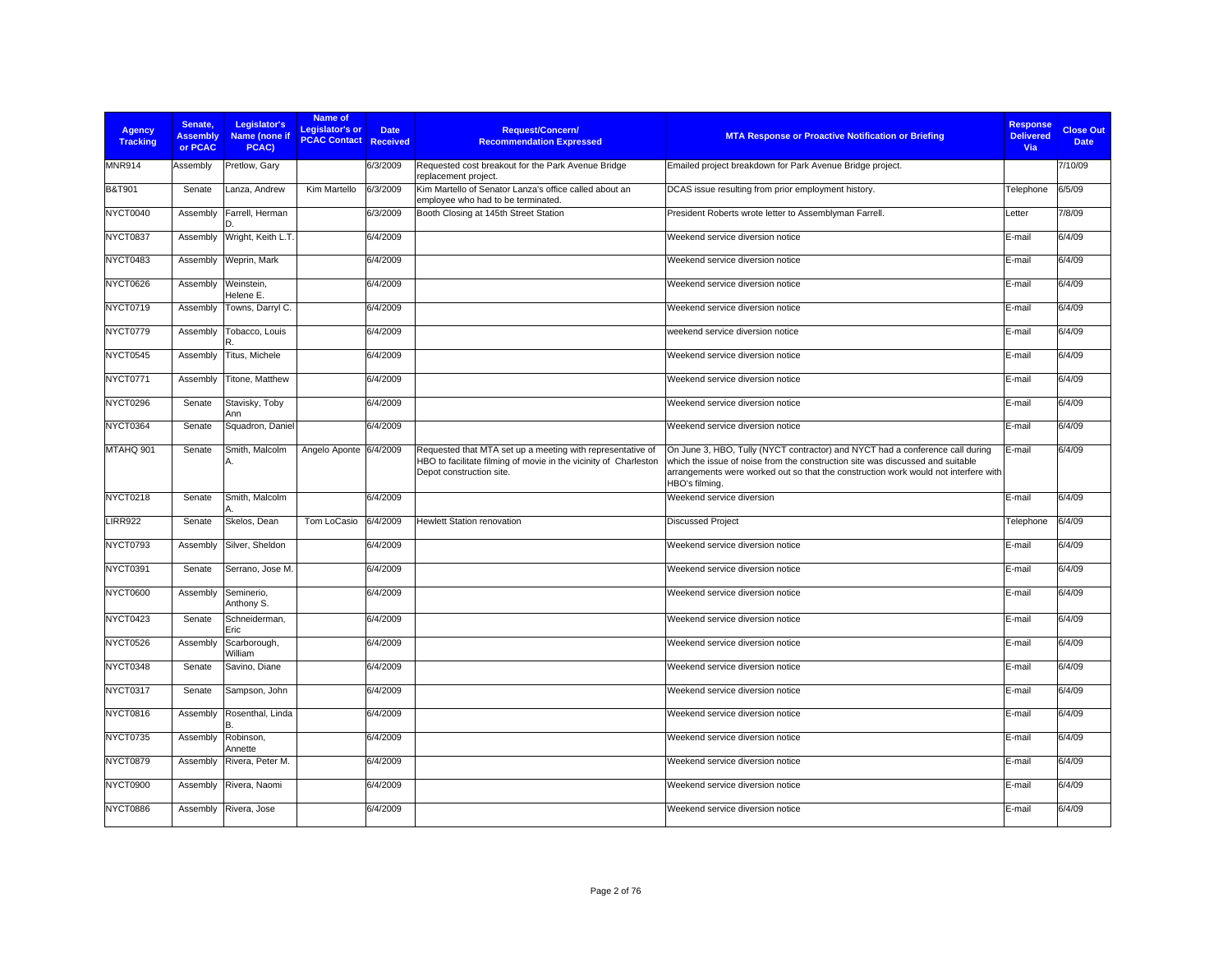| <b>Agency</b><br><b>Tracking</b> | Senate.<br><b>Assembly</b><br>or PCAC | Legislator's<br>Name (none if<br>PCAC) | Name of<br><b>Legislator's or</b><br><b>PCAC Contact Received</b> | <b>Date</b> | Request/Concern/<br><b>Recommendation Expressed</b>                                                            | <b>MTA Response or Proactive Notification or Briefing</b>                                                        | <b>Response</b><br><b>Delivered</b><br>Via | <b>Close Out</b><br><b>Date</b> |
|----------------------------------|---------------------------------------|----------------------------------------|-------------------------------------------------------------------|-------------|----------------------------------------------------------------------------------------------------------------|------------------------------------------------------------------------------------------------------------------|--------------------------------------------|---------------------------------|
| <b>NYCT0823</b>                  | Assembly                              | Powell, Jr., Adam<br>Clayton           |                                                                   | 6/4/2009    |                                                                                                                | Weekend service diversion notice                                                                                 | E-mail                                     | 6/4/09                          |
| NYCT0475                         | Assembly                              | Pheffer, Audrey I.                     |                                                                   | 6/4/2009    |                                                                                                                | Weekend service diversion notice                                                                                 | E-mail                                     | 6/4/09                          |
| NYCT0749                         | Assembly                              | Perry, Nick                            |                                                                   | 6/4/2009    |                                                                                                                | Weekend service diversion notice                                                                                 | E-mail                                     | 6/4/09                          |
| NYCT0414                         | Senate                                | Perkins, William                       |                                                                   | 6/4/2009    |                                                                                                                | Weekend service diversion notice                                                                                 | E-mail                                     | 6/4/09                          |
| NYCT0607                         | Assembly                              | Peralta, Jose R.                       |                                                                   | 6/4/2009    |                                                                                                                | Weekend service diversion notice                                                                                 | E-mail                                     | 6/4/09                          |
| <b>NYCT0333</b>                  | Senate                                | Parker, Kevin S.                       |                                                                   | 6/4/2009    |                                                                                                                | Weekend service diversion notice                                                                                 | E-mail                                     | 6/4/09                          |
| <b>LIRR911</b>                   | Senate                                | Padavan, Frank                         |                                                                   | 6/4/2009    | Forwarded constituents' concerns regarding closing of ticket<br>windows at Douglaston Little Neck and Broadway | Letter addressed financial status and assistance offered by legislature and need to<br>close least used windows. | letter                                     | 6/4/09                          |
| NYCT0697                         | Assembly                              | Ortiz, Felix                           |                                                                   | 6/4/2009    |                                                                                                                | weekend service diversion notice                                                                                 | E-mail                                     | 6/4/09                          |
| NYCT0145                         | Senate                                | Onorato, George                        |                                                                   | 6/4/2009    |                                                                                                                | Weekend service diversion notice                                                                                 | E-mail                                     | 6/4/09                          |
| <b>NYCT0830</b>                  | Assembly                              | O'Donnell, Daniel                      |                                                                   | 6/4/2009    |                                                                                                                | Weekend service diversion notice                                                                                 | E-mail                                     | 6/4/09                          |
| <b>NYCT0593</b>                  | Assembly                              | Nolan, Catherine                       |                                                                   | 6/4/2009    |                                                                                                                | Weekend service diversion notice                                                                                 | E-mail                                     | 6/4/09                          |
| <b>NYCT0310</b>                  | Senate                                | Montgomery,<br>Velmanette              |                                                                   | 6/4/2009    |                                                                                                                | Weekend service diversion notice                                                                                 | E-mail                                     | 6/4/09                          |
| NYCT0169                         | Senate                                | Monserrate,<br>Hiram                   |                                                                   | 6/4/2009    |                                                                                                                | Weekend service diversion notice                                                                                 | E-mail                                     | 6/4/09                          |
| NYCT0705                         | Assembly                              | Millman, Joan                          |                                                                   | 6/4/2009    |                                                                                                                | Weekend service diversion notice                                                                                 | E-mail                                     | 6/4/09                          |
| NYCT0467                         | Assembly                              | Meng, Grace                            |                                                                   | 6/4/2009    |                                                                                                                | Weekend service diversion notice                                                                                 | E-mail                                     | 6/4/09                          |
| <b>LIRR920</b>                   | Assembly                              | McKevitt,<br>Thomas                    | Kate Hunter                                                       | 6/4/2009    |                                                                                                                | Notification of Tree Trimming                                                                                    | Telephone                                  | 6/4/09                          |
| <b>NYCT0508</b>                  | Assembly                              | Mayersohn,<br>Nettie                   |                                                                   | 6/4/2009    |                                                                                                                | Weekend service diversion notice                                                                                 | E-mail                                     | 6/4/09                          |
| NYCT0536                         | Assembly                              | Markey, Margaret                       |                                                                   | 6/4/2009    |                                                                                                                | Weekend service diversion notice                                                                                 | E-mail                                     | 6/4/09                          |
| NYCT0757                         | Assembly                              | Maisel, Alan                           |                                                                   | 6/4/2009    |                                                                                                                | Weekend service diversion notice                                                                                 | E-mail                                     | 6/4/09                          |
| <b>NYCT0712</b>                  | Assembly                              | Lopez, Vito                            |                                                                   | 6/4/2009    |                                                                                                                | Weekend service diversion notice                                                                                 | E-mail                                     | 6/4/09                          |
| NYCT0689                         | Assembly                              | Lentol, Joseph R.                      |                                                                   | 6/4/2009    |                                                                                                                | Weekend service diversion notice                                                                                 | E-mail                                     | 6/4/09                          |
| <b>NYCT0355</b>                  | Senate                                | Lanza, Andrew J.                       |                                                                   | 6/4/2009    |                                                                                                                | Weekend service diversion notice                                                                                 | E-mail                                     | 6/4/09                          |
| NYCT0490                         | Assembly                              | Lancman, Rory I.                       |                                                                   | 6/4/2009    |                                                                                                                | Weekend service diversion notice                                                                                 | E-mail                                     | 6/4/09                          |
| <b>NYCT0382</b>                  | Senate                                | Kruger, Carl                           |                                                                   | 6/4/2009    |                                                                                                                | Weekend service diversion notice                                                                                 | E-mail                                     | 6/4/09                          |
| <b>NYCT0373</b>                  | Senate                                | Krueger, Liz                           |                                                                   | 6/4/2009    |                                                                                                                | Weekend service diversion notice                                                                                 | E-mail                                     | 6/4/09                          |
| NYCT0448                         | Senate                                | Klein, Jeffrey                         |                                                                   | 6/4/2009    |                                                                                                                | Weekend service diversion notice                                                                                 | E-mail                                     | 6/4/09                          |
| <b>NYCT0800</b>                  | Assembly                              | Kellner, Micah                         |                                                                   | 6/4/2009    |                                                                                                                | Weekend service diversion notice                                                                                 | E-mail                                     | 6/4/09                          |
| <b>NYCT0801</b>                  | Assembly                              | Kellner, Micah                         |                                                                   | 6/4/2009    |                                                                                                                | Weekend service diversion notice                                                                                 | E-mail                                     | 6/4/09                          |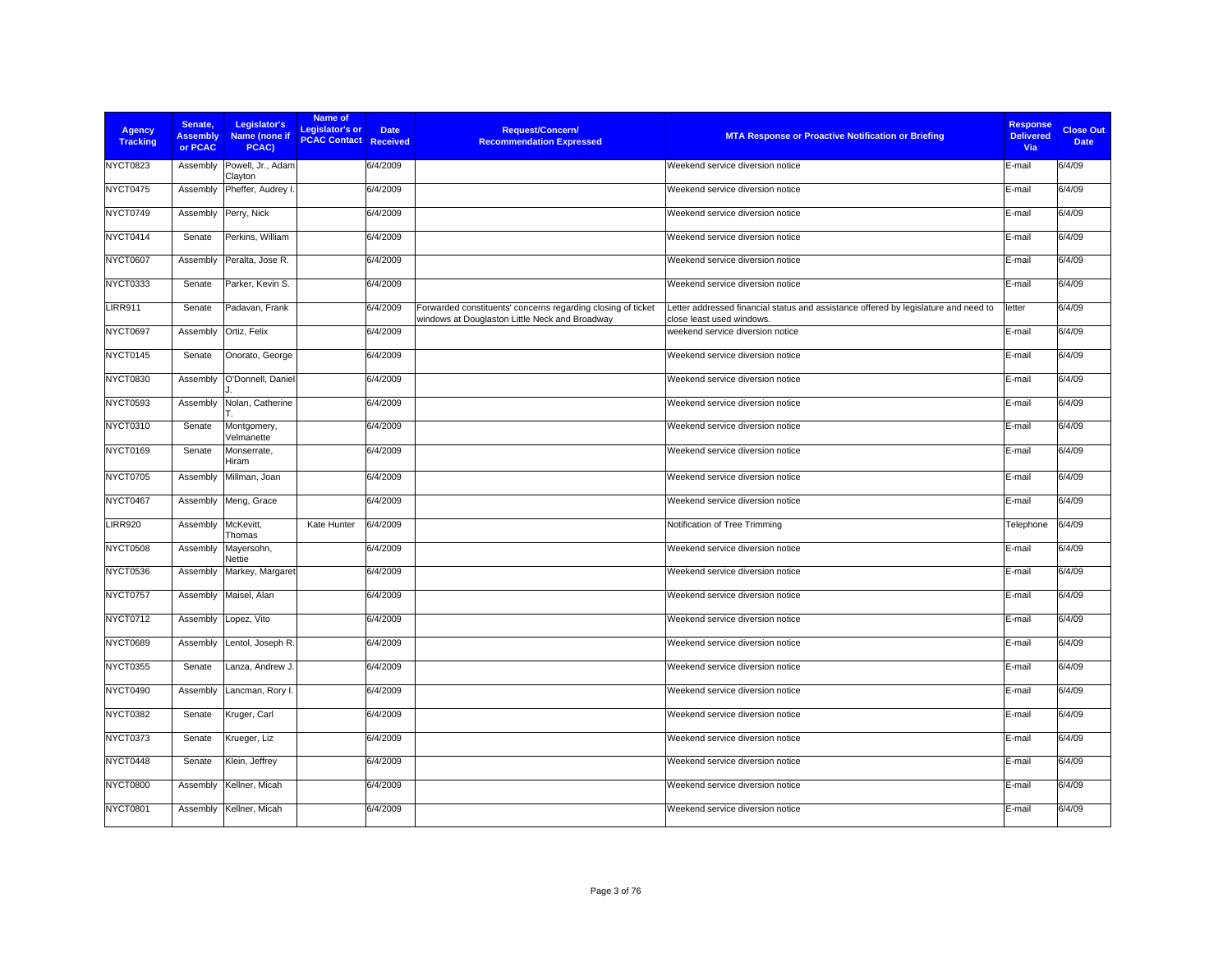| <b>Agency</b><br><b>Tracking</b> | Senate,<br><b>Assembly</b><br>or PCAC | Legislator's<br>Name (none if<br>PCAC) | Name of<br>Legislator's or<br><b>PCAC Contact Received</b> | <b>Date</b> | <b>Request/Concern/</b><br><b>Recommendation Expressed</b> | <b>MTA Response or Proactive Notification or Briefing</b>                                                                                                                                                                                                                                                                                                                                                    | <b>Response</b><br><b>Delivered</b><br>Via | <b>Close Out</b><br><b>Date</b> |
|----------------------------------|---------------------------------------|----------------------------------------|------------------------------------------------------------|-------------|------------------------------------------------------------|--------------------------------------------------------------------------------------------------------------------------------------------------------------------------------------------------------------------------------------------------------------------------------------------------------------------------------------------------------------------------------------------------------------|--------------------------------------------|---------------------------------|
| <b>NYCT0865</b>                  | Assembly                              | Kavanagh, Brian                        |                                                            | 6/4/2009    |                                                            | Weekend service diversion notice                                                                                                                                                                                                                                                                                                                                                                             | E-mail                                     | 6/4/09                          |
| <b>LIRR921</b>                   | Senate                                | Johnson, Craig                         | Rafe Lieber                                                | 6/4/2009    |                                                            | Notification of Tree Trimming                                                                                                                                                                                                                                                                                                                                                                                | Telephone                                  | 6/4/09                          |
| NYCT0742                         | Assembly                              | Jeffries, Hakeem                       |                                                            | 6/4/2009    |                                                            | weekend service diversion                                                                                                                                                                                                                                                                                                                                                                                    | E-mail                                     | 6/4/09                          |
| <b>NYCT0633</b>                  | Assembly                              | Jacobs, Rhoda                          |                                                            | 6/4/2009    |                                                            | Weekend service diversion notice                                                                                                                                                                                                                                                                                                                                                                             | E-mail                                     | 6/4/09                          |
| NYCT0764                         | Assembly                              | Hyer-Spencer,<br>Janelle               |                                                            | 6/4/2009    |                                                            | Weekend service diversion notice                                                                                                                                                                                                                                                                                                                                                                             | E-mail                                     | 6/4/09                          |
| NYCT0111                         | Senate                                | Huntley, Shirley                       |                                                            | 6/4/2009    |                                                            | Weekend service diversion notice                                                                                                                                                                                                                                                                                                                                                                             | E-mail                                     | 6/4/09                          |
| <b>NYCT0675</b>                  | Assembly                              | Hikind, Dov                            |                                                            | 6/4/2009    |                                                            | Weekend service diversion notice                                                                                                                                                                                                                                                                                                                                                                             | E-mail                                     | 6/4/09                          |
| <b>NYCT0516</b>                  | Assembly                              | Hevesi, Andrew                         |                                                            | 6/4/2009    |                                                            | Weekend service diversion notice                                                                                                                                                                                                                                                                                                                                                                             | E-mail                                     | 6/4/09                          |
| <b>NYCT0928</b>                  | Assembly                              | Heastie, Carl E.                       |                                                            | 6/4/2009    |                                                            | Weekend service diversion notice                                                                                                                                                                                                                                                                                                                                                                             | E-mail                                     | 6/4/09                          |
| NYCT0458                         | Senate                                | Hassell-<br>Thompson, Ruth             |                                                            | 6/4/2009    |                                                            | Weekend service diversion notice                                                                                                                                                                                                                                                                                                                                                                             | E-mail                                     | 6/4/09                          |
| <b>NYCT0872</b>                  | Assembly                              | Gottfried, Richard                     |                                                            | 6/4/2009    |                                                            | Weekend service diversion notice                                                                                                                                                                                                                                                                                                                                                                             | E-mail                                     | 6/4/09                          |
| <b>NYCT0340</b>                  | Senate                                | Golden, Martin J.                      |                                                            | 6/4/2009    |                                                            | Weekend service diversion notice                                                                                                                                                                                                                                                                                                                                                                             | E-mail                                     | 6/4/09                          |
| <b>NYCT0808</b>                  | Assembly                              | Glick, Deborah                         |                                                            | 6/4/2009    |                                                            | Weekend service diversion notice                                                                                                                                                                                                                                                                                                                                                                             | E-mail                                     | 6/4/09                          |
| <b>NYCT0615</b>                  | Assembly                              | Glick, Deborah                         |                                                            | 6/4/2009    | Changes in bus routes due to NYC DOT Broadway Plan         | Assembly Member Glick wrote about bus route modifications required in response to Letter<br>the implementation of NYC DOT's Broadway Plan. It was reiterated that no routes<br>would be eliminated and while the travel path of some bus routes required changes,<br>the Union Square area would continue to be served by the M6 bus route, providing a<br>connection between Times Square and Union Square. |                                            | 7/6/09                          |
| <b>NYCT0921</b>                  | Assembly                              | Gibson, Vanessa                        |                                                            | 6/4/2009    |                                                            | Weekend service diversion notice                                                                                                                                                                                                                                                                                                                                                                             | E-mail                                     | 6/4/09                          |
| NYCT0585                         | Assembly                              | Gianaris, Michael                      |                                                            | 6/4/2009    |                                                            | Weekend service diversion notice                                                                                                                                                                                                                                                                                                                                                                             | E-mail                                     | 6/4/09                          |
| NYCT0844                         | Assembly                              | Farrell, Herman<br>n.                  |                                                            | 6/4/2009    |                                                            | Weekend service diversion notice                                                                                                                                                                                                                                                                                                                                                                             | E-mail                                     | 6/4/09                          |
| <b>NYCT0851</b>                  | Assembly                              | Espaillat, Adriano                     |                                                            | 6/4/2009    |                                                            | Weekend service diversion notice                                                                                                                                                                                                                                                                                                                                                                             | E-mail                                     | 6/4/09                          |
| NYCT0439                         | Senate                                | Espada, Jr.,<br>Pedro                  |                                                            | 6/4/2009    |                                                            | Weekend service diversion notice                                                                                                                                                                                                                                                                                                                                                                             | E-mail                                     | 6/4/09                          |
| <b>NYCT0400</b>                  | Senate                                | Duane, Thomas                          |                                                            | 6/4/2009    |                                                            | Weekend service diversion notice                                                                                                                                                                                                                                                                                                                                                                             | E-mail                                     | 6/4/09                          |
| NYCT0907                         | Assembly                              | Dinowitz, Jeffrey                      |                                                            | 6/4/2009    |                                                            | Weekend service diversion notice                                                                                                                                                                                                                                                                                                                                                                             | E-mail                                     | 6/4/09                          |
| <b>LIRR910</b>                   | Senate                                | Dilan, Martin<br>Malave                | Miranda Harris                                             | 6/4/2009    | Conversation regarding general topics for MTA              | General discussion about all MTA Agencies                                                                                                                                                                                                                                                                                                                                                                    | Telephone                                  | 6/4/09                          |
| <b>LIRR912</b>                   | Senate                                | Dilan, Martin<br>Malave                |                                                            | 6/4/2009    |                                                            | General discussion on MTA issues                                                                                                                                                                                                                                                                                                                                                                             | Telephone                                  | 6/4/09                          |
| <b>NYCT0303</b>                  | Senate                                | Dilan, Martin<br>Malave                |                                                            | 6/4/2009    |                                                            | Weekend service diversion notice                                                                                                                                                                                                                                                                                                                                                                             | E-mail                                     | 6/4/09                          |
| <b>NYCT0432</b>                  | Senate                                | Diaz, Sr., Ruben                       |                                                            | 6/4/2009    |                                                            | Weekend service diversion notice                                                                                                                                                                                                                                                                                                                                                                             | E-mail                                     | 6/4/09                          |
| NYCT0569                         | Assembly                              | DenDekker,<br>Michael G.               |                                                            | 6/4/2009    |                                                            | Weekend service diversion notice                                                                                                                                                                                                                                                                                                                                                                             | E-mail                                     | 6/4/09                          |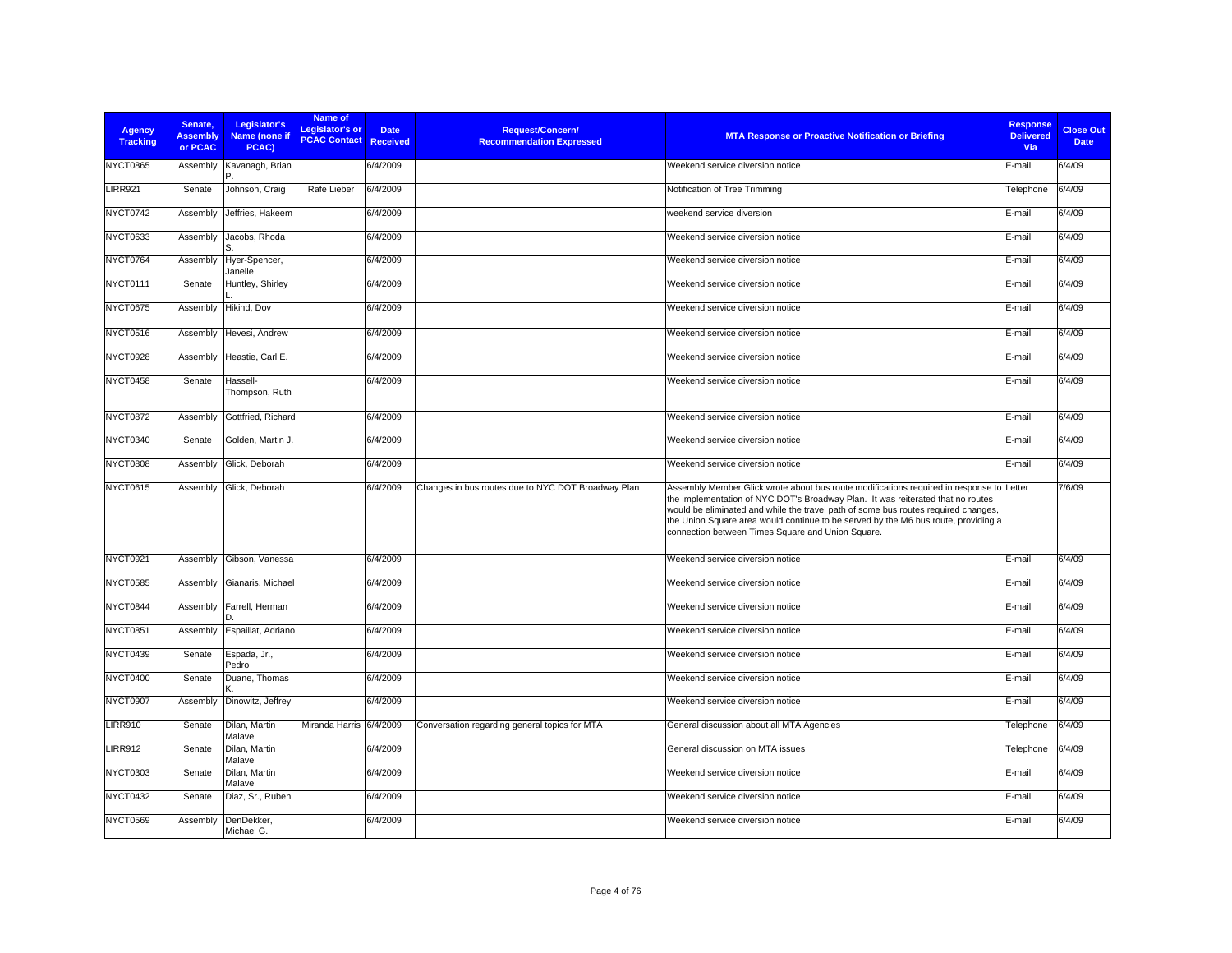| <b>Agency</b><br><b>Tracking</b> | Senate.<br><b>Assembly</b><br>or PCAC | Legislator's<br>Name (none if<br>PCAC) | Name of<br><b>Legislator's or</b><br><b>PCAC Contact Received</b> | <b>Date</b> | Request/Concern/<br><b>Recommendation Expressed</b>            | <b>MTA Response or Proactive Notification or Briefing</b>                                                                                                  | <b>Response</b><br><b>Delivered</b><br><b>Via</b> | <b>Close Out</b><br><b>Date</b> |
|----------------------------------|---------------------------------------|----------------------------------------|-------------------------------------------------------------------|-------------|----------------------------------------------------------------|------------------------------------------------------------------------------------------------------------------------------------------------------------|---------------------------------------------------|---------------------------------|
| <b>NYCT0654</b>                  | Assembly                              | Cymbrowitz,<br>Steven H.               |                                                                   | 6/4/2009    |                                                                | Weekend service diversion notice                                                                                                                           | E-mail                                            | 6/4/09                          |
| NYCT0786                         | Assembly                              | Cusick. Michael                        |                                                                   | 6/4/2009    |                                                                | Weekend service diversion notice                                                                                                                           | E-mail                                            | 6/4/09                          |
| <b>NYCT0554</b>                  | Assembly                              | Cook, Vivian                           |                                                                   | 6/4/2009    |                                                                | Weekend service diversion notice                                                                                                                           | E-mail                                            | 6/4/09                          |
| <b>NYCT0668</b>                  | Assembly                              | Colton, William                        |                                                                   | 6/4/2009    |                                                                | Weekend service diversion notice                                                                                                                           | E-mail                                            | 6/4/09                          |
| NYCT0561                         | Assembly                              | Clark, Barbara M.                      |                                                                   | 6/4/2009    |                                                                | Weekend service diversion notice                                                                                                                           | E-mail                                            | 6/4/09                          |
| NYCT0942                         | Assembly                              | Castro, Nelson L                       |                                                                   | 6/4/2009    |                                                                | Weekend service diversion notice                                                                                                                           | E-mail                                            | 6/4/09                          |
| NYCT0498                         | Assembly                              | Carrozza, Ann-<br>Margaret             |                                                                   | 6/4/2009    |                                                                | Weekend service diversion notice                                                                                                                           | E-mail                                            | 6/4/09                          |
| <b>NYCT0640</b>                  | Assembly                              | Camara, Karim                          |                                                                   | 6/4/2009    |                                                                | Weekend service diversion notice                                                                                                                           | E-mail                                            | 6/4/09                          |
| NYCT0661                         | Assembly                              | Brook-Krasny,<br>Alec                  |                                                                   | 6/4/2009    |                                                                | Weekend service diversion notice                                                                                                                           | E-mail                                            | 6/4/09                          |
| NYCT0647                         | Assembly                              | Brennan, James                         |                                                                   | 6/4/2009    |                                                                | Weekend service diversion notice                                                                                                                           | E-mail                                            | 6/4/09                          |
| <b>NYCT0728</b>                  | Assembly                              | Boyland, Jr., Jr.,<br>William          |                                                                   | 6/4/2009    |                                                                | Weekend service diversion notice                                                                                                                           | E-mail                                            | 6/4/09                          |
| <b>NYCT0858</b>                  | Assembly                              | Bing, Jonathan                         |                                                                   | 6/4/2009    |                                                                | Weekend service diversion notice                                                                                                                           | E-mail                                            | 6/4/09                          |
| <b>NYCT0893</b>                  | Assembly                              | Benjamin,<br>Michael A.                |                                                                   | 6/4/2009    |                                                                | Weekend service diversion notice                                                                                                                           | E-mail                                            | 6/4/09                          |
| NYCT0914                         | Assembly                              | Benedetto,<br>Michael R.               |                                                                   | 6/4/2009    |                                                                | Weekend service diversion notice                                                                                                                           | E-mail                                            | 6/4/09                          |
| NYCT0617                         | Assembly                              | Barron, Inez                           |                                                                   | 6/4/2009    |                                                                | Weekend service diversion notice                                                                                                                           | E-mail                                            | 6/4/09                          |
| NYCT0577                         | Assembly                              | Aubry, Jeffrion D.                     |                                                                   | 6/4/2009    |                                                                | Weekend service diversion notice                                                                                                                           | E-mail                                            | 6/4/09                          |
| NYCT0935                         | Assembly                              | Arroyo, Carmen                         |                                                                   | 6/4/2009    |                                                                | Weekend service diversion notice                                                                                                                           | E-mail                                            | 6/4/09                          |
| <b>LIRR919</b>                   | Assembly                              | Alfano, Thomas                         | Veronica<br>Ebhoma                                                | 6/4/2009    | <b>Emergency Tree Trimming</b>                                 | Notification of Tree Trimming                                                                                                                              | Telephone                                         | 6/4/09                          |
| <b>NYCT0225</b>                  | Senate                                | Addabbo, Jr., Jr.,<br>Joseph P.        |                                                                   | 6/4/2009    |                                                                | Weekend service diversion notice                                                                                                                           | E-mail                                            | 6/4/09                          |
| <b>NYCT0326</b>                  | Senate                                | Adams, Eric                            |                                                                   | 6/4/2009    |                                                                | Weekend service diversion notice                                                                                                                           | E-mail                                            | 6/4/09                          |
| NYCT0682                         | Assembly                              | Abbate, Jr., Peter                     |                                                                   | 6/4/2009    |                                                                | weekend service diversion notice                                                                                                                           | E-mail                                            | 6/4/09                          |
| <b>LIRR1018</b>                  | <b>PCAC</b>                           |                                        | Ellyn Shannon                                                     | 6/4/2009    | Request for information for potential Hicksville improvements. | Information was provided for development of Hicksville improvements.                                                                                       | E-mail                                            | 6/12/09                         |
| Bus Co 902                       | Assembly                              | Weinstein,<br>Helene E.                | Frieda Menos                                                      | 6/5/2009    | BM3 elimination of stops                                       | The route was changed due to making it a faster, more direct route benefiting all the E-mail<br>customers                                                  |                                                   | 6/5/09                          |
| <b>NYCT0499</b>                  | Senate                                | Serrano, Jose M.                       |                                                                   | 6/5/2009    |                                                                | Proactive letter notifying elected officials of Second Avenue Subway project process<br>for property acquisition and residential tenant relocation.        | Letter                                            | 6/5/09                          |
| NYCT0084                         | Assembly                              | Rivera, Jose                           |                                                                   | 6/5/2009    |                                                                | Jerome Avenue #4 Line Express Service Pilot                                                                                                                | Letter                                            | 6/5/09                          |
| <b>LIRR924</b>                   | Assembly                              | McKevitt,<br>Thomas                    | Kate Hunter                                                       | 6/5/2009    |                                                                | Covert Avenue Grade Crossing Rehab                                                                                                                         | Telephone                                         | 6/5/09                          |
| NYCT0497                         | Senate                                | Krueger, Liz                           |                                                                   | 6/5/2009    |                                                                | Proactive letter notifying elected officials of Second Avenue Subway project process Letter<br>for property acquisition and residential tenant relocation. |                                                   | 6/5/09                          |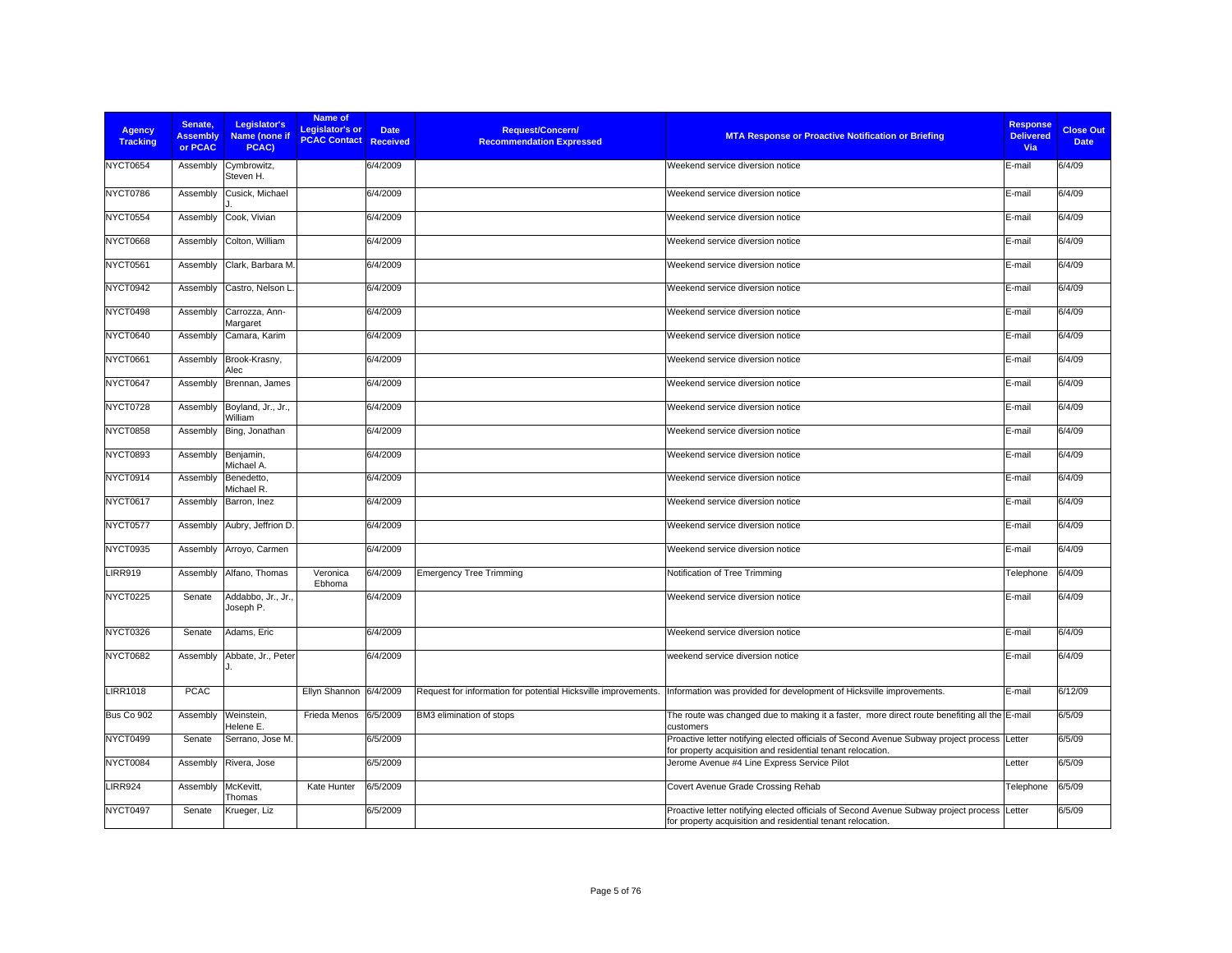| <b>Agency</b><br><b>Tracking</b> | Senate,<br><b>Assembly</b><br>or PCAC | Legislator's<br>Name (none if<br>PCAC) | Name of<br>Legislator's or<br><b>PCAC Contact Received</b> | <b>Date</b> | <b>Request/Concern/</b><br><b>Recommendation Expressed</b>                                                                                                       | <b>MTA Response or Proactive Notification or Briefing</b>                                                                                                                                                                                                                              | <b>Response</b><br><b>Delivered</b><br>Via | <b>Close Out</b><br><b>Date</b> |
|----------------------------------|---------------------------------------|----------------------------------------|------------------------------------------------------------|-------------|------------------------------------------------------------------------------------------------------------------------------------------------------------------|----------------------------------------------------------------------------------------------------------------------------------------------------------------------------------------------------------------------------------------------------------------------------------------|--------------------------------------------|---------------------------------|
| <b>NYCT0693</b>                  | Senate                                | Klein, Jeffrey                         |                                                            | 6/5/2009    | Morris Park Station/Booth Location & 5 Line Train Service                                                                                                        | President Roberts responded to Senator Klein's letter.                                                                                                                                                                                                                                 | Letter                                     | 6/5/09                          |
| NYCT0076                         | Senate                                | Klein, Jeffrey                         |                                                            | 6/5/2009    |                                                                                                                                                                  | Jerome Avenue #4 Line Express Pilot                                                                                                                                                                                                                                                    | Letter                                     | 6/5/09                          |
| NYCT0080                         | Senate                                | Klein, Jeffrey                         |                                                            | 6/5/2009    |                                                                                                                                                                  | Jerome Avenue #4 Line Express Service pilot                                                                                                                                                                                                                                            | Letter                                     | 6/5/09                          |
| NYCT0018                         | Senate                                | Klein, Jeffrey                         | John C. Doyle                                              | 6/5/2009    | Bus stop repair-Pennyfield Avenue & Mitchell Place                                                                                                               | Bus stop was repaired on June 26, 2009                                                                                                                                                                                                                                                 | E-mail                                     | 6/29/09                         |
| NYCT0478                         | Assembly                              | Kellner, Micah                         |                                                            | 6/5/2009    |                                                                                                                                                                  | Proactive letter notifying elected officials of Second Avenue Subway project process Letter<br>for property acquisition and residential tenant relocation.                                                                                                                             |                                            | 6/5/09                          |
| <b>LIRR925</b>                   | Senate                                | Johnson, Craig                         | Lauren Summa 6/5/2009                                      |             |                                                                                                                                                                  | Notification of Covert Avenue grade crossing rehab                                                                                                                                                                                                                                     | Telephone                                  | 6/5/09                          |
| NYCT01299                        | Assembly                              | Heastie, Carl E.                       | Marricka Scott                                             | 6/5/2009    | Request of a site visit with NYCT to discuss a fencing project<br>in his district.                                                                               | GOVERNMENT AND COMMUNITY RELATIONS, CPM and Security staff met w/<br>Marricka Scott from the Assemblyman's office to survey the property to be fenced in.<br>GOVERNMENT AND COMMUNITY RELATIONS staff will e-mail Ms. Scott a photo<br>and (in writing) provide the cost of the fence. |                                            | 6/19/09                         |
| <b>LIRR926</b>                   | Assembly                              | Hannon, Kemp                           | Kit Abherman                                               | 6/5/2009    |                                                                                                                                                                  | Notification of Covert Avenue grade crossing rehab                                                                                                                                                                                                                                     | Telephone                                  | 6/5/09                          |
| NYCT0081                         | Senate                                | Espada, Jr.,<br>Pedro                  |                                                            | 6/5/2009    |                                                                                                                                                                  | Jerome Avenue #\$ Line Express Service pilot                                                                                                                                                                                                                                           | Letter                                     | 6/5/09                          |
| <b>NYCT0085</b>                  | Assembly                              | Dinowitz, Jeffrey                      |                                                            | 6/5/2009    |                                                                                                                                                                  | Jerome Avenue #4 Line Express Service Pilot                                                                                                                                                                                                                                            | Letter                                     | 6/5/09                          |
| NYCT0079                         | Senate                                | Diaz, Sr., Ruben                       |                                                            | 6/5/2009    |                                                                                                                                                                  | Jerome Avenue #4 Line Express Pilot                                                                                                                                                                                                                                                    | Letter                                     | 6/5/09                          |
| NYCT0083                         | Assembly                              | Castro, Nelson L                       |                                                            | 6/5/2009    |                                                                                                                                                                  | Jerome Avenue #4 Line Express Service Pilot                                                                                                                                                                                                                                            | Letter                                     | 6/5/09                          |
| NYCT0474                         | Assembly                              | Bing, Jonathan                         |                                                            | 6/5/2009    |                                                                                                                                                                  | Proactive letter notifying elected officials of Second Avenue Subway project process Letter<br>for property acquisition and residential tenant relocation.                                                                                                                             |                                            | 6/5/09                          |
| <b>NYCT0082</b>                  | Assembly                              | Arroyo, Carmen                         |                                                            | 6/5/2009    |                                                                                                                                                                  | Jerome Avenue #4 Line Express Service Pilot                                                                                                                                                                                                                                            | Letter                                     | 6/5/09                          |
| <b>LIRR943</b>                   | Assembly                              | Hooper, Earlene                        |                                                            | 6/6/2009    |                                                                                                                                                                  | Notification Letter for US Open - Timetable included                                                                                                                                                                                                                                   | Letter                                     | 6/9/09                          |
| MTAHQ 902                        | Assembly                              | Weinstein,<br>Helene E.                |                                                            | 6/8/2009    | Concerned about the re-routing of the BM3 bus in<br>Sheepshead Bay. The proposed route makes it difficult for<br>seniors in the vicinity of Knapp St and Ave. W. | Route changed to accommodate ridership changes. Service still available on other<br>express bus routes.                                                                                                                                                                                | Telephone<br>and in<br>person              | 6/30/09                         |
| <b>LIRR927</b>                   | Assembly                              | Scarborough,<br>William                | Ed Grove                                                   | 6/8/2009    | Cleaning of ROW @ 173rd Street                                                                                                                                   | Provided schedule of clean-up - within next 10 days                                                                                                                                                                                                                                    | Telephone                                  | 6/8/09                          |
| <b>NYCT0130</b>                  | Senate                                | Padavan, Frank                         |                                                            | 6/8/2009    |                                                                                                                                                                  | Weekend service diversion notice                                                                                                                                                                                                                                                       | E-mail                                     | 6/8/09                          |
| <b>NYCT0028</b>                  | Assembly                              | DenDekker,<br>Michael G.               | Helen Ohl                                                  | 6/8/2009    | Vacant storefront at 61st Woodside station                                                                                                                       | MTA Real Estate advised that this storefront had been leased out, but renter went<br>out of business. MTA seeking other renters. Call placed to Ms. Ohl to provide her<br>with the information, she was satisfied.                                                                     | Verbal                                     | 6/9/09                          |
| NYCT0026                         | <b>PCAC</b>                           |                                        | Karyl Berger                                               | 6/8/2009    | Requests responses to a series of questions about ADA<br>Compliance's Subway Track Education Program                                                             | Complete Response to each question                                                                                                                                                                                                                                                     | E-mail                                     | 6/9/09                          |
| <b>LIRR978</b>                   | Assembly                              | Weprin, Mark                           |                                                            | 6/9/2009    |                                                                                                                                                                  | Notification Letter for US Open - Timetable included                                                                                                                                                                                                                                   | Letter                                     | 6/9/09                          |
| <b>LIRR945</b>                   | Assembly                              | Weisenberg,<br>Harvey                  |                                                            | 6/9/2009    |                                                                                                                                                                  | Notification Letter for US Open - Timetable included                                                                                                                                                                                                                                   | Letter                                     | 6/9/09                          |
| LIRR994                          | Assembly                              | Weinstein.<br>Helene E.                |                                                            | 6/9/2009    |                                                                                                                                                                  | Notification Letter for US Open - Timetable included                                                                                                                                                                                                                                   | Letter                                     | 6/9/09                          |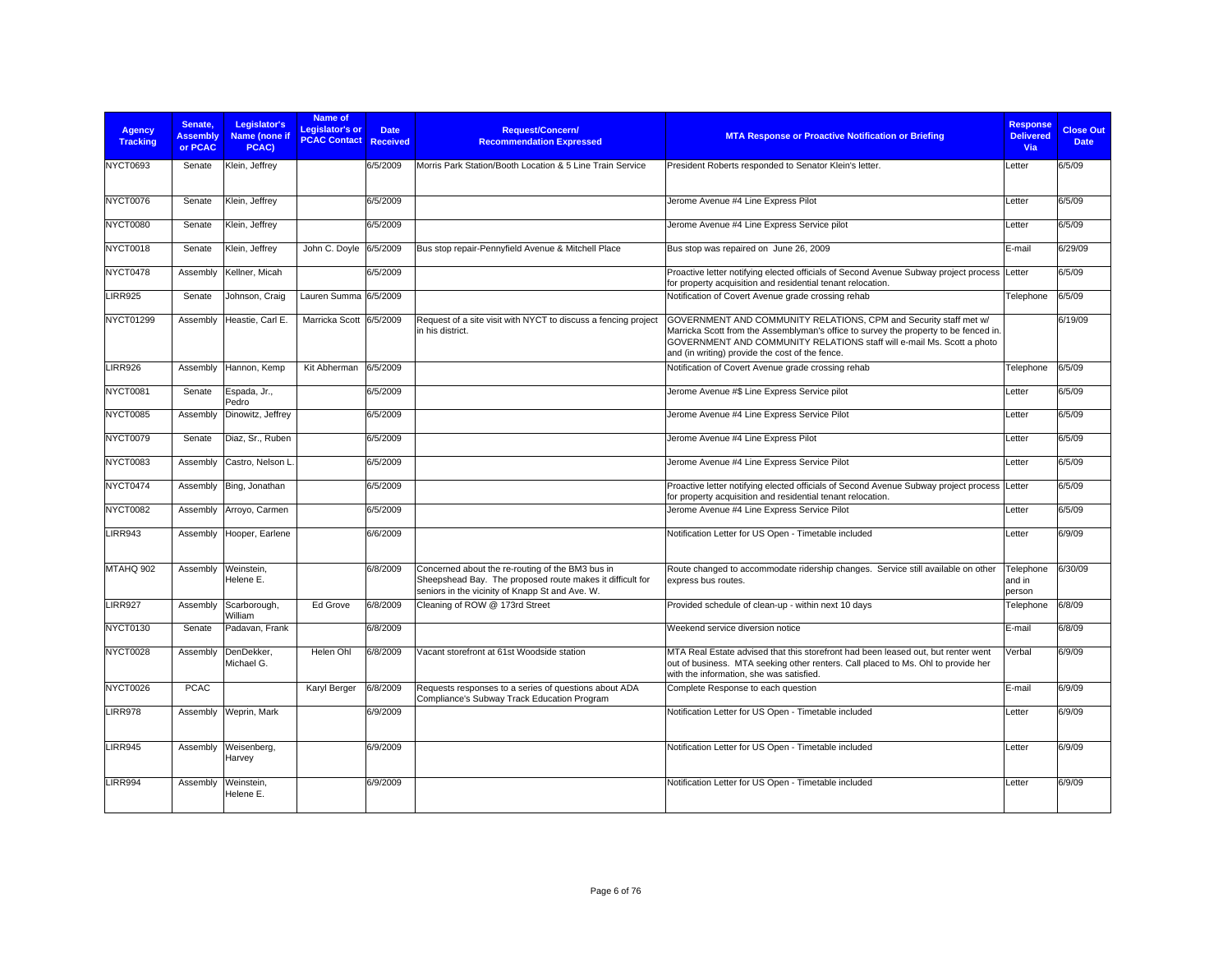| <b>Agency</b><br><b>Tracking</b> | Senate,<br><b>Assembly</b><br>or PCAC | Legislator's<br>Name (none if<br>PCAC) | Name of<br><b>Legislator's or</b><br><b>PCAC Contact Received</b> | <b>Date</b> | <b>Request/Concern/</b><br><b>Recommendation Expressed</b> | <b>MTA Response or Proactive Notification or Briefing</b>                                       | <b>Response</b><br><b>Delivered</b><br>Via | <b>Close Out</b><br><b>Date</b> |
|----------------------------------|---------------------------------------|----------------------------------------|-------------------------------------------------------------------|-------------|------------------------------------------------------------|-------------------------------------------------------------------------------------------------|--------------------------------------------|---------------------------------|
| <b>LIRR940</b>                   | Assembly                              | Walker, Rob                            |                                                                   | 6/9/2009    |                                                            | Notification Letter for US Open - Timetable included                                            | Letter                                     | 6/9/09                          |
| <b>LIRR1007</b>                  | Assembly                              | Towns, Darryl C.                       |                                                                   | 6/9/2009    |                                                            | Notification Letter for US Open - Timetable included                                            | Letter                                     | 6/9/09                          |
| <b>LIRR987</b>                   | Assembly                              | Titus, Michele                         |                                                                   | 6/9/2009    |                                                            | Notification Letter for US Open - Timetable included                                            | Letter                                     | 6/9/09                          |
| <b>LIRR952</b>                   | Assembly                              | Thiele, Jr., Fred                      |                                                                   | 6/9/2009    |                                                            | Notification Letter for US Open - Timetable included                                            | Letter                                     | 6/9/09                          |
| <b>LIRR961</b>                   | Assembly                              | Sweeney, Robert                        |                                                                   | 6/9/2009    |                                                            | Notification Letter for US Open - Timetable included                                            | Letter                                     | 6/9/09                          |
| <b>LIRR968</b>                   | Senate                                | Stavisky, Toby<br>Ann                  |                                                                   | 6/9/2009    |                                                            | Notification Letter for US Open - Timetable included                                            | Letter                                     | 6/9/09                          |
| <b>LIRR966</b>                   | Senate                                | Smith, Malcolm                         |                                                                   | 6/9/2009    |                                                            | Notification Letter for US Open - Timetable included                                            | Letter                                     | 6/9/09                          |
| <b>LIRR936</b>                   | Senate                                | Skelos, Dean                           |                                                                   | 6/9/2009    |                                                            | Notification Letter for US Open - Timetable included                                            | Letter                                     | 6/9/09                          |
| <b>LIRR930</b>                   | Assembly                              | Schimel, Michelle                      | Dan Small                                                         | 6/9/2009    | Complaint re: Penn Station Ticket Waiting Room             | Provided Information about who is allowed to sit there and who is not I.e. ticketed<br>persons. | Telephone                                  | 6/9/09                          |
| <b>LIRR941</b>                   | Assembly                              | Schimel, Michelle                      |                                                                   | 6/9/2009    |                                                            | Notification Letter for US Open - Timetable included                                            | Letter                                     | 6/9/09                          |
| <b>LIRR983</b>                   | Assembly                              | Scarborough,<br>William                |                                                                   | 6/9/2009    |                                                            | Notification Letter for US Open - Timetable included                                            | Letter                                     | 6/9/09                          |
| <b>LIRR971</b>                   | Senate                                | Sampson, John                          |                                                                   | 6/9/2009    |                                                            | Notification Letter for US Open - Timetable included                                            | Letter                                     | 6/9/09                          |
| <b>LIRR937</b>                   | Assembly                              | Saladino, Joseph                       |                                                                   | 6/9/2009    |                                                            | Notification Letter for US Open - Timetable included                                            | Letter                                     | 6/9/09                          |
| <b>LIRR1009</b>                  | Assembly                              | Robinson,<br>Annette                   |                                                                   | 6/9/2009    |                                                            | Notification Letter for US Open - Timetable included                                            | Letter                                     | 6/9/09                          |
| <b>LIRR956</b>                   | Assembly                              | Ramos, Philip                          |                                                                   | 6/9/2009    |                                                            | Notification Letter for US Open - Timetable included                                            | Letter                                     | 6/9/09                          |
| <b>LIRR959</b>                   |                                       | Assembly Raia, Andrew                  |                                                                   | 6/9/2009    |                                                            | Notification Letter for US Open - Timetable included                                            | Letter                                     | 6/9/09                          |
| <b>LIRR977</b>                   | Assembly                              | Pheffer, Audrey I.                     |                                                                   | 6/9/2009    |                                                            | Notification Letter for US Open - Timetable included                                            | Letter                                     | 6/9/09                          |
| <b>LIRR1011</b>                  | Assembly                              | Perry, Nick                            |                                                                   | 6/9/2009    |                                                            | Notification Letter for US Open - Timetable included                                            | Letter                                     | 6/9/09                          |
| <b>LIRR992</b>                   | Assembly                              | Peralta, Jose R.                       |                                                                   | 6/9/2009    |                                                            | Notification Letter for US Open - Timetable included                                            | Letter                                     | 6/9/09                          |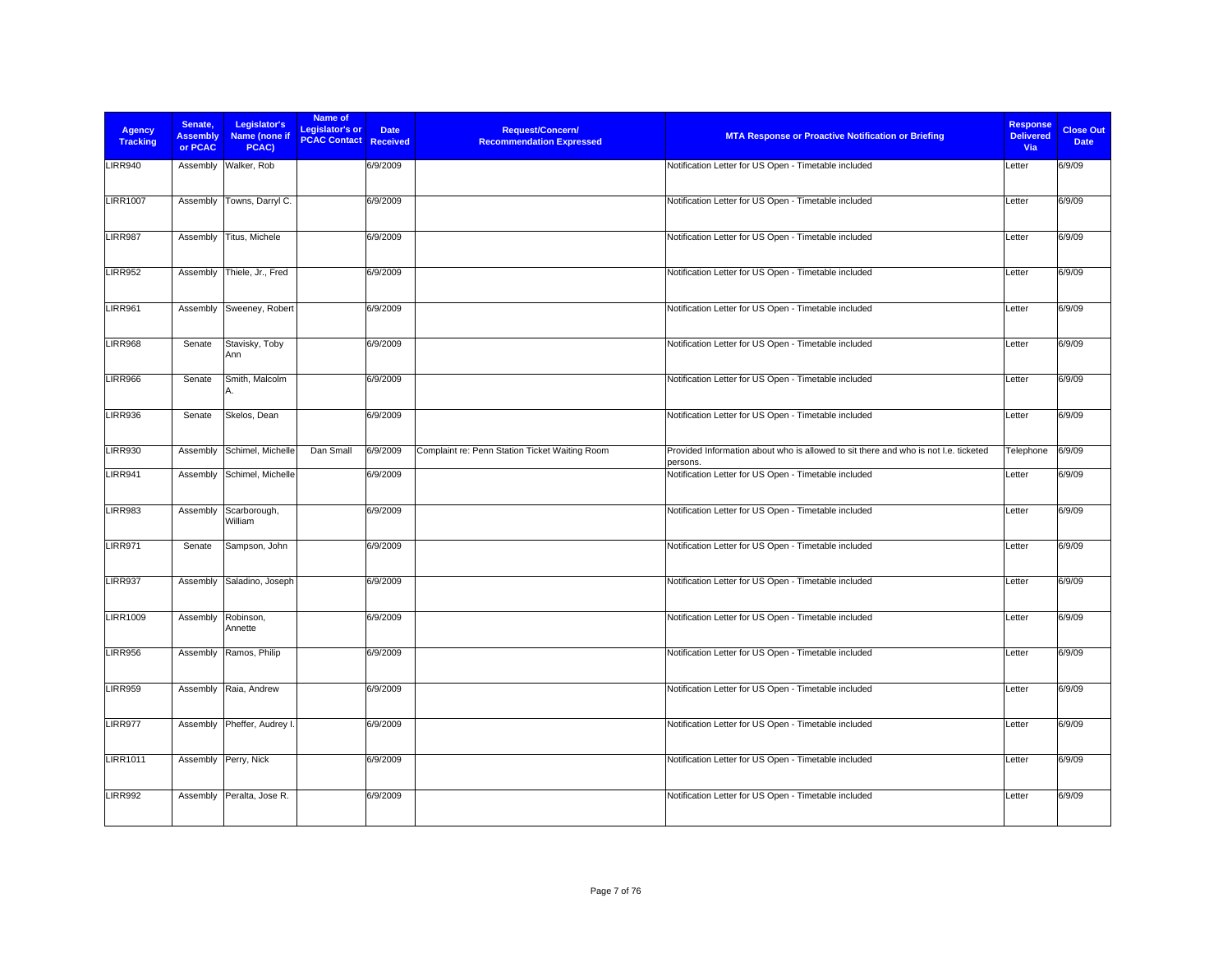| <b>Agency</b><br><b>Tracking</b> | Senate,<br><b>Assembly</b><br>or PCAC | Legislator's<br>Name (none if<br>PCAC) | Name of<br><b>Legislator's or</b><br><b>PCAC Contact Received</b> | <b>Date</b> | <b>Request/Concern/</b><br><b>Recommendation Expressed</b> | <b>MTA Response or Proactive Notification or Briefing</b> | <b>Response</b><br><b>Delivered</b><br>Via | <b>Close Out</b><br><b>Date</b> |
|----------------------------------|---------------------------------------|----------------------------------------|-------------------------------------------------------------------|-------------|------------------------------------------------------------|-----------------------------------------------------------|--------------------------------------------|---------------------------------|
| LIRR973                          | Senate                                | Parker, Kevin                          |                                                                   | 6/9/2009    |                                                            | Notification Letter for US Open - Timetable included      | Letter                                     | 6/9/09                          |
| <b>LIRR963</b>                   | Senate                                | Padavan, Frank                         |                                                                   | 6/9/2009    |                                                            | Notification Letter for US Open - Timetable included      | Letter                                     | 6/9/09                          |
| <b>LIRR1004</b>                  |                                       | Assembly Ortiz, Felix                  |                                                                   | 6/9/2009    |                                                            | Notification Letter for US Open - Timetable included      | Letter                                     | 6/9/09                          |
| <b>LIRR964</b>                   | Senate                                | Onorato, George                        |                                                                   | 6/9/2009    |                                                            | Notification Letter for US Open - Timetable included      | Letter                                     | 6/9/09                          |
| <b>LIRR991</b>                   | Assembly                              | Nolan, Catherine<br>IT.                |                                                                   | 6/9/2009    |                                                            | Notification Letter for US Open - Timetable included      | Letter                                     | 6/9/09                          |
| <b>LIRR970</b>                   | Senate                                | Montgomery,<br>Velmanette              |                                                                   | 6/9/2009    |                                                            | Notification Letter for US Open - Timetable included      | Letter                                     | 6/9/09                          |
| <b>LIRR965</b>                   | Senate                                | Monserrate,<br>Hiram                   |                                                                   | 6/9/2009    |                                                            | Notification Letter for US Open - Timetable included      | Letter                                     | 6/9/09                          |
| <b>LIRR1005</b>                  | Assembly                              | Millman, Joan                          |                                                                   | 6/9/2009    |                                                            | Notification Letter for US Open - Timetable included      | Letter                                     | 6/9/09                          |
| LIRR976                          |                                       | Assembly Meng, Grace                   |                                                                   | 6/9/2009    |                                                            | Notification Letter for US Open - Timetable included      | Letter                                     | 6/9/09                          |
| <b>LIRR942</b>                   | Assembly                              | McKevitt,<br>Thomas                    |                                                                   | 6/9/2009    |                                                            | Notification Letter for US Open - Timetable included      | Letter                                     | 6/9/09                          |
| <b>LIRR944</b>                   | Assembly                              | McDonough,<br>David                    |                                                                   | 6/9/2009    |                                                            | Notification Letter for US Open - Timetable included      | Letter                                     | 6/9/09                          |
| <b>LIRR981</b>                   | Assembly                              | Mayersohn,<br>Nettie                   |                                                                   | 6/9/2009    |                                                            | Notification Letter for US Open - Timetable included      | Letter                                     | 6/9/09                          |
| <b>LIRR984</b>                   | Assembly                              | Markey, Margaret                       |                                                                   | 6/9/2009    |                                                            | Notification Letter for US Open - Timetable included      | Letter                                     | 6/9/09                          |
| <b>LIRR932</b>                   | Senate                                | Marcellino, Carl                       |                                                                   | 6/9/2009    |                                                            | Notification Letter for US Open - Timetable included      | Letter                                     | 6/9/09                          |
| <b>LIRR1012</b>                  | Assembly                              | Maisel, Alan                           |                                                                   | 6/9/2009    |                                                            | Notification Letter for US Open - Timetable included      | Letter                                     | 6/9/09                          |
| <b>LIRR1006</b>                  |                                       | Assembly Lopez, Vito                   |                                                                   | 6/9/2009    |                                                            | Notification Letter for US Open - Timetable included      | Letter                                     | 6/9/09                          |
| <b>LIRR1003</b>                  | Assembly                              | Lentol, Joseph                         |                                                                   | 6/9/2009    |                                                            | Notification Letter for US Open - Timetable included      | Letter                                     | 6/9/09                          |
| <b>LIRR938</b>                   | Assembly                              | Lavine, Charles                        |                                                                   | 6/9/2009    |                                                            | Notification Letter for US Open - Timetable included      | Letter                                     | 6/9/09                          |
| <b>LIRR947</b>                   | Senator                               | LaValle, Kenneth                       |                                                                   | 6/9/2009    |                                                            | Notification Letter for US Open - Timetable included      | Letter                                     | 6/9/09                          |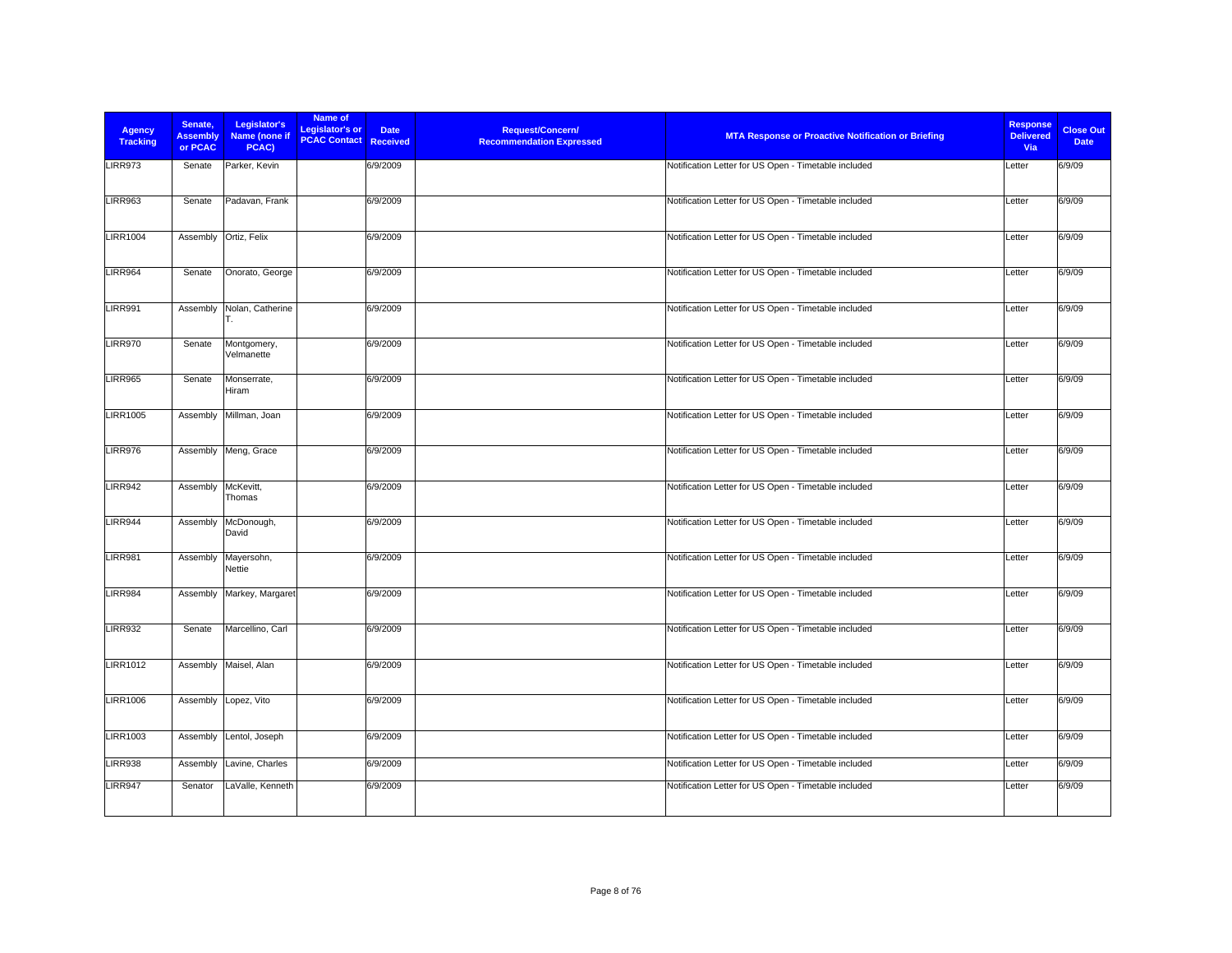| <b>Agency</b><br><b>Tracking</b> | Senate,<br><b>Assembly</b><br>or PCAC | Legislator's<br>Name (none if<br>PCAC) | Name of<br>Legislator's or<br><b>PCAC Contact</b> | <b>Date</b><br><b>Received</b> | Request/Concern/<br><b>Recommendation Expressed</b>                  | <b>MTA Response or Proactive Notification or Briefing</b>                                                 | <b>Response</b><br><b>Delivered</b><br>Via | <b>Close Out</b><br><b>Date</b> |
|----------------------------------|---------------------------------------|----------------------------------------|---------------------------------------------------|--------------------------------|----------------------------------------------------------------------|-----------------------------------------------------------------------------------------------------------|--------------------------------------------|---------------------------------|
| LIRR979                          | Assembly                              | Lancman, Rory                          |                                                   | 6/9/2009                       |                                                                      | Notification Letter for US Open - Timetable included                                                      | Letter                                     | 6/9/09                          |
| <b>LIRR975</b>                   | Senate                                | Kruger, Carl                           |                                                   | 6/9/2009                       |                                                                      | Notification Letter for US Open - Timetable included                                                      | Letter                                     | 6/9/09                          |
| <b>LIRR928</b>                   | Senate                                | Johnson, Owen                          | Gordon Canary 6/9/2009                            |                                | Cleaning of ROW - Babylon                                            | Provided schedule for clean-up - within next 14 days.                                                     | Telephone                                  | 6/9/09                          |
| <b>LIRR950</b>                   | Senator                               | Johnson, Owen                          |                                                   | 6/9/2009                       |                                                                      | Notification Letter for US Open - Timetable included                                                      | Letter                                     | 6/9/09                          |
| <b>LIRR929</b>                   | Senate                                | Johnson, Craig                         | Rafe Lieber                                       | 6/9/2009                       | Ticket Window Closing - Little Neck                                  | Provided information that ticket window would be closing but the station would<br>remain open.            | Telephone                                  | 6/9/09                          |
| <b>LIRR934</b>                   | Senate                                | Johnson, Craig                         |                                                   | 6/9/2009                       |                                                                      | Notification Letter for US Open - Timetable included                                                      | Letter                                     | 6/9/09                          |
| <b>LIRR1010</b>                  | Assembly                              | Jeffries, Hakeem                       |                                                   | 6/9/2009                       |                                                                      | Notification Letter for US Open - Timetable included                                                      | Letter                                     | 6/9/09                          |
| <b>LIRR995</b>                   | Assembly                              | Jacobs, Rhoda                          |                                                   | 6/9/2009                       |                                                                      | Notification Letter for US Open - Timetable included                                                      | Letter                                     | 6/9/09                          |
| <b>LIRR1013</b>                  | Assembly                              | Hyer-Spencer,<br>Janelle               |                                                   | 6/9/2009                       |                                                                      | Notification Letter for US Open - Timetable included                                                      | Letter                                     | 6/9/09                          |
| <b>LIRR962</b>                   | Senate                                | Huntley, Shirley                       |                                                   | 6/9/2009                       |                                                                      | Notification Letter for US Open - Timetable included                                                      | Letter                                     | 6/9/09                          |
| <b>LIRR982</b>                   | Assembly                              | Hevesi, Andrew                         |                                                   | 6/9/2009                       |                                                                      | Notification Letter for US Open - Timetable included                                                      | Letter                                     | 6/9/09                          |
| <b>LIRR933</b>                   | Senate                                | Hannon, Kemp                           |                                                   | 6/9/2009                       |                                                                      | Notification Letter for US Open - Timetable included                                                      | Letter                                     | 6/9/09                          |
| <b>LIRR974</b>                   | Senate                                | Golden, Martin J.                      |                                                   | 6/9/2009                       |                                                                      | Notification Letter for US Open - Timetable included                                                      | Letter                                     | 6/9/09                          |
| Bus Co 903                       | Senate                                | Golden, Martin J.                      | Joan Byrnes                                       | 6/9/2009                       | Constituents opposing the discontinuation of three BM3 bus<br>stops. | The route was changed due to making it a faster, more direct route benefiting all the e-mail<br>customers |                                            | 6/9/09                          |
| <b>LIRR990</b>                   | Assembly                              | Gianaris, Michael                      |                                                   | 6/9/2009                       |                                                                      | Notification Letter for US Open - Timetable included                                                      | Letter                                     | 6/9/09                          |
| <b>LIRR935</b>                   | Senate                                | Fuschillo, Jr.,<br>Charles             |                                                   | 6/9/2009                       |                                                                      | Notification Letter for US Open - Timetable included                                                      | Letter                                     | 6/9/09                          |
| <b>LIRR949</b>                   | Senator                               | Foley, Brian                           |                                                   | 6/9/2009                       |                                                                      | Notification Letter for US Open - Timetable included                                                      | Letter                                     | 6/9/09                          |
| <b>LIRR948</b>                   | Senator                               | Flanagan, John                         |                                                   | 6/9/2009                       |                                                                      | Notification Letter for US Open - Timetable included                                                      | Letter                                     | 6/9/09                          |
| <b>LIRR957</b>                   | Assembly                              | Fitzpatrick,<br>Michael                |                                                   | 6/9/2009                       |                                                                      | Notification Letter for US Open - Timetable included                                                      | Letter                                     | 6/9/09                          |
| <b>LIRR955</b>                   | Assembly                              | Fields, Ginny                          |                                                   | 6/9/2009                       |                                                                      | Notification Letter for US Open - Timetable included                                                      | Letter                                     | 6/9/09                          |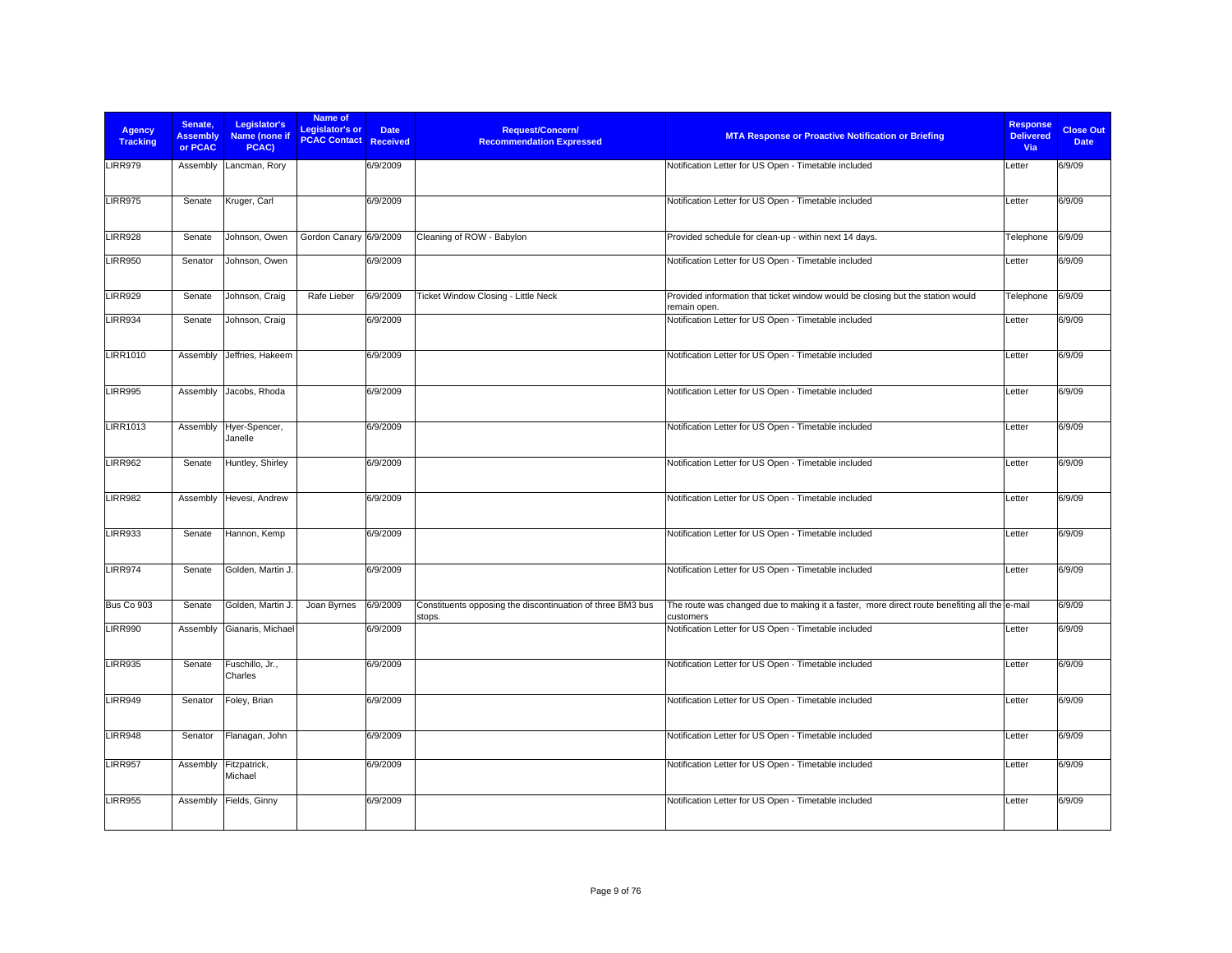| <b>Agency</b><br><b>Tracking</b> | Senate,<br><b>Assembly</b><br>or PCAC | Legislator's<br>Name (none if<br>PCAC) | Name of<br><b>Legislator's or</b><br><b>PCAC Contact Received</b> | <b>Date</b> | <b>Request/Concern/</b><br><b>Recommendation Expressed</b>                                                                        | <b>MTA Response or Proactive Notification or Briefing</b>               | <b>Response</b><br><b>Delivered</b><br>Via | <b>Close Out</b><br><b>Date</b> |
|----------------------------------|---------------------------------------|----------------------------------------|-------------------------------------------------------------------|-------------|-----------------------------------------------------------------------------------------------------------------------------------|-------------------------------------------------------------------------|--------------------------------------------|---------------------------------|
| <b>LIRR954</b>                   | Assembly                              | Englebright,<br>Steve                  |                                                                   | 6/9/2009    |                                                                                                                                   | Notification Letter for US Open - Timetable included                    | Letter                                     | 6/9/09                          |
| <b>LIRR953</b>                   | Assembly                              | Eddington,<br>Patricia                 |                                                                   | 6/9/2009    |                                                                                                                                   | Notification Letter for US Open - Timetable included                    | Letter                                     | 6/9/09                          |
| <b>LIRR969</b>                   | Senate                                | Dilan, Martin<br>Malave                |                                                                   | 6/9/2009    |                                                                                                                                   | Notification Letter for US Open - Timetable included                    | Letter                                     | 6/9/09                          |
| <b>LIRR988</b>                   | Assembly                              | DenDekker,<br>Michael                  |                                                                   | 6/9/2009    |                                                                                                                                   | Notification Letter for US Open - Timetable included                    | Letter                                     | 6/9/09                          |
| <b>LIRR998</b>                   | Assembly                              | Cymbrowitz,<br>Steven H.               |                                                                   | 6/9/2009    |                                                                                                                                   | Notification Letter for US Open - Timetable included                    | Letter                                     | 6/9/09                          |
| LIRR986                          | Assembly                              | Cook, Vivian                           |                                                                   | 6/9/2009    |                                                                                                                                   | Notification Letter for US Open - Timetable included                    | Letter                                     | 6/9/09                          |
| <b>LIRR960</b>                   | Assembly                              | Conte, James                           |                                                                   | 6/9/2009    |                                                                                                                                   | Notification Letter for US Open - Timetable included                    | Letter                                     | 6/9/09                          |
| <b>LIRR1000</b>                  | Assembly                              | Colton, William                        |                                                                   | 6/9/2009    |                                                                                                                                   | Notification Letter for US Open - Timetable included                    | Letter                                     | 6/9/09                          |
| <b>LIRR985</b>                   | Assembly                              | Clark, Barbara M.                      |                                                                   | 6/9/2009    |                                                                                                                                   | Notification Letter for US Open - Timetable included                    | Letter                                     | 6/9/09                          |
| <b>LIRR980</b>                   | Assembly                              | Carrozza, Ann-<br>Margaret             |                                                                   | 6/9/2009    |                                                                                                                                   | Notification Letter for US Open - Timetable included                    | Letter                                     | 6/9/09                          |
| <b>LIRR996</b>                   | Assembly                              | Camara, Karim                          |                                                                   | 6/9/2009    |                                                                                                                                   | Notification Letter for US Open - Timetable included                    | Letter                                     | 6/9/09                          |
| <b>LIRR999</b>                   | Assembly                              | Brook-Krasny,<br>Alec                  |                                                                   | 6/9/2009    |                                                                                                                                   | Notification Letter for US Open - Timetable included                    | Letter                                     | 6/9/09                          |
| LIRR997                          | Assembly                              | Brennan, James                         |                                                                   | 6/9/2009    |                                                                                                                                   | Notification Letter for US Open - Timetable included                    | Letter                                     | 6/9/09                          |
| NYCT0053                         | Assembly                              | Brennan, James                         | Ann Schaetzel 6/9/2009                                            |             | Requested information with relation to the Atlantic Yards<br>project and if it was scheduled for the monthly MTA Board<br>Meeting | Reported that the item would be on the MTA's June Board meeting agenda. | Verbal                                     | 6/20/09                         |
| <b>LIRR958</b>                   |                                       | Assembly Boyle, Philip                 |                                                                   | 6/9/2009    |                                                                                                                                   | Notification Letter for US Open - Timetable included                    | Letter                                     | 6/9/09                          |
| <b>LIRR1008</b>                  | Assembly                              | Boyland, Jr.,<br>William               |                                                                   | 6/9/2009    |                                                                                                                                   | Notification Letter for US Open - Timetable included                    | Letter                                     | 6/9/09                          |
| LIRR993                          | Assembly                              | Barron, Inez                           |                                                                   | 6/9/2009    |                                                                                                                                   | Notification Letter for US Open - Timetable included                    | Letter                                     | 6/9/09                          |
| <b>LIRR939</b>                   | Assembly                              | Barra, Robert                          |                                                                   | 6/9/2009    |                                                                                                                                   | Notification Letter for US Open - Timetable included                    | Letter                                     | 6/9/09                          |
| <b>LIRR989</b>                   | Assembly                              | Aubrey, Jeffrion                       |                                                                   | 6/9/2009    |                                                                                                                                   | Notification Letter for US Open - Timetable included                    | Letter                                     | 6/9/09                          |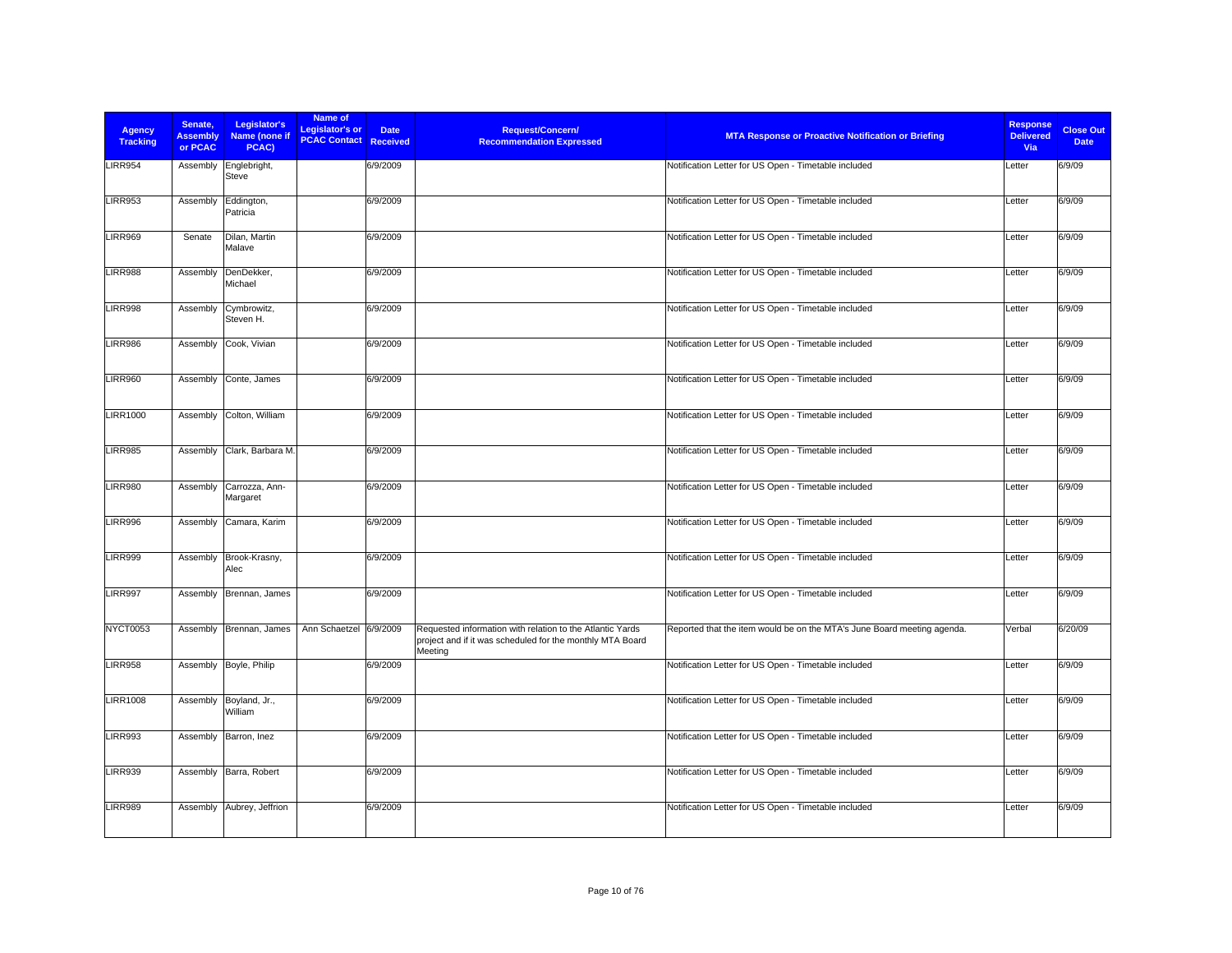| <b>Agency</b><br><b>Tracking</b> | Senate.<br><b>Assembly</b><br>or PCAC | Legislator's<br>Name (none if<br>PCAC) | Name of<br>Legislator's or<br><b>PCAC Contact Received</b> | <b>Date</b> | Request/Concern/<br><b>Recommendation Expressed</b>                                                                                                                                                                                                                  | <b>MTA Response or Proactive Notification or Briefing</b>                                                                                                                                                                 | <b>Response</b><br><b>Delivered</b><br>Via | <b>Close Out</b><br><b>Date</b> |
|----------------------------------|---------------------------------------|----------------------------------------|------------------------------------------------------------|-------------|----------------------------------------------------------------------------------------------------------------------------------------------------------------------------------------------------------------------------------------------------------------------|---------------------------------------------------------------------------------------------------------------------------------------------------------------------------------------------------------------------------|--------------------------------------------|---------------------------------|
| LIRR946                          | Assembly                              | Alfano, Thomas                         |                                                            | 6/9/2009    |                                                                                                                                                                                                                                                                      | Notification Letter for US Open - Timetable included                                                                                                                                                                      | Letter                                     | 6/9/09                          |
| <b>LIRR951</b>                   |                                       | Assembly Alessi, Marc                  |                                                            | 6/9/2009    |                                                                                                                                                                                                                                                                      | Notification Letter for US Open - Timetable included                                                                                                                                                                      | Letter                                     | 6/9/09                          |
| <b>LIRR967</b>                   | Senate                                | Addabbo, Jr.,<br>Joseph P.             |                                                            | 6/9/2009    |                                                                                                                                                                                                                                                                      | Notification Letter for US Open - Timetable included                                                                                                                                                                      | Letter                                     | 6/9/09                          |
| <b>LIRR972</b>                   | Senate                                | Adams, Eric                            |                                                            | 6/9/2009    |                                                                                                                                                                                                                                                                      | Notification Letter for US Open - Timetable included                                                                                                                                                                      | Letter                                     | 6/9/09                          |
| <b>LIRR1002</b>                  | Assembly                              | Abbate, Jr., Peter                     |                                                            | 6/9/2009    |                                                                                                                                                                                                                                                                      | Notification Letter for US Open - Timetable included                                                                                                                                                                      | Letter                                     | 6/9/09                          |
| <b>LIRR1021</b>                  | Assembly                              | Schimel, Michelle                      | Dan Small                                                  | 6/10/2009   | Complaint about waiting room at Penn - ADA related                                                                                                                                                                                                                   | Provided ADA information - resolved on phone                                                                                                                                                                              | Telephone                                  | 6/10/09                         |
| Bus Co 904                       | Senate                                | Padavan, Frank                         |                                                            | 6/10/2009   | Constituents requesting reinstating morning and evening<br>express bus service between North Shore Towers and Wall<br><b>Street</b>                                                                                                                                  | Explained that MTA Bus discontinued these stops due to low ridership and explained Letter<br>traveling to Lower Manhattan can be done via a free transfer between express bus<br>branches at Union Turnpike and 188th St. |                                            | 6/15/09                         |
| <b>B&amp;T904</b>                | Senate                                | Klein, Jeffrey                         | John Doyle                                                 | 6/10/2009   | Inquiry regarding clarification of ownership info on Ferry Point<br>Park Service Road.                                                                                                                                                                               | Property under NYC DOT not Bridges and Tunnels.                                                                                                                                                                           | Telephone<br>call                          | 6/10/09                         |
| <b>MNR906</b>                    | Assembly                              | Galef, Sandra                          | Dana<br>Levenberg                                          | 6/10/2009   | Requested information on asbestos related illness and how<br>Metro North compensates employees/former employees for<br>asbestos related illnesses.                                                                                                                   | Employee injury claim should be made to MNR's claims department. Employees can E-mail<br>also file a claim under FELA.                                                                                                    |                                            | 6/12/09                         |
| <b>MNR905</b>                    | Assembly                              | Galef, Sandra                          |                                                            | 6/10/2009   | Peekskill Quiet Zone - sent letter to MNR President Howard<br>Permut requesting to meet regarding Peekskill Quiet Zone                                                                                                                                               | Meeting was held with Assemblywoman Galef on June 26th.                                                                                                                                                                   | Meeting                                    | 6/26/09                         |
| NYCT0006                         | Assembly                              | Dinowitz, Jeffrey                      | Randi Martos                                               | 6/10/2009   | Status of the re-installation of N/B bus stop located at W.<br>250th Street & Henry Hudson Parkway Service Road                                                                                                                                                      | The bus stop has been restored.                                                                                                                                                                                           | E-mail                                     | 7/1/09                          |
| MTAHQ 903                        | Assembly                              | Brennan, James                         |                                                            | 6/10/2009   | Assemblyman Jim Brennan asked for a briefing after session<br>on Access-a-Ride in the wake of legislation that was<br>introduced in his committee. The Assemblyman wants to<br>learn more about the application process, the costs and<br>operations of the service. | On July 6, 2009 NYCT and MTA staff met with Jim Brennan at NYCT and the<br>Assemblyman was fully briefed for an hour on Access-a-Ride.                                                                                    | Meeting                                    | 7/6/09                          |
| NYCT0027                         | <b>PCAC</b>                           |                                        | Karyl Berger                                               | 6/10/2009   | Requests copies of booklet handed out (Into to Bus Rapid<br>Transit, Phase II) at 6/9/09 Meeting Held in Brooklyn                                                                                                                                                    | As requested, forwarded 12 booklets                                                                                                                                                                                       | E-mail                                     | 6/12/09                         |
| <b>MNR935</b>                    | Assembly                              | Zebrowski.<br>Kenneth                  |                                                            | 6/11/2009   |                                                                                                                                                                                                                                                                      | Mileposts - Sent June issues of Mileposts/Mileposts West to elected officials in the<br>MNR territory. Mileposts/Mileposts West is a customer news letter.                                                                | Mail                                       | 6/11/09                         |
| <b>NYCT0838</b>                  | Assembly                              | Wright, Keith L.T.                     |                                                            | 6/11/2009   |                                                                                                                                                                                                                                                                      | Weekend service diversion notice                                                                                                                                                                                          | E-mail                                     | 6/11/09                         |
| NYCT0484                         | Assembly                              | Weprin, Mark                           |                                                            | 6/11/2009   |                                                                                                                                                                                                                                                                      | Weekend service diversion notice                                                                                                                                                                                          | E-mail                                     | 6/11/09                         |
| NYCT0627                         | Assembly                              | Weinstein,<br>Helene E.                |                                                            | 6/11/2009   |                                                                                                                                                                                                                                                                      | Weekend service diversion notice                                                                                                                                                                                          | E-mail                                     | 6/11/09                         |
| <b>NYCT0720</b>                  | Assembly                              | Towns, Darryl C.                       |                                                            | 6/11/2009   |                                                                                                                                                                                                                                                                      | Weekend service diversion notice                                                                                                                                                                                          | E-mail                                     | 6/11/09                         |
| <b>NYCT0780</b>                  | Assembly                              | Tobacco, Louis                         |                                                            | 6/11/2009   |                                                                                                                                                                                                                                                                      | weekend service diversion notice                                                                                                                                                                                          | E-mail                                     | 6/11/09                         |
| NYCT0546                         | Assembly                              | Titus, Michele                         |                                                            | 6/11/2009   |                                                                                                                                                                                                                                                                      | Weekend service diversion notice                                                                                                                                                                                          | E-mail                                     | 6/11/09                         |
| NYCT0772                         | Assembly                              | Titone, Matthew                        |                                                            | 6/11/2009   |                                                                                                                                                                                                                                                                      | Weekend service diversion notice                                                                                                                                                                                          | E-mail                                     | 6/11/09                         |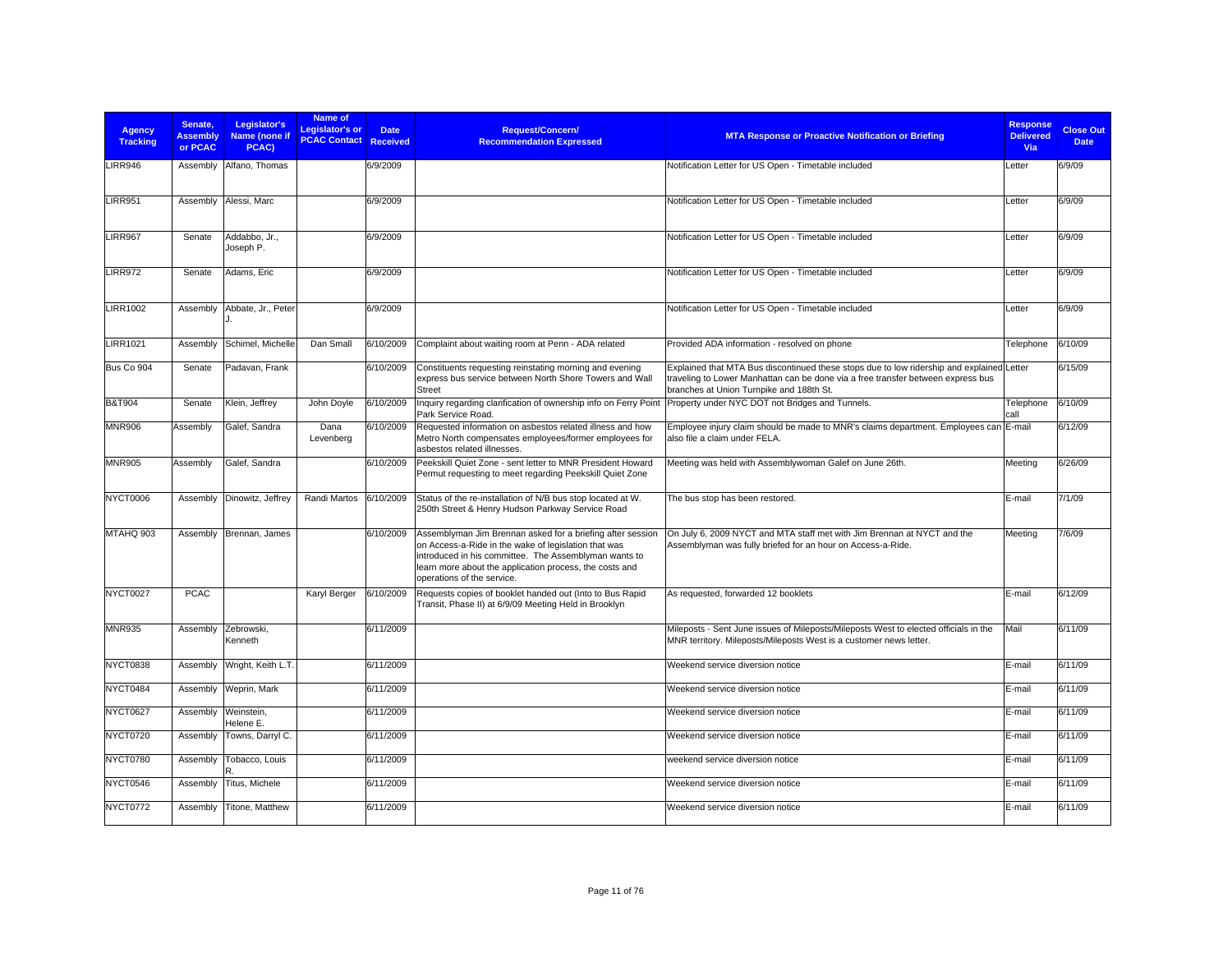| <b>Agency</b><br><b>Tracking</b> | Senate,<br><b>Assembly</b><br>or PCAC | Legislator's<br>Name (none if<br>PCAC) | Name of<br><b>Legislator's or</b><br><b>PCAC Contact Received</b> | <b>Date</b> | <b>Request/Concern/</b><br><b>Recommendation Expressed</b> | <b>MTA Response or Proactive Notification or Briefing</b>                                                                                                  | <b>Response</b><br><b>Delivered</b><br>Via | <b>Close Out</b><br><b>Date</b> |
|----------------------------------|---------------------------------------|----------------------------------------|-------------------------------------------------------------------|-------------|------------------------------------------------------------|------------------------------------------------------------------------------------------------------------------------------------------------------------|--------------------------------------------|---------------------------------|
| <b>MNR929</b>                    | Senate                                | Stewart-Cousins,<br>Andrea             |                                                                   | 6/11/2009   |                                                            | Mileposts - Sent June issues of Mileposts/Mileposts West to elected officials in the<br>MNR territory. Mileposts/Mileposts West is a customer news letter. | Mail                                       | 6/11/09                         |
| NYCT0297                         | Senate                                | Stavisky, Toby<br>Ann                  |                                                                   | 6/11/2009   |                                                            | Weekend service diversion notice                                                                                                                           | E-mail                                     | 6/11/09                         |
| NYCT0365                         | Senate                                | Squadron, Daniel                       |                                                                   | 6/11/2009   |                                                            | Weekend service diversion notice                                                                                                                           | E-mail                                     | 6/11/09                         |
| <b>MNR926</b>                    | Assembly                              | Spano, Michael                         |                                                                   | 6/11/2009   |                                                            | Mileposts - Sent June issues of Mileposts/Mileposts West to elected officials in the<br>MNR territory. Mileposts/Mileposts West is a customer news letter. | Mail                                       | 6/11/09                         |
| <b>NYCT0219</b>                  | Senate                                | Smith, Malcolm                         |                                                                   | 6/11/2009   |                                                            | Weekend service diversion notice                                                                                                                           | E-mail                                     | 6/11/09                         |
| <b>MNR934</b>                    | Assembly                              | Skartados, Frank                       |                                                                   | 6/11/2009   |                                                            | Mileposts - Sent June issues of Mileposts/Mileposts West to elected officials in the<br>MNR territory. Mileposts/Mileposts West is a customer news letter. | Mail                                       | 6/11/09                         |
| NYCT0794                         | Assembly                              | Silver, Sheldon                        |                                                                   | 6/11/2009   |                                                            | Weekend service diversion notice                                                                                                                           | E-mail                                     | 6/11/09                         |
| NYCT0392                         | Senate                                | Serrano, Jose M.                       |                                                                   | 6/11/2009   |                                                            | Weekend service diversion notice                                                                                                                           | E-mail                                     | 6/11/09                         |
| NYCT0601                         | Assembly                              | Seminerio,<br>Anthony S.               |                                                                   | 6/11/2009   |                                                            | Weekend service diversion notice                                                                                                                           | E-mail                                     | 6/11/09                         |
| NYCT0424                         | Senate                                | Schneiderman.<br>Eric                  |                                                                   | 6/11/2009   |                                                            | Weekend service diversion notice                                                                                                                           | E-mail                                     | 6/11/09                         |
| NYCT0527                         | Assembly                              | Scarborough,<br>William                |                                                                   | 6/11/2009   |                                                            | Weekend service diversion notice                                                                                                                           | E-mail                                     | 6/11/09                         |
| NYCT0349                         | Senate                                | Savino, Diane                          |                                                                   | 6/11/2009   |                                                            | Weekend service diversion notice                                                                                                                           | E-mail                                     | 6/11/09                         |
| NYCT0319                         | Senate                                | Sampson, John                          |                                                                   | 6/11/2009   |                                                            | Weekend service diversion notice                                                                                                                           | E-mail                                     | 6/11/09                         |
| <b>MNR933</b>                    | Senate                                | Saland, Stephen                        |                                                                   | 6/11/2009   |                                                            | Mileposts - Sent June issues of Mileposts/Mileposts West to elected officials in the<br>MNR territory. Mileposts/Mileposts West is a customer news letter. | Mail                                       | 6/11/09                         |
| NYCT0817                         | Assembly                              | Rosenthal, Linda<br>B.                 |                                                                   | 6/11/2009   |                                                            | Weekend service diversion notice                                                                                                                           | E-mail                                     | 6/11/09                         |
| NYCT0736                         | Assembly                              | Robinson,<br>Annette                   |                                                                   | 6/11/2009   |                                                            | Weekend service diversion notice                                                                                                                           | E-mail                                     | 6/11/09                         |
| NYCT0880                         | Assembly                              | Rivera, Peter M.                       |                                                                   | 6/11/2009   |                                                            | Weekend service diversion notice                                                                                                                           | E-mail                                     | 6/11/09                         |
| NYCT0901                         | Assembly                              | Rivera, Naomi                          |                                                                   | 6/11/2009   |                                                            | Weekend service diversion notice                                                                                                                           | E-mail                                     | 6/11/09                         |
| NYCT0887                         | Assembly                              | Rivera, Jose                           |                                                                   | 6/11/2009   |                                                            | Weekend service diversion notice                                                                                                                           | E-mail                                     | 6/11/09                         |
| <b>MNR938</b>                    | Assembly                              | Rabbitt, Ann                           |                                                                   | 6/11/2009   |                                                            | Mileposts - Sent June issues of Mileposts/Mileposts West to elected officials in the<br>MNR territory. Mileposts/Mileposts West is a customer news letter. | Mail                                       | 6/11/09                         |
| <b>MNR944</b>                    | Assembly                              | Rabbitt, Ann                           |                                                                   | 6/11/2009   |                                                            | Mileposts - Sent June issues of Mileposts/Mileposts West to elected officials in the<br>MNR territory. Mileposts/Mileposts West is a customer news letter. | Mail                                       | 6/11/09                         |
| <b>MNR920</b>                    | Assembly                              | Pretlow, Gary                          |                                                                   | 6/11/2009   |                                                            | Mileposts - Sent June issues of Mileposts/Mileposts West to elected officials in the<br>MNR territory. Mileposts/Mileposts West is a customer news letter. | Mail                                       | 6/11/09                         |
| NYCT0824                         | Assembly                              | Powell, Jr., Adam<br>Clayton           |                                                                   | 6/11/2009   |                                                            | Weekend service diversion notice                                                                                                                           | E-mail                                     | 6/11/09                         |
| NYCT0476                         | Assembly                              | Pheffer, Audrey I.                     |                                                                   | 6/11/2009   |                                                            | Weekend service diversion notice                                                                                                                           | E-mail                                     | 6/11/09                         |
| <b>NYCT0750</b>                  |                                       | Assembly Perry, Nick                   |                                                                   | 6/11/2009   |                                                            | Weekend service diversion notice                                                                                                                           | E-mail                                     | 6/11/09                         |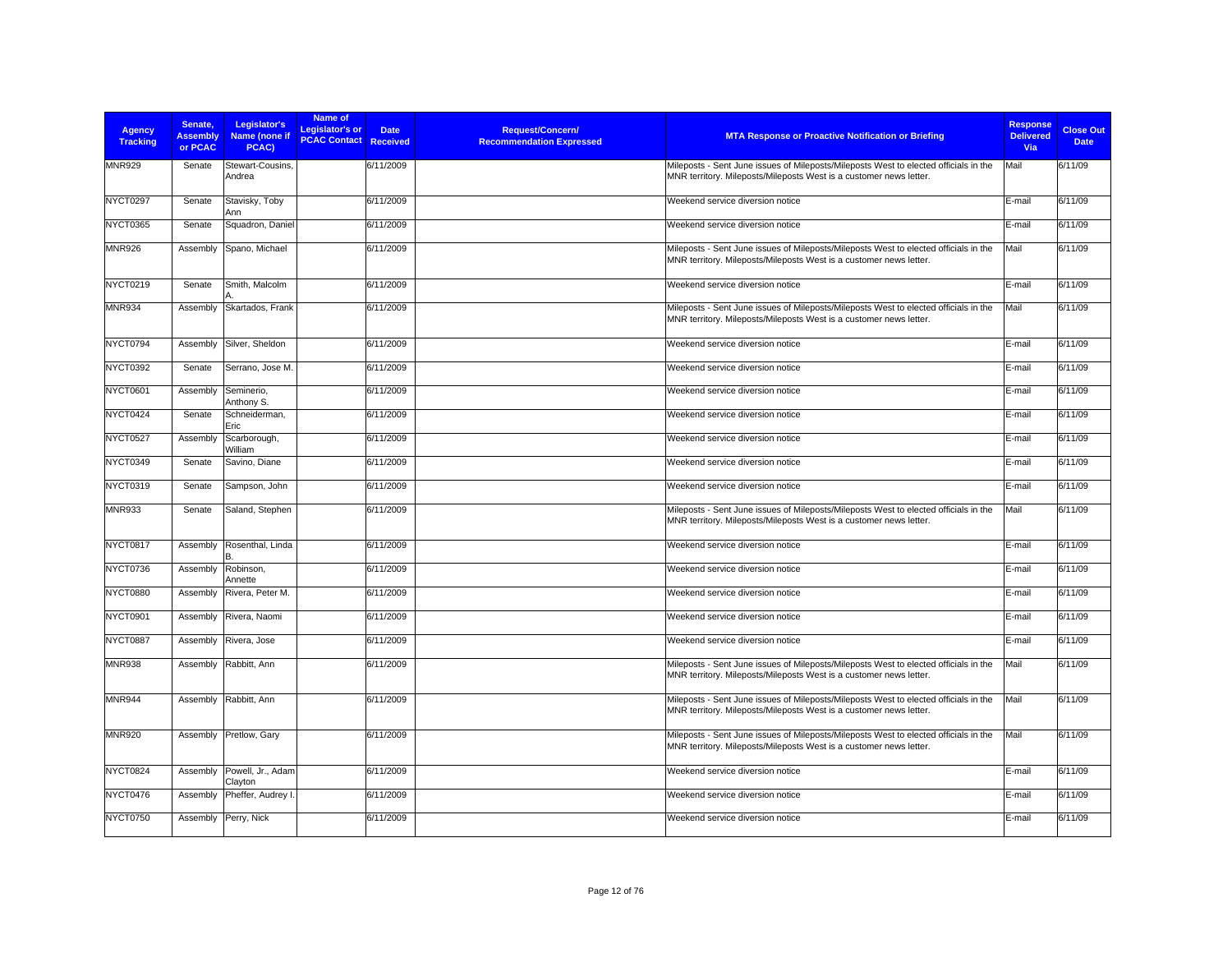| <b>Agency</b><br><b>Tracking</b> | Senate.<br><b>Assembly</b><br>or PCAC | Legislator's<br>Name (none if<br>PCAC) | Name of<br><b>Legislator's or</b><br><b>PCAC Contact Received</b> | <b>Date</b> | <b>Request/Concern/</b><br><b>Recommendation Expressed</b> | <b>MTA Response or Proactive Notification or Briefing</b>                                                                                                  | <b>Response</b><br><b>Delivered</b><br>Via | <b>Close Out</b><br><b>Date</b> |
|----------------------------------|---------------------------------------|----------------------------------------|-------------------------------------------------------------------|-------------|------------------------------------------------------------|------------------------------------------------------------------------------------------------------------------------------------------------------------|--------------------------------------------|---------------------------------|
| <b>NYCT0415</b>                  | Senate                                | Perkins, William                       |                                                                   | 6/11/2009   |                                                            | Weekend service diversion notice                                                                                                                           | E-mail                                     | 6/11/09                         |
| <b>NYCT0608</b>                  | Assembly                              | Peralta, Jose R.                       |                                                                   | 6/11/2009   |                                                            | Weekend service diversion notice                                                                                                                           | E-mail                                     | 6/11/09                         |
| <b>MNR921</b>                    | Assembly                              | Paulin, Amy                            |                                                                   | 6/11/2009   |                                                            | Mileposts - Sent June issues of Mileposts/Mileposts West to elected officials in the<br>MNR territory. Mileposts/Mileposts West is a customer news letter. | Mail                                       | 6/11/09                         |
| NYCT0334                         | Senate                                | Parker, Kevin S.                       |                                                                   | 6/11/2009   |                                                            | Weekend service diversion notice                                                                                                                           | E-mail                                     | 6/11/09                         |
| <b>NYCT0698</b>                  | Assembly                              | Ortiz, Felix                           |                                                                   | 6/11/2009   |                                                            | weekend service diversion notice                                                                                                                           | E-mail                                     | 6/11/09                         |
| NYCT0699                         | Assembly                              | Ortiz, Felix                           |                                                                   | 6/11/2009   |                                                            | weekend service diversion notice                                                                                                                           | E-mail                                     | 6/11/09                         |
| <b>MNR931</b>                    | Senate                                | Oppenheimer,<br>Suzi                   |                                                                   | 6/11/2009   |                                                            | Mileposts - Sent June issues of Mileposts/Mileposts West to elected officials in the<br>MNR territory. Mileposts/Mileposts West is a customer news letter. | Mail                                       | 6/11/09                         |
| <b>NYCT0831</b>                  | Assembly                              | O'Donnell, Daniel                      |                                                                   | 6/11/2009   |                                                            | Weekend service diversion notice                                                                                                                           | E-mail                                     | 6/11/09                         |
| <b>NYCT0594</b>                  | Assembly                              | Nolan, Catherine                       |                                                                   | 6/11/2009   |                                                            | Weekend service diversion notice                                                                                                                           | E-mail                                     | 6/11/09                         |
| <b>MNR940</b>                    | Senate                                | Morahan,<br>Thomas                     |                                                                   | 6/11/2009   |                                                            | Mileposts - Sent June issues of Mileposts/Mileposts West to elected officials in the<br>MNR territory. Mileposts/Mileposts West is a customer news letter. | Mail                                       | 6/11/09                         |
| <b>MNR946</b>                    | Senate                                | Morahan,<br>Thomas                     |                                                                   | 6/11/2009   |                                                            | Mileposts - Sent June issues of Mileposts/Mileposts West to elected officials in the<br>MNR territory. Mileposts/Mileposts West is a customer news letter. | Mail                                       | 6/11/09                         |
| <b>NYCT0311</b>                  | Senate                                | Montgomery,<br>Velmanette              |                                                                   | 6/11/2009   |                                                            | Weekend service diversion notice                                                                                                                           | E-mail                                     | 6/11/09                         |
| <b>NYCT0172</b>                  | Senate                                | Monserrate.<br>Hiram                   |                                                                   | 6/11/2009   |                                                            | Weekend service diversion notice                                                                                                                           | E-mail                                     | 6/11/09                         |
| <b>MNR919</b>                    | Assembly                              | Molinaro, Marcus                       |                                                                   | 6/11/2009   |                                                            | Mileposts - Sent June issues of Mileposts/Mileposts West to elected officials in the<br>MNR territory. Mileposts/Mileposts West is a customer news letter. | Mail                                       | 6/11/09                         |
| <b>NYCT0706</b>                  | Assembly                              | Millman, Joan                          |                                                                   | 6/11/2009   |                                                            | Weekend service diversion notice                                                                                                                           | E-mail                                     | 6/11/09                         |
| <b>MNR918</b>                    | Assembly                              | Miller, Joel                           |                                                                   | 6/11/2009   |                                                            | Mileposts - Sent June issues of Mileposts/Mileposts West to elected officials in the<br>MNR territory. Mileposts/Mileposts West is a customer news letter. | Mail                                       | 6/11/09                         |
| NYCT0468                         |                                       | Assembly Meng, Grace                   |                                                                   | 6/11/2009   |                                                            | Weekend service diversion notice                                                                                                                           | E-mail                                     | 6/11/09                         |
| NYCT0510                         | Assembly                              | Mayersohn,<br>Nettie                   |                                                                   | 6/11/2009   |                                                            | Weekend service diversion notice                                                                                                                           | E-mail                                     | 6/11/09                         |
| <b>NYCT0537</b>                  | Assembly                              | Markey, Margaret                       |                                                                   | 6/11/2009   |                                                            | Weekend service diversion notice                                                                                                                           | E-mail                                     | 6/11/09                         |
| <b>NYCT0758</b>                  | Assembly                              | Maisel, Alan                           |                                                                   | 6/11/2009   |                                                            | Weekend service diversion notice                                                                                                                           | E-mail                                     | 6/11/09                         |
| NYCT0713                         | Assembly                              | Lopez, Vito                            |                                                                   | 6/11/2009   |                                                            | Weekend service diversion notice                                                                                                                           | E-mail                                     | 6/11/09                         |
| <b>NYCT0690</b>                  | Assembly                              | Lentol, Joseph R.                      |                                                                   | 6/11/2009   |                                                            | Weekend service diversion notice                                                                                                                           | E-mail                                     | 6/11/09                         |
| <b>MNR932</b>                    | Senate                                | Leibell, Vincent                       |                                                                   | 6/11/2009   |                                                            | Mileposts - Sent June issues of Mileposts/Mileposts West to elected officials in the<br>MNR territory. Mileposts/Mileposts West is a customer news letter. | Mail                                       | 6/11/09                         |
| <b>MNR924</b>                    | Assembly                              | Latimer, George                        |                                                                   | 6/11/2009   |                                                            | Mileposts - Sent June issues of Mileposts/Mileposts West to elected officials in the<br>MNR territory. Mileposts/Mileposts West is a customer news letter. | Mail                                       | 6/11/09                         |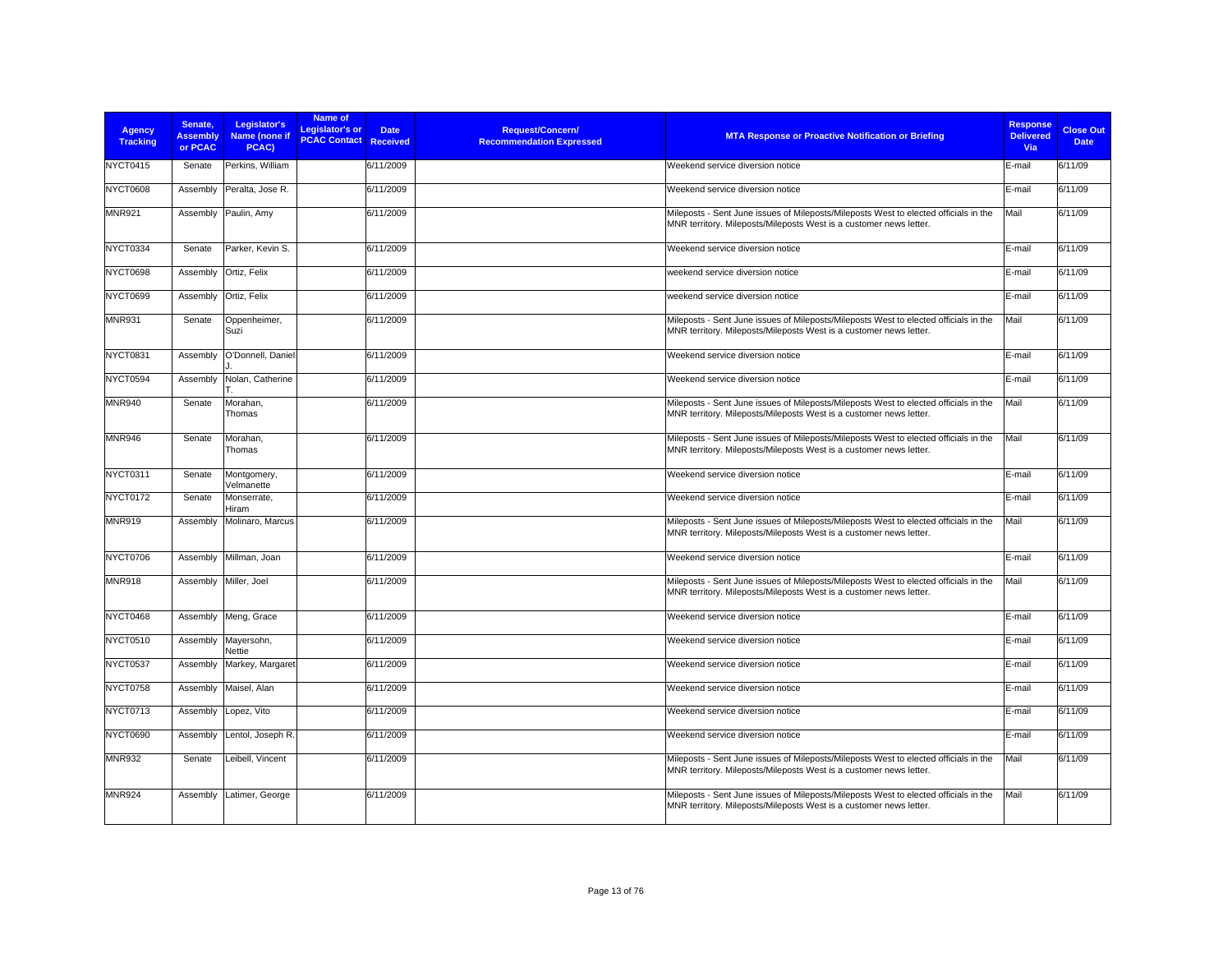| <b>Agency</b><br><b>Tracking</b> | Senate.<br><b>Assembly</b><br>or PCAC | Legislator's<br>Name (none if<br>PCAC) | Name of<br><b>Legislator's or</b><br><b>PCAC Contact</b> | <b>Date</b><br><b>Received</b> | <b>Request/Concern/</b><br><b>Recommendation Expressed</b> | <b>MTA Response or Proactive Notification or Briefing</b>                                                                                                  | <b>Response</b><br><b>Delivered</b><br>Via | <b>Close Out</b><br><b>Date</b> |
|----------------------------------|---------------------------------------|----------------------------------------|----------------------------------------------------------|--------------------------------|------------------------------------------------------------|------------------------------------------------------------------------------------------------------------------------------------------------------------|--------------------------------------------|---------------------------------|
| <b>MNR941</b>                    | Senate                                | Larkin, William                        |                                                          | 6/11/2009                      |                                                            | Mileposts - Sent June issues of Mileposts/Mileposts West to elected officials in the<br>MNR territory. Mileposts/Mileposts West is a customer news letter. | Mail                                       | 6/11/09                         |
| <b>MNR947</b>                    | Senate                                | Larkin, William                        |                                                          | 6/11/2009                      |                                                            | Mileposts - Sent June issues of Mileposts/Mileposts West to elected officials in the<br>MNR territory. Mileposts/Mileposts West is a customer news letter. | Mail                                       | 6/11/09                         |
| NYCT0356                         | Senate                                | Lanza, Andrew J.                       |                                                          | 6/11/2009                      |                                                            | Weekend service diversion notice                                                                                                                           | E-mail                                     | 6/11/09                         |
| NYCT0491                         | Assembly                              | Lancman, Rory I                        |                                                          | 6/11/2009                      |                                                            | Weekend service diversion notice                                                                                                                           | E-mail                                     | 6/11/09                         |
| NYCT0384                         | Senate                                | Kruger, Carl                           |                                                          | 6/11/2009                      |                                                            | Weekend service diversion notice                                                                                                                           | E-mail                                     | 6/11/09                         |
| NYCT0374                         | Senate                                | Krueger, Liz                           |                                                          | 6/11/2009                      |                                                            | Weekend service diversion notice                                                                                                                           | E-mail                                     | 6/11/09                         |
| <b>MNR928</b>                    | Senate                                | Klein, Jeffrey                         |                                                          | 6/11/2009                      |                                                            | Mileposts - Sent June issues of Mileposts/Mileposts West to elected officials in the<br>MNR territory. Mileposts/Mileposts West is a customer news letter. | Mail                                       | 6/11/09                         |
| NYCT0449                         | Senate                                | Klein, Jeffrey                         |                                                          | 6/11/2009                      |                                                            | Weekend service diversion notice                                                                                                                           | E-mail                                     | 6/11/09                         |
| <b>NYCT0802</b>                  | Assembly                              | Kellner, Micah                         |                                                          | 6/11/2009                      |                                                            | Weekend service diversion notice                                                                                                                           | E-mail                                     | 6/11/09                         |
| <b>NYCT0866</b>                  | Assembly                              | Kavanagh, Brian                        |                                                          | 6/11/2009                      |                                                            | Weekend service diversion notice                                                                                                                           | E-mail                                     | 6/11/09                         |
| NYCT0743                         | Assembly                              | Jeffries, Hakeem                       |                                                          | 6/11/2009                      |                                                            | weekend service diversion                                                                                                                                  | E-mail                                     | 6/11/09                         |
| <b>MNR936</b>                    | Assembly                              | Jaffee, Ellen                          |                                                          | 6/11/2009                      |                                                            | Mileposts - Sent June issues of Mileposts/Mileposts West to elected officials in the<br>MNR territory. Mileposts/Mileposts West is a customer news letter. | Mail                                       | 6/11/09                         |
| NYCT0634                         | Assembly                              | Jacobs, Rhoda                          |                                                          | 6/11/2009                      |                                                            | Weekend service diversion notice                                                                                                                           | E-mail                                     | 6/11/09                         |
| NYCT0765                         | Assembly                              | Hyer-Spencer,<br>Janelle               |                                                          | 6/11/2009                      |                                                            | Weekend service diversion notice                                                                                                                           | E-mail                                     | 6/11/09                         |
| <b>NYCT0112</b>                  | Senate                                | Huntley, Shirley                       |                                                          | 6/11/2009                      |                                                            | Weekend service diversion notice                                                                                                                           | E-mail                                     | 6/11/09                         |
| <b>NYCT0676</b>                  | Assembly                              | Hikind, Dov                            |                                                          | 6/11/2009                      |                                                            | Weekend service diversion notice                                                                                                                           | E-mail                                     | 6/11/09                         |
| <b>NYCT0517</b>                  | Assembly                              | Hevesi, Andrew                         |                                                          | 6/11/2009                      |                                                            | Weekend service diversion notice                                                                                                                           | E-mail                                     | 6/11/09                         |
| <b>NYCT0929</b>                  | Assembly                              | Heastie, Carl E.                       |                                                          | 6/11/2009                      |                                                            | Weekend service diversion notice                                                                                                                           | E-mail                                     | 6/11/09                         |
| <b>MNR930</b>                    | Senate                                | Hassell-<br>Thompson, Ruth             |                                                          | 6/11/2009                      |                                                            | Mileposts - Sent June issues of Mileposts/Mileposts West to elected officials in the<br>MNR territory. Mileposts/Mileposts West is a customer news letter. | Mail                                       | 6/11/09                         |
| NYCT0459                         | Senate                                | Hassell-<br>Thompson, Ruth             |                                                          | 6/11/2009                      |                                                            | Weekend service diversion notice                                                                                                                           | E-mail                                     | 6/11/09                         |
| <b>MNR939</b>                    | Assembly                              | Gunther, Aileen                        |                                                          | 6/11/2009                      |                                                            | Mileposts - Sent June issues of Mileposts/Mileposts West to elected officials in the<br>MNR territory. Mileposts/Mileposts West is a customer news letter. | Mail                                       | 6/11/09                         |
| <b>MNR945</b>                    | Assembly                              | Gunther, Aileen                        |                                                          | 6/11/2009                      |                                                            | Mileposts - Sent June issues of Mileposts/Mileposts West to elected officials in the<br>MNR territory. Mileposts/Mileposts West is a customer news letter. | Mail                                       | 6/11/09                         |
| <b>NYCT0873</b>                  | Assembly                              | Gottfried, Richard                     |                                                          | 6/11/2009                      |                                                            | Weekend service diversion notice                                                                                                                           | E-mail                                     | 6/11/09                         |
| NYCT0341                         | Senate                                | Golden, Martin J.                      |                                                          | 6/11/2009                      |                                                            | Weekend service diversion notice                                                                                                                           | E-mail                                     | 6/11/09                         |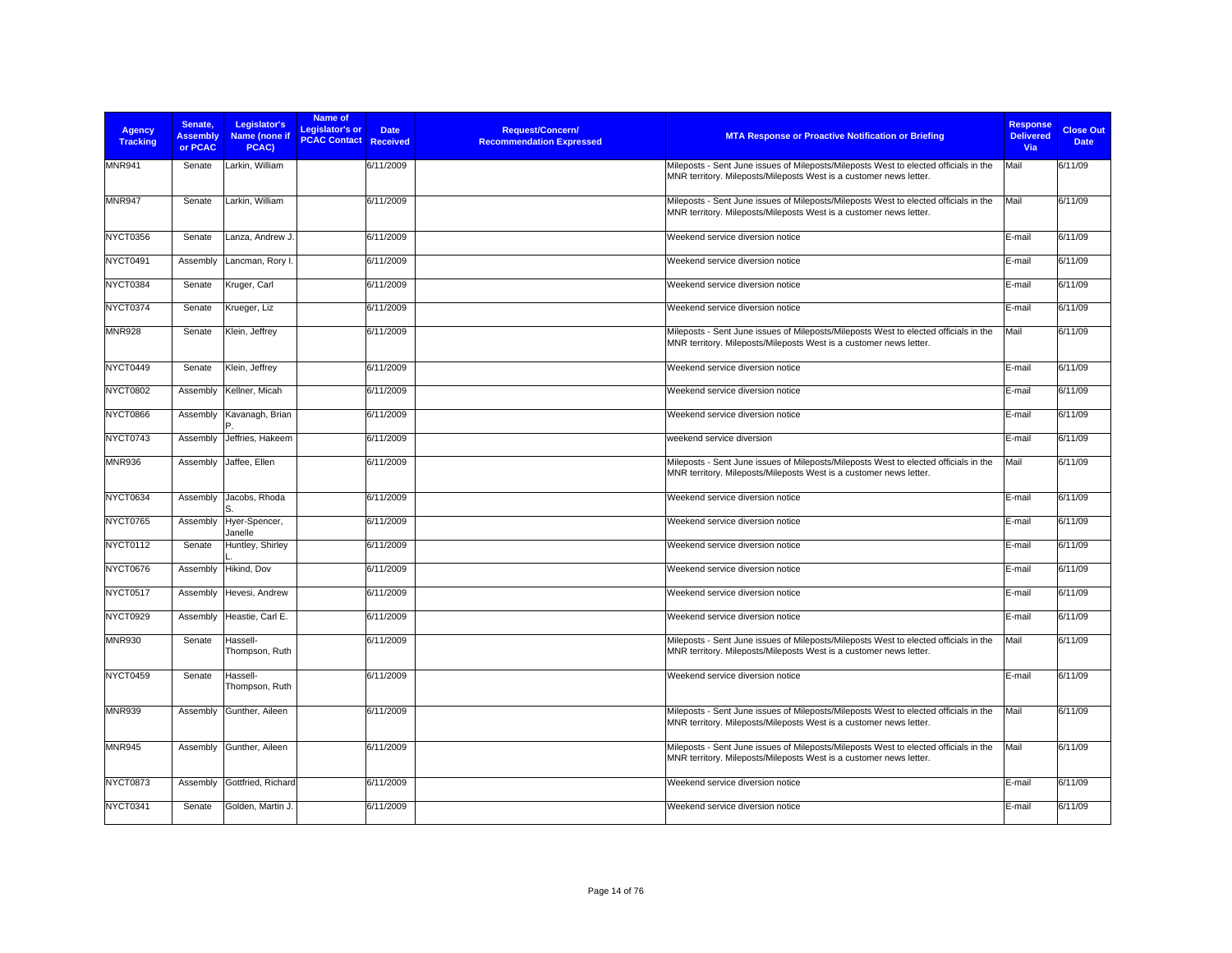| Agency<br><b>Tracking</b> | Senate,<br><b>Assembly</b><br>or PCAC | Legislator's<br>Name (none if<br>PCAC) | Name of<br>Legislator's or<br><b>PCAC Contact Received</b> | <b>Date</b> | <b>Request/Concern/</b><br><b>Recommendation Expressed</b> | <b>MTA Response or Proactive Notification or Briefing</b>                                                                                                  | <b>Response</b><br><b>Delivered</b><br><b>Via</b> | <b>Close Out</b><br><b>Date</b> |
|---------------------------|---------------------------------------|----------------------------------------|------------------------------------------------------------|-------------|------------------------------------------------------------|------------------------------------------------------------------------------------------------------------------------------------------------------------|---------------------------------------------------|---------------------------------|
| <b>NYCT0809</b>           | Assembly                              | Glick, Deborah                         |                                                            | 6/11/2009   |                                                            | Weekend service diversion notice                                                                                                                           | E-mail                                            | 6/11/09                         |
| NYCT0922                  | Assembly                              | Gibson, Vanessa                        |                                                            | 6/11/2009   |                                                            | Weekend service diversion notice                                                                                                                           | E-mail                                            | 6/11/09                         |
| <b>NYCT0586</b>           | Assembly                              | Gianaris, Michael                      |                                                            | 6/11/2009   |                                                            | Weekend service diversion notice                                                                                                                           | E-mail                                            | 6/11/09                         |
| <b>MNR923</b>             | Assembly                              | Galef, Sandra                          |                                                            | 6/11/2009   |                                                            | Mileposts - Sent June issues of Mileposts/Mileposts West to elected officials in the<br>MNR territory. Mileposts/Mileposts West is a customer news letter. | Mail                                              | 6/11/09                         |
| NYCT0845                  | Assembly                              | Farrell, Herman                        |                                                            | 6/11/2009   |                                                            | Weekend service diversion notice                                                                                                                           | E-mail                                            | 6/11/09                         |
| <b>NYCT0852</b>           | Assembly                              | Espaillat, Adriano                     |                                                            | 6/11/2009   |                                                            | Weekend service diversion notice                                                                                                                           | E-mail                                            | 6/11/09                         |
| NYCT0440                  | Senate                                | Espada, Jr.,<br>Pedro                  |                                                            | 6/11/2009   |                                                            | Weekend service diversion notice                                                                                                                           | E-mail                                            | 6/11/09                         |
| NYCT0401                  | Senate                                | Duane, Thomas                          |                                                            | 6/11/2009   |                                                            | Weekend service diversion notice                                                                                                                           | E-mail                                            | 6/11/09                         |
| NYCT0908                  | Assembly                              | Dinowitz, Jeffrey                      |                                                            | 6/11/2009   |                                                            | Weekend service diversion notice                                                                                                                           | E-mail                                            | 6/11/09                         |
| NYCT0304                  | Senate                                | Dilan, Martin<br>Malave                |                                                            | 6/11/2009   |                                                            | Weekend service diversion notice                                                                                                                           | E-mail                                            | 6/11/09                         |
| NYCT0433                  | Senate                                | Diaz, Sr., Ruben                       |                                                            | 6/11/2009   |                                                            | Weekend service diversion notice                                                                                                                           | E-mail                                            | 6/11/09                         |
| <b>NYCT0570</b>           | Assembly                              | DenDekker,<br>Michael G.               |                                                            | 6/11/2009   |                                                            | Weekend service diversion notice                                                                                                                           | E-mail                                            | 6/11/09                         |
| <b>NYCT0655</b>           | Assembly                              | Cymbrowitz,<br>Steven H.               |                                                            | 6/11/2009   |                                                            | Weekend service diversion notice                                                                                                                           | E-mail                                            | 6/11/09                         |
| NYCT0787                  | Assembly                              | Cusick, Michael                        |                                                            | 6/11/2009   |                                                            | weekend service diversion                                                                                                                                  | E-mail                                            | 6/11/09                         |
| <b>NYCT0555</b>           | Assembly                              | Cook, Vivian                           |                                                            | 6/11/2009   |                                                            | Weekend service diversion notice                                                                                                                           | E-mail                                            | 6/11/09                         |
| <b>NYCT0669</b>           | Assembly                              | Colton, William                        |                                                            | 6/11/2009   |                                                            | Weekend service diversion notice                                                                                                                           | E-mail                                            | 6/11/09                         |
| <b>NYCT0562</b>           | Assembly                              | Clark, Barbara M.                      |                                                            | 6/11/2009   |                                                            | Weekend service diversion notice                                                                                                                           | E-mail                                            | 6/11/09                         |
| NYCT0943                  | Assembly                              | Castro, Nelson L                       |                                                            | 6/11/2009   |                                                            | Weekend service diversion notice                                                                                                                           | E-mail                                            | 6/11/09                         |
| <b>NYCT0500</b>           | Assembly                              | Carrozza, Ann-<br>Margaret             |                                                            | 6/11/2009   |                                                            | Weekend service diversion notice                                                                                                                           | E-mail                                            | 6/11/09                         |
| NYCT0641                  | Assembly                              | Camara, Karim                          |                                                            | 6/11/2009   |                                                            | Weekend service diversion notice                                                                                                                           | E-mail                                            | 6/11/09                         |
| <b>MNR937</b>             | Assembly                              | Calhoun, Nancy                         |                                                            | 6/11/2009   |                                                            | Mileposts - Sent June issues of Mileposts/Mileposts West to elected officials in the<br>MNR territory. Mileposts/Mileposts West is a customer news letter. | Mail                                              | 6/11/09                         |
| <b>MNR943</b>             | Assembly                              | Calhoun, Nancy                         |                                                            | 6/11/2009   |                                                            | Mileposts - Sent June issues of Mileposts/Mileposts West to elected officials in the<br>MNR territory. Mileposts/Mileposts West is a customer news letter. | Mail                                              | 6/11/09                         |
| <b>NYCT0662</b>           | Assembly                              | Brook-Krasny,<br>Alec                  |                                                            | 6/11/2009   |                                                            | Weekend service diversion notice                                                                                                                           | E-mail                                            | 6/11/09                         |
| <b>MNR925</b>             | Assembly                              | Brodsky, Richard                       |                                                            | 6/11/2009   |                                                            | Mileposts - Sent June issues of Mileposts/Mileposts West to elected officials in the<br>MNR territory. Mileposts/Mileposts West is a customer news letter. | Mail                                              | 6/11/09                         |
| NYCT0648                  | Assembly                              | Brennan, James                         |                                                            | 6/11/2009   |                                                            | Weekend service diversion notice                                                                                                                           | E-mail                                            | 6/11/09                         |
| <b>MNR922</b>             | Assembly                              | Bradley, Adam                          |                                                            | 6/11/2009   |                                                            | Mileposts - Sent June issues of Mileposts/Mileposts West to elected officials in the<br>MNR territory. Mileposts/Mileposts West is a customer news letter. | Mail                                              | 6/11/09                         |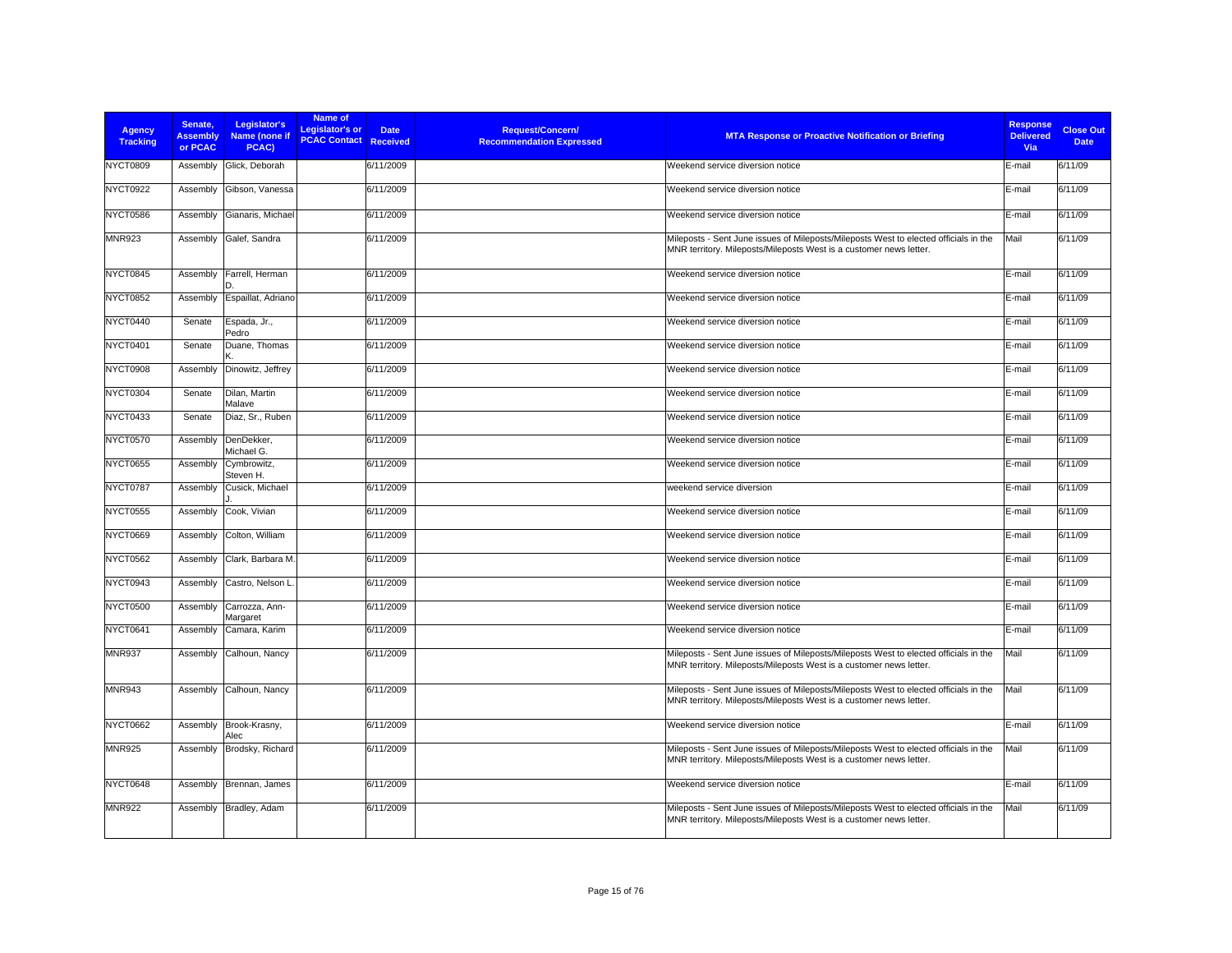| <b>Agency</b><br><b>Tracking</b> | Senate.<br><b>Assembly</b><br>or PCAC | Legislator's<br>Name (none if<br>PCAC) | Name of<br>Legislator's or<br><b>PCAC Contact Received</b> | <b>Date</b> | Request/Concern/<br><b>Recommendation Expressed</b>                                                              | <b>MTA Response or Proactive Notification or Briefing</b>                                                                                                  | <b>Response</b><br><b>Delivered</b><br>Via | <b>Close Out</b><br><b>Date</b> |
|----------------------------------|---------------------------------------|----------------------------------------|------------------------------------------------------------|-------------|------------------------------------------------------------------------------------------------------------------|------------------------------------------------------------------------------------------------------------------------------------------------------------|--------------------------------------------|---------------------------------|
| NYCT0729                         | Assembly                              | Boyland, Jr.,<br>William               |                                                            | 6/11/2009   |                                                                                                                  | Weekend service diversion notice                                                                                                                           | E-mail                                     | 6/11/09                         |
| <b>MNR942</b>                    | Senate                                | Bonacic, John                          |                                                            | 6/11/2009   |                                                                                                                  | Mileposts - Sent June issues of Mileposts/Mileposts West to elected officials in the<br>MNR territory. Mileposts/Mileposts West is a customer news letter. | Mail                                       | 6/11/09                         |
| MNR948                           | Senate                                | Bonacic, John                          |                                                            | 6/11/2009   |                                                                                                                  | Mileposts - Sent June issues of Mileposts/Mileposts West to elected officials in the<br>MNR territory. Mileposts/Mileposts West is a customer news letter. | Mail                                       | 6/11/09                         |
| NYCT0859                         | Assembly                              | Bing, Jonathan                         |                                                            | 6/11/2009   |                                                                                                                  | Weekend service diversion notice                                                                                                                           | E-mail                                     | 6/11/09                         |
| NYCT0894                         | Assembly                              | Beniamin.<br>Michael A.                |                                                            | 6/11/2009   |                                                                                                                  | Weekend service diversion notice                                                                                                                           | E-mail                                     | 6/11/09                         |
| NYCT0915                         | Assembly                              | Benedetto,<br>Michael R.               |                                                            | 6/11/2009   |                                                                                                                  | Weekend service diversion notice                                                                                                                           | E-mail                                     | 6/11/09                         |
| <b>NYCT0618</b>                  | Assembly                              | Barron, Inez                           |                                                            | 6/11/2009   |                                                                                                                  | Weekend service diversion notice                                                                                                                           | E-mail                                     | 6/11/09                         |
| <b>MNR927</b>                    | Assembly                              | Ball, Gregory                          |                                                            | 6/11/2009   |                                                                                                                  | Mileposts - Sent June issues of Mileposts/Mileposts West to elected officials in the<br>MNR territory. Mileposts/Mileposts West is a customer news letter. | Mail                                       | 6/11/09                         |
| NYCT0578                         | Assembly                              | Aubry, Jeffrion D.                     |                                                            | 6/11/2009   |                                                                                                                  | Weekend service diversion notice                                                                                                                           | E-mail                                     | 6/11/09                         |
| NYCT0936                         | Assembly                              | Arroyo, Carmen                         |                                                            | 6/11/2009   |                                                                                                                  | Weekend service diversion notice                                                                                                                           | E-mail                                     | 6/11/09                         |
| NYCT0226                         | Senate                                | Addabbo, Jr.,<br>Joseph P.             |                                                            | 6/11/2009   |                                                                                                                  | Weekend service diversion                                                                                                                                  | E-mail                                     | 6/11/09                         |
| NYCT0327                         | Senate                                | Adams, Eric                            |                                                            | 6/11/2009   |                                                                                                                  | Weekend service diversion notice                                                                                                                           | E-mail                                     | 6/11/09                         |
| NYCT0683                         | Assembly                              | Abbate, Jr.,<br>Peter J.               |                                                            | 6/11/2009   |                                                                                                                  | weekend service diversion notice                                                                                                                           | E-mail                                     | 6/11/09                         |
| <b>LIRR931</b>                   | <b>PCAC</b>                           |                                        | Gerard<br>Bringmann                                        | 6/11/2009   | Request for information on updates for East River Tunnel<br>project                                              | Updated information was provided to Gerry via e-mail.                                                                                                      | E-mail                                     | 6/11/09                         |
| <b>LIRR1016</b>                  | Assembly                              | Sweeney, Robert                        |                                                            | 6/12/2009   |                                                                                                                  | Notification for weekend/overnight track work at Wellwood & Amityville Lindenhurst<br>Viaduct                                                              | Telephone                                  | 6/12/09                         |
| <b>LIRR1022</b>                  | Senate                                | Padavan, Frank                         | Angela Fristachi 6/12/2009                                 |             | Confirmation for walk-thru at Broadway Station                                                                   | Provided information on phone                                                                                                                              | Telephone                                  | 6/12/09                         |
| <b>LIRR1014</b>                  | Senate                                | Johnson, Owen                          |                                                            | 6/12/2009   |                                                                                                                  | Notification for weekend/overnight track work at Wellwood & Amityville Lindenhurst<br>Viaduct                                                              | Telephone                                  | 6/12/09                         |
| <b>LIRR1015</b>                  | Senate                                | Fuschillo, Jr.,<br>Charles             |                                                            | 6/12/2009   |                                                                                                                  | Notification for weekend/overnight track work at Wellwood & Amityville Lindenhurst<br>Viaduct                                                              | Telephone                                  | 6/12/09                         |
| <b>LIRR1023</b>                  | Assembly                              | Barra, Robert                          | Barbara<br>DeGrace                                         | 6/12/2009   | Questions re: both properties - 43 & 48 Atlantic Avenue in<br>vnbrook                                            |                                                                                                                                                            |                                            |                                 |
| <b>LIRR1024</b>                  | Assembly                              | Barra, Robert                          |                                                            | 6/12/2009   | Questions re: both properties - 43 & 48 Atlantic Avenue in<br>Lynbrook                                           |                                                                                                                                                            |                                            |                                 |
| <b>LIRR1017</b>                  | <b>PCAC</b>                           |                                        | William<br>Henderson                                       | 6/12/2009   | Inquiry re: Port Jefferson Branch - canceled trains due to<br>equipment trouble                                  | Rod Brooks was on train and provided information about equipment breakdown and E-mail<br>rescue measures.                                                  |                                            | 7/1/09                          |
| <b>Bus Co 905</b>                | Senate                                | Golden, Martin J.                      |                                                            | 6/15/2009   | BM3 elimination of stops                                                                                         | The route was changed due to making it a faster, more direct route benefiting all the<br>customers.                                                        | Letter                                     | 7/9/09                          |
| <b>LIRR1025</b>                  | Senate                                | Stavisky, Toby<br>Ann                  | Mike Favilla                                               | 6/16/2009   | Discussed concrete wall @ Forest Hills Station and walk-thru<br>of station after 7/04/09                         | Came up with target date for walk-thru                                                                                                                     | Telephone                                  | 6/16/09                         |
| MTAHQ 904                        | Senate                                | Perkins, William                       |                                                            | 6/16/2009   | Inquiring about negotiations between Forest City Ratner and<br>the MTA in relation to the Atlantic Yards Project | Sent letter summarizing status of agreement between MTA and FCR                                                                                            | Letter                                     | 6/19/09                         |
| LIRR1093                         | Senate                                | Padavan, Frank                         |                                                            | 6/16/2009   | Station                                                                                                          | Constituent concern re: vegetation management - Douglaston Information provided re: updated status of vegetation management                                | Letter                                     | 6/25/09                         |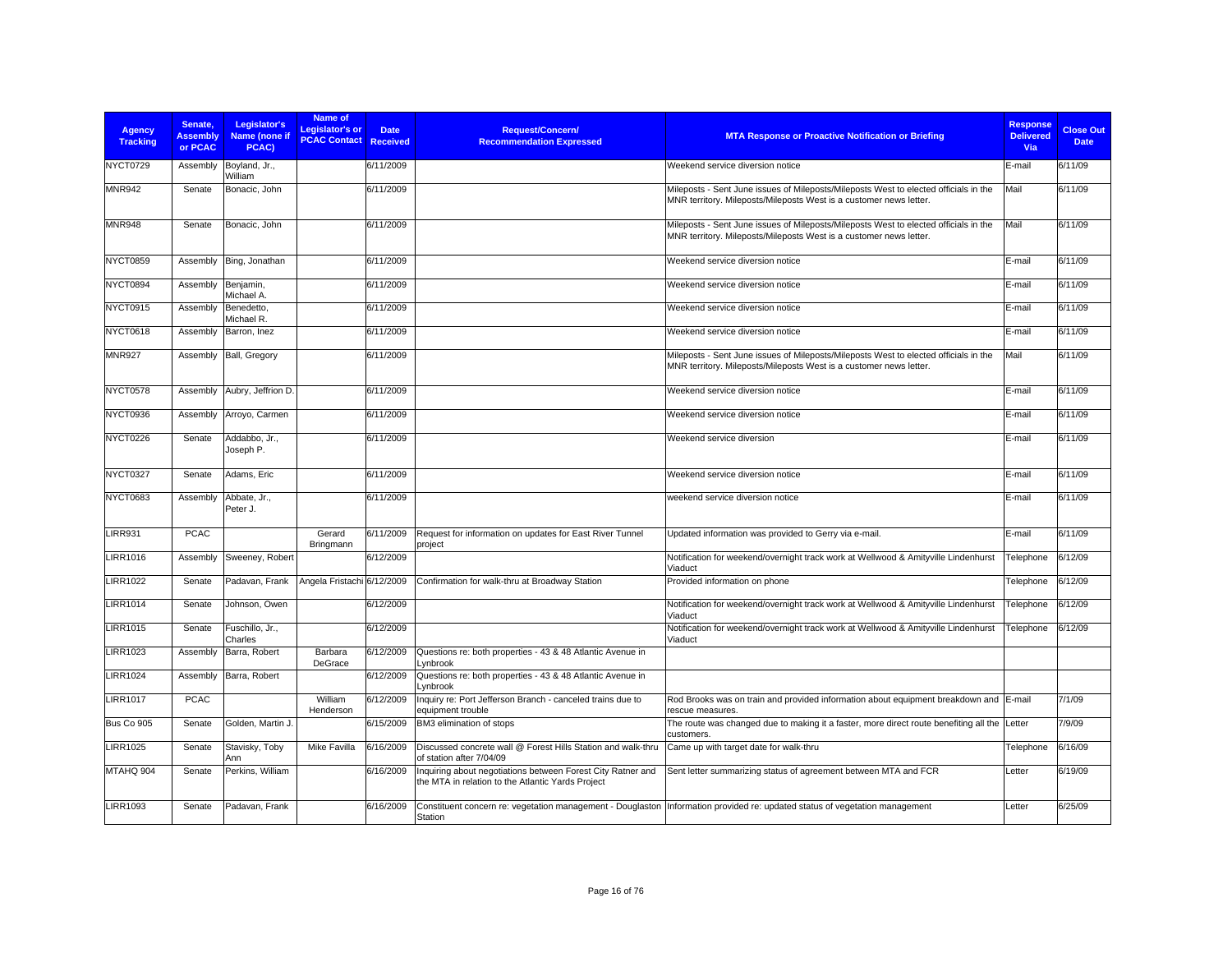| <b>Agency</b><br><b>Tracking</b> | Senate.<br><b>Assembly</b><br>or PCAC | Legislator's<br>Name (none if<br>PCAC) | Name of<br>Legislator's or<br><b>PCAC Contact Received</b> | <b>Date</b> | Request/Concern/<br><b>Recommendation Expressed</b> | <b>MTA Response or Proactive Notification or Briefing</b>  | <b>Response</b><br><b>Delivered</b><br>Via | <b>Close Out</b><br><b>Date</b> |
|----------------------------------|---------------------------------------|----------------------------------------|------------------------------------------------------------|-------------|-----------------------------------------------------|------------------------------------------------------------|--------------------------------------------|---------------------------------|
| <b>NYCT0243</b>                  | Assembly                              | Weprin, Mark                           |                                                            | 6/17/2009   |                                                     | Fall 2009 Bus Schedule Revisions                           | Letter                                     | 6/17/09                         |
| NYCT0378                         | Assembly                              | Weinstein,<br>Helene E.                |                                                            | 6/17/2009   |                                                     | Fall 2009 Bus Schedule Revisions                           | Letter                                     | 6/17/09                         |
| NYCT0363                         | Assembly                              | Towns, Darryl C.                       |                                                            | 6/17/2009   |                                                     | Fall 2009 Bus Schedule Revisions                           | Letter                                     | 6/17/09                         |
| NYCT0457                         | Assembly                              | Tobacco, Louis                         |                                                            | 6/17/2009   |                                                     | Fall 2009 Bus Schedule Revisions                           | Letter                                     | 6/17/09                         |
| NYCT0241                         | Assembly                              | Titus, Michele                         |                                                            | 6/17/2009   |                                                     | Fall 2009 Bus Schedule Revisions                           | Letter                                     | 6/17/09                         |
| NYCT0447                         | Assembly                              | Titone, Matthew                        |                                                            | 6/17/2009   |                                                     | Fall 2009 Bus schedule Revisions                           | Letter                                     | 6/17/09                         |
| NYCT0258                         | Senate                                | Stavisky, Toby<br>Ann                  |                                                            | 6/17/2009   |                                                     | Fall 2009 Bus Schedule Revisions                           | Letter                                     | 6/17/09                         |
| NYCT0381                         | Senate                                | Squadron, Daniel                       |                                                            | 6/17/2009   |                                                     | Fall 2009 Bus Schedule Revisions                           | Letter                                     | 6/17/09                         |
| <b>NYCT0259</b>                  | Senate                                | Smith, Malcolm                         |                                                            | 6/17/2009   |                                                     | Fall 2009 Bus Schedule Revisions                           | Letter                                     | 6/17/09                         |
| <b>LIRR1026</b>                  | Senate                                | Skelos, Dean                           | Tom LoCasio                                                | 6/17/2009   | Discussed construction @ Valley Stream Station      | Provided update on construction schedule for Valley Stream | Telephone                                  | 6/17/09                         |
| NYCT0426                         | Assembly                              | Silver, Sheldon                        |                                                            | 6/17/2009   |                                                     | <b>Fall Bus Schedule Revisions</b>                         | Letter                                     | 6/17/09                         |
| NYCT0274                         | Senate                                | Serrano, Jose M.                       |                                                            | 6/17/2009   |                                                     | Fall 2009 Bus Schedule Revisions                           | Letter                                     | 6/17/09                         |
| <b>NYCT0250</b>                  | Assembly                              | Seminerio,<br>Anthony S.               |                                                            | 6/17/2009   |                                                     | Fall 2009 Bus Schedule Revisions                           | Letter                                     | 6/17/09                         |
| <b>NYCT0408</b>                  | Senate                                | Schneiderman,<br>Eric                  |                                                            | 6/17/2009   |                                                     | Fall 2009 Bus Schedule Revisions                           | Letter                                     | 6/17/09                         |
| NYCT0257                         | Assembly                              | Scarborough,<br>William                |                                                            | 6/17/2009   |                                                     | Fall 2009 Bus Schedule Revisions                           | Letter                                     | 6/17/09                         |
| NYCT0466                         | Senate                                | Savino, Diane                          |                                                            | 6/17/2009   |                                                     | Fall 2009 Bus Schedules                                    | Letter                                     | 6/17/09                         |
| <b>NYCT0422</b>                  | Senate                                | Sampson, John                          |                                                            | 6/17/2009   |                                                     | Fall 2009 Bus Schedule Revisions                           | Letter                                     | 6/17/09                         |
| <b>NYCT0399</b>                  | Assembly                              | Rosenthal, Linda<br><b>R</b>           |                                                            | 6/17/2009   |                                                     | Fall 2009 Bus Schedule Revisions                           | Letter                                     | 6/17/09                         |
| NYCT0286                         | Assembly                              | Robinson,<br>Annette                   |                                                            | 6/17/2009   |                                                     | Fall 2009 Bus Schedule Revisions                           | Letter                                     | 6/17/09                         |
| <b>NYCT0272</b>                  | Assembly                              | Rivera, Peter M.                       |                                                            | 6/17/2009   |                                                     | Fall 2009 Bus Schedule Revisions                           | Letter                                     | 6/17/09                         |
| <b>NYCT0273</b>                  | Assembly                              | Rivera, Naomi                          |                                                            | 6/17/2009   |                                                     | Fall 2009 Bus Schedule Revisions                           | Letter                                     | 6/17/09                         |
| <b>NYCT0260</b>                  | Assembly                              | Rivera, Jose                           |                                                            | 6/17/2009   |                                                     | Fall 2009 Bus Schedule Revisions                           | Letter                                     | 6/17/09                         |
| <b>NYCT0369</b>                  | Assembly                              | Powell, Jr., Adam<br>Clayton           |                                                            | 6/17/2009   |                                                     | Fall 200 Bus Schedule Revisions                            | Letter                                     | 6/17/09                         |
| NYCT0255                         | Assembly                              | Pheffer, Audrey I.                     |                                                            | 6/17/2009   |                                                     | Fall 2009 Bus Schedule Revisions                           | Letter                                     | 6/17/09                         |
| <b>NYCT0372</b>                  | Assembly                              | Perry, Nick                            |                                                            | 6/17/2009   |                                                     | Fall 2009 Bus Schedule Revisions                           | Letter                                     | 6/17/09                         |
| NYCT0417                         | Senate                                | Perkins, William                       |                                                            | 6/17/2009   |                                                     | Fall 2009 Bus Schedule Revisions                           | Letter                                     | 6/17/09                         |
| NYCT0249                         | Assembly                              | Peralta, Jose R.                       |                                                            | 6/17/2009   |                                                     | Fall 2009 Bus Schedule Revisions                           | Letter                                     | 6/17/09                         |
| <b>NYCT0358</b>                  | Assembly                              | Ortiz, Felix                           |                                                            | 6/17/2009   |                                                     | Fall 2009 Bus Schedule Revisions                           | Letter                                     | 6/17/09                         |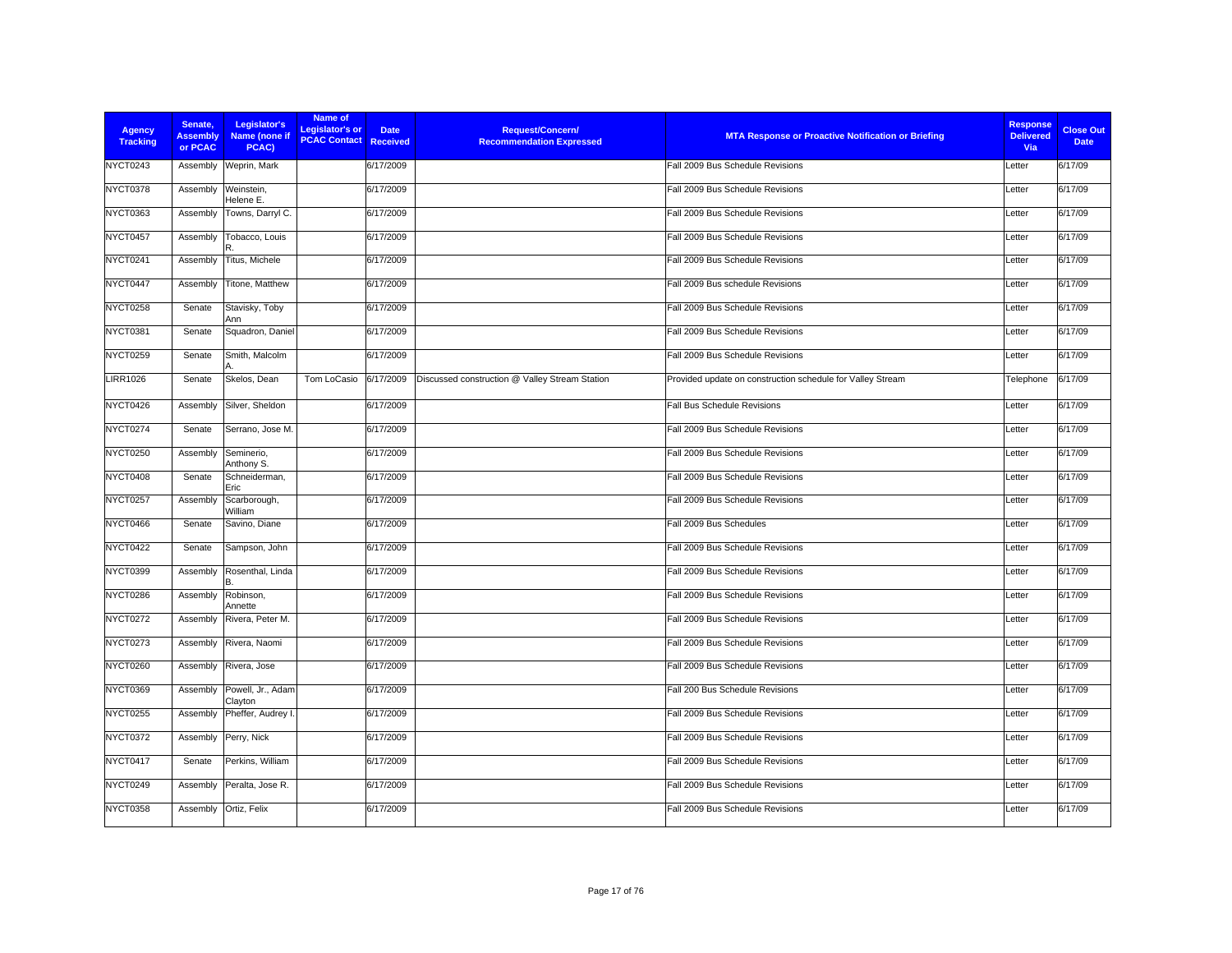| <b>Agency</b><br><b>Tracking</b> | Senate.<br><b>Assembly</b><br>or PCAC | Legislator's<br>Name (none if<br>PCAC) | Name of<br>Legislator's or<br><b>PCAC Contact Received</b> | <b>Date</b> | <b>Request/Concern/</b><br><b>Recommendation Expressed</b>                                                 | <b>MTA Response or Proactive Notification or Briefing</b>                                                                                          | <b>Response</b><br><b>Delivered</b><br><b>Via</b> | <b>Close Out</b><br><b>Date</b> |
|----------------------------------|---------------------------------------|----------------------------------------|------------------------------------------------------------|-------------|------------------------------------------------------------------------------------------------------------|----------------------------------------------------------------------------------------------------------------------------------------------------|---------------------------------------------------|---------------------------------|
| NYCT0248                         | Senate                                | Onorato, George                        |                                                            | 6/17/2009   |                                                                                                            | Fall 2009 Bus schedule Revisions                                                                                                                   | Letter                                            | 6/17/09                         |
| NYCT0456                         | Assembly                              | O'Donnell, Daniel                      |                                                            | 6/17/2009   |                                                                                                            | Fall 2009 Bus Schedule Revisions                                                                                                                   | Letter                                            | 6/17/09                         |
| MTAHQ 906                        | Assembly                              | Nolan, Catherine                       | Geri Reilly                                                | 6/17/2009   | News on June 14                                                                                            | Requested copies of list of CPRB projects as reported in Daily List of CPRB projects that was reported on in the Daily News was emailed to Reilly. | E-mail                                            | 6/17/09                         |
| NYCT0247                         | Assembly                              | Nolan, Catherine                       |                                                            | 6/17/2009   |                                                                                                            | Fall 2009 Bus Schedule Revisions                                                                                                                   | Letter                                            | 6/17/09                         |
| NYCT0294                         | Senate                                | Montgomery,<br>Velmanette              |                                                            | 6/17/2009   |                                                                                                            | Fall 2009 Bus Schedule Revisions                                                                                                                   | Letter                                            | 6/17/09                         |
| NYCT0256                         | Senate                                | Monserrate,<br>Hiram                   |                                                            | 6/17/2009   |                                                                                                            | Fall 2009 Bus Schedule Revisions                                                                                                                   | Letter                                            | 6/17/09                         |
| NYCT0288                         | Assembly                              | Millman, Joan                          |                                                            | 6/17/2009   |                                                                                                            | Fall 2009 Bus Schedule Revisions                                                                                                                   | Letter                                            | 6/17/09                         |
| NYCT0237                         | Assembly                              | Meng, Grace                            |                                                            | 6/17/2009   |                                                                                                            | Fall 2009 Bus Schedule Revisions                                                                                                                   | Letter                                            | 6/17/09                         |
| <b>NYCT0242</b>                  | Assembly                              | Meng, Grace                            |                                                            | 6/17/2009   |                                                                                                            | Fall 2009 Bus Schedule Revisions                                                                                                                   | Letter                                            | 6/17/09                         |
| NYCT0245                         | Assembly                              | Mayersohn,<br>Nettie                   |                                                            | 6/17/2009   |                                                                                                            | Fall 2009 Bus Schedule Revisions                                                                                                                   | Letter                                            | 6/17/09                         |
| NYCT0244                         | Assembly                              | Markey, Margaret                       |                                                            | 6/17/2009   |                                                                                                            | Fall 2009 Bus schedule Revisions                                                                                                                   | Letter                                            | 6/17/09                         |
| <b>NYCT0292</b>                  | Assembly                              | Maisel, Alan                           |                                                            | 6/17/2009   |                                                                                                            | Fall 2009 Bus Schedule Revisions                                                                                                                   | Letter                                            | 6/17/09                         |
| NYCT0287                         | Assembly                              | Lopez, Vito                            |                                                            | 6/17/2009   |                                                                                                            | Fall 2009 Bus Schedule Revisions                                                                                                                   | Letter                                            | 6/17/09                         |
| NYCT0291                         | Assembly                              | Lentol, Joseph R.                      |                                                            | 6/17/2009   |                                                                                                            | Fall 2009 Bus Schedule Revisions                                                                                                                   | Letter                                            | 6/17/09                         |
| NYCT0450                         | Senate                                | Lanza, Andrew J.                       |                                                            | 6/17/2009   |                                                                                                            | Fall 2009 Bus Schedule Revisions                                                                                                                   | Letter                                            | 6/17/09                         |
| NYCT0236                         | Assembly                              | Lancman, Rory I.                       |                                                            | 6/17/2009   |                                                                                                            | Fall 2009 Bus Schedule Revisions                                                                                                                   | Letter                                            | 6/17/09                         |
| NYCT0285                         | Senate                                | Kruger, Carl                           |                                                            | 6/17/2009   |                                                                                                            | Fall 2009 Bus Schedule Revisions                                                                                                                   | Letter                                            | 6/17/09                         |
| <b>NYCT0403</b>                  | Senate                                | Krueger, Liz                           |                                                            | 6/17/2009   |                                                                                                            | Fall 2009 Bus Schedule Revisions                                                                                                                   | Letter                                            | 6/17/09                         |
| NYCT01302                        | Senate                                | Klein, Jeffrey                         | Patrick R.<br>Hanlon                                       | 6/17/2009   | Request information regarding the Jerome Avenue 4 line<br>Express pilot program and a Metro North contact. | Provided Mr. Hanlon the Jerome Avenue 4 line Express pilot information and Metro<br>North contact.                                                 | E-mail                                            | 6/17/09                         |
| NYCT0271                         | Senate                                | Klein, Jeffrey                         |                                                            | 6/17/2009   |                                                                                                            | Fall 2009 Bus Schedule Revisions                                                                                                                   | Letter                                            | 6/17/09                         |
| NYCT0413                         | Assembly                              | Kellner, Micah                         |                                                            | 6/17/2009   |                                                                                                            | Fall 2009 Bus Schedule Revisions                                                                                                                   | Letter                                            | 6/17/09                         |
| NYCT0410                         | Assembly                              | Kavanagh, Brian                        |                                                            | 6/17/2009   |                                                                                                            | Fall 2009 Bus Schedule Revisions                                                                                                                   | Letter                                            | 6/17/09                         |
| NYCT0289                         | Assembly                              | Jeffries, Hakeem                       |                                                            | 6/17/2009   |                                                                                                            | Fall 2009 Bus Schedule Revisions                                                                                                                   | Letter                                            | 6/17/09                         |
| NYCT0290                         | Assembly                              | Jacobs, Rhoda                          |                                                            | 6/17/2009   |                                                                                                            | Fall 2009 Bus Schedule Revisions                                                                                                                   | Letter                                            | 6/17/09                         |
| NYCT0462                         | Assembly                              | Hyer-Spencer,<br>Janelle               |                                                            | 6/17/2009   |                                                                                                            | Fall 2009 Bus Schedule Revisions                                                                                                                   | Letter                                            | 6/17/09                         |
| NYCT0251                         | Senate                                | Huntley, Shirley                       |                                                            | 6/17/2009   |                                                                                                            | Fall 2009 Bus Schedule Revisions                                                                                                                   | Letter                                            | 6/17/09                         |
| <b>NYCT0232</b>                  | Assembly                              | Hevesi, Andrew                         |                                                            | 6/17/2009   |                                                                                                            | Fall 2009 Bus schedule Revision                                                                                                                    | Letter                                            | 6/17/09                         |
| NYCT0234                         | Assembly                              | Hevesi, Andrew                         |                                                            | 6/17/2009   |                                                                                                            | Fall 2009 Bus Schedule Revisions                                                                                                                   | Letter                                            | 6/17/09                         |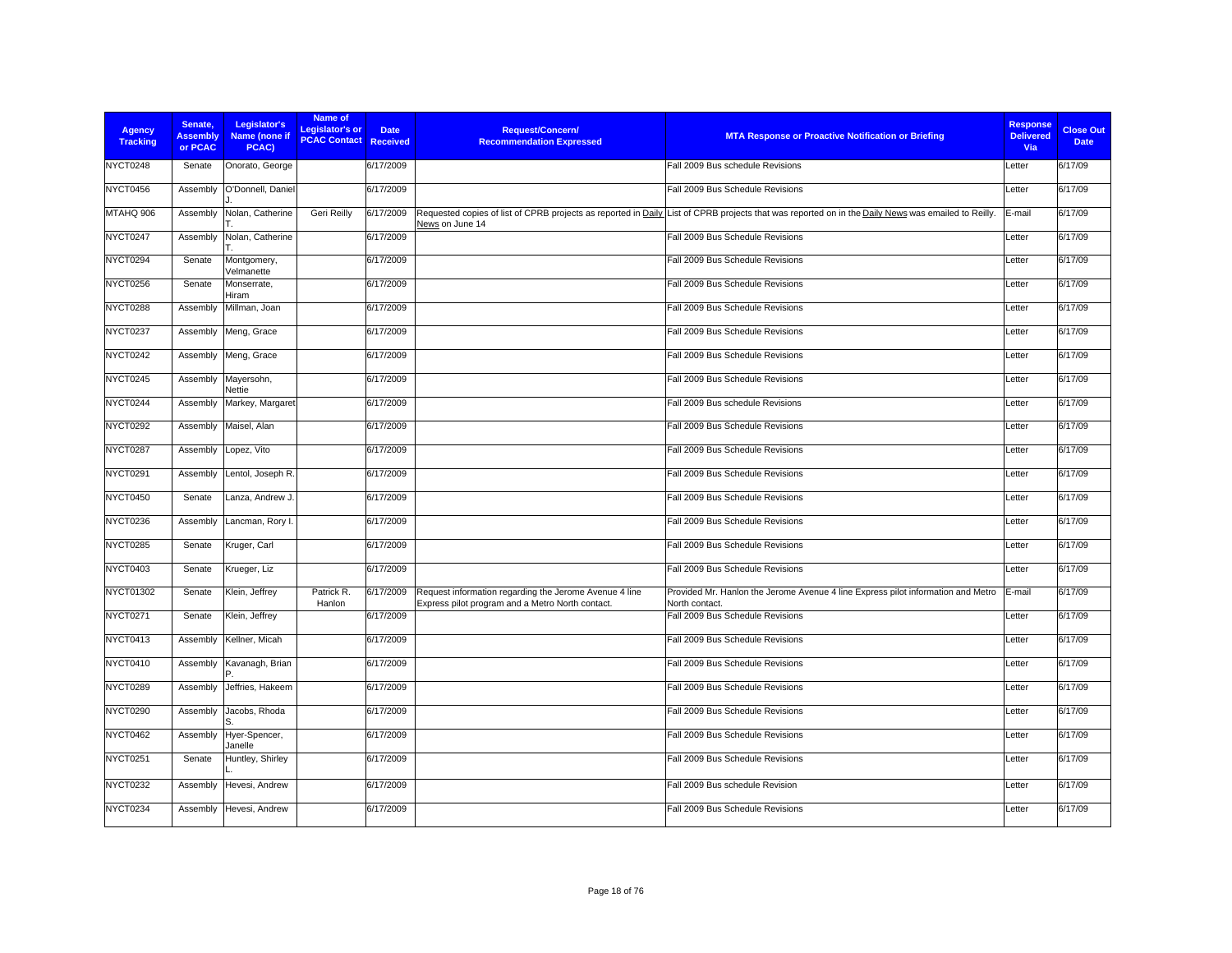| <b>Agency</b><br><b>Tracking</b> | Senate,<br><b>Assembly</b><br>or PCAC | Legislator's<br>Name (none if<br>PCAC) | Name of<br><b>Legislator's or</b><br><b>PCAC Contact Received</b> | <b>Date</b> | <b>Request/Concern/</b><br><b>Recommendation Expressed</b>                                                                                                                                                                                                                               | <b>MTA Response or Proactive Notification or Briefing</b>                | <b>Response</b><br><b>Delivered</b><br><b>Via</b> | <b>Close Out</b><br><b>Date</b> |
|----------------------------------|---------------------------------------|----------------------------------------|-------------------------------------------------------------------|-------------|------------------------------------------------------------------------------------------------------------------------------------------------------------------------------------------------------------------------------------------------------------------------------------------|--------------------------------------------------------------------------|---------------------------------------------------|---------------------------------|
| NYCT0266                         | Assembly                              | Heastie, Carl E.                       |                                                                   | 6/17/2009   |                                                                                                                                                                                                                                                                                          | Fall 2009 Bus Schedule Revisions                                         | Letter                                            | 6/17/09                         |
| <b>NYCT0280</b>                  | Senate                                | Hassell-<br>Thompson, Ruth             |                                                                   | 6/17/2009   |                                                                                                                                                                                                                                                                                          | Fall 2009 Bus Schedule Revisions                                         | Letter                                            | 6/17/09                         |
| NYCT0431                         | Assembly                              | Gottfried, Richard                     |                                                                   | 6/17/2009   |                                                                                                                                                                                                                                                                                          | Fall 2009 Bus Schedule Revisions                                         | Letter                                            | 6/17/09                         |
| NYCT0969                         | Senate                                | Golden, Martin J.                      | Marie                                                             | 6/17/2009   | Called to follow up on complaint by AAR customer                                                                                                                                                                                                                                         | AAR staff spoke with customer and her husband on June 15.                | Verbal                                            | 6/15/09                         |
| NYCT0283                         | Senate                                | Golden, Martin J                       |                                                                   | 6/17/2009   |                                                                                                                                                                                                                                                                                          | Fall 2009 Bus Schedule Revisions                                         | Letter                                            | 6/17/09                         |
| NYCT0412                         | Assembly                              | Glick, Deborah                         |                                                                   | 6/17/2009   |                                                                                                                                                                                                                                                                                          | Fall 2009 Bus Schedule Revisions                                         | Letter                                            | 6/17/09                         |
| <b>NYCT0270</b>                  | Assembly                              | Gibson, Vanessa                        |                                                                   | 6/17/2009   |                                                                                                                                                                                                                                                                                          | Fall 2009 Bus Schedule Revisions                                         | Letter                                            | 6/17/09                         |
| NYCT0238                         | Assembly                              | Gianaris, Michael                      |                                                                   | 6/17/2009   |                                                                                                                                                                                                                                                                                          | Fall 2009 Bus Schedule Revisions                                         | Letter                                            | 6/17/09                         |
| NYCT0394                         | Assembly                              | Farrell, Herman<br>D                   |                                                                   | 6/17/2009   |                                                                                                                                                                                                                                                                                          | Fall 2009 Bus Schedule Revisions                                         | Letter                                            | 6/17/09                         |
| NYCT0409                         | Assembly                              | Espaillat, Adriano                     |                                                                   | 6/17/2009   |                                                                                                                                                                                                                                                                                          | Fall 2009 Bus Schedule Revisions                                         | Letter                                            | 6/17/09                         |
| NYCT0264                         | Senate                                | Espada, Jr.,<br>Pedro                  |                                                                   | 6/17/2009   |                                                                                                                                                                                                                                                                                          | Fall 2009 Bus Schedule Revisions                                         | Letter                                            | 6/17/09                         |
| <b>NYCT0383</b>                  | Senate                                | Duane, Thomas                          |                                                                   | 6/17/2009   |                                                                                                                                                                                                                                                                                          | Fall 2009 Bus Schedule Revisions                                         | Letter                                            | 6/17/09                         |
| MTAHQ 905                        | Senate                                | Duane, Thomas<br>Κ.                    | Seth Berliner                                                     | 6/17/2009   | Inquired whether property at 26th St. and 11th Avenue that is<br>being used in conjunction with the construction of the No. 7<br>Line extension is owed by or leased by the MTA, and if it is<br>owned, was condemnation used to secure the property and if<br>so, what was the process. | All property devoted to construction of No. 7 extension is owned by NYC. | Telephone<br>call                                 | 6/19/09                         |
| NYCT0269                         | Assembly                              | Dinowitz, Jeffrey                      |                                                                   | 6/17/2009   |                                                                                                                                                                                                                                                                                          | Fall 2009 Bus Schedule Revisions                                         | Letter                                            | 6/17/09                         |
| NYCT0293                         | Senate                                | Dilan, Martin<br>Malave                |                                                                   | 6/17/2009   |                                                                                                                                                                                                                                                                                          | Fall 2009 Bus Schedule Revisions                                         | Letter                                            | 6/17/09                         |
| NYCT0262                         | Senate                                | Diaz, Sr., Ruben                       |                                                                   | 6/17/2009   |                                                                                                                                                                                                                                                                                          | Fall 2009 Bus Schedule Revisions                                         | Letter                                            | 6/17/09                         |
| <b>NYCT0282</b>                  | Assembly                              | Cymbrowitz,<br>Steven H.               |                                                                   | 6/17/2009   |                                                                                                                                                                                                                                                                                          | Fall 2009 Bus Schedule Revisions                                         | Letter                                            | 6/17/09                         |
| NYCT0444                         | Assembly                              | Cusick, Michael                        |                                                                   | 6/17/2009   |                                                                                                                                                                                                                                                                                          | Fall 2009 Bus Schedule Revisions                                         | Letter                                            | 6/17/09                         |
| NYCT0263                         | Assembly                              | Crespo, Marcos                         |                                                                   | 6/17/2009   |                                                                                                                                                                                                                                                                                          | Fall 2009 Bus Schedule Revisions                                         | Letter                                            | 6/17/09                         |
| NYCT0240                         | Assembly                              | Cook, Vivian                           |                                                                   | 6/17/2009   |                                                                                                                                                                                                                                                                                          | Fall 2009 Bus Schedule Revisions                                         | Letter                                            | 6/17/09                         |
| NYCT0278                         | Assembly                              | Colton, William                        |                                                                   | 6/17/2009   |                                                                                                                                                                                                                                                                                          | Fall 2009 Bus Schedule Revisions                                         | Letter                                            | 6/17/09                         |
| NYCT0239                         | Assembly                              | Clark, Barbara M.                      |                                                                   | 6/17/2009   |                                                                                                                                                                                                                                                                                          | Fall 2009 Bus Schedule Revisions                                         | Letter                                            | 6/17/09                         |
| NYCT0267                         | Assembly                              | Castro, Nelson L                       |                                                                   | 6/17/2009   |                                                                                                                                                                                                                                                                                          | Fall 2009 Bus Schedule Revisions                                         | Letter                                            | 6/17/09                         |
| NYCT0231                         | Assembly                              | Carrozza, Ann-<br>Margaret             |                                                                   | 6/17/2009   |                                                                                                                                                                                                                                                                                          | Fall 2009 Bus Schedule Revision                                          | Letter                                            | 6/17/09                         |
| NYCT0295                         | Assembly                              | Camara, Karim                          |                                                                   | 6/17/2009   |                                                                                                                                                                                                                                                                                          | Fall 2009 Bus Schedule Revisions                                         | Letter                                            | 6/17/09                         |
| NYCT0279                         | Assembly                              | Brook-Krasny,<br>Alec                  |                                                                   | 6/17/2009   |                                                                                                                                                                                                                                                                                          | Fall 2009 Bus Schedule Revisions                                         | Letter                                            | 6/17/09                         |
| NYCT0277                         | Assembly                              | Brennan, James                         |                                                                   | 6/17/2009   |                                                                                                                                                                                                                                                                                          | Fall 2009 Bus Schedule Revisions                                         | Letter                                            | 6/17/09                         |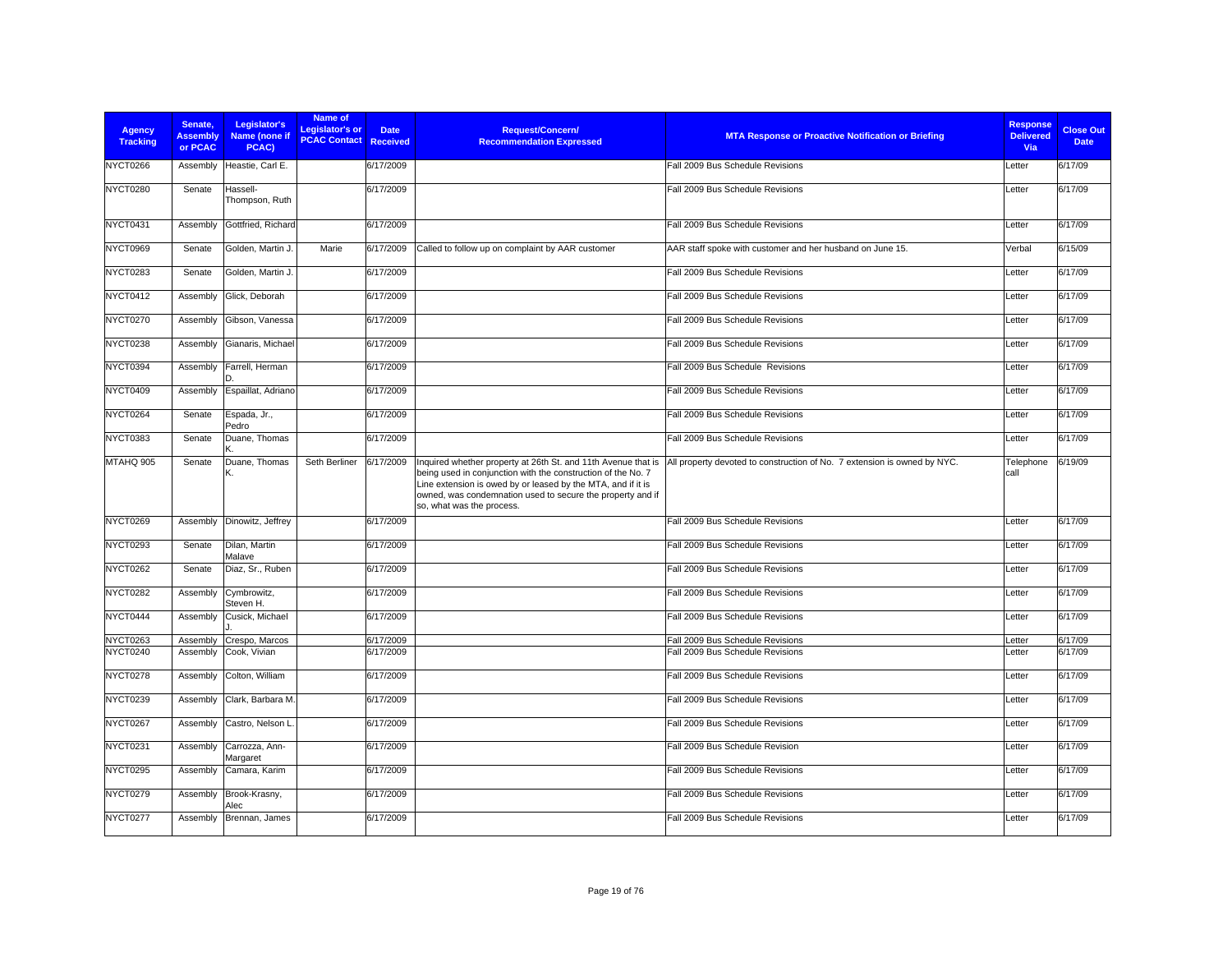| <b>Agency</b><br><b>Tracking</b> | Senate,<br><b>Assembly</b><br>or PCAC | Legislator's<br>Name (none if<br>PCAC) | Name of<br>Legislator's or<br><b>PCAC Contact Received</b> | <b>Date</b> | <b>Request/Concern/</b><br><b>Recommendation Expressed</b>                 | <b>MTA Response or Proactive Notification or Briefing</b>     | <b>Response</b><br><b>Delivered</b><br>Via | <b>Close Out</b><br><b>Date</b> |
|----------------------------------|---------------------------------------|----------------------------------------|------------------------------------------------------------|-------------|----------------------------------------------------------------------------|---------------------------------------------------------------|--------------------------------------------|---------------------------------|
| NYCT0281                         | Assembly                              | Boyland, Jr.,<br>William               |                                                            | 6/17/2009   |                                                                            | Fall 2009 Bus Schedule Revisions                              | Letter                                     | 6/17/09                         |
| <b>NYCT0387</b>                  | Assembly                              | Bing, Jonathan                         |                                                            | 6/17/2009   |                                                                            | Fall 2009 Bus Schedule Revisions                              | Letter                                     | 6/17/09                         |
| NYCT0268                         | Assembly                              | Benjamin,<br>Michael A.                |                                                            | 6/17/2009   |                                                                            | Fall 2009 Bus Schedule Revisions                              | Letter                                     | 6/17/09                         |
| <b>NYCT0261</b>                  | Assembly                              | Benedetto,<br>Michael R.               |                                                            | 6/17/2009   |                                                                            | Fall 2009 Bus Schedule Revisions                              | Letter                                     | 6/17/09                         |
| NYCT0284                         | Assembly                              | Barron, Inez                           |                                                            | 6/17/2009   |                                                                            | Fall 2009 Bus Schedule Revisions                              | Letter                                     | 6/17/09                         |
| <b>NYCT0229</b>                  | Assembly                              | Aubry, Jeffrion D.                     |                                                            | 6/17/2009   |                                                                            | Fall 2009 Bus Schedule Revisions                              | Letter                                     | 6/17/09                         |
| NYCT0265                         | Assembly                              | Arroyo, Carmen                         |                                                            | 6/17/2009   |                                                                            | Fall 2009 Bus Schedule Revisions                              | Letter                                     | 6/17/09                         |
| <b>NYCT0252</b>                  | Senate                                | Addabbo, Jr.,<br>Joseph P.             |                                                            | 6/17/2009   |                                                                            | Fall 2009 Bus Schedule Revisions                              | Letter                                     | 6/17/09                         |
| <b>NYCT0276</b>                  | Senate                                | Adams, Eric                            |                                                            | 6/17/2009   |                                                                            | Fall 2009 Bus Schedule Revisions                              | Letter                                     | 6/17/09                         |
| <b>NYCT0275</b>                  | Assembly                              | Abbate, Jr., Peter                     |                                                            | 6/17/2009   |                                                                            | Fall 2009 Bus Schedule Revisions                              | Letter                                     | 6/17/09                         |
| <b>NYCT0839</b>                  | Assembly                              | Wright, Keith L.T.                     |                                                            | 6/18/2009   |                                                                            | Weekend service diversion notice                              | E-mail                                     | 6/18/09                         |
| NYCT0980                         | Assembly                              | Weprin, Mark                           | Arlene Ari                                                 | 6/18/2009   | Called to discuss customer's desire to appeal AAR eligibility<br>decision. | Explained the 60 days limit to appeal and eligibility process | Verbal                                     | 6/18/09                         |
| <b>NYCT0485</b>                  | Assembly                              | Weprin, Mark                           |                                                            | 6/18/2009   |                                                                            | Weekend service diversion notice                              | E-mail                                     | 6/18/09                         |
| <b>NYCT0628</b>                  | Assembly                              | Weinstein,<br>Helene E.                |                                                            | 6/18/2009   |                                                                            | Weekend service diversion notice                              | E-mail                                     | 6/18/09                         |
| MTAHQ 911                        | Assembly                              | Ways and Means                         | David Young                                                | 6/18/2009   |                                                                            | Delivered copies of the staff summary on AY.                  | meeting                                    | 6/18/09                         |
| NYCT0721                         | Assembly                              | Towns, Darryl C.                       |                                                            | 6/18/2009   |                                                                            | Weekend service diversion notice                              | E-mail                                     | 6/18/09                         |
| NYCT0781                         | Assembly                              | Tobacco, Louis<br>R                    |                                                            | 6/18/2009   |                                                                            | weekend service diversion notice                              | E-mail                                     | 6/18/09                         |
| NYCT0547                         | Assembly                              | Titus, Michele                         |                                                            | 6/18/2009   |                                                                            | Weekend service diversion notice                              | E-mail                                     | 6/18/09                         |
| NYCT0773                         | Assembly                              | Titone, Matthew                        |                                                            | 6/18/2009   |                                                                            | Weekend service diversion notice                              | E-mail                                     | 6/18/09                         |
| <b>NYCT0298</b>                  | Senate                                | Stavisky, Toby<br>Ann                  |                                                            | 6/18/2009   |                                                                            | Weekend service diversion notice                              | E-mail                                     | 6/18/09                         |
| NYCT0299                         | Senate                                | Stavisky, Toby<br>Ann                  |                                                            | 6/18/2009   |                                                                            | Weekend service diversion notice                              | E-mail                                     | 6/18/09                         |
| NYCT0366                         | Senate                                | Squadron, Daniel                       |                                                            | 6/18/2009   |                                                                            | Weekend service diversion notice                              | E-mail                                     | 6/18/09                         |
| <b>NYCT0220</b>                  | Senate                                | Smith, Malcolm                         |                                                            | 6/18/2009   |                                                                            | Weekend service diversion notice                              | E-mail                                     | 6/18/09                         |
| NYCT0795                         | Assembly                              | Silver, Sheldon                        |                                                            | 6/18/2009   |                                                                            | Weekend service diversion notice                              | E-mail                                     | 6/18/09                         |
| <b>NYCT0393</b>                  | Senate                                | Serrano, Jose M.                       |                                                            | 6/18/2009   |                                                                            | Weekend service diversion notice                              | E-mail                                     | 6/18/09                         |
| <b>NYCT0602</b>                  | Assembly                              | Seminerio,<br>Anthony S.               |                                                            | 6/18/2009   |                                                                            | Weekend service diversion notice                              | E-mail                                     | 6/18/09                         |
| NYCT0425                         | Senate                                | Schneiderman,<br>Eric                  |                                                            | 6/18/2009   |                                                                            | Weekend service diversion notice                              | E-mail                                     | 6/18/09                         |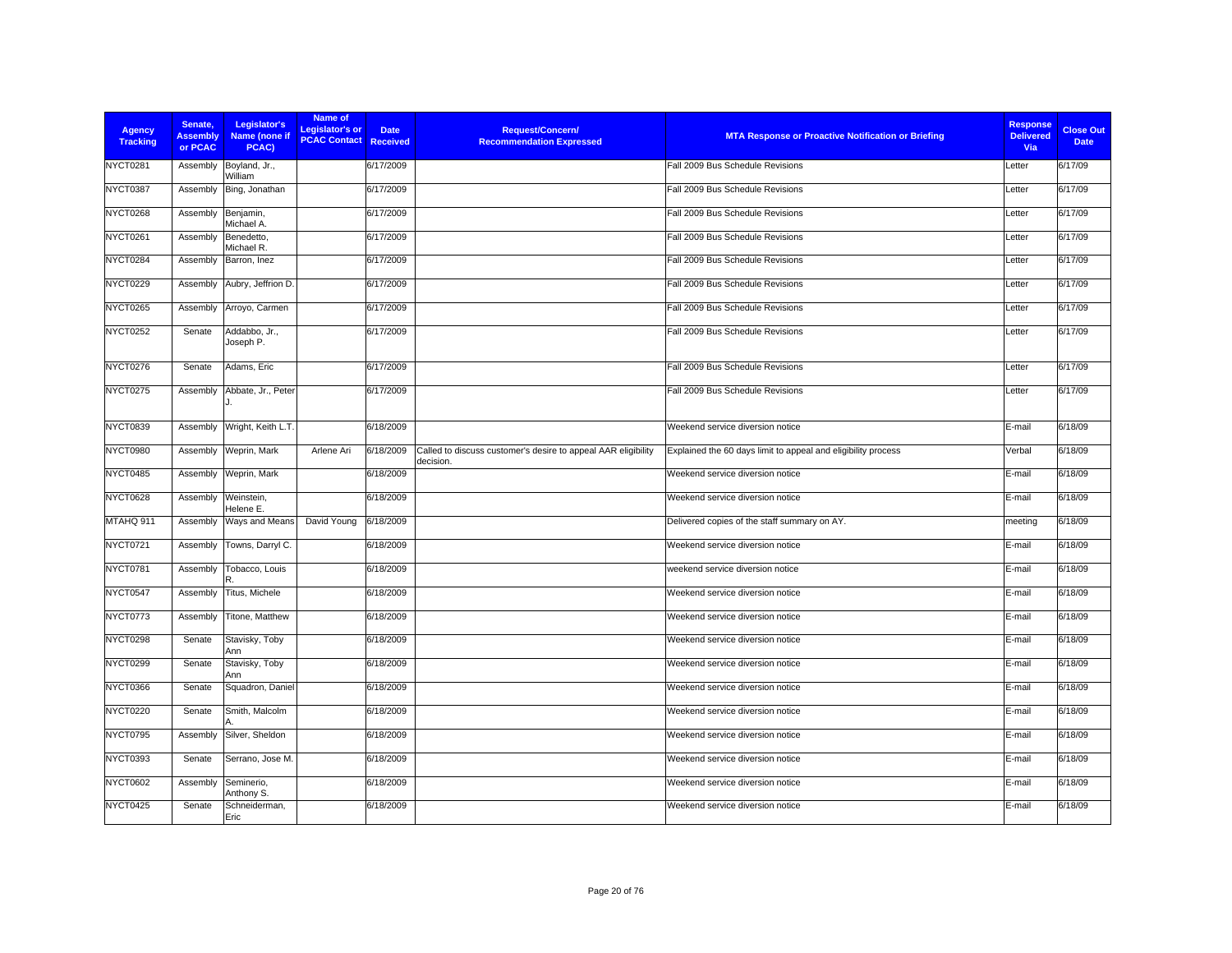| <b>Agency</b><br><b>Tracking</b> | Senate,<br><b>Assembly</b><br>or PCAC | Legislator's<br>Name (none if<br>PCAC) | Name of<br>Legislator's or<br><b>PCAC Contact Received</b> | <b>Request/Concern/</b><br><b>Date</b><br><b>Recommendation Expressed</b> | <b>MTA Response or Proactive Notification or Briefing</b>                                    | <b>Response</b><br><b>Delivered</b><br>Via | <b>Close Out</b><br><b>Date</b> |
|----------------------------------|---------------------------------------|----------------------------------------|------------------------------------------------------------|---------------------------------------------------------------------------|----------------------------------------------------------------------------------------------|--------------------------------------------|---------------------------------|
| NYCT0528                         | Assembly                              | Scarborough,<br>William                |                                                            | 6/18/2009                                                                 | Weekend service diversion notice                                                             | E-mail                                     | 6/18/09                         |
| <b>NYCT0350</b>                  | Senate                                | Savino, Diane                          |                                                            | 6/18/2009                                                                 | Weekend service diversion notice                                                             | E-mail                                     | 6/18/09                         |
| <b>NYCT0320</b>                  | Senate                                | Sampson, John                          |                                                            | 6/18/2009                                                                 | Weekend service diversion notice                                                             | E-mail                                     | 6/18/09                         |
| <b>NYCT0818</b>                  | Assembly                              | Rosenthal, Linda                       |                                                            | 6/18/2009                                                                 | Weekend service diversion notice                                                             | E-mail                                     | 6/18/09                         |
| NYCT0737                         | Assembly                              | Robinson,<br>Annette                   |                                                            | 6/18/2009                                                                 | Weekend service diversion notice                                                             | E-mail                                     | 6/18/09                         |
| <b>NYCT0881</b>                  | Assembly                              | Rivera, Peter M.                       |                                                            | 6/18/2009                                                                 | Weekend service diversion notice                                                             | E-mail                                     | 6/18/09                         |
| <b>NYCT0902</b>                  | Assembly                              | Rivera, Naomi                          |                                                            | 6/18/2009                                                                 | Weekend service diversion notice                                                             | E-mail                                     | 6/18/09                         |
| <b>NYCT0888</b>                  | Assembly                              | Rivera, Jose                           |                                                            | 6/18/2009                                                                 | Weekend service diversion notice                                                             | E-mail                                     | 6/18/09                         |
| <b>NYCT0825</b>                  | Assembly                              | Powell, Jr., Adam<br>Clayton           |                                                            | 6/18/2009                                                                 | Weekend service diversion notice                                                             | E-mail                                     | 6/18/09                         |
| NYCT0477                         | Assembly                              | Pheffer, Audrey I.                     |                                                            | 6/18/2009                                                                 | Weekend service diversion notice                                                             | E-mail                                     | 6/18/09                         |
| NYCT0751                         | Assembly                              | Perry, Nick                            |                                                            | 6/18/2009                                                                 | Weekend service diversion notice                                                             | E-mail                                     | 6/18/09                         |
| MTAHQ 910                        | Senate                                | Perkins, William                       | Tom Briggs                                                 | 6/18/2009                                                                 | Delivered copies of the staff summary on AY.                                                 | meeting                                    | 6/18/09                         |
| NYCT0416                         | Senate                                | Perkins, William                       |                                                            | 6/18/2009                                                                 | Weekend service diversion notice                                                             | E-mail                                     | 6/18/09                         |
| <b>NYCT0609</b>                  | Assembly                              | Peralta, Jose R.                       |                                                            | 6/18/2009                                                                 | Weekend service diversion notice                                                             | E-mail                                     | 6/18/09                         |
| <b>NYCT0335</b>                  | Senate                                | Parker, Kevin S.                       |                                                            | 6/18/2009                                                                 | Weekend service diversion notice                                                             | E-mail                                     | 6/18/09                         |
| NYCT0131                         | Senate                                | Padavan, Frank                         |                                                            | 6/18/2009                                                                 | Weekend service diversion notice                                                             | E-mail                                     | 6/18/09                         |
| <b>LIRR1095</b>                  | Senate                                | Padavan, Frank                         |                                                            | 6/18/2009<br>Constituent concern re: Broadway Station                     | Information provided re: graffiti, drainage, vegetation management and parking at<br>station | Letter                                     | 7/20/09                         |
| NYCT0700                         | Assembly                              | Ortiz, Felix                           |                                                            | 6/18/2009                                                                 | weekend service diversion notice                                                             | E-mail                                     | 6/18/09                         |
| NYCT0148                         | Senate                                | Onorato, George                        |                                                            | 6/18/2009                                                                 | Weekend service diversion notice                                                             | E-mail                                     | 6/18/09                         |
| <b>NYCT0832</b>                  | Assembly                              | O'Donnell, Daniel                      |                                                            | 6/18/2009                                                                 | Weekend service diversion notice                                                             | E-mail                                     | 6/18/09                         |
| <b>NYCT0595</b>                  | Assembly                              | Nolan, Catherine                       |                                                            | 6/18/2009                                                                 | Weekend service diversion notice                                                             | E-mail                                     | 6/18/09                         |
| <b>NYCT0312</b>                  | Senate                                | Montgomery,<br>Velmanette              |                                                            | 6/18/2009                                                                 | Weekend service diversion notice                                                             | E-mail                                     | 6/18/09                         |
| NYCT0174                         | Senate                                | Monserrate,<br>Hiram                   |                                                            | 6/18/2009                                                                 | Weekend service diversion notice                                                             | E-mail                                     | 6/18/09                         |
| NYCT0707                         | Assembly                              | Millman, Joan                          |                                                            | 6/18/2009                                                                 | Weekend service diversion notice                                                             | E-mail                                     | 6/18/09                         |
| NYCT0469                         | Assembly                              | Meng, Grace                            |                                                            | 6/18/2009                                                                 | Weekend service diversion notice                                                             | E-mail                                     | 6/18/09                         |
| NYCT0511                         | Assembly                              | Mayersohn,<br>Nettie                   |                                                            | 6/18/2009                                                                 | Weekend service diversion notice                                                             | E-mail                                     | 6/18/09                         |
| NYCT0538                         | Assembly                              | Markey, Margaret                       |                                                            | 6/18/2009                                                                 | Weekend service diversion notice                                                             | E-mail                                     | 6/18/09                         |
| NYCT0759                         | Assembly                              | Maisel, Alan                           |                                                            | 6/18/2009                                                                 | Weekend service diversion notice                                                             | E-mail                                     | 6/18/09                         |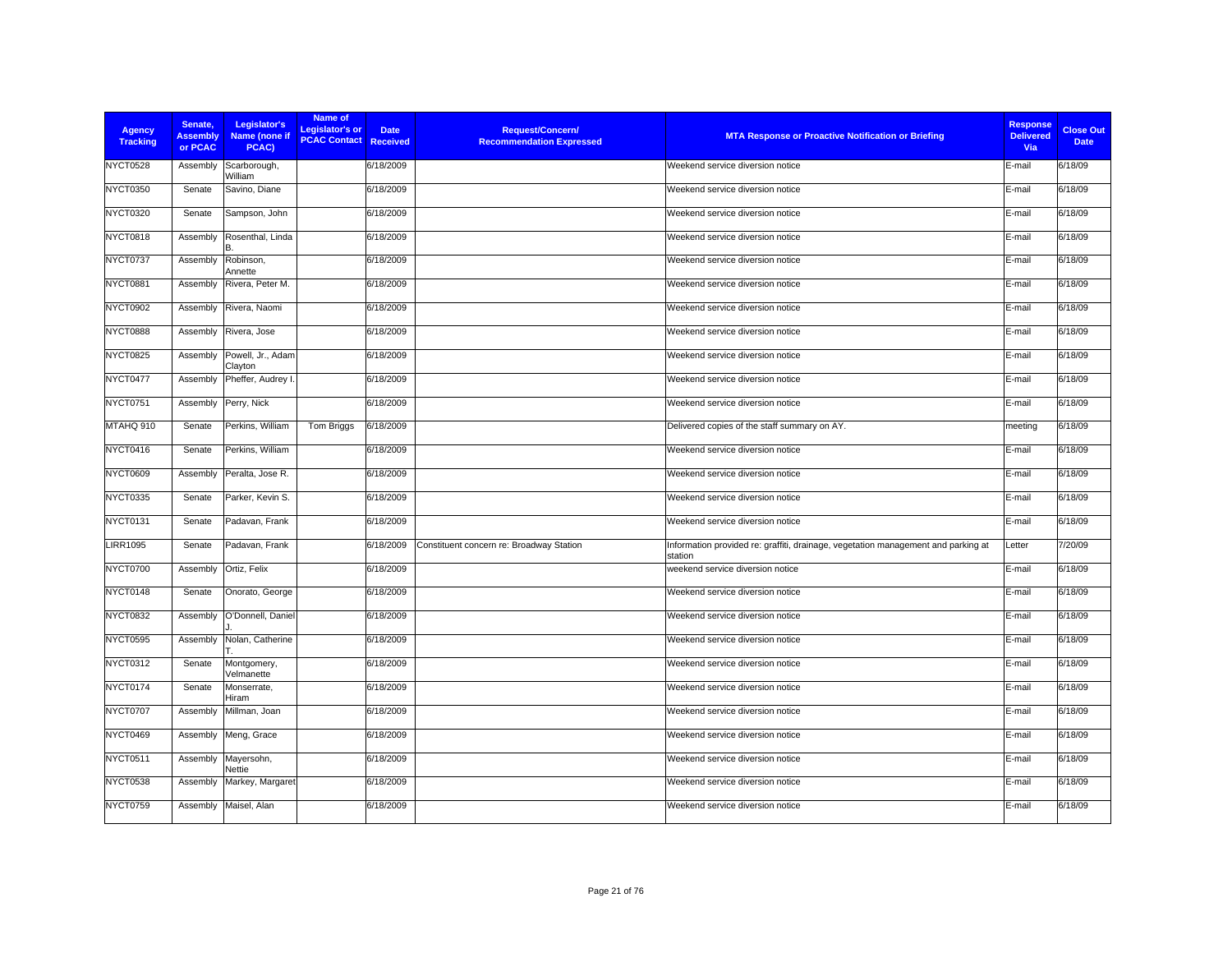| <b>Agency</b><br><b>Tracking</b> | Senate,<br><b>Assembly</b><br>or PCAC | Legislator's<br>Name (none if<br>PCAC) | Name of<br>Legislator's or<br><b>PCAC Contact Received</b> | <b>Date</b> | Request/Concern/<br><b>Recommendation Expressed</b> | <b>MTA Response or Proactive Notification or Briefing</b> | <b>Response</b><br><b>Delivered</b><br>Via | <b>Close Out</b><br><b>Date</b> |
|----------------------------------|---------------------------------------|----------------------------------------|------------------------------------------------------------|-------------|-----------------------------------------------------|-----------------------------------------------------------|--------------------------------------------|---------------------------------|
| NYCT0714                         | Assembly                              | Lopez, Vito                            |                                                            | 6/18/2009   |                                                     | Weekend service diversion notice                          | E-mail                                     | 6/18/09                         |
| NYCT0691                         | Assembly                              | Lentol, Joseph R.                      |                                                            | 6/18/2009   |                                                     | Weekend service diversion notice                          | E-mail                                     | 6/18/09                         |
| NYCT0357                         | Senate                                | Lanza, Andrew J.                       |                                                            | 6/18/2009   |                                                     | Weekend service diversion notice                          | E-mail                                     | 6/18/09                         |
| NYCT0492                         | Assembly                              | Lancman, Rory I.                       |                                                            | 6/18/2009   |                                                     | Weekend service diversion notice                          | E-mail                                     | 6/18/09                         |
| <b>NYCT0385</b>                  | Senate                                | Kruger, Carl                           |                                                            | 6/18/2009   |                                                     | Weekend service diversion notice                          | E-mail                                     | 6/18/09                         |
| <b>NYCT0375</b>                  | Senate                                | Krueger, Liz                           |                                                            | 6/18/2009   |                                                     | Weekend service diversion notice                          | E-mail                                     | 6/18/09                         |
| NYCT0451                         | Senate                                | Klein, Jeffrey                         |                                                            | 6/18/2009   |                                                     | Weekend service diversion notice                          | E-mail                                     | 6/18/09                         |
| <b>NYCT0803</b>                  | Assembly                              | Kellner, Micah                         |                                                            | 6/18/2009   |                                                     | Weekend service diversion notice                          | E-mail                                     | 6/18/09                         |
| NYCT0867                         | Assembly                              | Kavanagh, Brian                        |                                                            | 6/18/2009   |                                                     | Weekend service diversion notice                          | E-mail                                     | 6/18/09                         |
| NYCT0744                         | Assembly                              | Jeffries, Hakeem                       |                                                            | 6/18/2009   |                                                     | weekend service diversion                                 | E-mail                                     | 6/18/09                         |
| <b>NYCT0635</b>                  | Assembly                              | Jacobs, Rhoda                          |                                                            | 6/18/2009   |                                                     | Weekend service diversion notice                          | E-mail                                     | 6/18/09                         |
| NYCT0766                         | Assembly                              | Hyer-Spencer,<br>Janelle               |                                                            | 6/18/2009   |                                                     | Weekend service diversion notice                          | E-mail                                     | 6/18/09                         |
| <b>NYCT0115</b>                  | Senate                                | Huntley, Shirley                       |                                                            | 6/18/2009   |                                                     | Weekend service diversion notice                          | E-mail                                     | 6/18/09                         |
| NYCT0677                         | Assembly                              | Hikind, Dov                            |                                                            | 6/18/2009   |                                                     | Weekend service diversion notice                          | E-mail                                     | 6/18/09                         |
| <b>NYCT0519</b>                  | Assembly                              | Hevesi, Andrew                         |                                                            | 6/18/2009   |                                                     | Weekend service diversion notice                          | E-mail                                     | 6/18/09                         |
| <b>NYCT0930</b>                  | Assembly                              | Heastie, Carl E.                       |                                                            | 6/18/2009   |                                                     | Weekend service diversion notice                          | E-mail                                     | 6/18/09                         |
| NYCT0460                         | Senate                                | Hassell-<br>Thompson, Ruth             |                                                            | 6/18/2009   |                                                     | Weekend service diversion notice                          | E-mail                                     | 6/18/09                         |
| <b>NYCT0874</b>                  | Assembly                              | Gottfried, Richard                     |                                                            | 6/18/2009   |                                                     | Weekend service diversion notice                          | E-mail                                     | 6/18/09                         |
| NYCT0342                         | Senate                                | Golden, Martin J.                      |                                                            | 6/18/2009   |                                                     | Weekend service diversion notice                          | E-mail                                     | 6/18/09                         |
| <b>NYCT0810</b>                  | Assembly                              | Glick, Deborah                         |                                                            | 6/18/2009   |                                                     | Weekend service diversion notice                          | E-mail                                     | 6/18/09                         |
| <b>NYCT0923</b>                  | Assembly                              | Gibson, Vanessa                        |                                                            | 6/18/2009   |                                                     | Weekend service diversion notice                          | E-mail                                     | 6/18/09                         |
| <b>NYCT0587</b>                  | Assembly                              | Gianaris, Michael                      |                                                            | 6/18/2009   |                                                     | Weekend service diversion notice                          | E-mail                                     | 6/18/09                         |
| NYCT0846                         | Assembly                              | Farrell, Herman                        |                                                            | 6/18/2009   |                                                     | Weekend service diversion notice                          | E-mail                                     | 6/18/09                         |
| <b>NYCT0853</b>                  | Assembly                              | Espaillat, Adriano                     |                                                            | 6/18/2009   |                                                     | Weekend service diversion notice                          | E-mail                                     | 6/18/09                         |
| NYCT0441                         | Senate                                | Espada, Jr.,<br>Pedro                  |                                                            | 6/18/2009   |                                                     | Weekend service diversion notice                          | E-mail                                     | 6/18/09                         |
| <b>NYCT0402</b>                  | Senate                                | Duane, Thomas                          |                                                            | 6/18/2009   |                                                     | Weekend service diversion notice                          | E-mail                                     | 6/18/09                         |
| <b>NYCT0909</b>                  | Assembly                              | Dinowitz, Jeffrey                      |                                                            | 6/18/2009   |                                                     | Weekend service diversion notice                          | E-mail                                     | 6/18/09                         |
| NYCT0305                         | Senate                                | Dilan, Martin<br>Malave                |                                                            | 6/18/2009   |                                                     | Weekend service diversion notice                          | E-mail                                     | 6/18/09                         |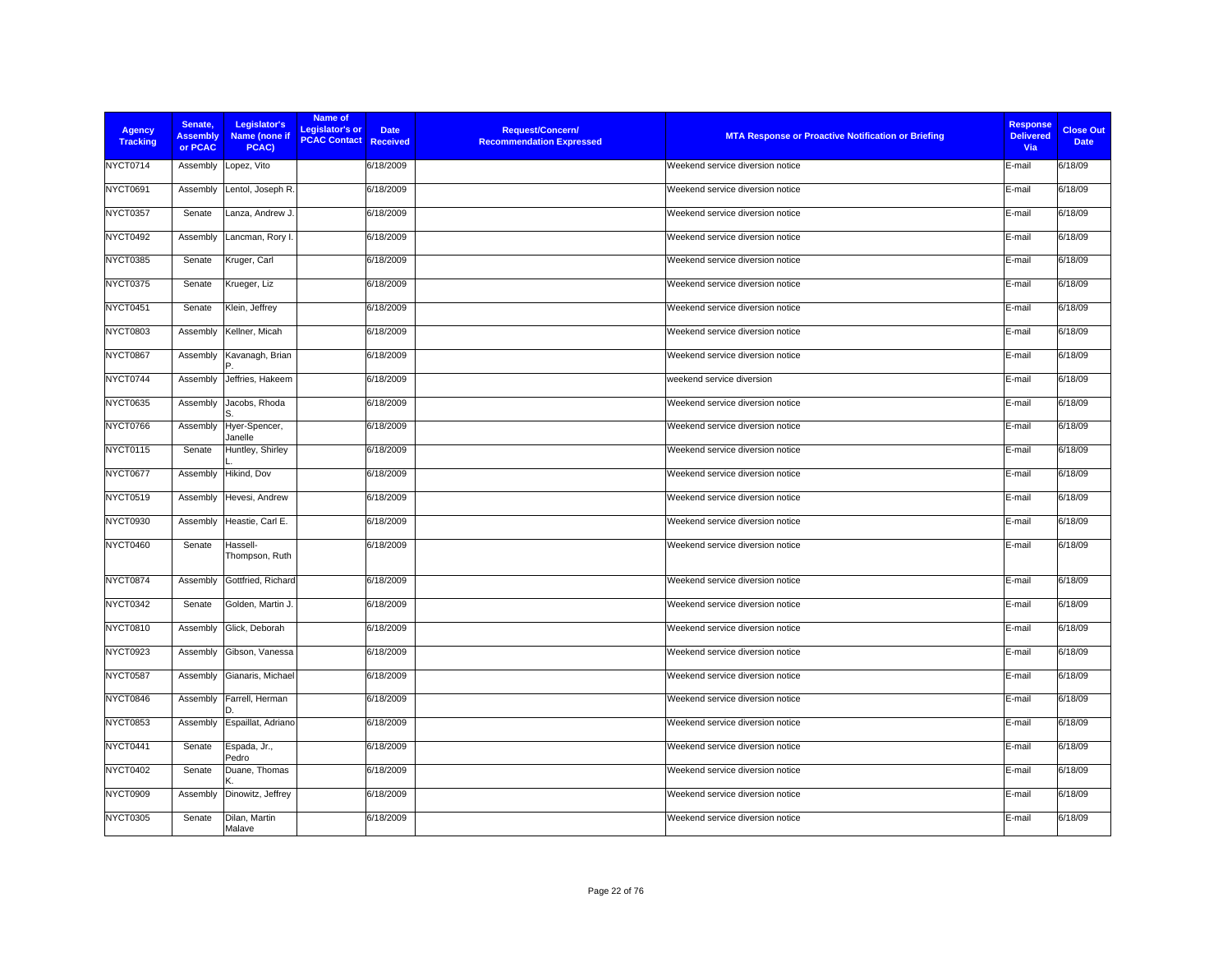| <b>Agency</b><br><b>Tracking</b> | Senate.<br><b>Assembly</b><br>or PCAC | Legislator's<br>Name (none if<br>PCAC) | Name of<br>Legislator's or<br><b>PCAC Contact Received</b> | <b>Date</b> | <b>Request/Concern/</b><br><b>Recommendation Expressed</b>                                       | <b>MTA Response or Proactive Notification or Briefing</b>                                                                 | <b>Response</b><br><b>Delivered</b><br><b>Via</b> | <b>Close Out</b><br><b>Date</b> |
|----------------------------------|---------------------------------------|----------------------------------------|------------------------------------------------------------|-------------|--------------------------------------------------------------------------------------------------|---------------------------------------------------------------------------------------------------------------------------|---------------------------------------------------|---------------------------------|
| NYCT0434                         | Senate                                | Diaz, Sr., Ruben                       |                                                            | 6/18/2009   |                                                                                                  | Weekend service diversion notice                                                                                          | E-mail                                            | 6/18/09                         |
| <b>NYCT0571</b>                  | Assembly                              | DenDekker,<br>Michael G.               |                                                            | 6/18/2009   |                                                                                                  | Weekend service diversion notice                                                                                          | E-mail                                            | 6/18/09                         |
| NYCT0656                         | Assembly                              | Cymbrowitz,<br>Steven H.               |                                                            | 6/18/2009   |                                                                                                  | Weekend service diversion notice                                                                                          | E-mail                                            | 6/18/09                         |
| NYCT0788                         | Assembly                              | Cusick, Michael                        |                                                            | 6/18/2009   |                                                                                                  | weekend service diversion                                                                                                 | E-mail                                            | 6/18/09                         |
| <b>NYCT0556</b>                  | Assembly                              | Cook, Vivian                           |                                                            | 6/18/2009   |                                                                                                  | Weekend service diversion notice                                                                                          | E-mail                                            | 6/18/09                         |
| <b>NYCT0670</b>                  | Assembly                              | Colton, William                        |                                                            | 6/18/2009   |                                                                                                  | Weekend service diversion notice                                                                                          | E-mail                                            | 6/18/09                         |
| <b>NYCT0564</b>                  | Assembly                              | Clark, Barbara M.                      |                                                            | 6/18/2009   |                                                                                                  | Weekend service diversion notice                                                                                          | E-mail                                            | 6/18/09                         |
| NYCT0944                         | Assembly                              | Castro, Nelson L                       |                                                            | 6/18/2009   |                                                                                                  | Weekend service diversion notice                                                                                          | E-mail                                            | 6/18/09                         |
| <b>NYCT0501</b>                  | Assembly                              | Carrozza, Ann-<br>Margaret             |                                                            | 6/18/2009   |                                                                                                  | Weekend service diversion notice                                                                                          | E-mail                                            | 6/18/09                         |
| NYCT0642                         | Assembly                              | Camara, Karim                          |                                                            | 6/18/2009   |                                                                                                  | Weekend service diversion notice                                                                                          | E-mail                                            | 6/18/09                         |
| <b>NYCT0663</b>                  | Assembly                              | Brook-Krasny,<br>Alec                  |                                                            | 6/18/2009   |                                                                                                  | Weekend service diversion notice                                                                                          | E-mail                                            | 6/18/09                         |
| MTAHQ 907                        | Assembly                              | Brodsky, Richard                       |                                                            | 6/18/2009   | The Assemblyman asked is an appraisal was done on the<br>Atlantic Yards.                         | An appraisal was conducted in 2005 when the deal was first negotiated with FCR.                                           | phone call                                        | 6/18/09                         |
| MTAHQ 909                        | Assembly                              | Brodsky, Richard                       | Kent Sopris                                                | 6/18/2009   |                                                                                                  | Delivered copies of the staff summary on AY.                                                                              | meeting                                           | 6/18/09                         |
| MTAHQ 908                        | Assembly                              | Brennan, James                         | Lorrie Pollack<br>Smith                                    | 6/18/2009   |                                                                                                  | Staff summary of Atlantic Yards was delivered after the MTA Board was briefed on<br>the Atlantic Yards project.           | meeting                                           | 6/18/09                         |
| NYCT0649                         | Assembly                              | Brennan, James                         |                                                            | 6/18/2009   |                                                                                                  | Weekend service diversion notice                                                                                          | E-mail                                            | 6/18/09                         |
| NYCT0730                         | Assembly                              | Boyland, Jr.,<br>William               |                                                            | 6/18/2009   |                                                                                                  | Weekend service diversion notice                                                                                          | E-mail                                            | 6/18/09                         |
| <b>NYCT0860</b>                  | Assembly                              | Bing, Jonathan                         |                                                            | 6/18/2009   |                                                                                                  | Weekend service diversion notice                                                                                          | E-mail                                            | 6/18/09                         |
| <b>NYCT0895</b>                  | Assembly                              | Benjamin,<br>Michael A.                |                                                            | 6/18/2009   |                                                                                                  | Weekend service diversion notice                                                                                          | E-mail                                            | 6/18/09                         |
| NYCT0916                         | Assembly                              | Benedetto,<br>Michael R.               |                                                            | 6/18/2009   |                                                                                                  | Weekend service diversion notice                                                                                          | E-mail                                            | 6/18/09                         |
| <b>NYCT0619</b>                  | Assembly                              | Barron, Inez                           |                                                            | 6/18/2009   |                                                                                                  | Weekend service diversion notice                                                                                          | E-mail                                            | 6/18/09                         |
| <b>NYCT0580</b>                  | Assembly                              | Aubry, Jeffrion D.                     |                                                            | 6/18/2009   |                                                                                                  | Weekend service diversion notice                                                                                          | E-mail                                            | 6/18/09                         |
| NYCT0937                         | Assembly                              | Arroyo, Carmen                         |                                                            | 6/18/2009   |                                                                                                  | Weekend service diversion notice                                                                                          | E-mail                                            | 6/18/09                         |
| NYCT0227                         | Senate                                | Addabbo, Jr.,<br>Joseph P.             |                                                            | 6/18/2009   |                                                                                                  | Weekend service diversion notice                                                                                          | E-mail                                            | 6/18/09                         |
| <b>NYCT0328</b>                  | Senate                                | Adams, Eric                            |                                                            | 6/18/2009   |                                                                                                  | Weekend service diversion notice                                                                                          | E-mail                                            | 6/18/09                         |
| <b>NYCT0684</b>                  | Assembly                              | Abbate, Jr., Peter                     |                                                            | 6/18/2009   |                                                                                                  | weekend service diversion notice                                                                                          | E-mail                                            | 6/18/09                         |
| <b>LIRR1027</b>                  | <b>PCAC</b>                           |                                        | Karyl Berger                                               | 6/18/2009   | Opened dialoque for ADA Task-Force Forum - targeting mid<br>to late July - pending all schedules | Determined Karyl Berger will be PCAC contact for ADA Forum                                                                | E-mail                                            | 6/17/09                         |
| <b>LIRR1028</b>                  | <b>PCAC</b>                           |                                        | William<br>Henderson                                       | 6/18/2009   | Inquiry re: added westbound trains for US Open                                                   | Information was provided that extra trains were added to offset crowding due to rain E-mail<br>and mass exit from US Open |                                                   | 6/18/09                         |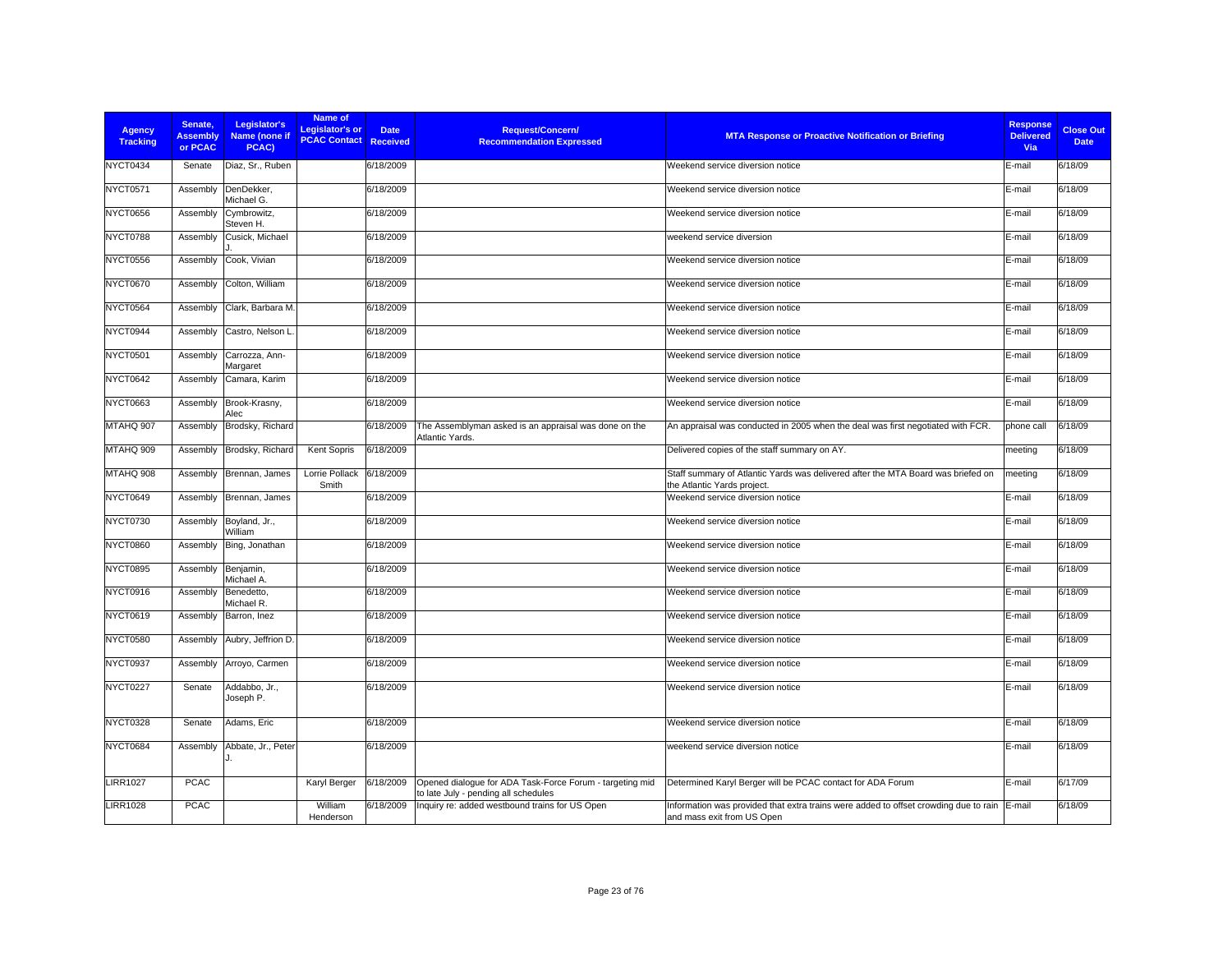| Agency<br><b>Tracking</b> | Senate,<br><b>Assembly</b><br>or PCAC | Legislator's<br>Name (none if<br>PCAC)   | Name of<br><b>Legislator's or</b><br><b>PCAC Contact</b> | <b>Date</b><br><b>Received</b> | <b>Request/Concern/</b><br><b>Recommendation Expressed</b>                                                                                                                                                                | <b>MTA Response or Proactive Notification or Briefing</b>                                                                                                                                                    | <b>Response</b><br><b>Delivered</b><br>Via | <b>Close Out</b><br><b>Date</b> |
|---------------------------|---------------------------------------|------------------------------------------|----------------------------------------------------------|--------------------------------|---------------------------------------------------------------------------------------------------------------------------------------------------------------------------------------------------------------------------|--------------------------------------------------------------------------------------------------------------------------------------------------------------------------------------------------------------|--------------------------------------------|---------------------------------|
| <b>LIRR1033</b>           | Assembly                              | Sweeney, Robert                          |                                                          | 6/19/2009                      |                                                                                                                                                                                                                           | Notification for ACL Track work - weekend work & community impact                                                                                                                                            | Telephone                                  | 6/19/09                         |
| <b>LI Bus 905</b>         | Senate                                | Skelos, Dean                             | Sandy Smith                                              | 6/19/2009                      | the new ticket books.                                                                                                                                                                                                     | Able-Ride customer would like to replace old ticket books with Advised Sandy that the customer can return the unused booklets along with the<br>difference in payment and new booklets would be sent to her. | Telephone                                  | 6/19/09                         |
| NYCT0046                  | Senate                                | Padavan, Frank                           |                                                          | 6/19/2009                      | Bus shelter request                                                                                                                                                                                                       | Letter mailed to Senator Padavan                                                                                                                                                                             | Letter                                     | 7/9/09                          |
| <b>LIRR1031</b>           | Senate                                | Johnson, Owen                            |                                                          | 6/19/2009                      |                                                                                                                                                                                                                           | Notification for ACL Track work - weekend work & community impact                                                                                                                                            | Telephone                                  | 6/19/09                         |
| <b>LIRR1032</b>           | Senate                                | Fuschillo, Jr.,<br>Charles               |                                                          | 6/19/2009                      |                                                                                                                                                                                                                           | Notification for ACL Track work - weekend work & community impact                                                                                                                                            | Telephone                                  | 6/19/09                         |
| <b>LIRR1029</b>           | <b>PCAC</b>                           |                                          | Ellyn Shannon 6/19/2009                                  |                                | Request for information on Port Washington Branch - track<br>extension @ yard, Great Neck Pocket Track Extension,<br>Colonial Bridge Replacements & Mineola flooding/drainage<br>improvements and removal of track shanty | Information was provided for Hicksville, Mineola, Port Washington & Great Neck.                                                                                                                              | E-mail                                     | 6/19/09                         |
| <b>LIRR1030</b>           | <b>PCAC</b>                           |                                          | Ira Greenberg 6/19/2009                                  |                                | Inquiry regarding why diesels idol for long periods of time and  Information was provided regarding operations of diesels<br>how it affects engine?                                                                       |                                                                                                                                                                                                              | E-mail                                     | 6/23/09                         |
| NYCT01773                 | <b>PCAC</b>                           |                                          | <b>Edith Prentiss</b>                                    | 6/20/2009                      | Ms. Prentiss had a question regarding the accessible subway<br>card. She could not find the station she was looking for.                                                                                                  | Directed her to where the station is.                                                                                                                                                                        | E-mail                                     | 6/25/09                         |
| NYCT0114                  | Assembly                              | Weprin, Mark                             |                                                          | 6/22/2009                      |                                                                                                                                                                                                                           | Temporary Operation of 10minute headway on B division subway lines                                                                                                                                           | Letter                                     | 6/22/09                         |
| NYCT0200                  | Assembly                              | Weinstein.<br>Helene E.                  |                                                          | 6/22/2009                      |                                                                                                                                                                                                                           | Temporary operation of 10 minute headway on B division subway lines                                                                                                                                          | Letter                                     | 6/22/09                         |
| MTAHQ 913                 | Assembly                              | Ways and Means Lonnie Threatte 6/22/2009 |                                                          |                                | Requested assistance in reconciling CPRB reserve amounts.                                                                                                                                                                 | Meeting to be scheduled to reconcile CPRB amounts.                                                                                                                                                           | phone call                                 | 6/29/09                         |
| NYCT0199                  | Assembly                              | Towns, Darryl C.                         |                                                          | 6/22/2009                      |                                                                                                                                                                                                                           | Temporary operation of 10 minute headway on B division subway lines                                                                                                                                          | Letter                                     | 6/22/09                         |
| NYCT0110                  | Assembly                              | Titus, Michele                           |                                                          | 6/22/2009                      |                                                                                                                                                                                                                           | Temporary operation of 10 minute headway on B division subway lines                                                                                                                                          | Letter                                     | 6/22/09                         |
| NYCT0138                  | Senate                                | Stavisky, Toby<br>Ann                    |                                                          | 6/22/2009                      |                                                                                                                                                                                                                           | Temporary operation of 10 minute headway on B division subway lines                                                                                                                                          | Letter                                     | 6/22/09                         |
| <b>NYCT0202</b>           | Senate                                | Squadron, Daniel                         |                                                          | 6/22/2009                      |                                                                                                                                                                                                                           | Temporary operation of 10 minute headway on B division subway lines                                                                                                                                          | Letter                                     | 6/22/09                         |
| <b>MNR909</b>             | Assembly                              | Spano, Michael                           | Kerry Bello                                              | 6/22/2009                      | Inquired on behalf of constituent complaining about closing of<br><b>Crestwood Station Ticket Window</b>                                                                                                                  | Ticket window is used by approximately 20% of Crestwood customers. 80% use the Phone<br>Ticket Vending Machines. Window will close on July 1 as tickets windows have been<br>phased out                      |                                            | 6/24/09                         |
| NYCT0141                  | Senate                                | Smith, Malcolm                           |                                                          | 6/22/2009                      |                                                                                                                                                                                                                           | Temporary operation of 10 minute headway on B division subway lines                                                                                                                                          | Letter                                     | 6/22/09                         |
| MTAHQ 912                 | Senate                                | Skelos, Dean                             | Joe Sorbero                                              | 6/22/2009                      | Sen. Skelos' office called in relation to a meeting on police<br>radios.                                                                                                                                                  | Vendor to request meeting with MTA                                                                                                                                                                           | phone call                                 | 6/22/09                         |
| NYCT0216                  | Assembly                              | Silver, Sheldon                          |                                                          | 6/22/2009                      |                                                                                                                                                                                                                           | Temporary operation of 10 minute headway on B division subway lines                                                                                                                                          | Letter                                     | 6/22/09                         |
| NYCT0161                  | Senate                                | Serrano, Jose M.                         |                                                          | 6/22/2009                      |                                                                                                                                                                                                                           | Temporary operation of 10 minute headway on B division subway lines                                                                                                                                          | Letter                                     | 6/22/09                         |
| NYCT0124                  | Assembly                              | Seminerio.<br>Anthony S.                 |                                                          | 6/22/2009                      |                                                                                                                                                                                                                           | Temporary operation of 10 minute headway on B division subway lines                                                                                                                                          | Letter                                     | 6/22/09                         |
| NYCT0212                  | Senate                                | Schneiderman,<br>Eric                    |                                                          | 6/22/2009                      |                                                                                                                                                                                                                           | Temporary operation of 10 minute headway on B division subway lines                                                                                                                                          | Letter                                     | 6/22/09                         |
| NYCT0128                  | Assembly                              | Scarborough,<br>William                  |                                                          | 6/22/2009                      |                                                                                                                                                                                                                           | Temporary operation on 10 minute headway on B division subway lines                                                                                                                                          | Letter                                     | 6/22/09                         |
| <b>NYCT0215</b>           | Senate                                | Sampson, John                            |                                                          | 6/22/2009                      |                                                                                                                                                                                                                           | Temporary operation of 10 minute headway on B division subway lines                                                                                                                                          | Letter                                     | 6/22/09                         |
| NYCT0207                  | Assembly                              | Rosenthal, Linda                         |                                                          | 6/22/2009                      |                                                                                                                                                                                                                           | Temporary operation of 10 minute headway on B division subway lines                                                                                                                                          | Letter                                     | 6/22/09                         |
| NYCT0187                  | Assembly                              | Robinson,<br>Annette                     |                                                          | 6/22/2009                      |                                                                                                                                                                                                                           | Temporary operation of 10 minute headway on B division subway lines                                                                                                                                          | Letter                                     | 6/22/09                         |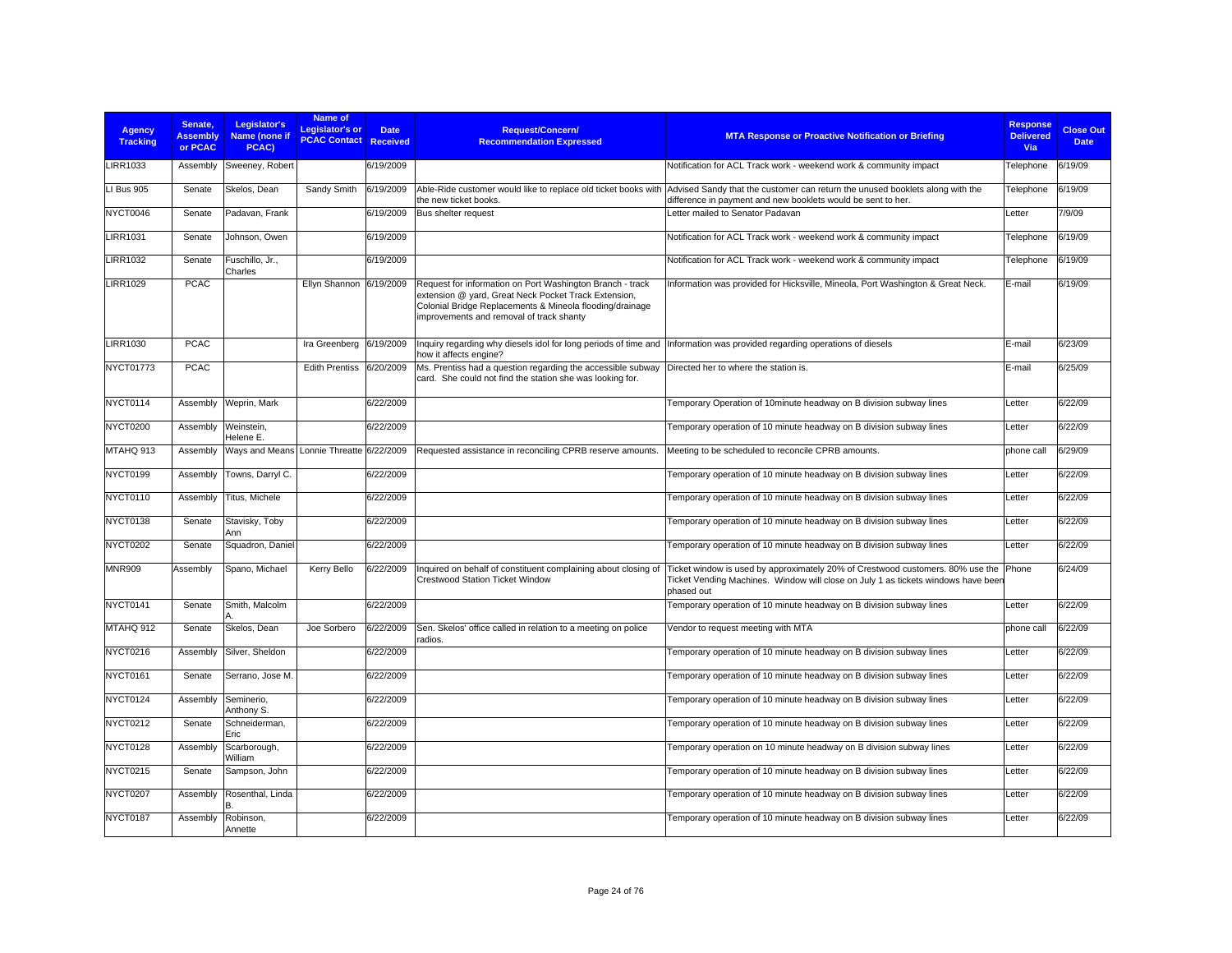| <b>Agency</b><br><b>Tracking</b> | Senate.<br><b>Assembly</b><br>or PCAC | Legislator's<br>Name (none if<br>PCAC) | Name of<br><b>Legislator's or</b><br><b>PCAC Contact Received</b> | <b>Date</b> | <b>Request/Concern/</b><br><b>Recommendation Expressed</b> | <b>MTA Response or Proactive Notification or Briefing</b>                                                        | <b>Response</b><br><b>Delivered</b><br>Via | <b>Close Out</b><br><b>Date</b> |
|----------------------------------|---------------------------------------|----------------------------------------|-------------------------------------------------------------------|-------------|------------------------------------------------------------|------------------------------------------------------------------------------------------------------------------|--------------------------------------------|---------------------------------|
| <b>NYCT0162</b>                  | Assembly                              | Rivera, Naomi                          |                                                                   | 6/22/2009   |                                                            | Temporary operation of 10 minute headway on B division subway lines                                              | Letter                                     | 6/22/09                         |
| NYCT0143                         | Assembly                              | Rivera, Jose                           |                                                                   | 6/22/2009   |                                                            | Temporary operation of 10 minute headway on B division subway lines                                              | Letter                                     | 6/22/09                         |
| <b>NYCT0201</b>                  | Assembly                              | Powell, Jr., Adam<br>Clayton           |                                                                   | 6/22/2009   |                                                            | Temporary operation of 10 minute headway on B division subway lines                                              | Letter                                     | 6/22/09                         |
| NYCT0126                         | Assembly                              | Pheffer, Audrey I                      |                                                                   | 6/22/2009   |                                                            | Temporary operation of 10 minute headway on B division subway lines                                              | Letter                                     | 6/22/09                         |
| <b>NYCT0213</b>                  | Senate                                | Perkins, William                       |                                                                   | 6/22/2009   |                                                            | Temporary operation of 10 minute headway on B division subway lines                                              | Letter                                     | 6/22/09                         |
| NYCT0121                         | Assembly                              | Peralta, Jose R.                       |                                                                   | 6/22/2009   |                                                            | Temporary operation of 10 minute headway on B division subway lines                                              | Letter                                     | 6/22/09                         |
| NYCT0198                         | Senate                                | Parker, Kevin S.                       |                                                                   | 6/22/2009   |                                                            | Temporary operation of 10 minute headway on B division subway lines                                              | Letter                                     | 6/22/09                         |
| NYCT0197                         | Assembly                              | Ortiz, Felix                           |                                                                   | 6/22/2009   |                                                            | Temporary operation of 10 minute headway on B division subway lines                                              | Letter                                     | 6/22/09                         |
| <b>NYCT0129</b>                  | Senate                                | Onorato, George                        |                                                                   | 6/22/2009   |                                                            | Temporary operation of 10 minute headway on B division subway lines                                              | Letter                                     | 6/22/09                         |
| <b>NYCT0214</b>                  | Assembly                              | O'Donnell, Daniel                      |                                                                   | 6/22/2009   |                                                            | Temporary operation of 10 minute headway on B division subway lines                                              | Letter                                     | 6/22/09                         |
| NYCT0120                         | Assembly                              | Nolan, Catherine                       |                                                                   | 6/22/2009   |                                                            | Temporary operation of 10 minute headway on B division subway lines                                              | Letter                                     | 6/22/09                         |
| NYCT0177                         | Senate                                | Montgomery,<br>Velmanette              |                                                                   | 6/22/2009   |                                                            | Temporary operation of 10 minute headway on B division subway lines                                              | Letter                                     | 6/22/09                         |
| <b>NYCT0195</b>                  | Senate                                | Montgomery,<br>Velmanette              |                                                                   | 6/22/2009   |                                                            | Temporary operation of 10 minute headway on B division subway lines                                              | Letter                                     | 6/22/09                         |
| <b>NYCT0135</b>                  | Senate                                | Monserrate,<br>Hiram                   |                                                                   | 6/22/2009   |                                                            | Temporary operation of 10 minute headway on B division subway lines                                              | Letter                                     | 6/22/09                         |
| NYCT0189                         | Assembly                              | Millman, Joan                          |                                                                   | 6/22/2009   |                                                            | Temporary operation of 10 minute headway on B division subway lines                                              | Letter                                     | 6/22/09                         |
| <b>NYCT0193</b>                  | Assembly                              | Millman, Joan                          |                                                                   | 6/22/2009   |                                                            | Temporary operation of 10 minute headway on B division subway lines                                              | Letter                                     | 6/22/09                         |
| <b>NYCT0106</b>                  | Assembly                              | Meng, Grace                            |                                                                   | 6/22/2009   |                                                            | Temporary operation of 10 minute headway on B division subway lines                                              | Letter                                     | 6/22/09                         |
| <b>NYCT0983</b>                  | Assembly                              | Mayersohn,<br>Nettie                   | Lynn                                                              | 6/22/2009   | Complaint that constituent was suspended from AAR service. | Constituent never appealed Notice of Suspension; after discussion with AAR staff,<br>constituent was reinstated. | Verbal                                     | 6/22/09                         |
| NYCT0118                         | Assembly                              | Mayersohn,<br>Nettie                   |                                                                   | 6/22/2009   |                                                            | Temporary operation of 10 minute headway on B division subway lines                                              | Letter                                     | 6/22/09                         |
| NYCT0116                         | Assembly                              | Markey, Margaret                       |                                                                   | 6/22/2009   |                                                            | Temporary operation of 10 minute headway on B division subway lines                                              | Letter                                     | 6/22/09                         |
| <b>NYCT0192</b>                  | Assembly                              | Maisel, Alan                           |                                                                   | 6/22/2009   |                                                            | Temporary operation of 10 minute headway on B division subway lines                                              | Letter                                     | 6/22/09                         |
| NYCT0188                         | Assembly                              | Lopez, Vito                            |                                                                   | 6/22/2009   |                                                            | Temporary operation of 10 minute headway on B division subway lines                                              | Letter                                     | 6/22/09                         |
| NYCT0191                         | Assembly                              | Lentol, Joseph R.                      |                                                                   | 6/22/2009   |                                                            | Temporary operation of 10 minute headway on B division subway lines                                              | Letter                                     | 6/22/09                         |
| <b>NYCT0105</b>                  | Assembly                              | Lancman, Rory I.                       |                                                                   | 6/22/2009   |                                                            | Temporary operation of 10 minute headway on B division subway lines                                              | Letter                                     | 6/22/09                         |
| <b>NYCT0175</b>                  | Senate                                | Kruger, Carl                           |                                                                   | 6/22/2009   |                                                            | Temporary operation of 10 minute headway on B division subway lines                                              | Letter                                     | 6/22/09                         |
| NYCT0211                         | Senate                                | Krueger, Liz                           |                                                                   | 6/22/2009   |                                                            | Temporary operation of 10 minute headway on B division subway lines                                              | Letter                                     | 6/22/09                         |
| <b>NYCT0160</b>                  | Senate                                | Klein, Jeffrey                         |                                                                   | 6/22/2009   |                                                            | Temporary operation of 10 minute headway on B division subway lines                                              | Letter                                     | 6/22/09                         |
| <b>NYCT0210</b>                  | Assembly                              | Kellner, Micah                         |                                                                   | 6/22/2009   |                                                            | Temporary operation of 10 minute headway on B division subway lines                                              | Letter                                     | 6/22/09                         |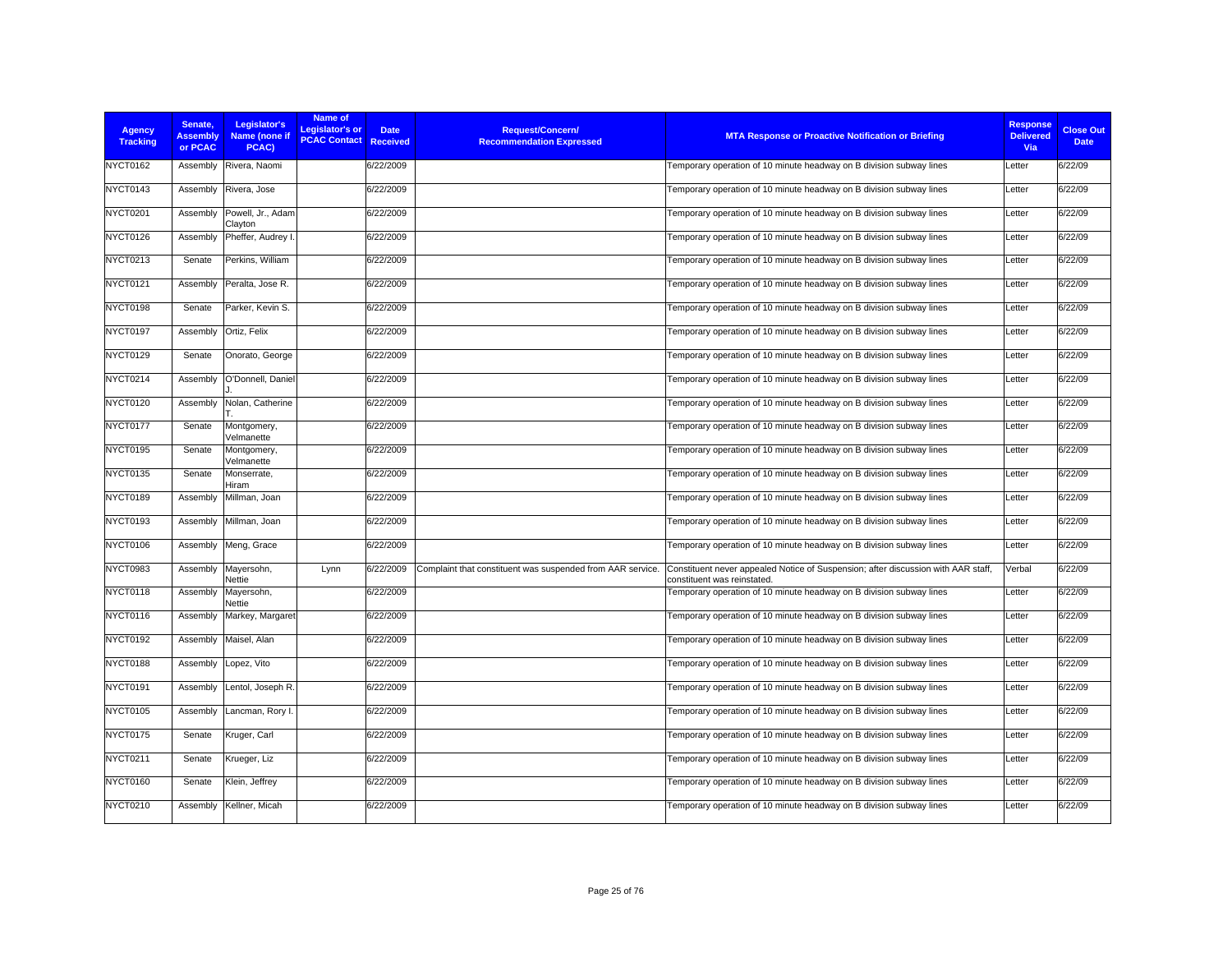| <b>Agency</b><br><b>Tracking</b> | Senate.<br><b>Assembly</b><br>or PCAC | Legislator's<br>Name (none if<br>PCAC) | Name of<br>Legislator's or<br><b>PCAC Contact Received</b> | <b>Date</b> | <b>Request/Concern/</b><br><b>Recommendation Expressed</b> | <b>MTA Response or Proactive Notification or Briefing</b>           | <b>Response</b><br><b>Delivered</b><br>Via | <b>Close Out</b><br><b>Date</b> |
|----------------------------------|---------------------------------------|----------------------------------------|------------------------------------------------------------|-------------|------------------------------------------------------------|---------------------------------------------------------------------|--------------------------------------------|---------------------------------|
| <b>NYCT0208</b>                  | Assembly                              | Kavanagh, Brian                        |                                                            | 6/22/2009   |                                                            | Temporary operation of 10 minute headway on B division subway lines | Letter                                     | 6/22/09                         |
| NYCT0190                         | Assembly                              | Jacobs, Rhoda                          |                                                            | 6/22/2009   |                                                            | Temporary operation of 10 minute headway on B division subway lines | Letter                                     | 6/22/09                         |
| <b>NYCT0132</b>                  | Senate                                | Huntley, Shirley                       |                                                            | 6/22/2009   |                                                            | Temporary operation of 10 minute headway on B division subway       | Letter                                     | 6/22/09                         |
| NYCT0181                         | Assembly                              | Hikind, Dov                            |                                                            | 6/22/2009   |                                                            | Temporary operation of 10 minute headway on B division subway lines | Letter                                     | 6/22/09                         |
| NYCT0186                         | Assembly                              | Hikind, Dov                            |                                                            | 6/22/2009   |                                                            | Temporary operation of 10 minute headway on B division subway lines | Letter                                     | 6/22/09                         |
| NYCT0104                         | Assembly                              | Hevesi, Andrew                         |                                                            | 6/22/2009   |                                                            | Temporary Operation of 10 minute headway on B Division Subway Lines | Letter                                     | 6/22/09                         |
| NYCT0149                         | Assembly                              | Heastie, Carl E.                       |                                                            | 6/22/2009   |                                                            | Temporary operation of 10 minute headway on B division subway lines | Letter                                     | 6/22/09                         |
| <b>NYCT0163</b>                  | Senate                                | Hassell-<br>Thompson, Ruth             |                                                            | 6/22/2009   |                                                            | Temporary operation of 10 minute headway on B division subway lines | Letter                                     | 6/22/09                         |
| <b>NYCT0217</b>                  | Assembly                              | Gottfried, Richard                     |                                                            | 6/22/2009   |                                                            | Temporary operation of 10 minute headway on B division subway lines | Letter                                     | 6/22/09                         |
| NYCT0173                         | Senate                                | Golden, Martin J.                      |                                                            | 6/22/2009   |                                                            | Temporary operation of 10 minute headway on B division subway lines | Letter                                     | 6/22/09                         |
| NYCT0184                         | Senate                                | Golden, Martin J.                      |                                                            | 6/22/2009   |                                                            | Temporary operation of 10 minute headway on B division subway lines | Letter                                     | 6/22/09                         |
| <b>NYCT0209</b>                  | Assembly                              | Glick, Deborah                         |                                                            | 6/22/2009   |                                                            | Temporary operation of 10 minute headway on B division subway lines | Letter                                     | 6/22/09                         |
| <b>NYCT0156</b>                  | Assembly                              | Gibson, Vanessa                        |                                                            | 6/22/2009   |                                                            | Temporary operation of 10 minute headway on B division subway lines | Letter                                     | 6/22/09                         |
| NYCT0107                         | Assembly                              | Gianaris, Michael                      |                                                            | 6/22/2009   |                                                            | Temporary operation of 10 minute headway on B division subway lines | Letter                                     | 6/22/09                         |
| <b>NYCT0205</b>                  | Assembly                              | Farrell, Herman                        |                                                            | 6/22/2009   |                                                            | Temporary operation of 10 minute headway on B division subway lines | Letter                                     | 6/22/09                         |
| NYCT0206                         | Assembly                              | Espaillat, Adriano                     |                                                            | 6/22/2009   |                                                            | Temporary operation of 10 minute headway on B division subway lines | Letter                                     | 6/22/09                         |
| <b>NYCT0158</b>                  | Senate                                | Espada, Jr.,<br>Pedro                  |                                                            | 6/22/2009   |                                                            | Temporary operation of 10 minute headway on B division subway lines | Letter                                     | 6/22/09                         |
| NYCT0159                         | Senate                                | Espada, Jr.,<br>Pedro                  |                                                            | 6/22/2009   |                                                            | Temporary operation of 10 minute headway on B division subway lines | Letter                                     | 6/22/09                         |
| <b>NYCT0203</b>                  | Senate                                | Duane, Thomas                          |                                                            | 6/22/2009   |                                                            | Temporary operation of 10 minute headway on B division subway lines | Letter                                     | 6/22/09                         |
| NYCT0154                         | Assembly                              | Dinowitz, Jeffrey                      |                                                            | 6/22/2009   |                                                            | temporary operation of 10 minute headway on B subway lines          | Letter                                     | 6/22/09                         |
| NYCT0176                         | Senate                                | Dilan, Martin<br>Malave                |                                                            | 6/22/2009   |                                                            | Temporary operation of 10 minute headway on B division subway line  | Letter                                     | 6/22/09                         |
| NYCT0194                         | Senate                                | Dilan, Martin<br>Malave                |                                                            | 6/22/2009   |                                                            | Temporary operation of 10 minute headway on B division subway lines | Letter                                     | 6/22/09                         |
| <b>NYCT0157</b>                  | Senate                                | Diaz, Sr., Ruben                       |                                                            | 6/22/2009   |                                                            | Temporary operation of 10 minute headway on B division subway lines | Letter                                     | 6/22/09                         |
| <b>NYCT0113</b>                  | Assembly                              | DenDekker,<br>Michael G.               |                                                            | 6/22/2009   |                                                            | Temporary operation of 10 minute headway                            | Letter                                     | 6/22/09                         |
| <b>NYCT0171</b>                  | Assembly                              | Cymbrowitz,<br>Steven H.               |                                                            | 6/22/2009   |                                                            | Temporary operation of 10 minute headway on B division subway lines | Letter                                     | 6/22/09                         |
| NYCT0146                         | Assembly                              | Crespo, Marcos                         |                                                            | 6/22/2009   |                                                            | Temporary operation of 10 minute headway on B division subway lines | Letter                                     | 6/22/09                         |
| NYCT0167                         | Assembly                              | Colton, William                        |                                                            | 6/22/2009   |                                                            | Temporary operation of 10 minute headway on B division subway lines | Letter                                     | 6/22/09                         |
| NYCT0108                         | Assembly                              | Clark, Barbara M.                      |                                                            | 6/22/2009   |                                                            | Temporary operation of 10 minute headway on B division subway lines | Letter                                     | 6/22/09                         |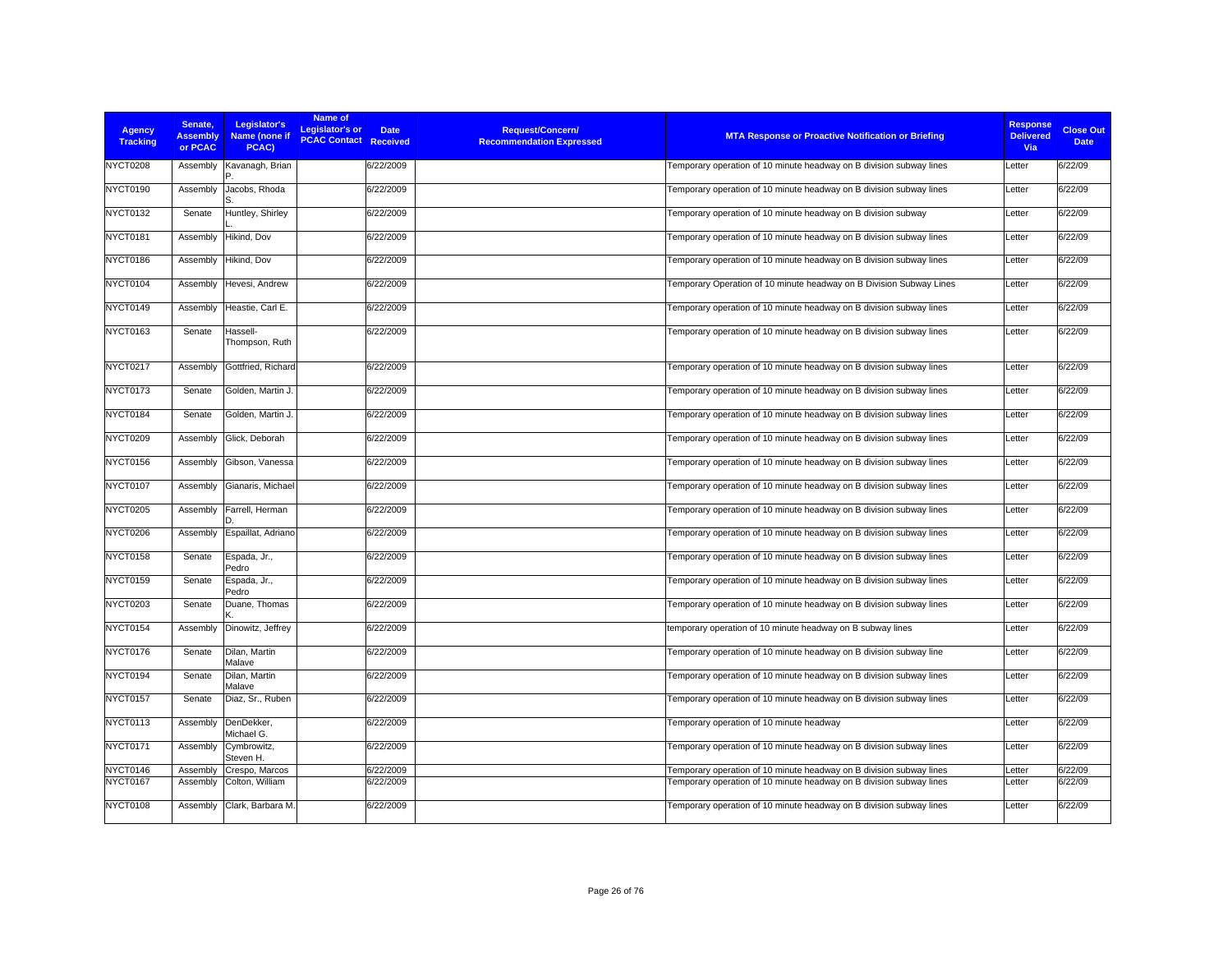| <b>Agency</b><br><b>Tracking</b> | Senate,<br><b>Assembly</b><br>or PCAC | Legislator's<br>Name (none if<br>PCAC) | Name of<br>Legislator's or<br><b>PCAC Contact Received</b> | <b>Date</b> | <b>Request/Concern/</b><br><b>Recommendation Expressed</b>                                                                                                                                 | <b>MTA Response or Proactive Notification or Briefing</b>                                                                                                                                                     | <b>Response</b><br><b>Delivered</b><br><b>Via</b> | <b>Close Out</b><br><b>Date</b> |
|----------------------------------|---------------------------------------|----------------------------------------|------------------------------------------------------------|-------------|--------------------------------------------------------------------------------------------------------------------------------------------------------------------------------------------|---------------------------------------------------------------------------------------------------------------------------------------------------------------------------------------------------------------|---------------------------------------------------|---------------------------------|
| <b>NYCT0151</b>                  | Assembly                              | Castro, Nelson L.                      |                                                            | 6/22/2009   |                                                                                                                                                                                            | Temporary operation of 10 minute headway on B division subway lines                                                                                                                                           | Letter                                            | 6/22/09                         |
| NYCT0103                         | Assembly                              | Carrozza, Ann-<br>Margaret             |                                                            | 6/22/2009   |                                                                                                                                                                                            | Temporary Operation of 10 minute headway on B Division Subway Lines                                                                                                                                           | Letter                                            | 6/22/09                         |
| NYCT0196                         | Assembly                              | Camara, Karim                          |                                                            | 6/22/2009   |                                                                                                                                                                                            | Temporary operation of 10 minute headway on B division subway lines                                                                                                                                           | Letter                                            | 6/22/09                         |
| NYCT0168                         | Assembly                              | Brook-Krasny,<br>Alec                  |                                                            | 6/22/2009   |                                                                                                                                                                                            | Temporary operation of 10 minute headway on B division subway lines                                                                                                                                           | Letter                                            | 6/22/09                         |
| NYCT0166                         | Assembly                              | Brennan, James                         |                                                            | 6/22/2009   |                                                                                                                                                                                            | Temporary operation of 10 minute headway on B division subway lines                                                                                                                                           | Letter                                            | 6/22/09                         |
| NYCT0165                         | Assembly                              | Boyland, Jr.,<br>William               |                                                            | 6/22/2009   |                                                                                                                                                                                            | Temporary operation of 10 minute headway on B division subway lines                                                                                                                                           | Letter                                            | 6/22/09                         |
| NYCT0170                         | Assembly                              | Boyland, Jr.,<br>William               |                                                            | 6/22/2009   |                                                                                                                                                                                            | Temporary operation of 10 minute headway on B division subway lines                                                                                                                                           | Letter                                            | 6/22/09                         |
| NYCT0204                         | Assembly                              | Bing, Jonathan                         |                                                            | 6/22/2009   |                                                                                                                                                                                            | Temporary operation of 10 minute headway on B division subway lines                                                                                                                                           | Letter                                            | 6/22/09                         |
| NYCT0152                         | Assembly                              | Benjamin,<br>Michael A.                |                                                            | 6/22/2009   |                                                                                                                                                                                            | Temporary operation of 10 minute headway on B division subway lines                                                                                                                                           | Letter                                            | 6/22/09                         |
| NYCT0144                         | Assembly                              | Benedetto,<br>Michael R.               |                                                            | 6/22/2009   |                                                                                                                                                                                            | Temporary operation of 10 minute headway on B division subway lines                                                                                                                                           | Letter                                            | 6/22/09                         |
| NYCT0179                         | Assembly                              | Barron, Inez                           |                                                            | 6/22/2009   |                                                                                                                                                                                            | Temporary operation of 10 minute headway on B division subway lines                                                                                                                                           | Letter                                            | 6/22/09                         |
| NYCT0102                         | Assembly                              | Aubry, Jeffrion D.                     |                                                            | 6/22/2009   |                                                                                                                                                                                            | Temporary Operation of 10 minute headway on B Division Subway Lines                                                                                                                                           | Letter                                            | 6/22/09                         |
| NYCT0147                         | Assembly                              | Arroyo, Carmen                         |                                                            | 6/22/2009   |                                                                                                                                                                                            | Temporary operation of 10 minute headway on B division subway lines                                                                                                                                           | E-mail                                            | 6/22/09                         |
| NYCT0133                         | Senate                                | Addabbo, Jr.,<br>Joseph P.             |                                                            | 6/22/2009   |                                                                                                                                                                                            | Temporary operation of 10 minute headway on B division subway lines                                                                                                                                           | Letter                                            | 6/22/09                         |
| NYCT0164                         | Assembly                              | Abbate, Jr., Peter                     |                                                            | 6/22/2009   |                                                                                                                                                                                            | Temporary operation of 10 minute headway on B division subway lines                                                                                                                                           | Letter                                            | 6/22/09                         |
| <b>LIRR1034</b>                  | <b>PCAC</b>                           |                                        | Jan Wells                                                  | 6/22/2009   | Request for accommodation for reverse commuters to<br>Ronkonkoma - time change & possible additional train                                                                                 | Information provided that would not support a time change or additional trains.                                                                                                                               | E-mail                                            | 7/9/09                          |
| <b>LIRR1035</b>                  | Senate                                | Stavisky, Toby<br>Ann                  |                                                            | 6/23/2009   |                                                                                                                                                                                            | Notification for abatement and demolition of Breaker House in Forest Hills                                                                                                                                    | E-mail                                            | 6/23/09                         |
| MTAHQ 914                        | Senate                                | Squadron, Daniel                       | John Raskin                                                | 6/23/2009   | Regarding timetable for the review to be conducted on the F<br>line and that the full review will take until the close of summer.<br>Also discussed tours of MTA system for Sen. Squadron. | Agreed that tour would be scheduled after Labor Day when Sen. Squadron had at<br>least 3 hours on his calendar to devote to touring system.                                                                   | phone call                                        | 8/14/09                         |
| NYCT0970                         | Assembly                              | Pheffer, Audrey I                      | Mary Lou                                                   | 6/23/2009   | Customer uses subscription service but it has been<br>consistently late getting her to work                                                                                                | Review of customer's trip history confirms issues with AM trips. Notified internal staff, Verbal<br>and informed Mary Lou and customer of action taken.                                                       |                                                   | 6/23/09                         |
| <b>LIRR1038</b>                  | Assembly                              | Nettie Mayersohn                       |                                                            | 6/23/2009   |                                                                                                                                                                                            | Notification for abatement and demolition of Breaker House in Forest Hills                                                                                                                                    | E-mail                                            | 6/23/09                         |
| NYCT0017                         | Senate                                | Klein, Jeffrey                         | Victoria                                                   | 6/23/2009   | Priority Seating signs on subways and buses; City buses<br>stopping under elevated structures instead of curb lane                                                                         | The location of the support pillars for the Westchester Ave. elevated structure would E-mail<br>make impossible for the Bx39 buses to stop at the curb. The buses cannot weave<br>between the pillars safely. |                                                   | 7/9/09                          |
| <b>MNR910</b>                    | Senate                                | Klein, Jeffrey                         | Patrick Hanlon 6/23/2009                                   |             | Received complaints from constituents about rodent and<br>weed problems at Bronxville Station.                                                                                             | MNR forces baited and weeded area to eliminate rodent problem.                                                                                                                                                | Phone                                             | 7/9/09                          |
| NYCT0052                         | Assembly                              | Kellner, Micah                         | Ashley Roberts 6/23/2009                                   |             | She requested to be on our Manhattan BRT Mailing list                                                                                                                                      | Added to mailing list                                                                                                                                                                                         | E-mail                                            | 6/23/09                         |
| NYCT0015                         | Assembly                              | Kellner, Micah                         | Ashley Roberts 6/23/2009                                   |             | Invitation to meeting to discuss 1772 Second Avenue<br>evacuation                                                                                                                          | Informed Ms. Roberts that we would not be attending the meeting.                                                                                                                                              | Verbal                                            | 6/29/09                         |
| <b>LIRR1045</b>                  | Senator                               | Johnson, Owen                          | Gordon Canary 6/23/2009                                    |             | Inquiry about ticket office closing                                                                                                                                                        | Information provided                                                                                                                                                                                          | Telephone                                         | 6/23/09                         |
| <b>LIRR1037</b>                  | Senate                                | Huntley, Shirley                       |                                                            | 6/23/2009   |                                                                                                                                                                                            | Notification for abatement and demolition of Breaker House in Forest Hills                                                                                                                                    | E-mail                                            | 6/23/09                         |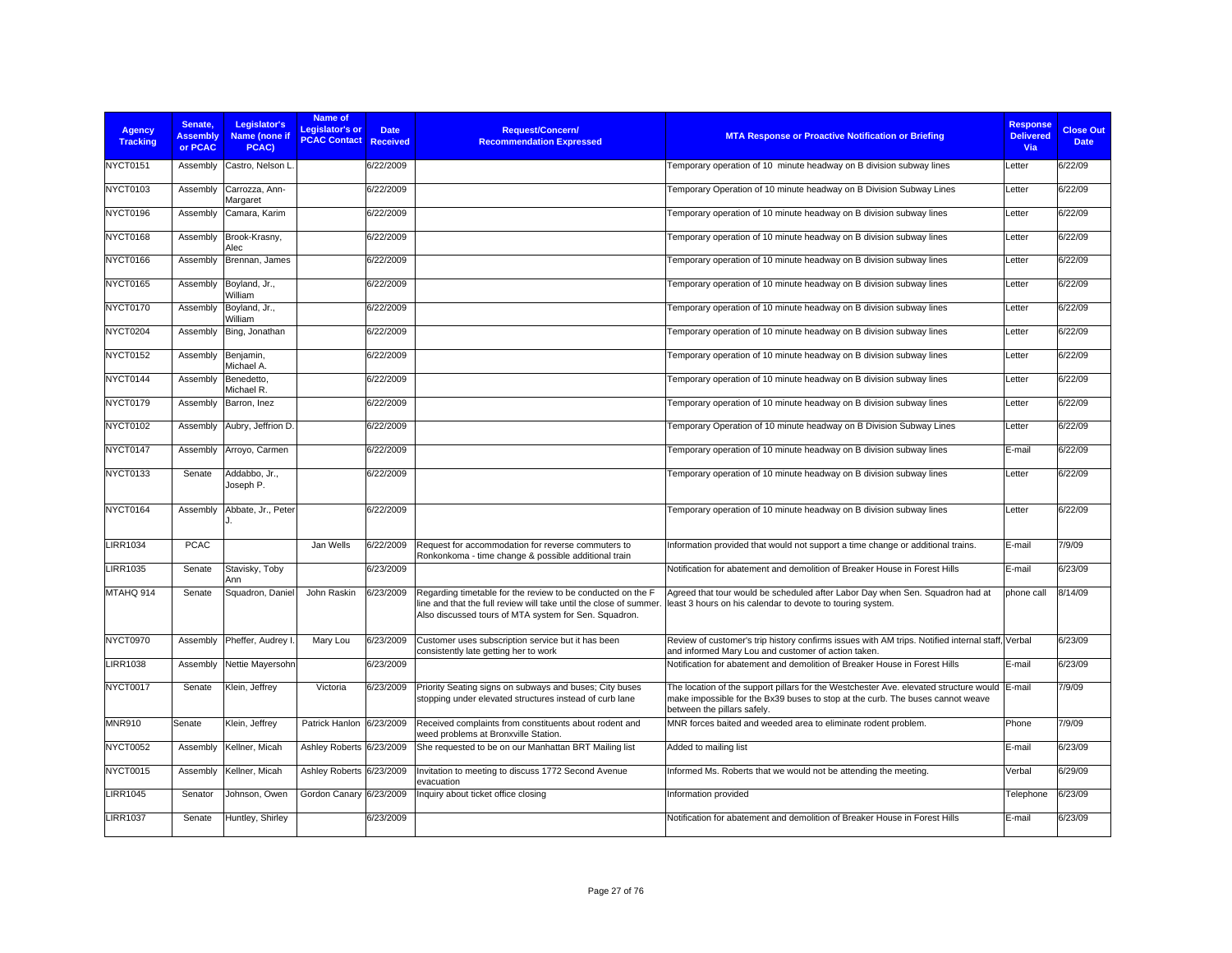| <b>Agency</b><br><b>Tracking</b> | Senate.<br><b>Assembly</b><br>or PCAC | Legislator's<br>Name (none if<br>PCAC) | Name of<br><b>Legislator's or</b><br><b>PCAC Contact Received</b> | <b>Date</b> | <b>Request/Concern/</b><br><b>Recommendation Expressed</b>                                                                                         | <b>MTA Response or Proactive Notification or Briefing</b>                                                                                                                                                                                                                                                                                                                                                                                                                                                                                                                                                                     | <b>Response</b><br><b>Delivered</b><br>Via | <b>Close Out</b><br><b>Date</b> |
|----------------------------------|---------------------------------------|----------------------------------------|-------------------------------------------------------------------|-------------|----------------------------------------------------------------------------------------------------------------------------------------------------|-------------------------------------------------------------------------------------------------------------------------------------------------------------------------------------------------------------------------------------------------------------------------------------------------------------------------------------------------------------------------------------------------------------------------------------------------------------------------------------------------------------------------------------------------------------------------------------------------------------------------------|--------------------------------------------|---------------------------------|
| <b>LIRR1036</b>                  | Assembly                              | Hevesi, Andrew                         |                                                                   | 6/23/2009   |                                                                                                                                                    | Notification for abatement and demolition of Breaker House in Forest Hills                                                                                                                                                                                                                                                                                                                                                                                                                                                                                                                                                    | E-mail                                     | 6/23/09                         |
| <b>LIRR1044</b>                  | Senator                               | Hannon, Kemp                           | Marilyn Foley                                                     | 6/23/2009   | Inquiry about ticket office closing                                                                                                                | Information provided                                                                                                                                                                                                                                                                                                                                                                                                                                                                                                                                                                                                          | Telephone                                  | 6/23/09                         |
| NYCT0016                         | Assembly                              | Benedetto,<br>Michael R.               | Ben Randazzo                                                      | 6/23/2009   | Information regarding bus service cuts in Co-op City                                                                                               | Mr. Randazzo was informed that the bus service cuts proposed in Co-op City were<br>not implemented.                                                                                                                                                                                                                                                                                                                                                                                                                                                                                                                           | Verbal                                     | 6/23/09                         |
| <b>LIRR1039</b>                  | <b>PCAC</b>                           |                                        | Jan Wells                                                         | 6/23/2009   | General discussion re: possible topics to for the upcoming<br>ADA Roundtable -Mets Willets Point/Freedom<br>Funds/Accessibility                    | General discussion                                                                                                                                                                                                                                                                                                                                                                                                                                                                                                                                                                                                            | Telephone                                  | 6/23/09                         |
| NYCT0025                         | <b>PCAC</b>                           |                                        | Jan Wells                                                         | 6/23/2009   | Questions Courtesy Announcement on hybrid bus that asks<br>Passengers to Give up Seats to Elderly but Fails to Mention<br>People with Disabilities | There are ten messages programmed into the new hybrid buses by the<br>manufacturer, one of which plays every fifteen minutes, so they don't interfere with<br>the "Please exit through the rear door" announcement which plays whenever the<br>stop request signal is activated. Two separate announcements address seating -<br>one asking customers to give up seats to the elderly as a courtesy and another<br>indicating that priority seating must be given to people with disabilities upon request.<br>DOB is re-evaluating announcement program to ensure maximum exposure and will<br>make adjustments as required. | E-mail                                     | 7/2/09                          |
| NYCT0087                         | Senate                                | Serrano, Jose M.                       |                                                                   | 6/24/2009   |                                                                                                                                                    | Summer Bus Route to Barretto Point Park Pool                                                                                                                                                                                                                                                                                                                                                                                                                                                                                                                                                                                  | Letter                                     | 6/24/09                         |
| NYCT0981                         | Senate                                | Padavan, Frank                         | Barbara                                                           | 6/24/2009   | AAR customer who lives in Little Neck needs to go to beyond<br>our 3/4 mile reach.                                                                 | Explained AAR/Able transfer point at LIJ Hospital; gave phone number for Able<br>Ride.                                                                                                                                                                                                                                                                                                                                                                                                                                                                                                                                        | Verbal                                     | 6/24/09                         |
| NYCT0029                         | Senate                                | Kruger, Carl                           | <b>Bob Bush</b>                                                   | 6/24/2009   | Lifts on BM3 route not working                                                                                                                     | No specific number indicated. Notified Senator's rep that we would tell depot to have Verbal<br>lifts on all buses on the BM3 route checked. Gave rep hotline number                                                                                                                                                                                                                                                                                                                                                                                                                                                          |                                            | 6/26/09                         |
| NYCT0001                         | Assembly                              | Kellner, Micah                         | Paul Curtis                                                       | 6/24/2009   | Request for F train information                                                                                                                    | Informed Mr. Curtis that will provide information on F train when available.                                                                                                                                                                                                                                                                                                                                                                                                                                                                                                                                                  | Telephone                                  | 6/24/09                         |
| <b>LIRR1041</b>                  | Senate                                | Johnson, Owen                          | Gordon Canary 6/24/2009                                           |             | Request for specifics of rehab project at Bay Shore Station to<br>be passed along to Donna Perriconi - Bay Shore Civic<br>Association              | Information received and provided                                                                                                                                                                                                                                                                                                                                                                                                                                                                                                                                                                                             | Telephone                                  | 6/24/09                         |
| NYCT01301                        | Assembly                              | Hyer-Spencer,<br>Janelle               | <b>Stanley Mroz</b>                                               | 6/24/2009   | 2nd Request to Relocate Bus Stop on Hylan Blvd                                                                                                     | NYCT has asked NYCDOT to reconsider our request to relocate the bus stop to the Letter<br>nearside of Seaver Avenue, 100-200 feet south of the right turn lane. NYCT will<br>advise the Assemblywoman's office once we hear from NYCDOT.                                                                                                                                                                                                                                                                                                                                                                                      |                                            | 8/21/09                         |
| NYCT0088                         | Senate                                | Diaz, Sr., Ruben                       |                                                                   | 6/24/2009   |                                                                                                                                                    | Summer Bus Route to Barretto Point Park Pool                                                                                                                                                                                                                                                                                                                                                                                                                                                                                                                                                                                  | Letter                                     | 6/24/09                         |
| NYCT0977                         | Assembly                              | Cymbrowitz,<br>Steven H.               | Sharon                                                            | 6/24/2009   | Called to ask about customer's AAR eligibility                                                                                                     | During conversation Sharon realized that the customer's concern was a<br>handicapped parking permit                                                                                                                                                                                                                                                                                                                                                                                                                                                                                                                           | Verbal                                     | 6/24/09                         |
| NYCT0086                         | Assembly                              | Arroyo, Carmen                         |                                                                   | 6/24/2009   |                                                                                                                                                    | Summer Bus Route to Barretto Point Park Pool                                                                                                                                                                                                                                                                                                                                                                                                                                                                                                                                                                                  | Letter                                     | 6/24/09                         |
| <b>LIRR1040</b>                  | <b>PCAC</b>                           |                                        | All members                                                       | 6/24/2009   |                                                                                                                                                    | Notification that LIRR e-mail alert system will post apology delays for Amtrak<br>derailment at Penn 6/23                                                                                                                                                                                                                                                                                                                                                                                                                                                                                                                     | E-mail                                     | 6/24/09                         |
| NYCT0840                         | Assembly                              | Wright, Keith L.T.                     |                                                                   | 6/25/2009   |                                                                                                                                                    | Weekend service diversion notice                                                                                                                                                                                                                                                                                                                                                                                                                                                                                                                                                                                              | E-mail                                     | 6/25/09                         |
| NYCT0486                         | Assembly                              | Weprin, Mark                           |                                                                   | 6/25/2009   |                                                                                                                                                    | Weekend service diversion notice                                                                                                                                                                                                                                                                                                                                                                                                                                                                                                                                                                                              | E-mail                                     | 6/25/09                         |
| NYCT0629                         | Assembly                              | Weinstein,<br>Helene E.                |                                                                   | 6/25/2009   |                                                                                                                                                    | Weekend service diversion notice                                                                                                                                                                                                                                                                                                                                                                                                                                                                                                                                                                                              | E-mail                                     | 6/25/09                         |
| NYCT0722                         | Assembly                              | Towns, Darryl C.                       |                                                                   | 6/25/2009   |                                                                                                                                                    | Weekend service diversion notice                                                                                                                                                                                                                                                                                                                                                                                                                                                                                                                                                                                              | E-mail                                     | 6/25/09                         |
| NYCT0782                         | Assembly                              | Tobacco, Louis                         |                                                                   | 6/25/2009   |                                                                                                                                                    | weekend service diversion notice                                                                                                                                                                                                                                                                                                                                                                                                                                                                                                                                                                                              | E-mail                                     | 6/25/09                         |
| NYCT0548                         | Assembly                              | Titus, Michele                         |                                                                   | 6/25/2009   |                                                                                                                                                    | Weekend service diversion notice                                                                                                                                                                                                                                                                                                                                                                                                                                                                                                                                                                                              | E-mail                                     | 6/25/09                         |
| NYCT0774                         |                                       | Assembly Titone, Matthew               |                                                                   | 6/25/2009   |                                                                                                                                                    | Weekend service diversion notice                                                                                                                                                                                                                                                                                                                                                                                                                                                                                                                                                                                              | E-mail                                     | 6/25/09                         |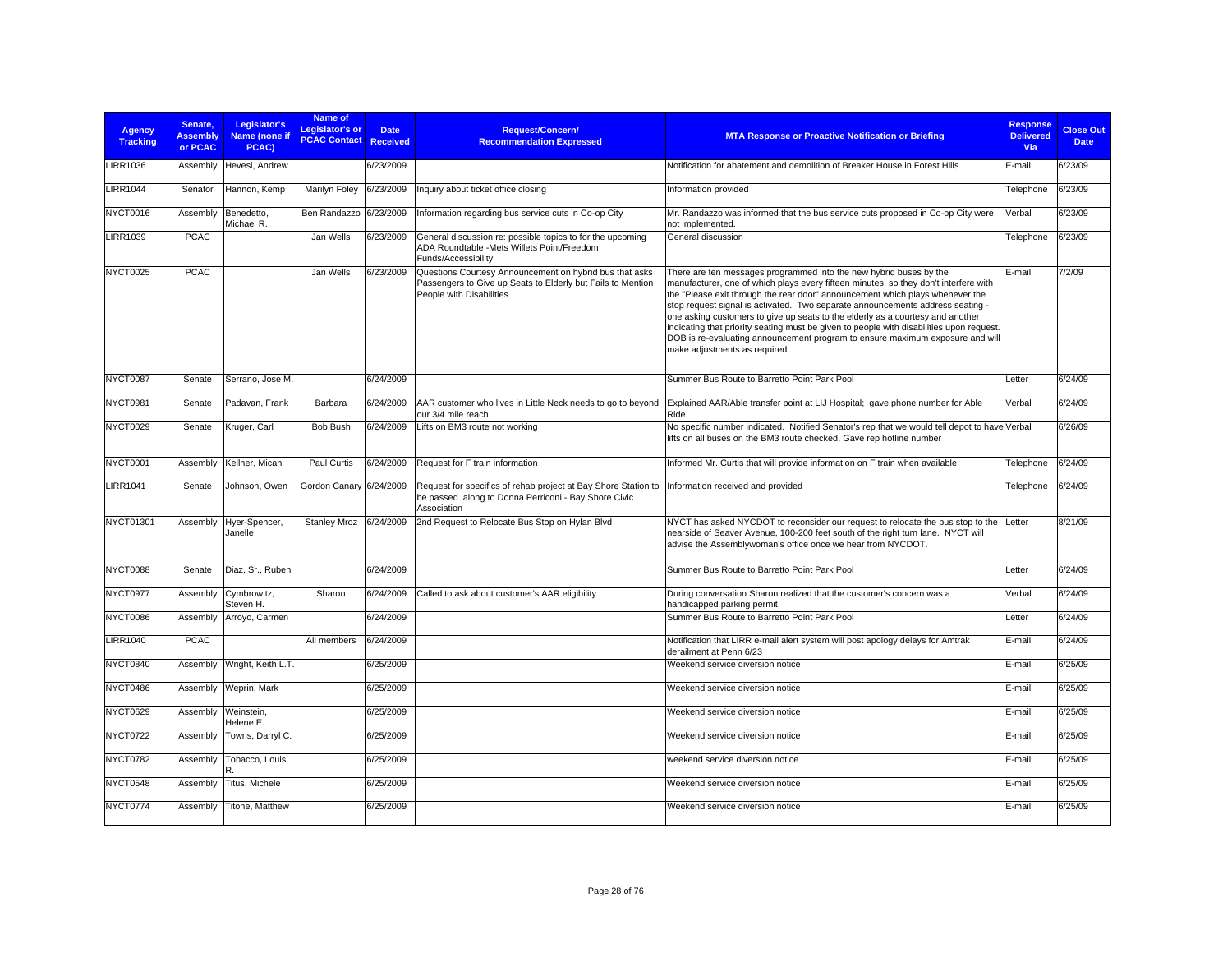| <b>Agency</b><br><b>Tracking</b> | Senate,<br><b>Assembly</b><br>or PCAC | Legislator's<br>Name (none if<br>PCAC) | Name of<br><b>Legislator's or</b><br><b>PCAC Contact Received</b> | <b>Date</b> | <b>Request/Concern/</b><br><b>Recommendation Expressed</b>               | <b>MTA Response or Proactive Notification or Briefing</b> | <b>Response</b><br><b>Delivered</b><br>Via | <b>Close Out</b><br><b>Date</b> |
|----------------------------------|---------------------------------------|----------------------------------------|-------------------------------------------------------------------|-------------|--------------------------------------------------------------------------|-----------------------------------------------------------|--------------------------------------------|---------------------------------|
| <b>LIRR1046</b>                  | Assembly                              | Thiele, Jr., Fred                      |                                                                   |             | Becky Molinari 6/25/2009 Grade Crossing inquiry at Hawthorn St in Mastic | General information provided                              | Telephone                                  | 6/25/09                         |
| NYCT0367                         | Senate                                | Squadron, Daniel                       |                                                                   | 6/25/2009   |                                                                          | Weekend service diversion notice                          | E-mail                                     | 6/25/09                         |
| NYCT0221                         | Senate                                | Smith, Malcolm                         |                                                                   | 6/25/2009   |                                                                          | Weekend service diversion notice                          | E-mail                                     | 6/25/09                         |
| NYCT0796                         | Assembly                              | Silver, Sheldon                        |                                                                   | 6/25/2009   |                                                                          | Weekend service diversion notice                          | E-mail                                     | 6/25/09                         |
| NYCT0395                         | Senate                                | Serrano, Jose M.                       |                                                                   | 6/25/2009   |                                                                          | Weekend service diversion notice                          | E-mail                                     | 6/25/09                         |
| <b>NYCT0603</b>                  | Assembly                              | Seminerio,<br>Anthony S.               |                                                                   | 6/25/2009   |                                                                          | Weekend service diversion notice                          | E-mail                                     | 6/25/09                         |
| NYCT0427                         | Senate                                | Schneiderman,<br>Eric                  |                                                                   | 6/25/2009   |                                                                          | Weekend service diversion notice                          | E-mail                                     | 6/25/09                         |
| NYCT0529                         | Assembly                              | Scarborough,<br>William                |                                                                   | 6/25/2009   |                                                                          | Weekend service diversion notice                          | E-mail                                     | 6/25/09                         |
| <b>NYCT0351</b>                  | Senate                                | Savino, Diane                          |                                                                   | 6/25/2009   |                                                                          | Weekend service diversion notice                          | E-mail                                     | 6/25/09                         |
| <b>NYCT0321</b>                  | Senate                                | Sampson, John                          |                                                                   | 6/25/2009   |                                                                          | Weekend service diversion notice                          | E-mail                                     | 6/25/09                         |
| <b>NYCT0819</b>                  | Assembly                              | Rosenthal, Linda                       |                                                                   | 6/25/2009   |                                                                          | Weekend service diversion notice                          | E-mail                                     | 6/25/09                         |
| NYCT0738                         | Assembly                              | Robinson,<br>Annette                   |                                                                   | 6/25/2009   |                                                                          | Weekend service diversion notice                          | E-mail                                     | 6/25/09                         |
| <b>NYCT0882</b>                  | Assembly                              | Rivera, Peter M.                       |                                                                   | 6/25/2009   |                                                                          | Weekend service diversion notice                          | E-mail                                     | 6/25/09                         |
| NYCT0903                         | Assembly                              | Rivera, Naomi                          |                                                                   | 6/25/2009   |                                                                          | Weekend service diversion notice                          | E-mail                                     | 6/25/09                         |
| <b>NYCT0889</b>                  | Assembly                              | Rivera, Jose                           |                                                                   | 6/25/2009   |                                                                          | Weekend service diversion notice                          | E-mail                                     | 6/25/09                         |
| <b>NYCT0826</b>                  | Assembly                              | Powell, Jr., Adam<br>Clayton           |                                                                   | 6/25/2009   |                                                                          | Weekend service diversion notice                          | E-mail                                     | 6/25/09                         |
| NYCT0479                         | Assembly                              | Pheffer, Audrey I.                     |                                                                   | 6/25/2009   |                                                                          | Weekend service diversion notice                          | E-mail                                     | 6/25/09                         |
| <b>NYCT0752</b>                  | Assembly                              | Perry, Nick                            |                                                                   | 6/25/2009   |                                                                          | Weekend service diversion notice                          | E-mail                                     | 6/25/09                         |
| NYCT0418                         | Senate                                | Perkins, William                       |                                                                   | 6/25/2009   |                                                                          | Weekend service diversion notice                          | E-mail                                     | 6/25/09                         |
| <b>NYCT0610</b>                  | Assembly                              | Peralta, Jose R.                       |                                                                   | 6/25/2009   |                                                                          | Weekend service diversion notice                          | E-mail                                     | 6/25/09                         |
| NYCT0336                         | Senate                                | Parker, Kevin S.                       |                                                                   | 6/25/2009   |                                                                          | Weekend service diversion notice                          | E-mail                                     | 6/25/09                         |
| NYCT0701                         | Assembly                              | Ortiz, Felix                           |                                                                   | 6/25/2009   |                                                                          | weekend service diversion notice                          | E-mail                                     | 6/25/09                         |
| <b>NYCT0150</b>                  | Senate                                | Onorato, George                        |                                                                   | 6/25/2009   |                                                                          | Weekend service diversion notice                          | E-mail                                     | 6/25/09                         |
| <b>NYCT0833</b>                  | Assembly                              | O'Donnell, Daniel                      |                                                                   | 6/25/2009   |                                                                          | Weekend service diversion notice                          | E-mail                                     | 6/25/09                         |
| NYCT0596                         | Assembly                              | Nolan, Catherine                       |                                                                   | 6/25/2009   |                                                                          | Weekend service diversion notice                          | E-mail                                     | 6/25/09                         |
| <b>NYCT0313</b>                  | Senate                                | Montgomery,<br>Velmanette              |                                                                   | 6/25/2009   |                                                                          | Weekend service diversion notice                          | E-mail                                     | 6/25/09                         |
| <b>NYCT0315</b>                  | Senate                                | Montgomery,<br>Velmanette              |                                                                   | 6/25/2009   |                                                                          | Weekend service diversion notice                          | E-mail                                     | 6/25/09                         |
| NYCT0178                         | Senate                                | Monserrate,<br>Hiram                   |                                                                   | 6/25/2009   |                                                                          | Weekend service diversion notice                          | E-mail                                     | 6/25/09                         |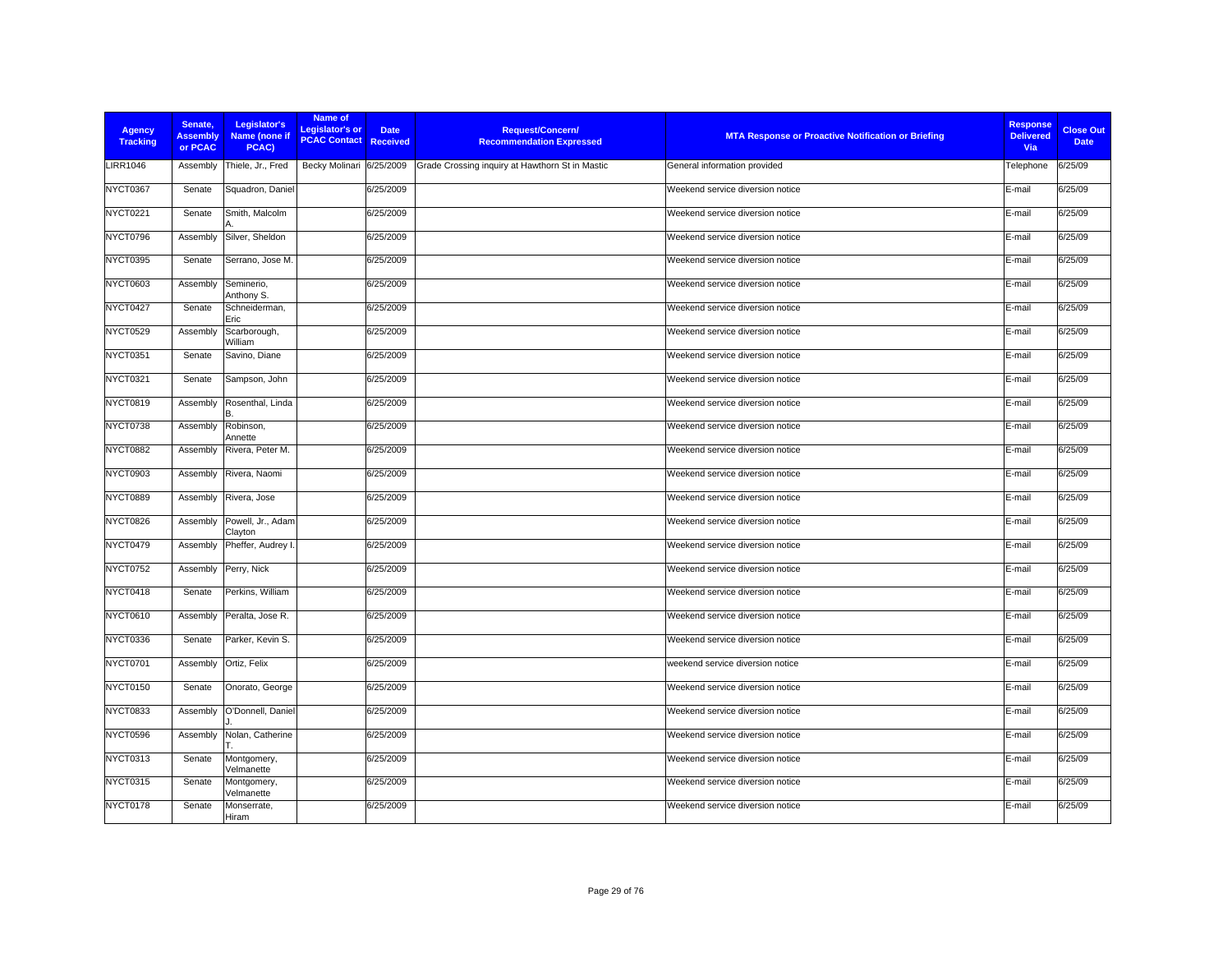| <b>Agency</b><br><b>Tracking</b> | Senate,<br><b>Assembly</b><br>or PCAC | Legislator's<br>Name (none if<br>PCAC) | Name of<br>Legislator's or<br><b>PCAC Contact Received</b> | <b>Date</b> | Request/Concern/<br><b>Recommendation Expressed</b> | <b>MTA Response or Proactive Notification or Briefing</b>  | <b>Response</b><br><b>Delivered</b><br><b>Via</b> | <b>Close Out</b><br><b>Date</b> |
|----------------------------------|---------------------------------------|----------------------------------------|------------------------------------------------------------|-------------|-----------------------------------------------------|------------------------------------------------------------|---------------------------------------------------|---------------------------------|
| NYCT0708                         | Assembly                              | Millman, Joan                          |                                                            | 6/25/2009   |                                                     | Weekend service diversion notice                           | E-mail                                            | 6/25/09                         |
| <b>NYCT0470</b>                  | Assembly                              | Meng, Grace                            |                                                            | 6/25/2009   |                                                     | Weekend service diversion notice                           | E-mail                                            | 6/25/09                         |
| <b>NYCT0512</b>                  | Assembly                              | Mayersohn,<br>Nettie                   |                                                            | 6/25/2009   |                                                     | Weekend service diversion notice                           | E-mail                                            | 6/25/09                         |
| NYCT0540                         | Assembly                              | Markey, Margaret                       |                                                            | 6/25/2009   |                                                     | Weekend service diversion notice                           | E-mail                                            | 6/25/09                         |
| <b>NYCT0760</b>                  | Assembly                              | Maisel, Alan                           |                                                            | 6/25/2009   |                                                     | Weekend service diversion notice                           | E-mail                                            | 6/25/09                         |
| NYCT0715                         | Assembly                              | Lopez, Vito                            |                                                            | 6/25/2009   |                                                     | Weekend service diversion notice                           | E-mail                                            | 6/25/09                         |
| <b>NYCT0692</b>                  | Assembly                              | Lentol, Joseph R.                      |                                                            | 6/25/2009   |                                                     | Weekend service diversion notice                           | E-mail                                            | 6/25/09                         |
| NYCT0359                         | Senate                                | Lanza, Andrew J.                       |                                                            | 6/25/2009   |                                                     | Weekend service diversion notice                           | E-mail                                            | 6/25/09                         |
| <b>NYCT0493</b>                  | Assembly                              | Lancman, Rory I.                       |                                                            | 6/25/2009   |                                                     | Weekend service diversion notice                           | E-mail                                            | 6/25/09                         |
| NYCT0386                         | Senate                                | Kruger, Carl                           |                                                            | 6/25/2009   |                                                     | Weekend service diversion notice                           | E-mail                                            | 6/25/09                         |
| NYCT0376                         | Senate                                | Krueger, Liz                           |                                                            | 6/25/2009   |                                                     | Weekend service diversion notice                           | E-mail                                            | 6/25/09                         |
| NYCT0452                         | Senate                                | Klein, Jeffrey                         |                                                            | 6/25/2009   |                                                     | Weekend service diversion notice                           | E-mail                                            | 6/25/09                         |
| <b>NYCT0804</b>                  | Assembly                              | Kellner, Micah                         |                                                            | 6/25/2009   |                                                     | Weekend service diversion notice                           | E-mail                                            | 6/25/09                         |
| <b>NYCT0868</b>                  | Assembly                              | Kavanagh, Brian                        |                                                            | 6/25/2009   |                                                     | Weekend service diversion notice                           | E-mail                                            | 6/25/09                         |
| <b>LIRR1042</b>                  | Senate                                | Johnson, Craig                         |                                                            | 6/25/2009   |                                                     | Notification for vegetation management in Floral Parl area | Telephone<br>& Letter                             | 6/25/09                         |
| NYCT0745                         | Assembly                              | Jeffries, Hakeem                       |                                                            | 6/25/2009   |                                                     | weekend service diversion                                  | E-mail                                            | 6/25/09                         |
| NYCT0636                         | Assembly                              | Jacobs, Rhoda                          |                                                            | 6/25/2009   |                                                     | Weekend service diversion notice                           | E-mail                                            | 6/25/09                         |
| NYCT0767                         | Assembly                              | Hyer-Spencer,<br>Janelle               |                                                            | 6/25/2009   |                                                     | Weekend service diversion notice                           | E-mail                                            | 6/25/09                         |
| NYCT0117                         | Senate                                | Huntley, Shirley                       |                                                            | 6/25/2009   |                                                     | Weekend service diversion notice                           | E-mail                                            | 6/25/09                         |
| NYCT0678                         | Assembly                              | Hikind, Dov                            |                                                            | 6/25/2009   |                                                     | Weekend service diversion notice                           | E-mail                                            | 6/25/09                         |
| <b>NYCT0520</b>                  | Assembly                              | Hevesi, Andrew                         |                                                            | 6/25/2009   |                                                     | Weekend service diversion notice                           | E-mail                                            | 6/25/09                         |
| NYCT0931                         | Assembly                              | Heastie, Carl E.                       |                                                            | 6/25/2009   |                                                     | Weekend service diversion notice                           | E-mail                                            | 6/25/09                         |
| NYCT0461                         | Senate                                | Hassell-<br>Thompson, Ruth             |                                                            | 6/25/2009   |                                                     | Weekend service diversion notice                           | E-mail                                            | 6/25/09                         |
| <b>NYCT0875</b>                  | Assembly                              | Gottfried, Richard                     |                                                            | 6/25/2009   |                                                     | Weekend service diversion notice                           | E-mail                                            | 6/25/09                         |
| NYCT0343                         | Senate                                | Golden, Martin J                       |                                                            | 6/25/2009   |                                                     | Weekend service diversion notice                           | E-mail                                            | 6/25/09                         |
| <b>NYCT0811</b>                  | Assembly                              | Glick, Deborah                         |                                                            | 6/25/2009   |                                                     | Weekend service diversion notice                           | E-mail                                            | 6/25/09                         |
| NYCT0924                         | Assembly                              | Gibson, Vanessa                        |                                                            | 6/25/2009   |                                                     | Weekend service diversion notice                           | E-mail                                            | 6/25/09                         |
| <b>NYCT0588</b>                  | Assembly                              | Gianaris, Michael                      |                                                            | 6/25/2009   |                                                     | Weekend service diversion notice                           | E-mail                                            | 6/25/09                         |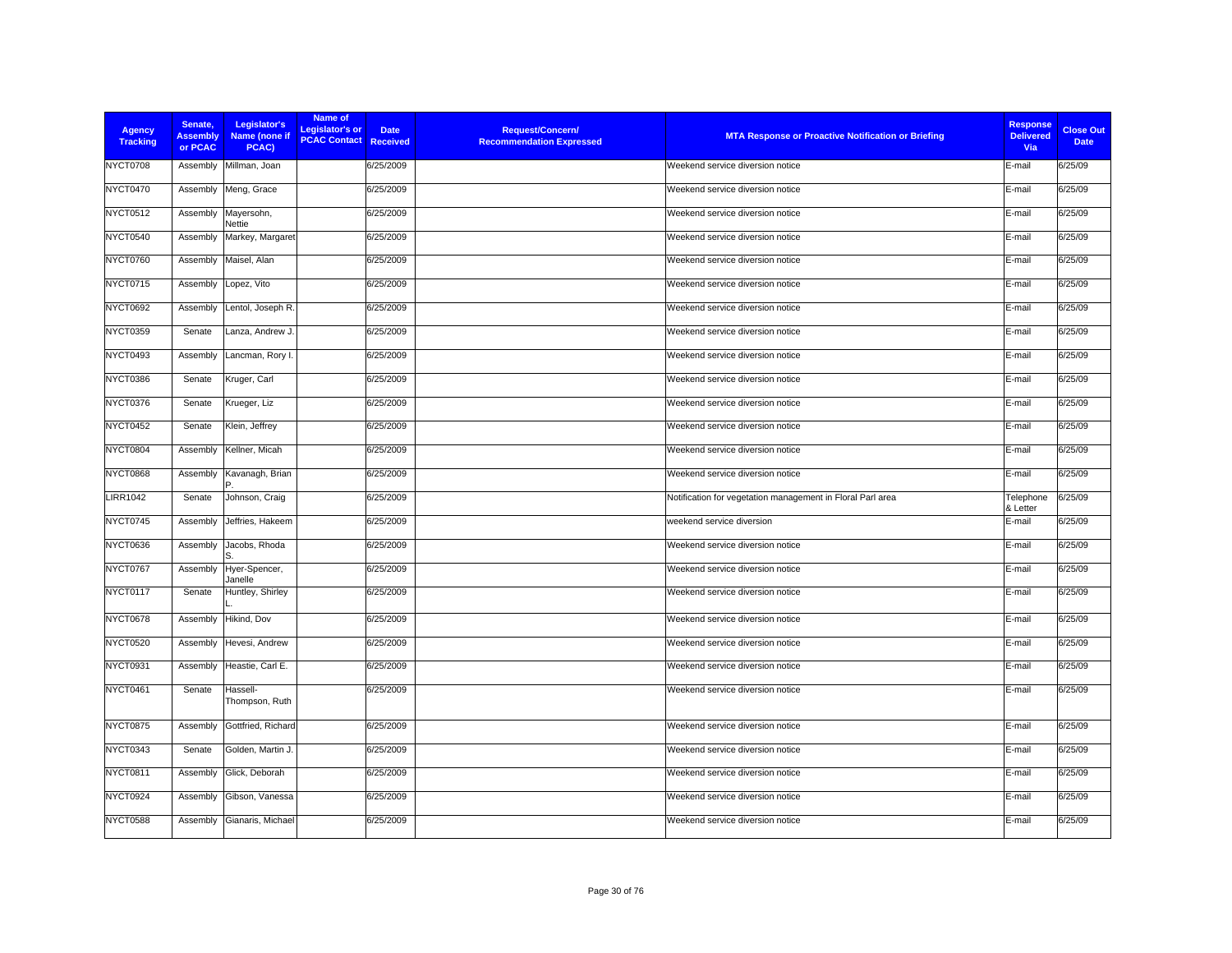| <b>Agency</b><br><b>Tracking</b> | Senate,<br><b>Assembly</b><br>or PCAC | Legislator's<br>Name (none if<br>PCAC) | Name of<br>Legislator's or<br><b>PCAC Contact Received</b> | <b>Request/Concern/</b><br><b>Date</b><br><b>Recommendation Expressed</b> | <b>MTA Response or Proactive Notification or Briefing</b>  | <b>Response</b><br><b>Delivered</b><br>Via | <b>Close Out</b><br><b>Date</b> |
|----------------------------------|---------------------------------------|----------------------------------------|------------------------------------------------------------|---------------------------------------------------------------------------|------------------------------------------------------------|--------------------------------------------|---------------------------------|
| NYCT0847                         | Assembly                              | Farrell, Herman<br>D.                  |                                                            | 6/25/2009                                                                 | Weekend service diversion notice                           | E-mail                                     | 6/25/09                         |
| NYCT0854                         | Assembly                              | Espaillat, Adriano                     |                                                            | 6/25/2009                                                                 | Weekend service diversion notice                           | E-mail                                     | 6/25/09                         |
| NYCT0442                         | Senate                                | Espada, Jr.,<br>Pedro                  |                                                            | 6/25/2009                                                                 | Weekend service diversion notice                           | E-mail                                     | 6/25/09                         |
| NYCT0404                         | Senate                                | Duane, Thomas                          |                                                            | 6/25/2009                                                                 | Weekend service diversion notice                           | E-mail                                     | 6/25/09                         |
| <b>NYCT0910</b>                  | Assembly                              | Dinowitz, Jeffrey                      |                                                            | 6/25/2009                                                                 | Weekend service diversion notice                           | E-mail                                     | 6/25/09                         |
| <b>NYCT0306</b>                  | Senate                                | Dilan, Martin<br>Malave                |                                                            | 6/25/2009                                                                 | Weekend service diversion notice                           | E-mail                                     | 6/25/09                         |
| <b>NYCT0435</b>                  | Senate                                | Diaz, Sr., Ruben                       |                                                            | 6/25/2009                                                                 | Weekend service diversion notice                           | E-mail                                     | 6/25/09                         |
| <b>NYCT0572</b>                  | Assembly                              | DenDekker,<br>Michael G.               |                                                            | 6/25/2009                                                                 | Weekend service diversion notice                           | E-mail                                     | 6/25/09                         |
| <b>NYCT0657</b>                  | Assembly                              | Cymbrowitz,<br>Steven H.               |                                                            | 6/25/2009                                                                 | Weekend service diversion notice                           | E-mail                                     | 6/25/09                         |
| NYCT0789                         | Assembly                              | Cusick, Michael                        |                                                            | 6/25/2009                                                                 | weekend service diversion                                  | E-mail                                     | 6/25/09                         |
| <b>NYCT0557</b>                  | Assembly                              | Cook, Vivian                           |                                                            | 6/25/2009                                                                 | Weekend service diversion notice                           | E-mail                                     | 6/25/09                         |
| NYCT0671                         | Assembly                              | Colton, William                        |                                                            | 6/25/2009                                                                 | Weekend service diversion notice                           | E-mail                                     | 6/25/09                         |
| <b>NYCT0565</b>                  | Assembly                              | Clark, Barbara M.                      |                                                            | 6/25/2009                                                                 | Weekend service diversion notice                           | E-mail                                     | 6/25/09                         |
| NYCT0945                         | Assembly                              | Castro, Nelson L.                      |                                                            | 6/25/2009                                                                 | Weekend service diversion notice                           | E-mail                                     | 6/25/09                         |
| <b>NYCT0502</b>                  | Assembly                              | Carrozza, Ann-<br>Margaret             |                                                            | 6/25/2009                                                                 | Weekend service diversion notice                           | E-mail                                     | 6/25/09                         |
| <b>NYCT0643</b>                  | Assembly                              | Camara, Karim                          |                                                            | 6/25/2009                                                                 | Weekend service diversion notice                           | E-mail                                     | 6/25/09                         |
| NYCT0664                         | Assembly                              | Brook-Krasny,<br>Alec                  |                                                            | 6/25/2009                                                                 | Weekend service diversion notice                           | E-mail                                     | 6/25/09                         |
| <b>NYCT0650</b>                  | Assembly                              | Brennan, James                         |                                                            | 6/25/2009                                                                 | Weekend service diversion notice                           | E-mail                                     | 6/25/09                         |
| NYCT0731                         | Assembly                              | Boyland, Jr.,<br>William               |                                                            | 6/25/2009                                                                 | Weekend service diversion notice                           | E-mail                                     | 6/25/09                         |
| <b>NYCT0861</b>                  | Assembly                              | Bing, Jonathan                         |                                                            | 6/25/2009                                                                 | Weekend service diversion notice                           | E-mail                                     | 6/25/09                         |
| <b>NYCT0896</b>                  | Assembly                              | Benjamin,<br>Michael A.                |                                                            | 6/25/2009                                                                 | Weekend service diversion notice                           | E-mail                                     | 6/25/09                         |
| NYCT0917                         | Assembly                              | Benedetto.<br>Michael R.               |                                                            | 6/25/2009                                                                 | Weekend service diversion notice                           | E-mail                                     | 6/25/09                         |
| <b>NYCT0620</b>                  | Assembly                              | Barron, Inez                           |                                                            | 6/25/2009                                                                 | Weekend service diversion notice                           | E-mail                                     | 6/25/09                         |
| <b>NYCT0581</b>                  | Assembly                              | Aubry, Jeffrion D.                     |                                                            | 6/25/2009                                                                 | Weekend service diversion notice                           | E-mail                                     | 6/25/09                         |
| NYCT0938                         | Assembly                              | Arroyo, Carmen                         |                                                            | 6/25/2009                                                                 | Weekend service diversion notice                           | E-mail                                     | 6/25/09                         |
| <b>LIRR1043</b>                  | Assembly                              | Alfano, Thomas                         |                                                            | 6/25/2009                                                                 | Notification for vegetation management in Floral Parl area | Telephone<br>& Letter                      | 6/25/09                         |
| <b>NYCT0228</b>                  | Senate                                | Addabbo, Jr.,<br>Joseph P.             |                                                            | 6/25/2009                                                                 | Weekend service diversion notice                           | E-mail                                     | 6/25/09                         |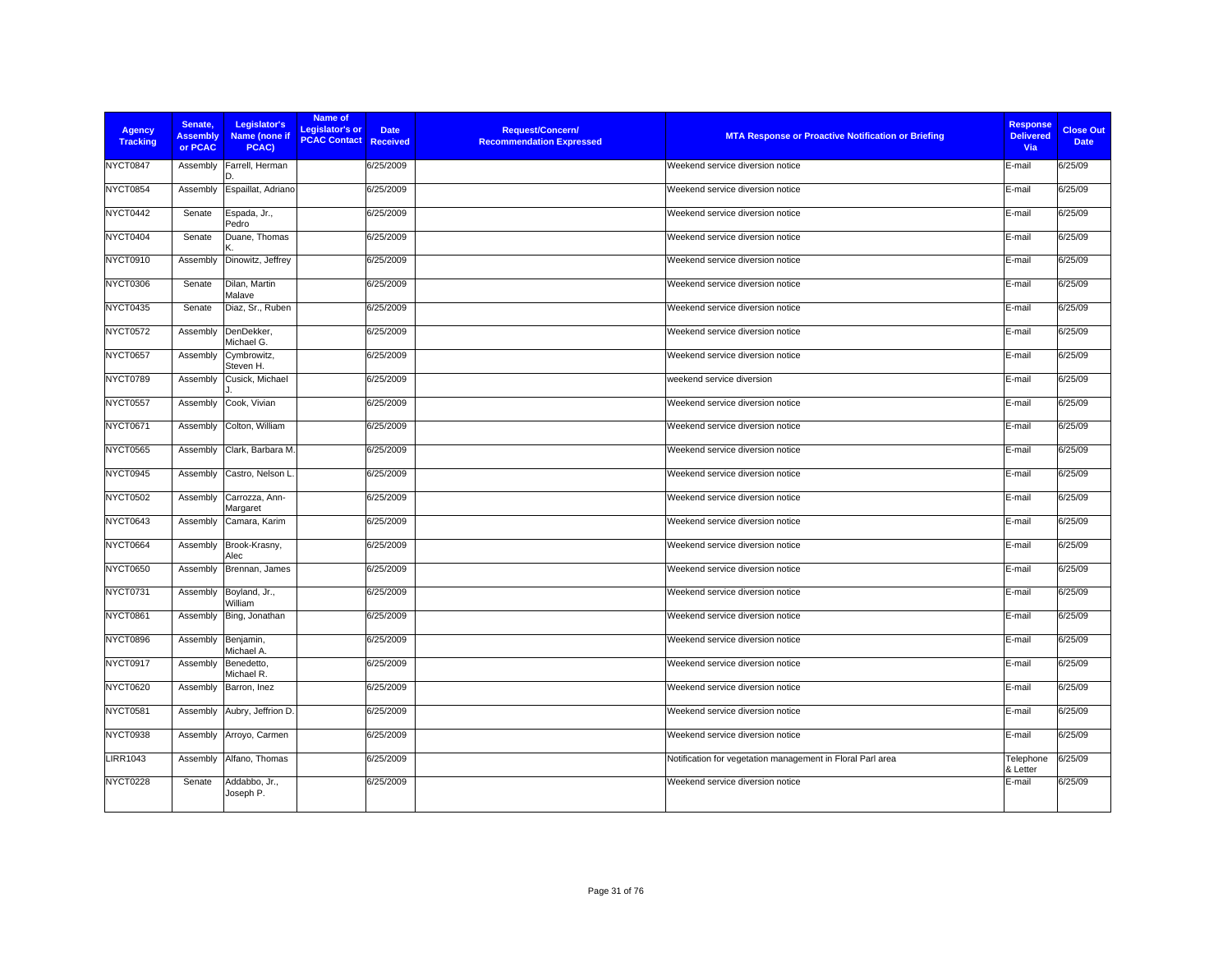| <b>Agency</b><br><b>Tracking</b> | Senate.<br><b>Assembly</b><br>or PCAC | Legislator's<br>Name (none if<br>PCAC)   | Name of<br><b>Legislator's or</b><br><b>PCAC Contact</b> | <b>Date</b><br><b>Received</b> | <b>Request/Concern/</b><br><b>Recommendation Expressed</b>                                                                                                                                               | <b>MTA Response or Proactive Notification or Briefing</b>                                                                                                                                                                                  | <b>Response</b><br><b>Delivered</b><br>Via | <b>Close Out</b><br><b>Date</b> |
|----------------------------------|---------------------------------------|------------------------------------------|----------------------------------------------------------|--------------------------------|----------------------------------------------------------------------------------------------------------------------------------------------------------------------------------------------------------|--------------------------------------------------------------------------------------------------------------------------------------------------------------------------------------------------------------------------------------------|--------------------------------------------|---------------------------------|
| Bus Co 908                       | Senate                                | Addabbo, Jr.,<br>Joseph P.               | Marian                                                   | 6/25/2009                      | Problem on the Q11 bus service                                                                                                                                                                           | Spoke to Charles Dagis at JFK who posted signs at both JFK and Far Rockaway<br>instructing operators to make all their scheduled trips as required.                                                                                        | telephone<br>call                          | 6/26/09                         |
| NYCT0329                         | Senate                                | Adams, Eric                              |                                                          | 6/25/2009                      |                                                                                                                                                                                                          | Weekend service diversion notice                                                                                                                                                                                                           | E-mail                                     | 6/25/09                         |
| NYCT0685                         | Assembly                              | Abbate, Jr., Peter                       |                                                          | 6/25/2009                      |                                                                                                                                                                                                          | weekend service diversion notice                                                                                                                                                                                                           | E-mail                                     | 6/25/09                         |
| NYCT0004                         | Senate                                | Onorato, George                          | Tina                                                     | 6/26/2009                      | Senator Onorato's representative called to request a copy of<br>the schedules for the Q18, Q19, and Q69 bus lines                                                                                        | Put copies of the schedules into the mail and also provided information as to where<br>they could be found on the MTA website.                                                                                                             | Letter                                     | 6/26/09                         |
| NYCT0091                         | Senate                                | Onorato, George                          |                                                          | 6/26/2009                      |                                                                                                                                                                                                          | Steinway Tunnel Track work                                                                                                                                                                                                                 | Letter                                     | 6/26/09                         |
| NYCT0089                         | Assembly                              | Nolan, Catherine                         |                                                          | 6/26/2009                      |                                                                                                                                                                                                          | Steinway Tunnel Track work                                                                                                                                                                                                                 | Letter                                     | 6/26/09                         |
| NYCT0985                         | Assembly                              | Lancman, Rory I.                         | Anne Watson                                              | 6/26/2009                      | Called to discuss eligibility for customer                                                                                                                                                               | Appointment scheduled for certifier on July 7. confirmed appointment on July 7,<br>2009.                                                                                                                                                   | Verbal                                     | 6/26/09                         |
| NYCT0092                         | Senate                                | Krueger, Liz                             |                                                          | 6/26/2009                      |                                                                                                                                                                                                          | Steinway Tunnel Track work                                                                                                                                                                                                                 | Letter                                     | 6/26/09                         |
| NYCT0090                         | Assembly                              | Kavanagh, Brian                          |                                                          | 6/26/2009                      |                                                                                                                                                                                                          | Steinway Tunnel Track work                                                                                                                                                                                                                 | Letter                                     | 6/26/09                         |
| NYCT0019                         | Assembly                              | Benedetto,<br>Michael R.                 | Ben Randazzo 6/26/2009                                   |                                | Follow up meeting to discuss bus service in Co-op City                                                                                                                                                   | Explained that currently there are no plans to change bus service in Co-op City. The Verbal<br>Assemblyman will contact Government and Community Relations if he still wants a<br>follow-up meeting.                                       |                                            | 6/30/09                         |
| NYCT0003                         | Senate                                | Addabbo, Jr.,<br>Joseph P.               | Marian Gottlieb 6/26/2009                                |                                | Weeds along the right-of-way of the A line in Howard Beach<br>and Hamilton Beach                                                                                                                         | The area to the north of the station has been dealt with; it is expected that the area<br>to the south of the station will be corrected in about two weeks.                                                                                | Telephone                                  |                                 |
| NYCT0962                         | Assembly                              | Abbate, Jr., Peter                       |                                                          | 6/26/2009                      | Report of hot radiators and poison ivy at Ft Hamilton Pkwy N<br>Station                                                                                                                                  | Lock boxes were installed over the heat switches at this station on July 18, 2009.<br>Line manager will have boxes installed at the eight remaining N stations south of<br>59th Street in August. Poison ivy was removed on July 10, 2009. | Letter                                     | 7/22/09                         |
| <b>MNR1000</b>                   | Senate                                | Larkin, William                          |                                                          | 6/27/2009                      | sent letter dated July 24 regarding Orange County Payroll tax<br>to fund MTA and suggestions to improve notification and<br>parking issues (included article from the Times Herald Record<br>dated 7/24) |                                                                                                                                                                                                                                            |                                            |                                 |
| MTAHQ 915                        | Assembly                              | Ways and Means Lonnie Threatte 6/29/2009 |                                                          |                                | Regarding reconciling CPRB reserves.                                                                                                                                                                     | MTA staff had a call with Lonnie and staff regarding the reconciliation of the CPRB<br>account on July 2, 2009. Lonnie will call back again when he is ready to go through<br>more accounts.                                               | phone call                                 | 6/29/09                         |
| Bus Co 909                       | Assembly                              | Carrozza, Ann-<br>Margaret               |                                                          | 6/29/2009                      | Discontinuance of North Shore Towers A.M. buses into<br>Manhattan                                                                                                                                        | Explained MTA Bus discontinued these stops due to low ridership and explained<br>traveling to Lower Manhattan can be done via a free transfer between express bus<br>branches at Union Turnpike and 188th St.                              | Letter                                     | 7/9/09                          |
| <b>NYCT0022</b>                  | <b>PCAC</b>                           |                                          | Karyl Berger                                             | 6/29/2009                      | Door Malfunction on C train (Sat, 6/27 Car #3448).                                                                                                                                                       | There was a defective switch on door operator control; this switch was replaced and E-mail<br>all doors tested okav.                                                                                                                       |                                            | 7/1/09                          |
| Bus Co 907                       | Assembly                              | Weinstein,<br>Helene E.                  | Frieda Menos                                             | 6/30/2009                      | BM3 elimination of stops                                                                                                                                                                                 | The route was changed due to making it a faster, more direct route benefiting all the Telephone<br>customers.                                                                                                                              | call and E-<br>mail                        | 6/30/09                         |
| MTAHQ 916                        | Assembly                              | Ways and Means                           | David Young                                              | 6/30/2009                      | Inquired about the possibility of tours of the MTA system.                                                                                                                                               | Notified Senate and Assembly staff that tours would be in the fall due to the impasse E-mail<br>in the Senate.                                                                                                                             |                                            | 6/30/09                         |
| <b>LIRR1047</b>                  | Senate                                | Skelos, Dean                             | Tom LoCasio                                              | 6/30/2009                      | General questions regarding Hewlett Station Construction                                                                                                                                                 | Information provided                                                                                                                                                                                                                       | Telephone                                  | 6/30/09                         |
| MTAHQ 919                        | Senate                                | Krueger, Liz                             |                                                          | 6/30/2009                      | Following up on the MTA's hearing on the Supplemental<br>Environmental Assessment (EA) to the Second Avenue<br>Subway Final Environmental Impact Statement for the 72nd<br>and 86th Street stations      | Request for an extension of the public comment period was granted, and other<br>issues raised were entered into record to be forwarded to FTA for consideration.<br>Offer to meet when internal evaluation process is complete             | Letter                                     | 7/27/09                         |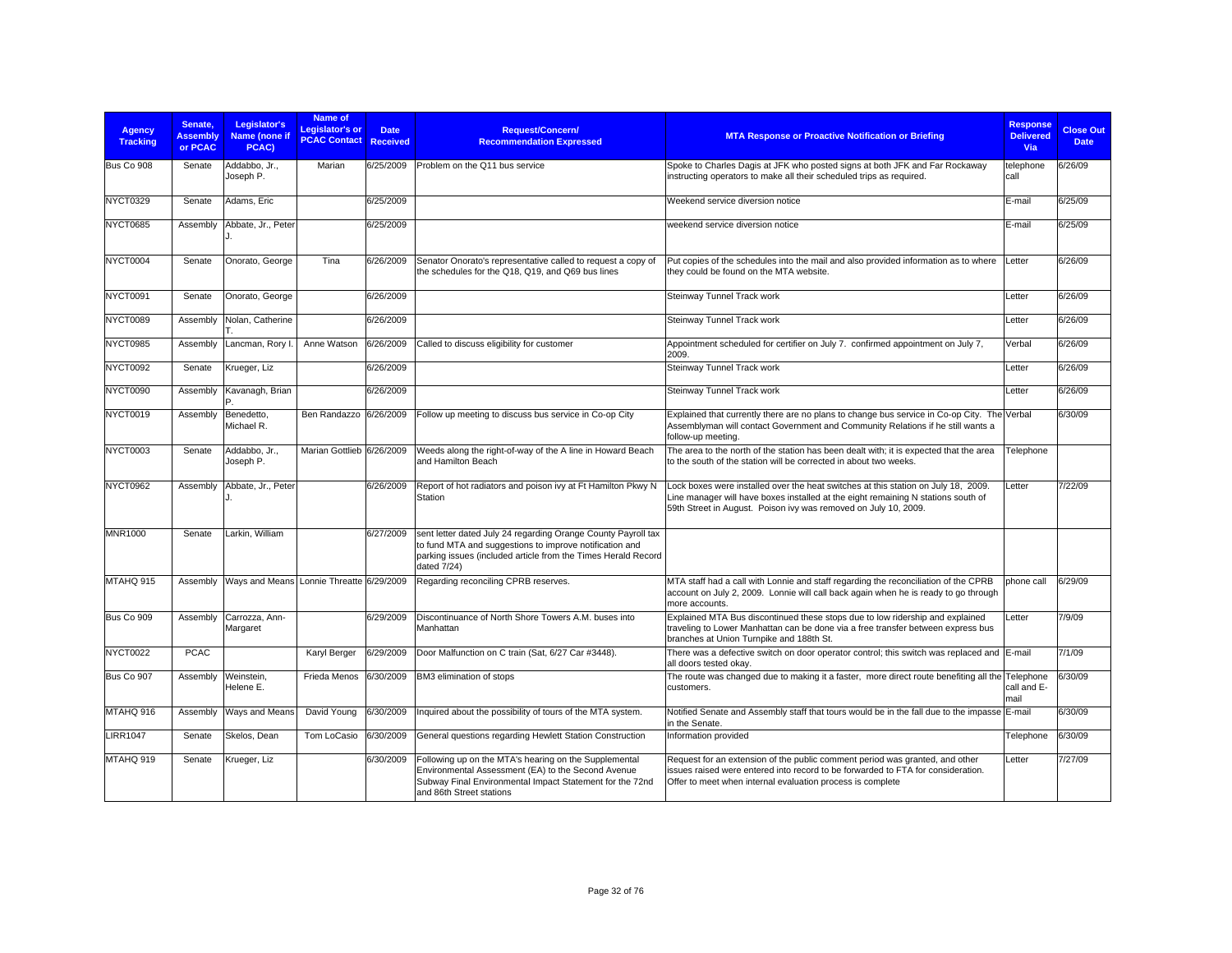| Agency<br><b>Tracking</b> | Senate.<br><b>Assembly</b><br>or PCAC | Legislator's<br>Name (none if<br>PCAC) | Name of<br>Legislator's or<br><b>PCAC Contact Received</b> | <b>Date</b> | Request/Concern/<br><b>Recommendation Expressed</b>                                                                                                                                                 | <b>MTA Response or Proactive Notification or Briefing</b>                                                                                                                                                                                                              | <b>Response</b><br><b>Delivered</b><br>Via | <b>Close Out</b><br><b>Date</b> |
|---------------------------|---------------------------------------|----------------------------------------|------------------------------------------------------------|-------------|-----------------------------------------------------------------------------------------------------------------------------------------------------------------------------------------------------|------------------------------------------------------------------------------------------------------------------------------------------------------------------------------------------------------------------------------------------------------------------------|--------------------------------------------|---------------------------------|
| MTAHQ 918                 | Assembly                              | Kellner, Michah                        |                                                            | 6/30/2009   | Following up on the MTA's hearing on the Supplemental<br>Environmental Assessment (EA) to the Second Avenue<br>Subway Final Environmental Impact Statement for the 72nd<br>and 86th Street stations | Request for an extension of the public comment period was granted, and other<br>issues raised were entered into record to be forwarded to FTA for consideration.<br>Offer to meet when internal evaluation process is complete                                         | Letter                                     | 7/27/09                         |
| NYCT0014                  | Assembly                              | Kellner, Micah                         | Ashley Roberts 6/30/2009                                   |             | Request extension on SAS EA public comment period.                                                                                                                                                  | Informed Ms. Roberts that the EA public comment period would be extended to July Verbal<br>31.2009.                                                                                                                                                                    |                                            | 6/30/09                         |
| NYCT0614                  | Senate                                | Golden, Martin J.                      |                                                            | 6/30/2009   | Request for Meeting to Discuss R Line conditions                                                                                                                                                    | We are in the process of setting up this meeting with the Golden's office. It is<br>contingent on his schedule. Once date is confirmed, we will meet with Golden to visit<br>the stations in his district.                                                             | Verbal                                     | 7/16/09                         |
| MTAHQ 917                 | Assembly                              | Bing, Jonathan                         |                                                            | 6/30/2009   | Following up on the MTA's hearing on the Supplemental<br>Environmental Assessment (EA) to the Second Avenue<br>Subway Final Environmental Impact Statement for the 72nd<br>and 86th Street stations | Request for an extension of the public comment period was granted, and other<br>issues raised were entered into record to be forwarded to FTA for consideration.<br>Offer to meet when internal evaluation process is complete                                         | Letter                                     | 7/27/09                         |
| NYCT0023                  | <b>PCAC</b>                           |                                        | Ellyn Shannon 6/30/2009                                    |             | Requesting Clarification Regarding Summer Bx12 SBS<br>Service to Orchard Beach                                                                                                                      | BX12 SBS service to Orchard Beach discontinued this summer; area is being<br>served exclusively by local Bx12 buses in order to curtail confusion resulting from<br>passengers departing beach with tickets for Bx12 SBS service who attempted to<br>board local buses | E-mail                                     | 7/2/09                          |
| <b>LIRR1053</b>           | <b>PCAC</b>                           |                                        | Ellyn Shannon 6/30/2009                                    |             | Inquiry about parking lot signage at Central Islip Station                                                                                                                                          | Information sent via e-mail parking lot and signage falls within town jurisdiction                                                                                                                                                                                     | E-mail                                     | 7/7/09                          |
| NYCT0841                  | Assembly                              | Wright, Keith L.T.                     |                                                            | 7/1/2009    |                                                                                                                                                                                                     | Weekend service diversion notice                                                                                                                                                                                                                                       | E-mail                                     | 7/1/09                          |
| NYCT0487                  | Assembly                              | Weprin, Mark                           |                                                            | 7/1/2009    |                                                                                                                                                                                                     | Weekend service diversion notice                                                                                                                                                                                                                                       | E-mail                                     | 7/1/09                          |
| <b>LIRR1050</b>           | Assembly                              | Weinstein,<br>Helene E.                | Yehuda<br>Schupper                                         | 7/1/2009    | Tree removal in Bay Ridge                                                                                                                                                                           | Referral                                                                                                                                                                                                                                                               | Telephone                                  | 7/1/09                          |
| <b>NYCT0630</b>           | Assembly                              | Weinstein.<br>Helene E.                |                                                            | 7/1/2009    |                                                                                                                                                                                                     | Weekend service diversion notice                                                                                                                                                                                                                                       | E-mail                                     | 7/1/09                          |
| NYCT0723                  | Assembly                              | Towns, Darryl C.                       |                                                            | 7/1/2009    |                                                                                                                                                                                                     | Weekend service diversion notice                                                                                                                                                                                                                                       | E-mail                                     | 7/1/09                          |
| NYCT0783                  | Assembly                              | Tobacco, Louis                         |                                                            | 7/1/2009    |                                                                                                                                                                                                     | weekend service diversion notice                                                                                                                                                                                                                                       | E-mail                                     | 7/1/09                          |
| NYCT0549                  | Assembly                              | Titus, Michele                         |                                                            | 7/1/2009    |                                                                                                                                                                                                     | Weekend service diversion notice                                                                                                                                                                                                                                       | E-mail                                     | 7/1/09                          |
| NYCT0775                  | Assembly                              | Titone, Matthew                        |                                                            | 7/1/2009    |                                                                                                                                                                                                     | Weekend service diversion notice                                                                                                                                                                                                                                       | E-mail                                     | 7/1/09                          |
| NYCT0300                  | Senate                                | Stavisky, Toby<br>Ann                  |                                                            | 7/1/2009    |                                                                                                                                                                                                     | Weekend service diversion notice                                                                                                                                                                                                                                       | E-mail                                     | 7/1/09                          |
| NYCT0368                  | Senate                                | Squadron, Daniel                       |                                                            | 7/1/2009    |                                                                                                                                                                                                     | Weekend service diversion notice                                                                                                                                                                                                                                       | E-mail                                     | 7/1/09                          |
| NYCT0222                  | Senate                                | Smith, Malcolm                         |                                                            | 7/1/2009    |                                                                                                                                                                                                     | Weekend service diversion notice                                                                                                                                                                                                                                       | E-mail                                     | 7/1/09                          |
| NYCT0020                  | Senate                                | Smith, Malcolm<br>А.                   | Chris                                                      | 7/1/2009    | Q4 route and buses not operating on schedule on that route.                                                                                                                                         | Constituent complaint about unsafe operation of buses on the DOB is monitoring conditions on the Q4 route. This information was relayed to<br>Senator Smith's office.                                                                                                  | Telephone                                  | 7/16/09                         |
| NYCT0797                  | Assembly                              | Silver, Sheldon                        |                                                            | 7/1/2009    |                                                                                                                                                                                                     | Weekend service diversion notice                                                                                                                                                                                                                                       | E-mail                                     | 7/1/09                          |
| NYCT0396                  | Senate                                | Serrano, Jose M.                       |                                                            | 7/1/2009    |                                                                                                                                                                                                     | Weekend service diversion notice                                                                                                                                                                                                                                       | E-mail                                     | 7/1/09                          |
| NYCT0604                  | Assembly                              | Seminerio,<br>Anthony S.               |                                                            | 7/1/2009    |                                                                                                                                                                                                     | Weekend service diversion notice                                                                                                                                                                                                                                       | E-mail                                     | 7/1/09                          |
| NYCT0428                  | Senate                                | Schneiderman,<br>Eric                  |                                                            | 7/1/2009    |                                                                                                                                                                                                     | Weekend service diversion notice                                                                                                                                                                                                                                       | E-mail                                     | 7/1/09                          |
| <b>NYCT0530</b>           | Assembly                              | Scarborough,<br>William                |                                                            | 7/1/2009    |                                                                                                                                                                                                     | Weekend service diversion notice                                                                                                                                                                                                                                       | E-mail                                     | 7/1/09                          |
| NYCT0352                  | Senate                                | Savino, Diane                          |                                                            | 7/1/2009    |                                                                                                                                                                                                     | Weekend service diversion notice                                                                                                                                                                                                                                       | E-mail                                     | 7/1/09                          |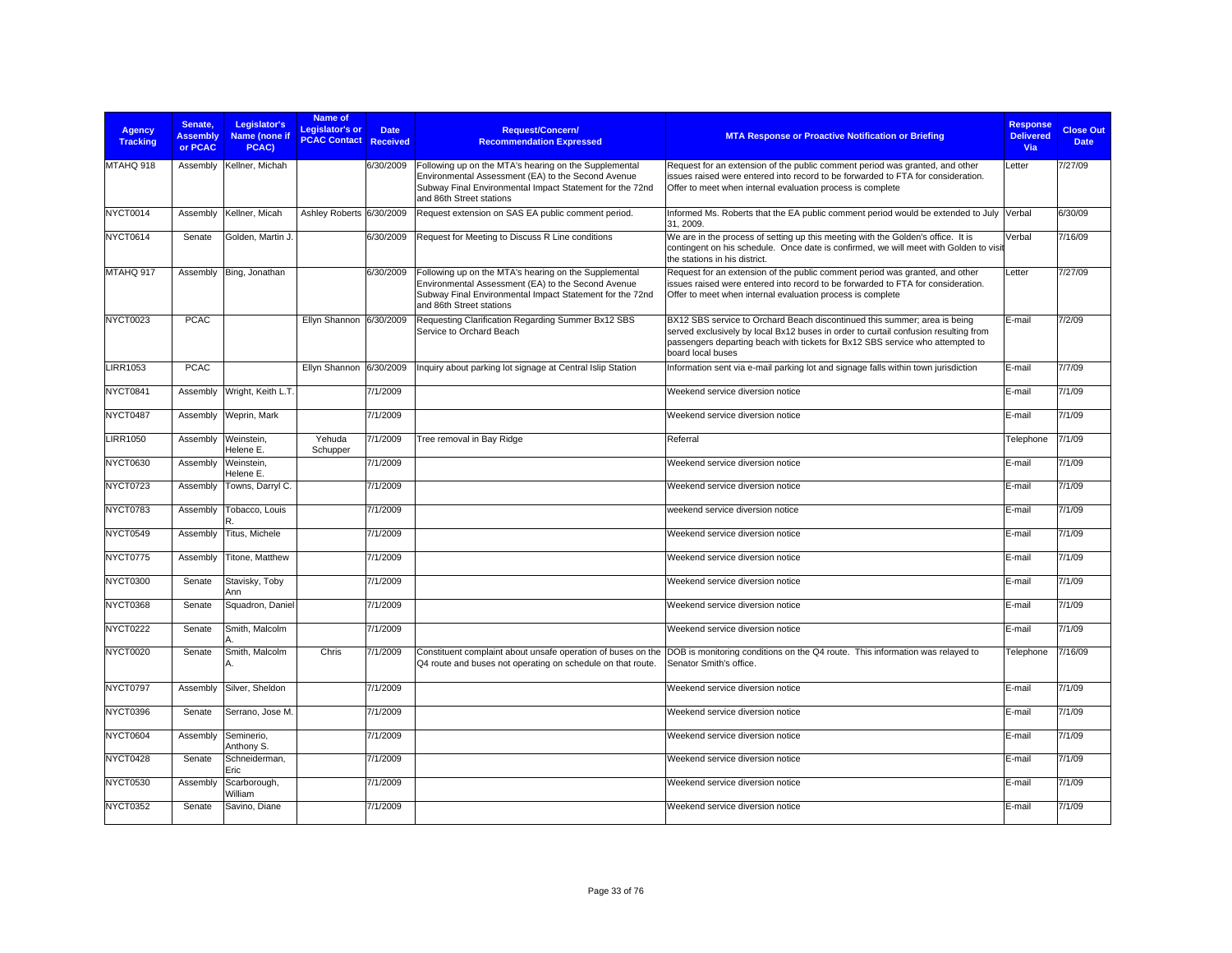| <b>Agency</b><br><b>Tracking</b> | Senate,<br><b>Assembly</b><br>or PCAC | Legislator's<br>Name (none if<br>PCAC) | Name of<br>Legislator's or<br><b>PCAC Contact Received</b> | <b>Date</b> | <b>Request/Concern/</b><br><b>Recommendation Expressed</b> | <b>MTA Response or Proactive Notification or Briefing</b>                  | <b>Response</b><br><b>Delivered</b><br>Via | <b>Close Out</b><br><b>Date</b> |
|----------------------------------|---------------------------------------|----------------------------------------|------------------------------------------------------------|-------------|------------------------------------------------------------|----------------------------------------------------------------------------|--------------------------------------------|---------------------------------|
| <b>NYCT0322</b>                  | Senate                                | Sampson, John                          |                                                            | 7/1/2009    |                                                            | Weekend service diversion notice                                           | E-mail                                     | 7/1/09                          |
| <b>NYCT0820</b>                  | Assembly                              | Rosenthal, Linda                       |                                                            | 7/1/2009    |                                                            | Weekend service diversion notice                                           | E-mail                                     | 7/1/09                          |
| NYCT0739                         | Assembly                              | Robinson,<br>Annette                   |                                                            | 7/1/2009    |                                                            | Weekend service diversion notice                                           | E-mail                                     | 7/1/09                          |
| <b>NYCT0883</b>                  | Assembly                              | Rivera, Peter M.                       |                                                            | 7/1/2009    |                                                            | Weekend service diversion notice                                           | E-mail                                     | 7/1/09                          |
| NYCT0904                         | Assembly                              | Rivera, Naomi                          |                                                            | 7/1/2009    |                                                            | Weekend service diversion notice                                           | E-mail                                     | 7/1/09                          |
| <b>NYCT0890</b>                  | Assembly                              | Rivera, Jose                           |                                                            | 7/1/2009    |                                                            | Weekend service diversion notice                                           | E-mail                                     | 7/1/09                          |
| NYCT0827                         | Assembly                              | Powell, Jr., Adam<br>Clayton           |                                                            | 7/1/2009    |                                                            | Weekend service diversion notice                                           | E-mail                                     | 7/1/09                          |
| NYCT0480                         | Assembly                              | Pheffer, Audrey I.                     |                                                            | 7/1/2009    |                                                            | Weekend service diversion notice                                           | E-mail                                     | 7/1/09                          |
| <b>NYCT0753</b>                  | Assembly                              | Perry, Nick                            |                                                            | 7/1/2009    |                                                            | Weekend service diversion notice                                           | E-mail                                     | 7/1/09                          |
| NYCT0754                         | Assembly                              | Perry, Nick                            |                                                            | 7/1/2009    |                                                            | Weekend service diversion notice                                           | E-mail                                     | 7/1/09                          |
| NYCT0419                         | Senate                                | Perkins. William                       |                                                            | 7/1/2009    |                                                            | Weekend service diversion notice                                           | E-mail                                     | 7/1/09                          |
| <b>NYCT0611</b>                  | Assembly                              | Peralta, Jose R.                       |                                                            | 7/1/2009    |                                                            | Weekend service diversion notice                                           | E-mail                                     | 7/1/09                          |
| NYCT0337                         | Senate                                | Parker, Kevin S.                       |                                                            | 7/1/2009    |                                                            | Weekend service diversion notice                                           | E-mail                                     | 7/1/09                          |
| NYCT0702                         | Assembly                              | Ortiz, Felix                           |                                                            | 7/1/2009    |                                                            | weekend service diversion notice                                           | E-mail                                     | 7/1/09                          |
| <b>NYCT0153</b>                  | Senate                                | Onorato, George                        |                                                            | 7/1/2009    |                                                            | Weekend service diversion notice                                           | E-mail                                     | 7/1/09                          |
| NYCT0834                         | Assembly                              | O'Donnell, Daniel                      |                                                            | 7/1/2009    |                                                            | Weekend service diversion notice                                           | E-mail                                     | 7/1/09                          |
| <b>NYCT0597</b>                  | Assembly                              | Nolan, Catherine                       |                                                            | 7/1/2009    |                                                            | Weekend service diversion notice                                           | E-mail                                     | 7/1/09                          |
| <b>NYCT0314</b>                  | Senate                                | Montgomery,<br>Velmanette              |                                                            | 7/1/2009    |                                                            | Weekend service diversion notice                                           | E-mail                                     | 7/1/09                          |
| <b>NYCT0180</b>                  | Senate                                | Monserrate,<br>Hiram                   |                                                            | 7/1/2009    |                                                            | Weekend service diversion notice                                           |                                            | 7/1/09                          |
| NYCT0709                         | Assembly                              | Millman, Joan                          |                                                            | 7/1/2009    |                                                            | Weekend service diversion notice                                           | E-mail                                     | 7/1/09                          |
| NYCT0471                         | Assembly                              | Meng, Grace                            |                                                            | 7/1/2009    |                                                            | Weekend service diversion notice                                           | E-mail                                     | 7/1/09                          |
| <b>LIRR1049</b>                  | Assembly                              | McDonough,<br>David                    |                                                            | 7/1/2009    |                                                            | Notification outreach call on opening of elevator and escalator in Seaford | Telephone                                  | 7/1/09                          |
| NYCT0513                         | Assembly                              | Mayersohn,<br>Nettie                   |                                                            | 7/1/2009    |                                                            | Weekend service diversion notice                                           | E-mail                                     | 7/1/09                          |
| NYCT0541                         | Assembly                              | Markey, Margaret                       |                                                            | 7/1/2009    |                                                            | Weekend service diversion notice                                           | E-mail                                     | 7/1/09                          |
| NYCT0761                         | Assembly                              | Maisel, Alan                           |                                                            | 7/1/2009    |                                                            | Weekend service diversion notice                                           | E-mail                                     | 7/1/09                          |
| NYCT0716                         | Assembly                              | Lopez, Vito                            |                                                            | 7/1/2009    |                                                            | Weekend service diversion notice                                           | E-mail                                     | 7/1/09                          |
| NYCT0694                         | Assembly                              | Lentol, Joseph R.                      |                                                            | 7/1/2009    |                                                            | Weekend service diversion notice                                           | E-mail                                     | 7/1/09                          |
| <b>NYCT0360</b>                  | Senate                                | Lanza, Andrew J.                       |                                                            | 7/1/2009    |                                                            | Weekend service diversion notice                                           | E-mail                                     | 7/1/09                          |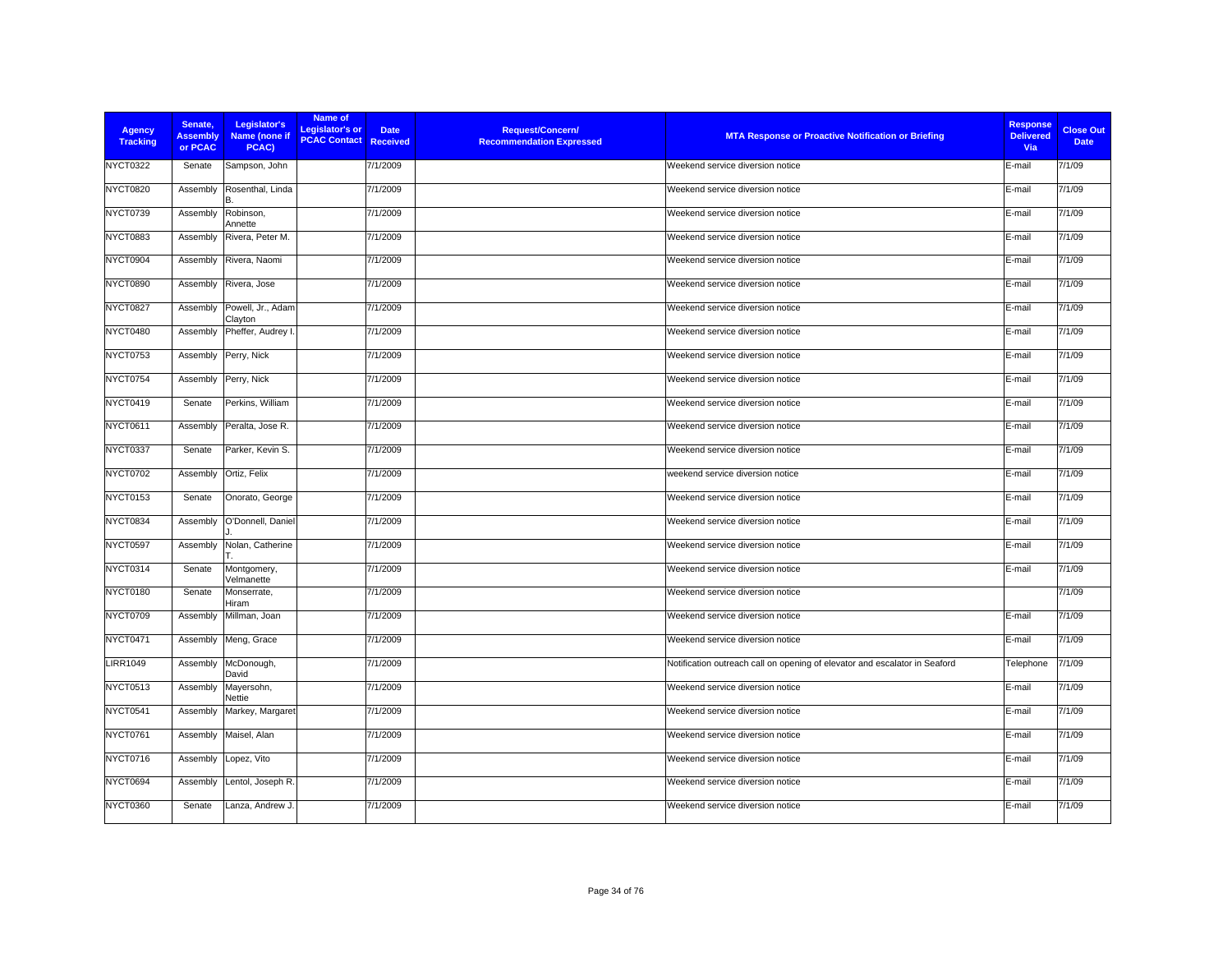| <b>Agency</b><br><b>Tracking</b> | Senate.<br><b>Assembly</b><br>or PCAC | Legislator's<br>Name (none if<br>PCAC) | Name of<br><b>Legislator's or</b><br><b>PCAC Contact Received</b> | <b>Date</b> | Request/Concern/<br><b>Recommendation Expressed</b>                              | <b>MTA Response or Proactive Notification or Briefing</b>                                | <b>Response</b><br><b>Delivered</b><br><b>Via</b> | <b>Close Out</b><br><b>Date</b> |
|----------------------------------|---------------------------------------|----------------------------------------|-------------------------------------------------------------------|-------------|----------------------------------------------------------------------------------|------------------------------------------------------------------------------------------|---------------------------------------------------|---------------------------------|
| NYCT0494                         | Assembly                              | Lancman, Rory I.                       |                                                                   | 7/1/2009    |                                                                                  | Weekend service diversion notice                                                         | E-mail                                            | 7/1/09                          |
| <b>NYCT0388</b>                  | Senate                                | Kruger, Carl                           |                                                                   | 7/1/2009    |                                                                                  | Weekend service diversion notice                                                         | E-mail                                            | 7/1/09                          |
| NYCT0377                         | Senate                                | Krueger, Liz                           |                                                                   | 7/1/2009    |                                                                                  | Weekend service diversion notice                                                         | E-mail                                            | 7/1/09                          |
| NYCT0013                         | Senate                                | Krueger, Liz                           | Jennifer Krinsky 7/1/2009                                         |             | Update on 875 Third Avenue escalator; request for project<br>funding information | 875 Schedule noted. Discussed potential projects in area that could receive<br>funding.  | verbal                                            | 7/13/09                         |
| <b>NYCT0035</b>                  | Senate                                | Krueger, Liz                           | Jennifer Krinsky 7/1/2009                                         |             | Requested suggestions for projects to receive Senate funds                       | NYCT left a telephone message listing work that could be funded by CPRB reserves. Verbal |                                                   | 7/13/09                         |
| NYCT0453                         | Senate                                | Klein, Jeffrey                         |                                                                   | 7/1/2009    |                                                                                  | Weekend service diversion notice                                                         | E-mail                                            | 7/1/09                          |
| <b>NYCT0805</b>                  | Assembly                              | Kellner, Micah                         |                                                                   | 7/1/2009    |                                                                                  | Weekend service diversion notice                                                         | E-mail                                            | 7/1/09                          |
| NYCT0869                         | Assembly                              | Kavanagh, Brian                        |                                                                   | 7/1/2009    |                                                                                  | Weekend service diversion notice                                                         | E-mail                                            | 7/1/09                          |
| NYCT0746                         | Assembly                              | Jeffries, Hakeem                       |                                                                   | 7/1/2009    |                                                                                  | weekend service diversion                                                                | E-mail                                            | 7/1/09                          |
| <b>NYCT0637</b>                  | Assembly                              | Jacobs, Rhoda                          |                                                                   | 7/1/2009    |                                                                                  | Weekend service diversion notice                                                         | E-mail                                            | 7/1/09                          |
| NYCT0768                         | Assembly                              | Hyer-Spencer,<br>Janelle               |                                                                   | 7/1/2009    |                                                                                  | Weekend service diversion notice                                                         | E-mail                                            | 7/1/09                          |
| NYCT0119                         | Senate                                | Huntley, Shirley                       |                                                                   | 7/1/2009    |                                                                                  | Weekend service diversion notice                                                         | E-mail                                            | 7/1/09                          |
| NYCT0679                         | Assembly                              | Hikind, Dov                            |                                                                   | 7/1/2009    |                                                                                  | Weekend service diversion notice                                                         | E-mail                                            | 7/1/09                          |
| <b>NYCT0521</b>                  | Assembly                              | Hevesi, Andrew                         |                                                                   | 7/1/2009    |                                                                                  | Weekend service diversion notice                                                         | E-mail                                            | 7/1/09                          |
| <b>NYCT0932</b>                  | Assembly                              | Heastie, Carl E.                       |                                                                   | 7/1/2009    |                                                                                  | Weekend service diversion notice                                                         | E-mail                                            | 7/1/09                          |
| NYCT0463                         | Senate                                | Hassell-<br>Thompson, Ruth             |                                                                   | 7/1/2009    |                                                                                  | Weekend service diversion notice                                                         | E-mail                                            | 7/1/09                          |
| <b>NYCT0876</b>                  | Assembly                              | Gottfried, Richard                     |                                                                   | 7/1/2009    |                                                                                  | Weekend service diversion notice                                                         | E-mail                                            | 7/1/09                          |
| NYCT0344                         | Senate                                | Golden, Martin J.                      |                                                                   | 7/1/2009    |                                                                                  | Weekend service diversion notice                                                         | E-mail                                            | 7/1/09                          |
| NYCT0345                         | Senate                                | Golden, Martin J.                      |                                                                   | 7/1/2009    |                                                                                  | Weekend service diversion notice                                                         | E-mail                                            | 7/1/09                          |
| <b>NYCT0812</b>                  | Assembly                              | Glick, Deborah                         |                                                                   | 7/1/2009    |                                                                                  | Weekend service diversion notice                                                         | E-mail                                            | 7/1/09                          |
| NYCT0925                         | Assembly                              | Gibson, Vanessa                        |                                                                   | 7/1/2009    |                                                                                  | Weekend service diversion notice                                                         | E-mail                                            | 7/1/09                          |
| <b>NYCT0589</b>                  | Assembly                              | Gianaris, Michael                      |                                                                   | 7/1/2009    |                                                                                  | Weekend service diversion notice                                                         | E-mail                                            | 7/1/09                          |
| <b>LIRR1048</b>                  | Senate                                | Fuschillo, Jr.,<br>Charles             | Sara Holly                                                        | 7/1/2009    |                                                                                  | Notification outreach call on opening of elevator and escalator in Seaford               | Telephone                                         | 7/1/09                          |
| NYCT0848                         | Assembly                              | Farrell, Herman<br>n.                  |                                                                   | 7/1/2009    |                                                                                  | Weekend service diversion notice                                                         | E-mail                                            | 7/1/09                          |
| <b>NYCT0855</b>                  | Assembly                              | Espaillat, Adriano                     |                                                                   | 7/1/2009    |                                                                                  | Weekend service diversion notice                                                         | E-mail                                            | 7/1/09                          |
| NYCT0443                         | Senate                                | Espada, Jr.,<br>Pedro                  |                                                                   | 7/1/2009    |                                                                                  | Weekend service diversion notice                                                         | E-mail                                            | 7/1/09                          |
| NYCT0405                         | Senate                                | Duane, Thomas<br>K                     |                                                                   | 7/1/2009    |                                                                                  | Weekend service diversion notice                                                         | E-mail                                            | 7/1/09                          |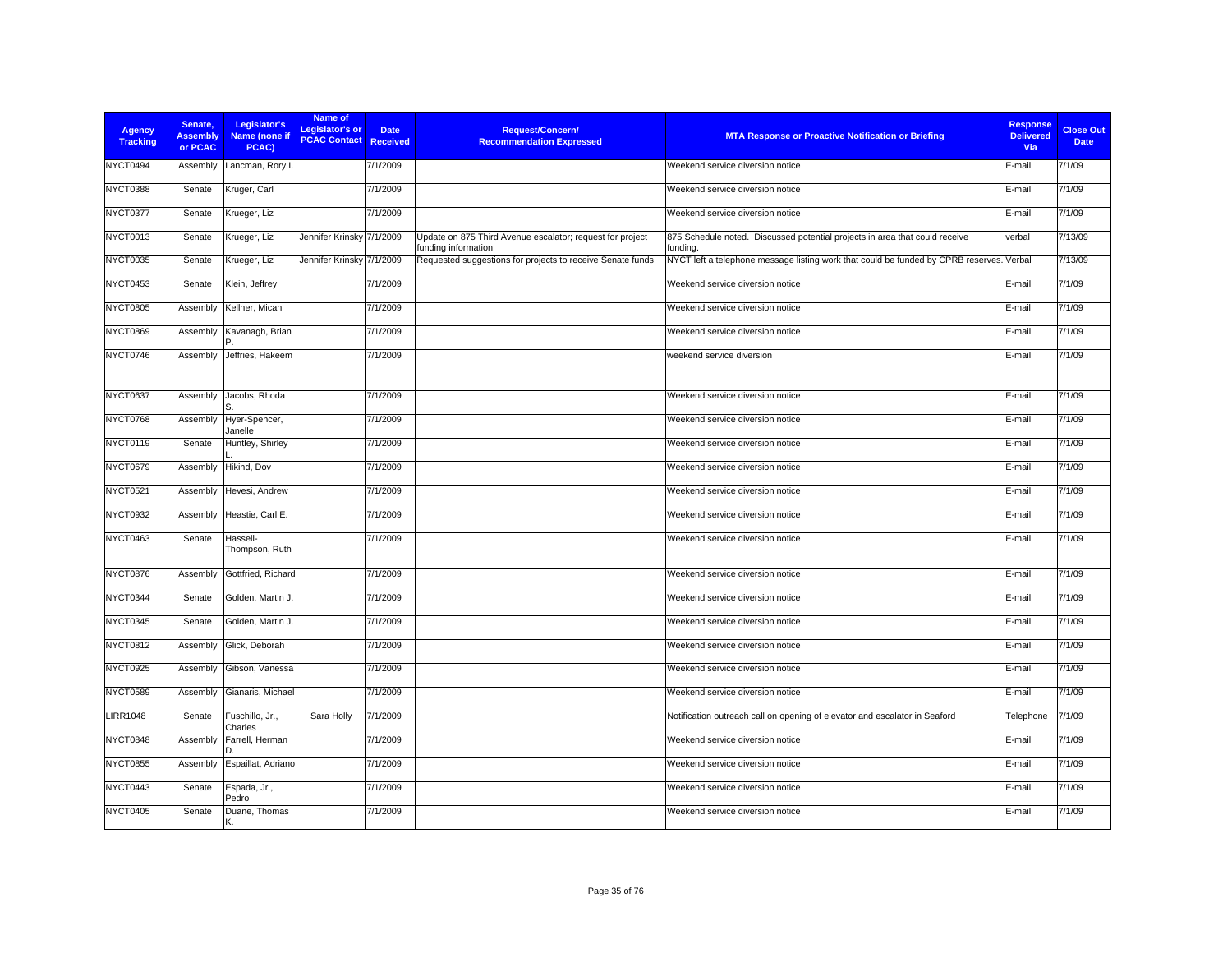| <b>Agency</b><br><b>Tracking</b> | Senate,<br><b>Assembly</b><br>or PCAC | Legislator's<br>Name (none if<br>PCAC) | Name of<br>Legislator's or<br><b>PCAC Contact Received</b> | <b>Date</b> | <b>Request/Concern/</b><br><b>Recommendation Expressed</b>      | <b>MTA Response or Proactive Notification or Briefing</b>                                                                                                                                                                                                                                                                                                     | <b>Response</b><br><b>Delivered</b><br>Via | <b>Close Out</b><br><b>Date</b> |
|----------------------------------|---------------------------------------|----------------------------------------|------------------------------------------------------------|-------------|-----------------------------------------------------------------|---------------------------------------------------------------------------------------------------------------------------------------------------------------------------------------------------------------------------------------------------------------------------------------------------------------------------------------------------------------|--------------------------------------------|---------------------------------|
| <b>NYCT0911</b>                  | Assembly                              | Dinowitz, Jeffrey                      |                                                            | 7/1/2009    |                                                                 | Weekend service diversion notice                                                                                                                                                                                                                                                                                                                              | E-mail                                     | 7/1/09                          |
| <b>NYCT0307</b>                  | Senate                                | Dilan, Martin<br>Malave                |                                                            | 7/1/2009    |                                                                 | Weekend service diversion notice                                                                                                                                                                                                                                                                                                                              | E-mail                                     | 7/1/09                          |
| NYCT0436                         | Senate                                | Diaz, Sr., Ruben                       |                                                            | 7/1/2009    |                                                                 | Weekend service diversion notice                                                                                                                                                                                                                                                                                                                              | E-mail                                     | 7/1/09                          |
| NYCT0573                         | Assembly                              | DenDekker,<br>Michael G.               |                                                            | 7/1/2009    |                                                                 | Weekend service diversion notice                                                                                                                                                                                                                                                                                                                              | E-mail                                     | 7/1/09                          |
| NYCT0971                         | Assembly                              | DenDekker,<br>Michael G.               | Laura<br>Rodriguez                                         | 7/1/2009    |                                                                 | Access-A-Ride (AAR) customer claims AAR drivers are "rude, Spoke with Ali who said L. Rodriguez is on vacation. Stated that we contact<br>unfriendly and consistently tardy" and vehicles are "often filthy" customer and investigate specific incidents. She will provide dates. Trip history in<br>2009 show 95% on-time pickup 85% trips without problems. | Verbal                                     | 7/8/09                          |
| NYCT0658                         | Assembly                              | Cymbrowitz,<br>Steven H.               |                                                            | 7/1/2009    |                                                                 | Weekend service diversion notice                                                                                                                                                                                                                                                                                                                              | E-mail                                     | 7/1/09                          |
| NYCT0790                         | Assembly                              | Cusick, Michael                        |                                                            | 7/1/2009    |                                                                 | weekend service diversion                                                                                                                                                                                                                                                                                                                                     | E-mail                                     | 7/1/09                          |
| <b>NYCT0558</b>                  | Assembly                              | Cook, Vivian                           |                                                            | 7/1/2009    |                                                                 | Weekend service diversion notice                                                                                                                                                                                                                                                                                                                              | E-mail                                     | 7/1/09                          |
| NYCT0672                         | Assembly                              | Colton, William                        |                                                            | 7/1/2009    |                                                                 | Weekend service diversion notice                                                                                                                                                                                                                                                                                                                              | E-mail                                     | 7/1/09                          |
| <b>NYCT0566</b>                  | Assembly                              | Clark, Barbara M.                      |                                                            | 7/1/2009    |                                                                 | Weekend service diversion notice                                                                                                                                                                                                                                                                                                                              | E-mail                                     | 7/1/09                          |
| NYCT0946                         | Assembly                              | Castro, Nelson L                       |                                                            | 7/1/2009    |                                                                 | Weekend service diversion notice                                                                                                                                                                                                                                                                                                                              | E-mail                                     | 7/1/09                          |
| NYCT0051                         | Assembly                              | Castro, Nelson L                       |                                                            | 7/1/2009    | Request to attend breakfast meeting hosted by Assemblyman.      | Bronx Representative of Government and Community Relations will attend the<br>Assemblyman's breakfast meeting.                                                                                                                                                                                                                                                | Verbal                                     | 7/9/09                          |
| <b>NYCT0503</b>                  | Assembly                              | Carrozza, Ann-<br>Margaret             |                                                            | 7/1/2009    |                                                                 | Weekend service diversion notice                                                                                                                                                                                                                                                                                                                              | E-mail                                     | 7/1/09                          |
| NYCT0644                         | Assembly                              | Camara, Karim                          |                                                            | 7/1/2009    |                                                                 | Weekend service diversion notice                                                                                                                                                                                                                                                                                                                              | E-mail                                     | 7/1/09                          |
| NYCT0665                         | Assembly                              | Brook-Krasny,<br>Alec                  |                                                            | 7/1/2009    |                                                                 | Weekend service diversion notice                                                                                                                                                                                                                                                                                                                              | E-mail                                     | 7/1/09                          |
| NYCT0651                         | Assembly                              | Brennan, James                         |                                                            | 7/1/2009    |                                                                 | Weekend service diversion notice                                                                                                                                                                                                                                                                                                                              | E-mail                                     | 7/1/09                          |
| NYCT0732                         | Assembly                              | Boyland, Jr.,<br>William               |                                                            | 7/1/2009    |                                                                 | Weekend service diversion notice                                                                                                                                                                                                                                                                                                                              | E-mail                                     | 7/1/09                          |
| <b>NYCT0862</b>                  | Assembly                              | Bing, Jonathan                         |                                                            | 7/1/2009    |                                                                 | Weekend service diversion notice                                                                                                                                                                                                                                                                                                                              | E-mail                                     | 7/1/09                          |
| <b>NYCT0032</b>                  | Assembly                              | Bing, Jonathan                         | Monica Valente 7/1/2009                                    |             | Request for SAS speaker at Cooper-Hewitt high school<br>program | CPM Chief Architect will attend. Notified Ms. Valente.                                                                                                                                                                                                                                                                                                        | E-mail                                     | 7/6/09                          |
| NYCT0897                         | Assembly                              | Benjamin,<br>Michael A.                |                                                            | 7/1/2009    |                                                                 | Weekend service diversion notice                                                                                                                                                                                                                                                                                                                              | E-mail                                     | 7/1/09                          |
| NYCT0918                         | Assembly                              | Benedetto,<br>Michael R.               |                                                            | 7/1/2009    |                                                                 | Weekend service diversion notice                                                                                                                                                                                                                                                                                                                              | E-mail                                     | 7/1/09                          |
| NYCT0621                         | Assembly                              | Barron, Inez                           |                                                            | 7/1/2009    |                                                                 | Weekend service diversion notice                                                                                                                                                                                                                                                                                                                              | E-mail                                     | 7/1/09                          |
| <b>NYCT0582</b>                  | Assembly                              | Aubry, Jeffrion D.                     |                                                            | 7/1/2009    |                                                                 | Weekend service diversion notice                                                                                                                                                                                                                                                                                                                              | E-mail                                     | 7/1/09                          |
| NYCT0939                         | Assembly                              | Arroyo, Carmen                         |                                                            | 7/1/2009    |                                                                 | Weekend service diversion notice                                                                                                                                                                                                                                                                                                                              | E-mail                                     | 7/1/09                          |
| NYCT0230                         | Senate                                | Addabbo, Jr.,<br>Joseph P.             |                                                            | 7/1/2009    |                                                                 | Weekend service diversion notice                                                                                                                                                                                                                                                                                                                              | E-mail                                     | 7/1/09                          |
| NYCT0330                         | Senate                                | Adams, Eric                            |                                                            | 7/1/2009    |                                                                 | weekend service division notice                                                                                                                                                                                                                                                                                                                               | E-mail                                     | 7/1/09                          |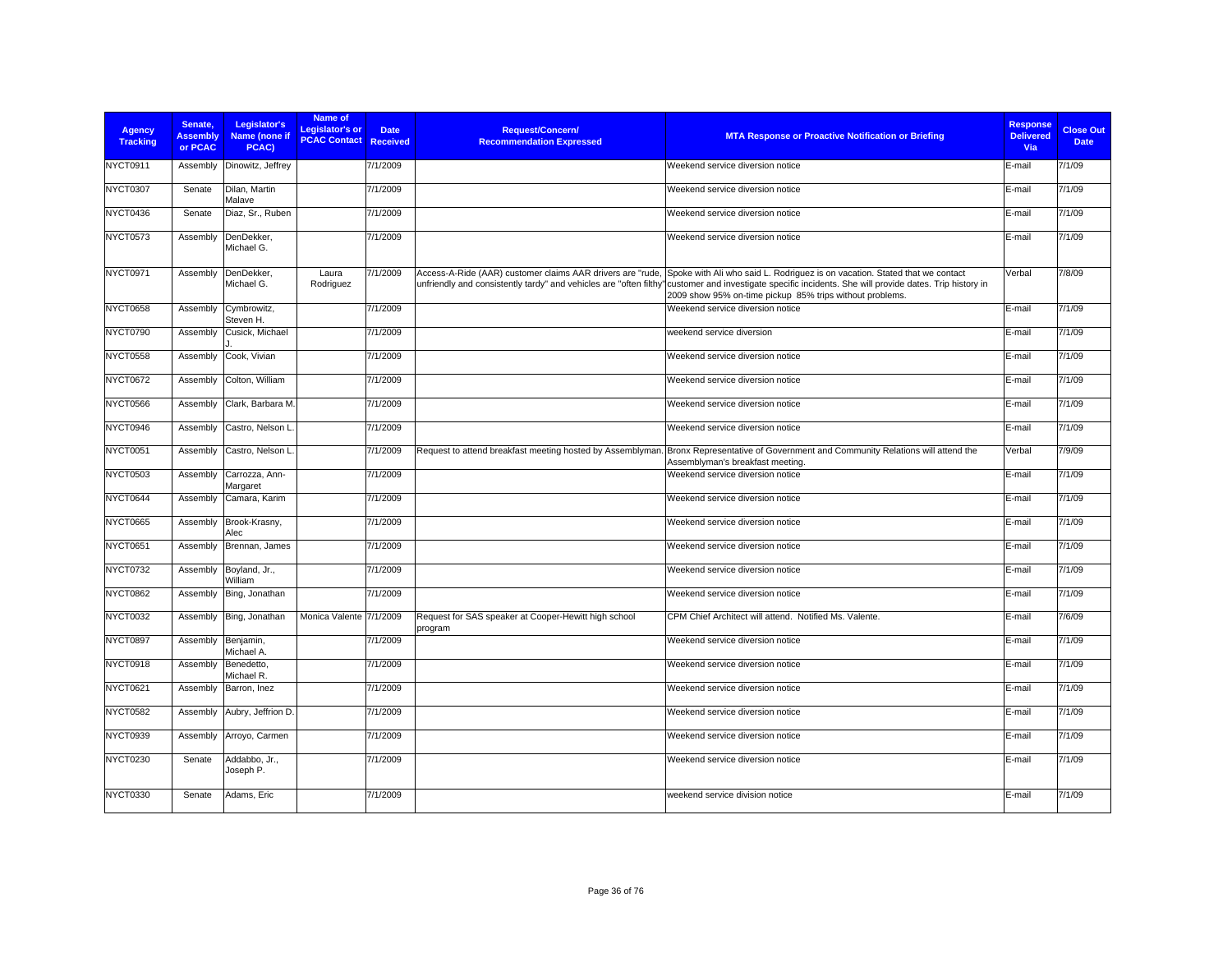| <b>Agency</b><br><b>Tracking</b> | Senate.<br><b>Assembly</b><br>or PCAC | Legislator's<br>Name (none if<br>PCAC) | Name of<br>Legislator's or<br><b>PCAC Contact Received</b> | <b>Date</b> | <b>Request/Concern/</b><br><b>Recommendation Expressed</b>                                                                                                                                                                                            | <b>MTA Response or Proactive Notification or Briefing</b>                                                                                                                                                                                                                                                                                                                                           | <b>Response</b><br><b>Delivered</b><br><b>Via</b> | <b>Close Out</b><br><b>Date</b> |
|----------------------------------|---------------------------------------|----------------------------------------|------------------------------------------------------------|-------------|-------------------------------------------------------------------------------------------------------------------------------------------------------------------------------------------------------------------------------------------------------|-----------------------------------------------------------------------------------------------------------------------------------------------------------------------------------------------------------------------------------------------------------------------------------------------------------------------------------------------------------------------------------------------------|---------------------------------------------------|---------------------------------|
| <b>NYCT0686</b>                  | Assembly                              | Abbate, Jr., Peter                     |                                                            | 7/1/2009    |                                                                                                                                                                                                                                                       | weekend service diversion notice                                                                                                                                                                                                                                                                                                                                                                    | E-mail                                            | 7/1/09                          |
| NYCT0024                         | <b>PCAC</b>                           |                                        | William<br>Henderson                                       | 7/1/2009    | Requesting Speaker for July 23rd NYC TRC Meeting to<br>discuss service impact of Culver Viaduct Rehab                                                                                                                                                 | Operations Planning and Government and Community Relations staff will attend<br>meeting to discuss service impact of Culver Viaduct Rehabilitation Project                                                                                                                                                                                                                                          | E-mail                                            | 7/2/09                          |
| <b>NYCT0982</b>                  | Assembly                              | Weprin, Mark                           | Anceie                                                     | 7/2/2009    |                                                                                                                                                                                                                                                       | Called to discuss customer AAR suspension due to no-shows. AAR staff followed up with customer to discuss appeal process.                                                                                                                                                                                                                                                                           | Verbal                                            | 7/2/09                          |
| <b>LIRR1057</b>                  | Senate                                | Skelos, Dean                           | Tom LoCasio                                                | 7/2/2009    | Conversation regarding the completion of Woodmere Station                                                                                                                                                                                             | Information provided                                                                                                                                                                                                                                                                                                                                                                                | Telephone                                         | 7/2/09                          |
| <b>LIRR1056</b>                  | Assembly                              | Schimel, Michelle                      | Sandy Portnoy 7/2/2009                                     |             | Monopole discussion                                                                                                                                                                                                                                   | Future meeting dates for presentation was discussed                                                                                                                                                                                                                                                                                                                                                 | Telephone<br>call                                 | 7/2/09                          |
| <b>LIRR1058</b>                  | Senate                                | Padavan, Frank                         | Angela Fristachi 7/2/2009                                  |             | Conversation regarding completion of Broadway Station                                                                                                                                                                                                 | Dates for a presser discussed                                                                                                                                                                                                                                                                                                                                                                       | Telephone                                         | 7/2/09                          |
| <b>LIRR1051</b>                  | Senator                               | Hannon, Kemp                           | Marilyn Foley                                              | 7/2/2009    | Graffiti complaint at Merrick and Wantagh                                                                                                                                                                                                             | Requested crew to be dispatched-                                                                                                                                                                                                                                                                                                                                                                    | Telephone                                         |                                 |
| NYCT0984                         | Senate                                | Duane, Thomas                          | Jared                                                      | 7/2/2009    | Called to ask if AAR went upstairs in buildings                                                                                                                                                                                                       | Explained that this wasn't the AAR policy and discussed options for the customer.                                                                                                                                                                                                                                                                                                                   | Verbal                                            | 7/2/09                          |
| NYCT0978                         | Assembly                              | Colton, William                        | Jeanette Givant 7/2/2009                                   |             | Several recipients have said Access-A-Ride (AAR) buses<br>have been late or cancelled                                                                                                                                                                 | Called and left voice mail that AAR will investigate incidents if customers will provide Verbal<br>specific dates. AAR has been upgrading vehicles and equipment to enhance.                                                                                                                                                                                                                        |                                                   | 7/9/09                          |
| NYCT0031                         | Assembly                              | Clark, Barbara M.                      |                                                            | 7/2/2009    | Assembly Member Clark requested meeting to meet with staff<br>from Dept. of Buses, Queens Division. She also discussed<br>complaints from her constituents about new coach buses<br>removed from Queens routes and transferred to Brooklyn<br>routes. | NYCT awaiting letter from Assemblywoman Clark.                                                                                                                                                                                                                                                                                                                                                      |                                                   |                                 |
| <b>LIRR1052</b>                  | <b>PCAC</b>                           |                                        | Maureen<br>Michaels                                        | 7/2/2009    | Meeting to discuss customer survey                                                                                                                                                                                                                    | General discussion on customer survey.                                                                                                                                                                                                                                                                                                                                                              | Meeting                                           | 7/2/09                          |
| <b>MNR915</b>                    | <b>PCAC</b>                           |                                        | Ellyn Shannon 7/2/2009                                     |             | Inquired as to whether the PCAC's 2008 Assessment Report<br>can be provided on MNR's website.                                                                                                                                                         | Link to report on MNR website provided.                                                                                                                                                                                                                                                                                                                                                             | E-mail                                            | 7/10/09                         |
| <b>LIRR1096</b>                  | Assembly                              | McKevitt,<br>Thomas                    |                                                            | 7/3/2009    | Constituent concern re: grade crossing @ Covert Avenue &<br>Second Avenues - New Hyde Park                                                                                                                                                            | Information provided re: updated status of grade crossing                                                                                                                                                                                                                                                                                                                                           | Letter                                            | 7/8/09                          |
| MTAHQ 920                        | Senate                                | Perkins, William                       | Tom Briggs                                                 | 7/6/2009    | Tom called and asked about how the MTA goes about<br>selecting and companies to participate in subway station<br>naming rights.                                                                                                                       | The naming rights program is a part of a larger advertising campaign the MTA has in phone call<br>an effort to raise revenues. In relation to a concern expressed by the Senator, MTA<br>staff assured Tom that since the MTA is concerned that riders not be confused, if<br>changes/additions are made to station names, having the riders know where they<br>are in the system takes precedence. |                                                   | 7/6/09                          |
| NYCT0034                         | Assembly                              | O'Donnell, Daniel                      | Shane Seger                                                | 7/6/2009    | Definition of routes that comprise the "B-Division"                                                                                                                                                                                                   | An email response was sent explaining that the A-Division is comprised of the<br>numbered subway routes and the B-Division includes the lettered routes as well as<br>the Franklin Avenue and Rockaway Park Shuttle routes.                                                                                                                                                                         | E-mail                                            | 7/6/09                          |
| NYCT0033                         | Senate                                | Duane, Thomas                          | Seth                                                       | 7/6/2009    | Update on establishment of new bus layover                                                                                                                                                                                                            | MTA Bus has been working with NYC DOT to establish a new bus layover location in Phone<br>order to accommodate midday bus layovers in the Madison Square/Midtown area.<br>GOVERNMENT AND COMMUNITY RELATIONS spoke with Sen. Duane's rep and<br>additional information will be forwarded shortly.                                                                                                   |                                                   | 7/13/09                         |
| NYCT0974                         | Assembly                              | Brennan, James                         |                                                            | 7/6/2009    | Assemblyman wanted to know more about paratransit<br>operation, Access-A-Ride                                                                                                                                                                         | The discussion include the enactment of the American with Disabilities Act in 1990,<br>the assumption agreement between NYC and MTA in 1993                                                                                                                                                                                                                                                         | Verbal                                            | 7/6/09                          |
| NYCT01772                        | <b>PCAC</b>                           |                                        | <b>Edith Prentiss</b>                                      | 7/6/2009    | Ms. Prentiss was surprised that we had ordered Edo Saver IV<br>buses without letting people with disabilities test them.                                                                                                                              | Informed Ms. Prentiss that we are testing the buses and have not ordered them yet.                                                                                                                                                                                                                                                                                                                  | E-mail                                            | 7/8/09                          |
| NYCT0109                         | <b>PCAC</b>                           |                                        | Ellyn Shannon 7/6/2009                                     |             | Requests further info about initiative President Roberts<br>mentioned at TRC's May 17th Presidents Forum concerning<br>COVERABLE AND COMMUNI                                                                                                          | The initiative President Roberts referenced is essentially a redoubling of efforts with E-mail<br>private developers (over the past year) that is yielding some modest progress. With                                                                                                                                                                                                               |                                                   | 7/9/09                          |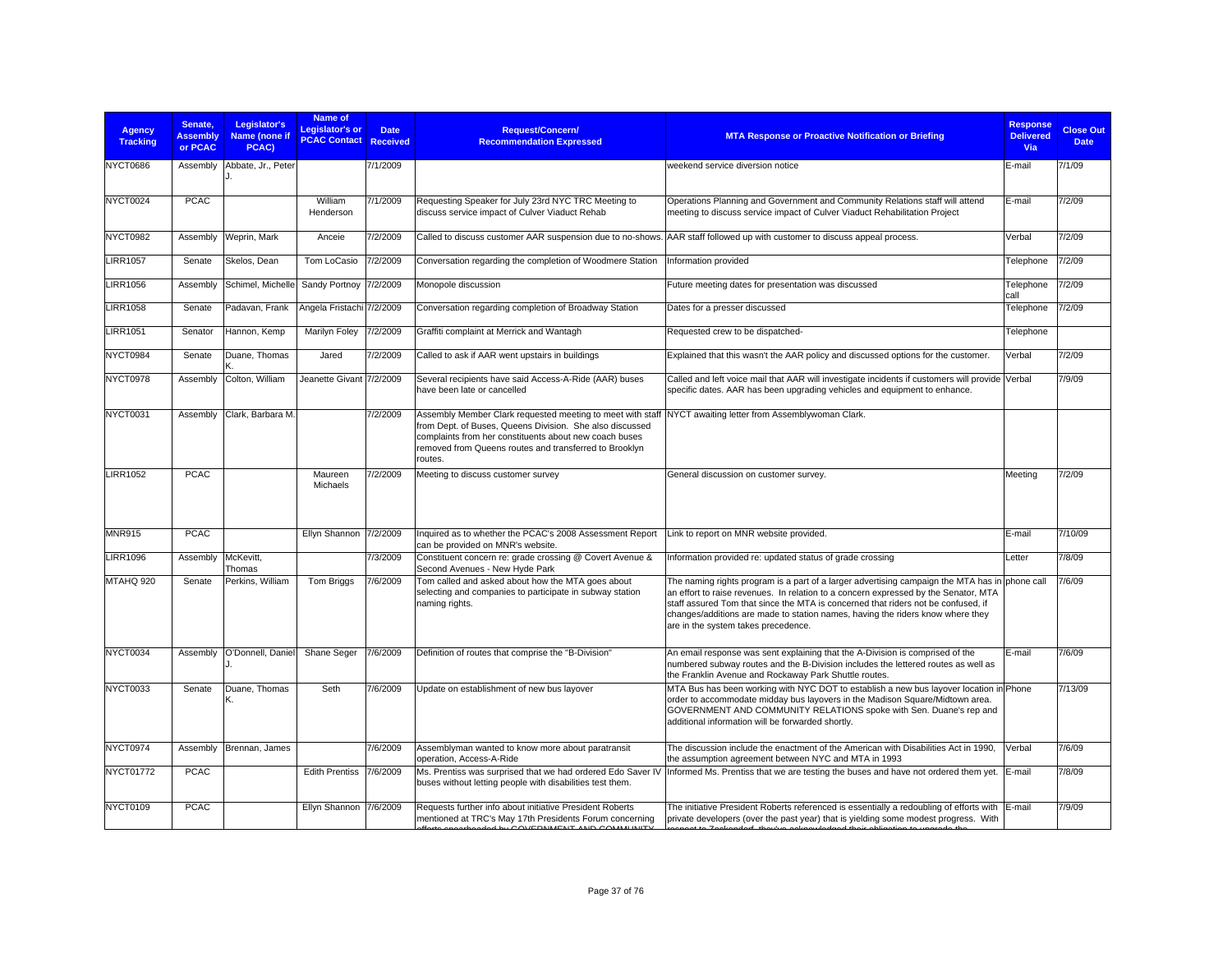| <b>Agency</b><br><b>Tracking</b> | Senate,<br><b>Assembly</b><br>or PCAC | Legislator's<br>Name (none if<br>PCAC) | Name of<br><b>Legislator's or</b><br><b>PCAC Contact Received</b> | <b>Date</b> | <b>Request/Concern/</b><br><b>Recommendation Expressed</b>                                                                  | <b>MTA Response or Proactive Notification or Briefing</b>                                                                                                                                                                                                 | <b>Response</b><br><b>Delivered</b><br>Via | <b>Close Out</b><br><b>Date</b> |
|----------------------------------|---------------------------------------|----------------------------------------|-------------------------------------------------------------------|-------------|-----------------------------------------------------------------------------------------------------------------------------|-----------------------------------------------------------------------------------------------------------------------------------------------------------------------------------------------------------------------------------------------------------|--------------------------------------------|---------------------------------|
| <b>LIRR1054</b>                  | Senate                                | Skelos, Dean                           | Jessica Dibrita 7/7/2009                                          |             | Inquiry re: who mans waiting room in Oceanside if ticket office  Information provided re: auto or manual lock<br>is closed? |                                                                                                                                                                                                                                                           | Telephone                                  | 7/7/09                          |
| <b>LIRR1069</b>                  | Senate                                | Skelos, Dean                           | Jessica Dibrita                                                   | 7/7/2009    | Request for information on opening and closing of waiting<br>room in Oceanside                                              | Information Provided - auto open lock                                                                                                                                                                                                                     | Telephone                                  | 7/7/09                          |
| LI Bus 907                       | Senate                                | Hannon, Kemp                           |                                                                   | 7/7/2009    | Letter regarding additional questions about LI Bus's N15<br>route.                                                          | Responded to questions for additional ridership information on the N15.                                                                                                                                                                                   | Letter                                     | 7/15/09                         |
| NYCT0963                         | Senate                                | Golden, Martin J.                      |                                                                   | 7/7/2009    | Request to reroute B4                                                                                                       | Response explains that rerouting the bus off of 78th Street would lose the<br>connection to both the 77th Street R Station at 4th Avenue and the B37 at 3rd<br>Avenue.                                                                                    | Letter                                     | 7/22/09                         |
| NYCT01309                        | Assembly                              | Glick, Deborah                         | Matt Borden                                                       | 7/7/2009    | Letter complaining about verbal abuse from NYCT employee                                                                    | Spoke with staffer; incident under investigation. Will forward information when<br>investigation is complete.                                                                                                                                             |                                            |                                 |
| NYCT0054                         | Assembly                              | Dinowitz, Jeffrey                      | Randi Martos                                                      | 7/7/2009    | Express 1 service from W.242 & 231 to 96 street                                                                             | The skip-stop No. 9 service was discontinued in May 2005 due to numerous<br>complaints NYC Transit received from customers that use the stations that were<br>being skipped. Bronx bound customers were frustrated with trains by-passing their<br>stops. | E-mail                                     | 7/8/09                          |
| <b>MNR973</b>                    | <b>PCAC</b>                           |                                        | Janice Wells                                                      | 7/7/2009    | Customer objected to a conductor asking him for photo ID to<br>validate his usage of a Medicare card for reduced fare.      |                                                                                                                                                                                                                                                           |                                            |                                 |
| NYCT0842                         | Assembly                              | Wright, Keith L.T.                     |                                                                   | 7/8/2009    |                                                                                                                             | Weekend service diversion notice                                                                                                                                                                                                                          | E-mail                                     | 7/8/09                          |
| NYCT0488                         | Assembly                              | Weprin, Mark                           |                                                                   | 7/8/2009    |                                                                                                                             | Weekend service diversion notice                                                                                                                                                                                                                          | E-mail                                     | 7/8/09                          |
| NYCT0631                         | Assembly                              | Weinstein,<br>Helene E.                |                                                                   | 7/8/2009    |                                                                                                                             | Weekend service diversion notice                                                                                                                                                                                                                          | E-mail                                     | 7/8/09                          |
| NYCT0724                         | Assembly                              | Towns, Darryl C.                       |                                                                   | 7/8/2009    |                                                                                                                             | Weekend service diversion notice                                                                                                                                                                                                                          | E-mail                                     | 7/8/09                          |
| NYCT0784                         | Assembly                              | Tobacco, Louis                         |                                                                   | 7/8/2009    |                                                                                                                             | weekend service diversion notice                                                                                                                                                                                                                          | E-mail                                     | 7/8/09                          |
| <b>NYCT0550</b>                  | Assembly                              | Titus, Michele                         |                                                                   | 7/8/2009    |                                                                                                                             | Weekend service diversion notice                                                                                                                                                                                                                          | E-mail                                     | 7/8/09                          |
| NYCT0776                         | Assembly                              | Titone, Matthew                        |                                                                   | 7/8/2009    |                                                                                                                             | Weekend service diversion notice                                                                                                                                                                                                                          | E-mail                                     | 7/8/09                          |
| <b>LIRR1061</b>                  | Assembly                              | Sweeney, Robert                        |                                                                   | 7/8/2009    |                                                                                                                             | Notification for upgrade to grade crossing @ Farmingdale and Wyandanch                                                                                                                                                                                    | Telephone                                  | 7/8/09                          |
| <b>NYCT0301</b>                  | Senate                                | Stavisky, Toby<br>Ann                  |                                                                   | 7/8/2009    |                                                                                                                             | Weekend service diversion notice                                                                                                                                                                                                                          | E-mail                                     | 7/8/09                          |
| <b>NYCT0370</b>                  | Senate                                | Squadron, Daniel                       |                                                                   | 7/8/2009    |                                                                                                                             | Weekend service diversion notice                                                                                                                                                                                                                          | E-mail                                     | 7/8/09                          |
| NYCT0056                         | Senate                                | Squadron, Daniel                       |                                                                   | 7/8/2009    | Requested capital projects in his district for next five years                                                              | 2010-14 Capital Plan is not yet released; draft expected in early August. Reply due<br>to Sen. Squadron from MTA.                                                                                                                                         |                                            |                                 |
| NYCT0223                         | Senate                                | Smith, Malcolm                         |                                                                   | 7/8/2009    |                                                                                                                             | Weekend service diversion notice                                                                                                                                                                                                                          | E-mail                                     | 7/8/09                          |
| NYCT0798                         | Assembly                              | Silver, Sheldon                        |                                                                   | 7/8/2009    |                                                                                                                             | Weekend service diversion notice                                                                                                                                                                                                                          | E-mail                                     | 7/8/09                          |
| NYCT0397                         | Senate                                | Serrano, Jose M.                       |                                                                   | 7/8/2009    |                                                                                                                             | Weekend service diversion notice                                                                                                                                                                                                                          | E-mail                                     | 7/8/09                          |
| <b>NYCT0605</b>                  | Assembly                              | Seminerio,<br>Anthony S.               |                                                                   | 7/8/2009    |                                                                                                                             | Weekend service diversion notice                                                                                                                                                                                                                          | E-mail                                     | 7/8/09                          |
| NYCT0429                         | Senate                                | Schneiderman,<br>Eric                  |                                                                   | 7/8/2009    |                                                                                                                             | Weekend service diversion notice                                                                                                                                                                                                                          | E-mail                                     | 7/8/09                          |
| <b>NYCT0531</b>                  | Assembly                              | Scarborough,<br>William                |                                                                   | 7/8/2009    |                                                                                                                             | Weekend service diversion notice                                                                                                                                                                                                                          | E-mail                                     | 7/8/09                          |
| <b>NYCT0353</b>                  | Senate                                | Savino, Diane                          |                                                                   | 7/8/2009    |                                                                                                                             | Weekend service diversion notice                                                                                                                                                                                                                          | E-mail                                     | 7/8/09                          |
| <b>NYCT0323</b>                  | Senate                                | Sampson, John                          |                                                                   | 7/8/2009    |                                                                                                                             | Weekend service diversion notice                                                                                                                                                                                                                          | E-mail                                     | 7/8/09                          |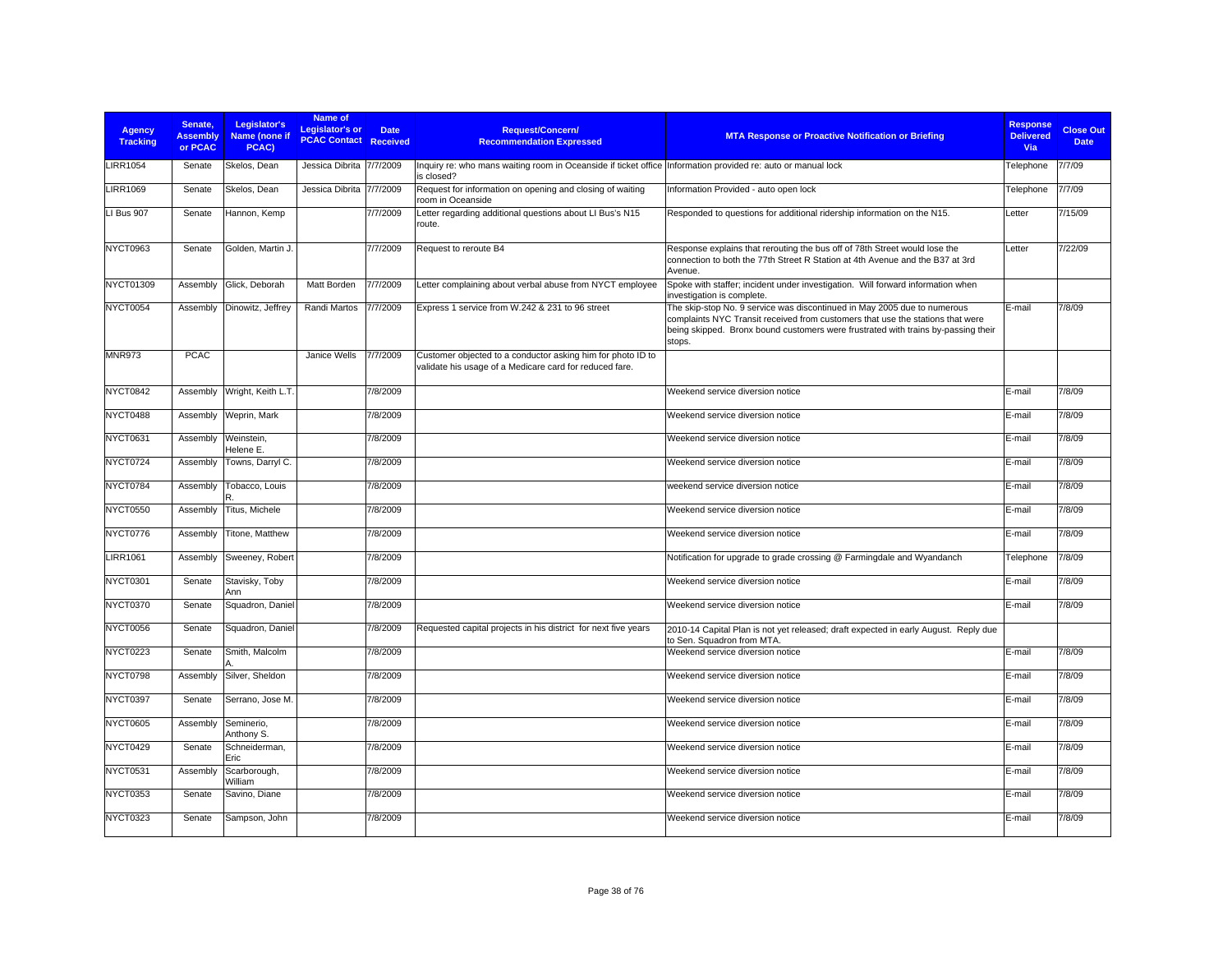| Agency<br><b>Tracking</b> | Senate.<br><b>Assembly</b><br>or PCAC | Legislator's<br>Name (none if<br>PCAC) | Name of<br>Legislator's or<br><b>PCAC Contact Received</b> | <b>Date</b> | <b>Request/Concern/</b><br><b>Recommendation Expressed</b>                                                   | <b>MTA Response or Proactive Notification or Briefing</b>                                                                                                                                                      | <b>Response</b><br><b>Delivered</b><br><b>Via</b> | <b>Close Out</b><br><b>Date</b> |
|---------------------------|---------------------------------------|----------------------------------------|------------------------------------------------------------|-------------|--------------------------------------------------------------------------------------------------------------|----------------------------------------------------------------------------------------------------------------------------------------------------------------------------------------------------------------|---------------------------------------------------|---------------------------------|
| NYCT0324                  | Senate                                | Sampson, John                          |                                                            | 7/8/2009    |                                                                                                              | Weekend service diversion notice                                                                                                                                                                               | E-mail                                            | 7/8/09                          |
| NYCT0821                  | Assembly                              | Rosenthal, Linda                       |                                                            | 7/8/2009    |                                                                                                              | Weekend service diversion notice                                                                                                                                                                               | E-mail                                            | 7/8/09                          |
| NYCT0740                  | Assembly                              | Robinson,<br>Annette                   |                                                            | 7/8/2009    |                                                                                                              | Weekend service diversion notice                                                                                                                                                                               | E-mail                                            | 7/8/09                          |
| NYCT0884                  | Assembly                              | Rivera, Peter M.                       |                                                            | 7/8/2009    |                                                                                                              | Weekend service diversion notice                                                                                                                                                                               | E-mail                                            | 7/8/09                          |
| NYCT0905                  | Assembly                              | Rivera, Naomi                          |                                                            | 7/8/2009    |                                                                                                              | Weekend service diversion notice                                                                                                                                                                               | E-mail                                            | 7/8/09                          |
| NYCT0891                  | Assembly                              | Rivera, Jose                           |                                                            | 7/8/2009    |                                                                                                              | Weekend service diversion notice                                                                                                                                                                               | E-mail                                            | 7/8/09                          |
| NYCT0828                  | Assembly                              | Powell, Jr., Adam<br>Clayton           |                                                            | 7/8/2009    |                                                                                                              | Weekend service diversion notice                                                                                                                                                                               | E-mail                                            | 7/8/09                          |
| NYCT0481                  | Assembly                              | Pheffer, Audrey I                      |                                                            | 7/8/2009    |                                                                                                              | Weekend service diversion notice                                                                                                                                                                               | E-mail                                            | 7/8/09                          |
| NYCT0755                  | Assembly                              | Perry, Nick                            |                                                            | 7/8/2009    |                                                                                                              | Weekend service diversion notice                                                                                                                                                                               | E-mail                                            | 7/8/09                          |
| NYCT0420                  | Senate                                | Perkins, William                       |                                                            | 7/8/2009    |                                                                                                              | Weekend service diversion notice                                                                                                                                                                               | E-mail                                            | 7/8/09                          |
| <b>NYCT0612</b>           | Assembly                              | Peralta, Jose R.                       |                                                            | 7/8/2009    |                                                                                                              | Weekend service diversion notice                                                                                                                                                                               | E-mail                                            | 7/8/09                          |
| NYCT0338                  | Senate                                | Parker, Kevin S.                       |                                                            | 7/8/2009    |                                                                                                              | Weekend service diversion notice                                                                                                                                                                               | E-mail                                            | 7/8/09                          |
| NYCT0703                  | Assembly                              | Ortiz, Felix                           |                                                            | 7/8/2009    |                                                                                                              | weekend service diversion notice                                                                                                                                                                               | E-mail                                            | 7/8/09                          |
| NYCT0155                  | Senate                                | Onorato, George                        |                                                            | 7/8/2009    |                                                                                                              | Weekend service diversion notice                                                                                                                                                                               | E-mail                                            | 7/8/09                          |
| <b>NYCT0835</b>           | Assembly                              | O'Donnell, Daniel                      |                                                            | 7/8/2009    |                                                                                                              | Weekend service diversion notice                                                                                                                                                                               | E-mail                                            | 7/8/09                          |
| <b>NYCT0598</b>           | Assembly                              | Nolan, Catherine                       |                                                            | 7/8/2009    |                                                                                                              | Weekend service diversion notice                                                                                                                                                                               | E-mail                                            | 7/8/09                          |
| <b>NYCT0316</b>           | Senate                                | Montgomery,<br>Velmanette              |                                                            | 7/8/2009    |                                                                                                              | Weekend service diversion notice                                                                                                                                                                               | E-mail                                            | 7/8/09                          |
| NYCT0182                  | Senate                                | Monserrate,<br>Hiram                   |                                                            | 7/8/2009    |                                                                                                              | Weekend service diversion notice                                                                                                                                                                               | E-mail                                            | 7/8/09                          |
| NYCT0710                  | Assembly                              | Millman, Joan                          |                                                            | 7/8/2009    |                                                                                                              | Weekend service diversion notice                                                                                                                                                                               | E-mail                                            | 7/8/09                          |
| <b>NYCT0472</b>           | Assembly                              | Meng, Grace                            |                                                            | 7/8/2009    |                                                                                                              | Weekend service diversion notice                                                                                                                                                                               | E-mail                                            | 7/8/09                          |
| NYCT0979                  | Assembly                              | Mayersohn,<br>Nettie                   | Scott Wolff                                                | 7/8/2009    | Calling on behalf of constituent. Doesn't understand why he<br>must recertify by visiting Assessment Center. | This issue referred to Eligibility office. Called placed to Mr. Wolf and left response<br>that customer must visit the Assessment center because it is now a part of the<br>eligibility determination process. | Verbal                                            | 7/8/09                          |
| NYCT0514                  | Assembly                              | Mayersohn,<br>Nettie                   |                                                            | 7/8/2009    |                                                                                                              | Weekend service diversion notice                                                                                                                                                                               | E-mail                                            | 7/8/09                          |
| <b>NYCT0542</b>           | Assembly                              | Markey, Margaret                       |                                                            | 7/8/2009    |                                                                                                              | Weekend service diversion notice                                                                                                                                                                               | E-mail                                            | 7/8/09                          |
| <b>NYCT0762</b>           | Assembly                              | Maisel, Alan                           |                                                            | 7/8/2009    |                                                                                                              | Weekend service diversion notice                                                                                                                                                                               | E-mail                                            | 7/8/09                          |
| NYCT0717                  | Assembly                              | Lopez, Vito                            |                                                            | 7/8/2009    |                                                                                                              | Weekend service diversion notice                                                                                                                                                                               | E-mail                                            | 7/8/09                          |
| NYCT0695                  | Assembly                              | Lentol, Joseph R.                      |                                                            | 7/8/2009    |                                                                                                              | Weekend service diversion notice                                                                                                                                                                               | E-mail                                            | 7/8/09                          |
| NYCT0036                  | Senate                                | Lanza, Andrew J.                       | Justine                                                    | 7/8/2009    | Access-A-Ride application                                                                                    | Wanted to know how to apply for Access-A-ride. Gave her the 800 number and talk<br>her through the MTA website to get more information. Justine was happy with the<br>information                              |                                                   | 7/8/09                          |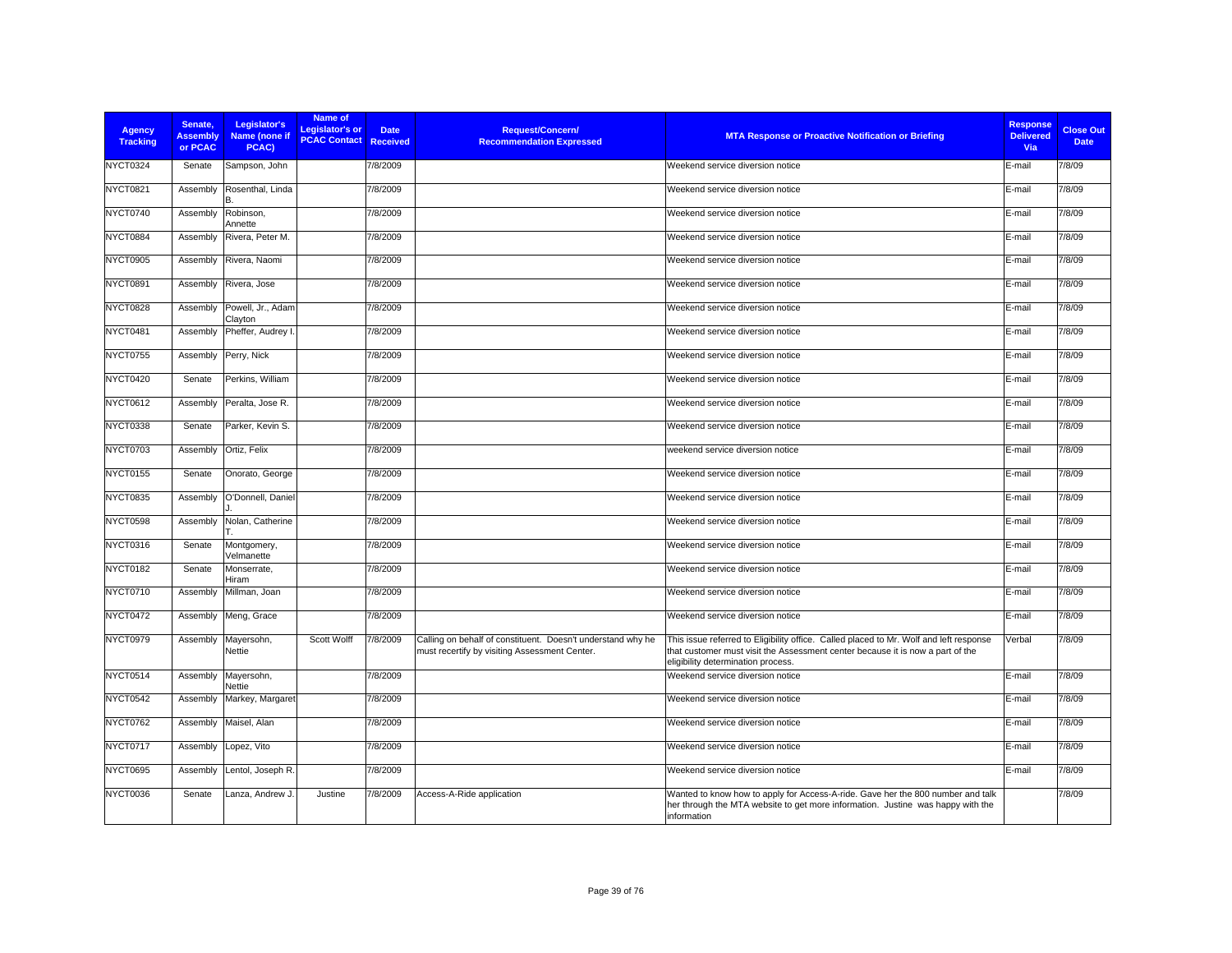| <b>Agency</b><br><b>Tracking</b> | Senate,<br><b>Assembly</b><br>or PCAC | Legislator's<br>Name (none if<br>PCAC) | Name of<br><b>Legislator's or</b><br><b>PCAC Contact</b> | <b>Date</b><br><b>Received</b> | Request/Concern/<br><b>Recommendation Expressed</b>          | <b>MTA Response or Proactive Notification or Briefing</b> | <b>Response</b><br><b>Delivered</b><br>Via | <b>Close Out</b><br><b>Date</b> |
|----------------------------------|---------------------------------------|----------------------------------------|----------------------------------------------------------|--------------------------------|--------------------------------------------------------------|-----------------------------------------------------------|--------------------------------------------|---------------------------------|
| NYCT0361                         | Senate                                | Lanza, Andrew J.                       |                                                          | 7/8/2009                       |                                                              | Weekend service diversion notice                          | E-mail                                     | 7/8/09                          |
| NYCT0495                         | Assembly                              | Lancman, Rory I.                       |                                                          | 7/8/2009                       |                                                              | Weekend service diversion notice                          | E-mail                                     | 7/8/09                          |
| NYCT0039                         | Assembly                              | Lancman, Rory I.                       |                                                          | 7/8/2009                       | Letter to President Roberts concerning AAR service complaint |                                                           |                                            | 8/5/09                          |
| NYCT0389                         | Senate                                | Kruger, Carl                           |                                                          | 7/8/2009                       |                                                              | Weekend service diversion notice                          | E-mail                                     | 7/8/09                          |
| NYCT0379                         | Senate                                | Krueger, Liz                           |                                                          | 7/8/2009                       |                                                              | Weekend service diversion notice                          | E-mail                                     | 7/8/09                          |
| NYCT0454                         | Senate                                | Klein, Jeffrey                         |                                                          | 7/8/2009                       |                                                              | Weekend service diversion notice                          | E-mail                                     | 7/8/09                          |
| <b>NYCT0806</b>                  | Assembly                              | Kellner, Micah                         |                                                          | 7/8/2009                       |                                                              | Weekend service diversion notice                          | E-mail                                     | 7/8/09                          |
| <b>NYCT0870</b>                  | Assembly                              | Kavanagh, Brian                        |                                                          | 7/8/2009                       |                                                              | Weekend service diversion notice                          | E-mail                                     | 7/8/09                          |
| <b>LIRR1060</b>                  | Senate                                | Johnson, Owen                          |                                                          | 7/8/2009                       |                                                              | Notification for upgrade to grade crossing @ Wyandanch    | Telephone                                  | 7/8/09                          |
| NYCT0747                         | Assembly                              | Jeffries, Hakeem                       |                                                          | 7/8/2009                       |                                                              | weekend service diversion                                 | E-mail                                     | 7/8/09                          |
| <b>NYCT0638</b>                  | Assembly                              | Jacobs, Rhoda                          |                                                          | 7/8/2009                       |                                                              | Weekend service diversion notice                          | E-mail                                     | 7/8/09                          |
| NYCT0769                         | Assembly                              | Hyer-Spencer,<br>Janelle               |                                                          | 7/8/2009                       |                                                              | Weekend service diversion notice                          | E-mail                                     | 7/8/09                          |
| <b>NYCT0122</b>                  | Senate                                | Huntley, Shirley                       |                                                          | 7/8/2009                       |                                                              | Weekend service diversion notice                          | E-mail                                     | 7/8/09                          |
| <b>NYCT0680</b>                  | Assembly                              | Hikind, Dov                            |                                                          | 7/8/2009                       |                                                              | Weekend service diversion notice                          | E-mail                                     | 7/8/09                          |
| <b>NYCT0522</b>                  | Assembly                              | Hevesi, Andrew                         |                                                          | 7/8/2009                       |                                                              | Weekend service diversion notice                          | E-mail                                     | 7/8/09                          |
| NYCT0933                         | Assembly                              | Heastie, Carl E.                       |                                                          | 7/8/2009                       |                                                              | Weekend service diversion notice                          | E-mail                                     | 7/8/09                          |
| NYCT0464                         | Senate                                | Hassell-<br>Thompson, Ruth             |                                                          | 7/8/2009                       |                                                              | Weekend service diversion notice                          | E-mail                                     | 7/8/09                          |
| NYCT0877                         | Assembly                              | Gottfried, Richard                     |                                                          | 7/8/2009                       |                                                              | Weekend service diversion notice                          | E-mail                                     | 7/8/09                          |
| NYCT0346                         | Senate                                | Golden, Martin J.                      |                                                          | 7/8/2009                       |                                                              | Weekend service diversion notice                          | E-mail                                     | 7/8/09                          |
| <b>NYCT0814</b>                  | Assembly                              | Glick, Deborah                         |                                                          | 7/8/2009                       |                                                              | Weekend service diversion notice                          | E-mail                                     | 7/8/09                          |
| NYCT0926                         | Assembly                              | Gibson, Vanessa                        |                                                          | 7/8/2009                       |                                                              | Weekend service diversion notice                          | E-mail                                     | 7/8/09                          |
| <b>NYCT0590</b>                  | Assembly                              | Gianaris, Michael                      |                                                          | 7/8/2009                       |                                                              | Weekend service diversion notice                          | E-mail                                     | 7/8/09                          |
| <b>LIRR1059</b>                  | Senate                                | Fuschillo, Jr.,<br>Charles             |                                                          | 7/8/2009                       |                                                              | Notification for upgrade to grade crossing @ Farmingdale  | Telephone                                  | 7/8/09                          |
| NYCT0849                         | Assembly                              | Farrell, Herman                        |                                                          | 7/8/2009                       |                                                              | Weekend service diversion notice                          | E-mail                                     | 7/8/09                          |
| NYCT0856                         | Assembly                              | Espaillat, Adriano                     |                                                          | 7/8/2009                       |                                                              | Weekend service diversion notice                          | E-mail                                     | 7/8/09                          |
| NYCT0445                         | Senate                                | Espada, Jr.,<br>Pedro                  |                                                          | 7/8/2009                       |                                                              | Weekend service diversion notice                          | E-mail                                     | 7/8/09                          |
| NYCT0406                         | Senate                                | Duane, Thomas                          |                                                          | 7/8/2009                       |                                                              | Weekend service diversion notice                          | E-mail                                     | 7/8/09                          |
| <b>NYCT0912</b>                  | Assembly                              | Dinowitz, Jeffrey                      |                                                          | 7/8/2009                       |                                                              | Weekend service diversion notice                          | E-mail                                     | 7/8/09                          |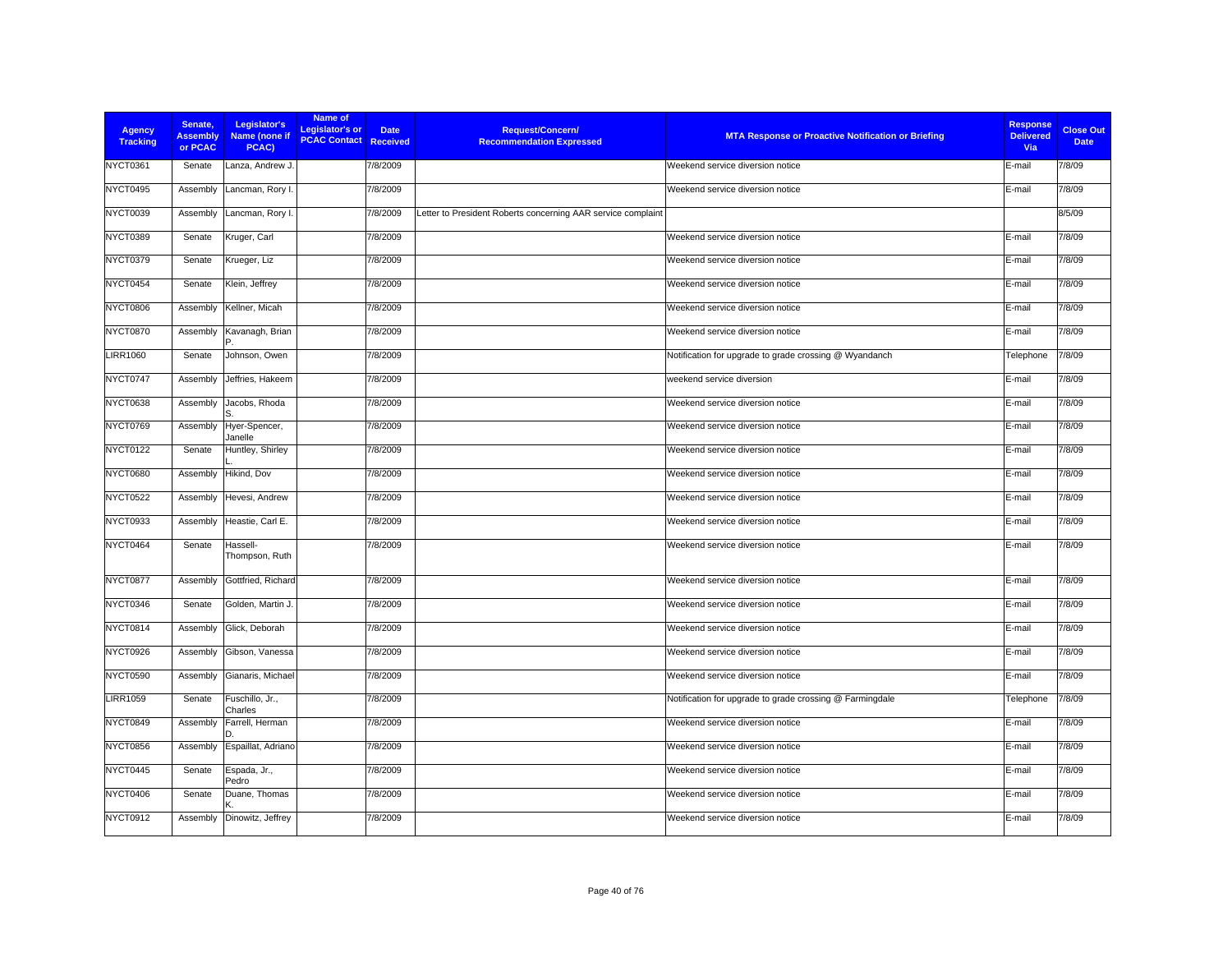| <b>Agency</b><br><b>Tracking</b> | Senate,<br><b>Assembly</b><br>or PCAC | Legislator's<br>Name (none if<br>PCAC) | Name of<br>Legislator's or<br><b>PCAC Contact Received</b> | <b>Date</b> | <b>Request/Concern/</b><br><b>MTA Response or Proactive Notification or Briefing</b><br><b>Recommendation Expressed</b>                                              | <b>Response</b><br><b>Delivered</b><br>Via | <b>Close Out</b><br><b>Date</b> |
|----------------------------------|---------------------------------------|----------------------------------------|------------------------------------------------------------|-------------|----------------------------------------------------------------------------------------------------------------------------------------------------------------------|--------------------------------------------|---------------------------------|
| <b>NYCT0308</b>                  | Senate                                | Dilan, Martin<br>Malave                |                                                            | 7/8/2009    | Weekend service diversion notice                                                                                                                                     | E-mail                                     | 7/8/09                          |
| NYCT0437                         | Senate                                | Diaz, Sr., Ruben                       |                                                            | 7/8/2009    | Weekend service diversion notice                                                                                                                                     | E-mail                                     | 7/8/09                          |
| NYCT0574                         | Assembly                              | DenDekker,<br>Michael G.               |                                                            | 7/8/2009    | Weekend service diversion notice                                                                                                                                     | E-mail                                     | 7/8/09                          |
| NYCT0659                         | Assembly                              | Cymbrowitz,<br>Steven H.               |                                                            | 7/8/2009    | Weekend service diversion notice                                                                                                                                     | E-mail                                     | 7/8/09                          |
| NYCT0791                         | Assembly                              | Cusick, Michael                        |                                                            | 7/8/2009    | weekend service diversion                                                                                                                                            | E-mail                                     | 7/8/09                          |
| NYCT0559                         | Assembly                              | Cook, Vivian                           |                                                            | 7/8/2009    | Weekend service diversion notice                                                                                                                                     | E-mail                                     | 7/8/09                          |
| <b>LIRR1062</b>                  | Assembly                              | Conte, James                           |                                                            | 7/8/2009    | Notification for upgrade to grade crossing @ Farmingdale                                                                                                             | Telephone                                  | 7/8/09                          |
| NYCT0673                         | Assembly                              | Colton, William                        |                                                            | 7/8/2009    | Weekend service diversion notice                                                                                                                                     | E-mail                                     | 7/8/09                          |
| <b>NYCT0567</b>                  | Assembly                              | Clark, Barbara M.                      |                                                            | 7/8/2009    | Weekend service diversion notice                                                                                                                                     | E-mail                                     | 7/8/09                          |
| NYCT0947                         | Assembly                              | Castro, Nelson L                       |                                                            | 7/8/2009    | Weekend service diversion notice                                                                                                                                     | E-mail                                     | 7/8/09                          |
| NYCT0504                         | Assembly                              | Carrozza, Ann-<br>Margaret             |                                                            | 7/8/2009    | Weekend service diversion notice                                                                                                                                     | E-mail                                     | 7/8/09                          |
| NYCT0645                         | Assembly                              | Camara, Karim                          |                                                            | 7/8/2009    | Weekend service diversion notice                                                                                                                                     | E-mail                                     | 7/8/09                          |
| NYCT0666                         | Assembly                              | Brook-Krasny,<br>Alec                  |                                                            | 7/8/2009    | Weekend service diversion notice                                                                                                                                     | E-mail                                     | 7/8/09                          |
| <b>NYCT0652</b>                  | Assembly                              | Brennan, James                         |                                                            | 7/8/2009    | Weekend service diversion notice                                                                                                                                     | E-mail                                     | 7/8/09                          |
| NYCT0733                         | Assembly                              | Boyland, Jr.,<br>William               |                                                            | 7/8/2009    | Weekend service diversion notice                                                                                                                                     | E-mail                                     | 7/8/09                          |
| NYCT0863                         | Assembly                              | Bing, Jonathan                         |                                                            | 7/8/2009    | Weekend service diversion notice                                                                                                                                     | E-mail                                     | 7/8/09                          |
| NYCT0898                         | Assembly                              | Benjamin,<br>Michael A.                |                                                            | 7/8/2009    | Weekend service diversion notice                                                                                                                                     | E-mail                                     | 7/8/09                          |
| NYCT0919                         | Assembly                              | Benedetto,<br>Michael R.               |                                                            | 7/8/2009    | Weekend service diversion notice                                                                                                                                     | E-mail                                     | 7/8/09                          |
| <b>NYCT0622</b>                  | Assembly                              | Barron, Inez                           |                                                            | 7/8/2009    | Weekend service diversion notice                                                                                                                                     | E-mail                                     | 7/8/09                          |
| <b>NYCT0583</b>                  | Assembly                              | Aubry, Jeffrion D.                     |                                                            | 7/8/2009    | Weekend service diversion notice                                                                                                                                     | E-mail                                     | 7/8/09                          |
| NYCT0940                         | Assembly                              | Arroyo, Carmen                         |                                                            | 7/8/2009    | Weekend service diversion notice                                                                                                                                     | E-mail                                     | 7/8/09                          |
| NYCT0233                         | Senate                                | Addabbo, Jr.,<br>Joseph P.             |                                                            | 7/8/2009    | Weekend service diversion notice                                                                                                                                     | E-mail                                     | 7/8/09                          |
| NYCT0331                         | Senate                                | Adams, Eric                            |                                                            | 7/8/2009    | Weekend service diversion notice                                                                                                                                     | E-mail                                     | 7/8/09                          |
| NYCT0687                         | Assembly                              | Abbate, Jr., Peter                     |                                                            | 7/8/2009    | weekend service diversion notice                                                                                                                                     | E-mail                                     | 7/8/09                          |
| <b>LIRR1063</b>                  | <b>PCAC</b>                           |                                        | Ellyn Shannon 7/8/2009                                     |             | Request for electronic copy of Annual Assessment<br>Annual Assessment sent electronically                                                                            | E-mail                                     | 7/8/09                          |
| <b>MNR966</b>                    | Assembly                              | Zebrowski,<br>Kenneth                  |                                                            | 7/9/2009    | Mileposts - Sent July Mileposts issues of Mileposts/Mileposts West to elected<br>officials in the MNR territory. Mileposts/Mileposts West is a customer news letter. | Mail                                       | 7/9/09                          |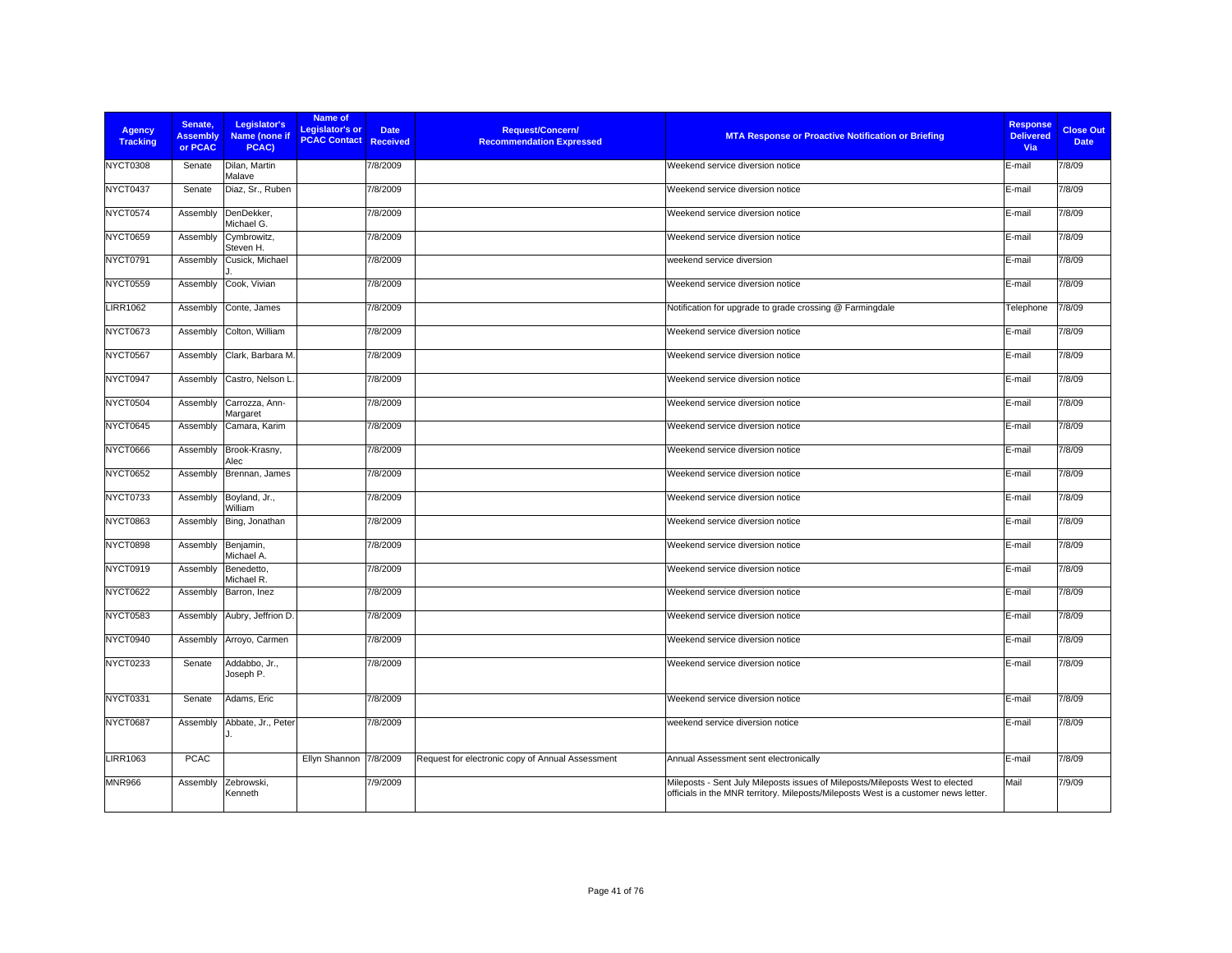| <b>Agency</b><br><b>Tracking</b> | Senate,<br><b>Assembly</b><br>or PCAC | Legislator's<br>Name (none if<br>PCAC) | Name of<br><b>Legislator's or</b><br><b>PCAC Contact Received</b> | <b>Date</b> | <b>Request/Concern/</b><br><b>Recommendation Expressed</b>                                                 | <b>MTA Response or Proactive Notification or Briefing</b>                                                                                                                                                                                                                                           | <b>Response</b><br><b>Delivered</b><br>Via | <b>Close Out</b><br><b>Date</b> |
|----------------------------------|---------------------------------------|----------------------------------------|-------------------------------------------------------------------|-------------|------------------------------------------------------------------------------------------------------------|-----------------------------------------------------------------------------------------------------------------------------------------------------------------------------------------------------------------------------------------------------------------------------------------------------|--------------------------------------------|---------------------------------|
| <b>MNR960</b>                    | Senate                                | Stewart-Cousins,<br>Andrea             |                                                                   | 7/9/2009    |                                                                                                            | Mileposts - Sent July Mileposts issues of Mileposts/Mileposts West to elected<br>officials in the MNR territory. Mileposts/Mileposts West is a customer news letter.                                                                                                                                | Mail                                       | 7/9/09                          |
| <b>MNR957</b>                    | Assembly                              | Spano, Michael                         |                                                                   | 7/9/2009    |                                                                                                            | Mileposts - Sent July Mileposts issues of Mileposts/Mileposts West to elected<br>officials in the MNR territory. Mileposts/Mileposts West is a customer news letter.                                                                                                                                | Mail                                       | 7/9/09                          |
| <b>MNR965</b>                    | Assembly                              | Skartados, Frank                       |                                                                   | 7/9/2009    |                                                                                                            | Mileposts - Sent July Mileposts issues of Mileposts/Mileposts West to elected<br>officials in the MNR territory. Mileposts/Mileposts West is a customer news letter.                                                                                                                                | Mail                                       | 7/9/09                          |
| <b>MNR964</b>                    | Senate                                | Saland, Stephen                        |                                                                   | 7/9/2009    |                                                                                                            | Mileposts - Sent July Mileposts issues of Mileposts/Mileposts West to elected<br>officials in the MNR territory. Mileposts/Mileposts West is a customer news letter.                                                                                                                                | Mail                                       | 7/9/09                          |
| <b>MNR969</b>                    | Assembly                              | Rabbitt, Ann                           |                                                                   | 7/9/2009    |                                                                                                            | Mileposts - Sent July Mileposts issues of Mileposts/Mileposts West to elected<br>officials in the MNR territory. Mileposts/Mileposts West is a customer news letter.                                                                                                                                | Mail                                       | 7/9/09                          |
| <b>MNR951</b>                    | Assembly                              | Pretlow, Gary                          |                                                                   | 7/9/2009    |                                                                                                            | Mileposts - Sent July Mileposts issues of Mileposts/Mileposts West to elected<br>officials in the MNR territory. Mileposts/Mileposts West is a customer news letter.                                                                                                                                | Mail                                       | 7/9/09                          |
| <b>MNR952</b>                    | Assembly                              | Paulin, Amy                            |                                                                   | 7/9/2009    |                                                                                                            | Mileposts - Sent July Mileposts issues of Mileposts/Mileposts West to elected<br>officials in the MNR territory. Mileposts/Mileposts West is a customer news letter.                                                                                                                                | Mail                                       | 7/9/09                          |
| <b>MNR912</b>                    | Assemblv                              | Paulin, Amy                            |                                                                   | 7/9/2009    | Sent letter regarding keeping the ticket window open at<br>Crestwood station                               | Response sent in July -- explaining that the low ticket window usage and need to<br>reduce costs for closing window.                                                                                                                                                                                | letter                                     | 7/24/09                         |
| <b>NYCT0551</b>                  | Senate                                | Padavan, Frank                         |                                                                   | 7/9/2009    | Senator Padavan wrote to President Roberts requesting the<br>installation of a bus shelter in Little Neck. | The installation of bus shelters is the responsibility of the NYC Department of<br>Transportation. Senator Padavan's letter was forwarded to Commissioner Sadik-<br>Khan; the Senator received a letter advising him of that fact.                                                                  | Letter                                     | 7/20/09                         |
| <b>MNR962</b>                    | Senate                                | Oppenheimer,<br>Suzi                   |                                                                   | 7/9/2009    |                                                                                                            | Mileposts - Sent July Mileposts issues of Mileposts/Mileposts West to elected<br>officials in the MNR territory. Mileposts/Mileposts West is a customer news letter.                                                                                                                                | Mail                                       | 7/9/09                          |
| <b>MNR971</b>                    | Senate                                | Morahan,<br>Thomas                     |                                                                   | 7/9/2009    |                                                                                                            | Mileposts - Sent July Mileposts issues of Mileposts/Mileposts West to elected<br>officials in the MNR territory. Mileposts/Mileposts West is a customer news letter.                                                                                                                                | Mail                                       | 7/9/09                          |
| <b>MNR950</b>                    | Assembly                              | Molinaro, Marcus                       |                                                                   | 7/9/2009    |                                                                                                            | Mileposts - Sent July Mileposts issues of Mileposts/Mileposts West to elected<br>officials in the MNR territory. Mileposts/Mileposts West is a customer news letter.                                                                                                                                | Mail                                       | 7/9/09                          |
| <b>MNR949</b>                    | Assembly                              | Miller, Joel                           |                                                                   | 7/9/2009    |                                                                                                            | Mileposts - Sent July Mileposts issues of Mileposts/Mileposts West to elected<br>officials in the MNR territory. Mileposts/Mileposts West is a customer news letter.                                                                                                                                | Mail                                       | 7/9/09                          |
| <b>NYCT0992</b>                  | Assembly                              | Mayersohn,<br>Nettie                   | Scott Wolff                                                       | 7/9/2009    | Mr. Wolf asked for the rationale behind our decision requiring<br>customer to visit an Assessment center   | Explained that attending an Assessment center is expected of all AAR applicants for Verbal<br>nearly all recertifications. Customer was able to walk into the office of Assemblyman<br>Mayersohn and, therefore is able to travel to the Assessment Center. AAR will<br>provide the transportation. |                                            | 7/9/09                          |
| <b>MNR963</b>                    | Senate                                | Leibell, Vincent                       |                                                                   | 7/9/2009    |                                                                                                            | Mileposts - Sent July Mileposts issues of Mileposts/Mileposts West to elected<br>officials in the MNR territory. Mileposts/Mileposts West is a customer news letter.                                                                                                                                | Mail                                       | 7/9/09                          |
| <b>MNR955</b>                    | Assembly                              | Latimer, George                        |                                                                   | 7/9/2009    |                                                                                                            | Mileposts - Sent July Mileposts issues of Mileposts/Mileposts West to elected<br>officials in the MNR territory. Mileposts/Mileposts West is a customer news letter.                                                                                                                                | Mail                                       | 7/9/09                          |
| <b>MNR972</b>                    | Senate                                | Larkin, William                        |                                                                   | 7/9/2009    |                                                                                                            | Mileposts - Sent July Mileposts issues of Mileposts/Mileposts West to elected<br>officials in the MNR territory. Mileposts/Mileposts West is a customer news letter.                                                                                                                                | Mail                                       | 7/9/09                          |
| <b>MNR959</b>                    | Senate                                | Klein, Jeffrey                         |                                                                   | 7/9/2009    |                                                                                                            | Mileposts - Sent July Mileposts issues of Mileposts/Mileposts West to elected<br>officials in the MNR territory. Mileposts/Mileposts West is a customer news letter.                                                                                                                                | Mail                                       | 7/9/09                          |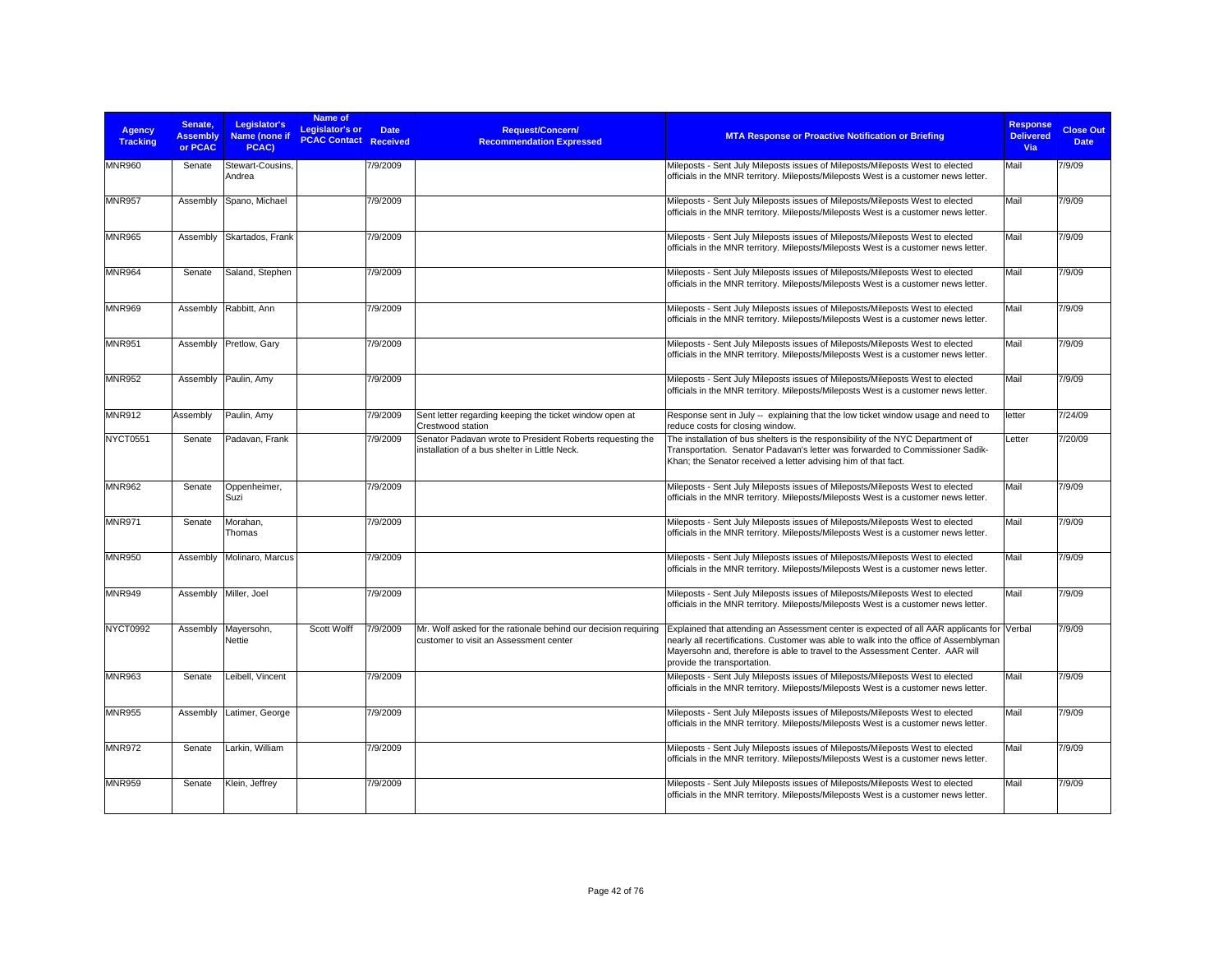| <b>Agency</b><br><b>Tracking</b> | Senate.<br><b>Assembly</b><br>or PCAC | Legislator's<br>Name (none if<br>PCAC) | Name of<br>Legislator's or<br><b>PCAC Contact Received</b> | <b>Date</b> | <b>Request/Concern/</b><br><b>Recommendation Expressed</b>                                            | <b>MTA Response or Proactive Notification or Briefing</b>                                                                                                                                                                                       | <b>Response</b><br><b>Delivered</b><br>Via    | <b>Close Out</b><br><b>Date</b> |
|----------------------------------|---------------------------------------|----------------------------------------|------------------------------------------------------------|-------------|-------------------------------------------------------------------------------------------------------|-------------------------------------------------------------------------------------------------------------------------------------------------------------------------------------------------------------------------------------------------|-----------------------------------------------|---------------------------------|
| <b>MNR967</b>                    | Assembly                              | Jaffee, Ellen                          |                                                            | 7/9/2009    |                                                                                                       | Mileposts - Sent July Mileposts issues of Mileposts/Mileposts West to elected<br>officials in the MNR territory. Mileposts/Mileposts West is a customer news letter.                                                                            | Mail                                          | 7/9/09                          |
| <b>MNR961</b>                    | Senate                                | Hassell-<br>Thompson, Ruth             |                                                            | 7/9/2009    |                                                                                                       | Mileposts - Sent July Mileposts issues of Mileposts/Mileposts West to elected<br>officials in the MNR territory. Mileposts/Mileposts West is a customer news letter.                                                                            | Mail                                          | 7/9/09                          |
| <b>MNR970</b>                    | Assembly                              | Gunther, Aileen                        |                                                            | 7/9/2009    |                                                                                                       | Mileposts - Sent July Mileposts issues of Mileposts/Mileposts West to elected<br>officials in the MNR territory. Mileposts/Mileposts West is a customer news letter.                                                                            | Mail                                          | 7/9/09                          |
| <b>MNR954</b>                    | Assembly                              | Galef, Sandra                          |                                                            | 7/9/2009    |                                                                                                       | Mileposts - Sent July Mileposts issues of Mileposts/Mileposts West to elected<br>officials in the MNR territory. Mileposts/Mileposts West is a customer news letter.                                                                            | Mail                                          | 7/9/09                          |
| Bus Co 912                       | Senate                                | Crowley, Joseph                        | Angela D.<br>DenDekker                                     | 7/9/2009    | Delays and missing buses on the Q47                                                                   | Equipment redistributed and a new schedule on the Q47 for the Summer should<br>alleviate the problem. Road Operations was informed and will follow up with spot<br>checks.                                                                      | <b>Bus</b><br>Customer<br>Relations<br>Center | 7/1/09                          |
| <b>MNR968</b>                    | Assembly                              | Calhoun, Nancy                         |                                                            | 7/9/2009    |                                                                                                       | Mileposts - Sent July Mileposts issues of Mileposts/Mileposts West to elected<br>officials in the MNR territory. Mileposts/Mileposts West is a customer news letter.                                                                            | Mail                                          | 7/9/09                          |
| <b>MNR956</b>                    | Assembly                              | Brodsky, Richard                       |                                                            | 7/9/2009    |                                                                                                       | Mileposts - Sent July Mileposts issues of Mileposts/Mileposts West to elected<br>officials in the MNR territory. Mileposts/Mileposts West is a customer news letter.                                                                            | Mail                                          | 7/9/09                          |
| <b>MNR953</b>                    | Assembly                              | Bradley, Adam                          |                                                            | 7/9/2009    |                                                                                                       | Mileposts - Sent July Mileposts issues of Mileposts/Mileposts West to elected<br>officials in the MNR territory. Mileposts/Mileposts West is a customer news letter.                                                                            | Mail                                          | 7/9/09                          |
| <b>MNR973</b>                    | Senate                                | Bonacic, John                          |                                                            | 7/9/2009    |                                                                                                       | Mileposts - Sent July Mileposts issues of Mileposts/Mileposts West to elected<br>officials in the MNR territory. Mileposts/Mileposts West is a customer news letter.                                                                            | Mail                                          | 7/9/09                          |
| NYCT0038                         | Assembly                              | Bing, Jonathan                         | Rebecca                                                    | 7/9/2009    | 1st/2nd/3rd Avenue routes                                                                             | Constituent wants to know when hybrid buses will arrive on the Informed Rebecca that we will not purchasing hybrid articulated buses for those<br>lines. We are looking for new technology for the M15 line.                                    | Verbal                                        | 7/14/09                         |
| <b>MNR958</b>                    | Assembly                              | Ball, Gregory                          |                                                            | 7/9/2009    |                                                                                                       | Mileposts - Sent July Mileposts issues of Mileposts/Mileposts West to elected<br>officials in the MNR territory. Mileposts/Mileposts West is a customer news letter.                                                                            | Mail                                          | 7/9/09                          |
| <b>LIRR1055</b>                  | <b>PCAC</b>                           |                                        | Maureen<br><b>Michaels</b>                                 | 7/9/2009    | Request for PDF file for customer satisfaction survey (CSS)                                           | PDF file provided from Marketing                                                                                                                                                                                                                | E-mail                                        | 7/7/09                          |
| Bus Co 911                       | <b>PCAC</b>                           |                                        | Kathy                                                      | 7/9/2009    | Buses operating on 83rd Street between Astoria Blvd and<br>23rd Avenue                                | An apology with a promise that the depot and Road Operations will continue to<br>monitor the location and our bus operators, and take necessary action with anyone<br>who is in violation.                                                      | e-mail                                        | 7/8/09                          |
| <b>LIRR1064</b>                  | <b>PCAC</b>                           |                                        | William<br>Henderson                                       | 7/9/2009    | Request for information regarding 1:23 canceled train from<br>Montauk because of equipment trouble    | Email sent to PCAC members that there was a timetable error - explanation also<br>posted on the web                                                                                                                                             | E-mail                                        | 7/9/09                          |
| <b>MNR913</b>                    | <b>PCAC</b>                           |                                        | William<br>Henderson                                       | 7/9/2009    | 125th St under the station that is completely littered with trash.<br>abandoned newspaper boxes, etc. | Forwarded email from Doug McKean regarding the area along Informed that NYC Sanitation has resumed regular cleanup service to the area.                                                                                                         | E-mail                                        | 7/10/09                         |
| MTAHQ 922                        | Assembly                              | Ways and Means                         | Michael<br>Johnson                                         | 7/10/2009   | Michael has requested a tour of 157th Street station where<br>NYCT is finishing up work.              | NYCT staff will get back to Michael on Monday and set up that tour for Wednesday<br>morning.                                                                                                                                                    | in person                                     | 7/15/09                         |
| <b>LIRR1105</b>                  | Assembly                              | Thiele, Jr., Fred                      |                                                            | 7/10/2009   | Telephone call                                                                                        | <b>Discussed LIRR operations</b>                                                                                                                                                                                                                | Telephone                                     | 7/10/09                         |
| <b>LIRR1065</b>                  | Senate                                | Smith, Malcolm                         | <b>District Office</b><br>Staff                            | 7/10/2009   |                                                                                                       | Faxed notification for vegetation management                                                                                                                                                                                                    | Fax                                           | 7/10/09                         |
| <b>MNR916</b>                    | Senate                                | Leibell, Vincent                       | Elizabeth Sant 7/10/2009                                   |             | Inquired on the status of the Prospect Hill Bridge closure.                                           | MNR staff informed Sant that NYSDOT required MNR to conduct a Level 1 Load<br>Rating of the bridge. Consultant was selected by MNR and load rating testing will be<br>performed and finalized by end of August which will determine next steps. |                                               | 7/10/09                         |
| <b>LIRR1067</b>                  | Senate                                | Johnson, Craig                         | <b>District Office</b><br>Staff                            | 7/10/2009   |                                                                                                       | Faxed notification for vegetation management                                                                                                                                                                                                    | Fax                                           | 7/10/09                         |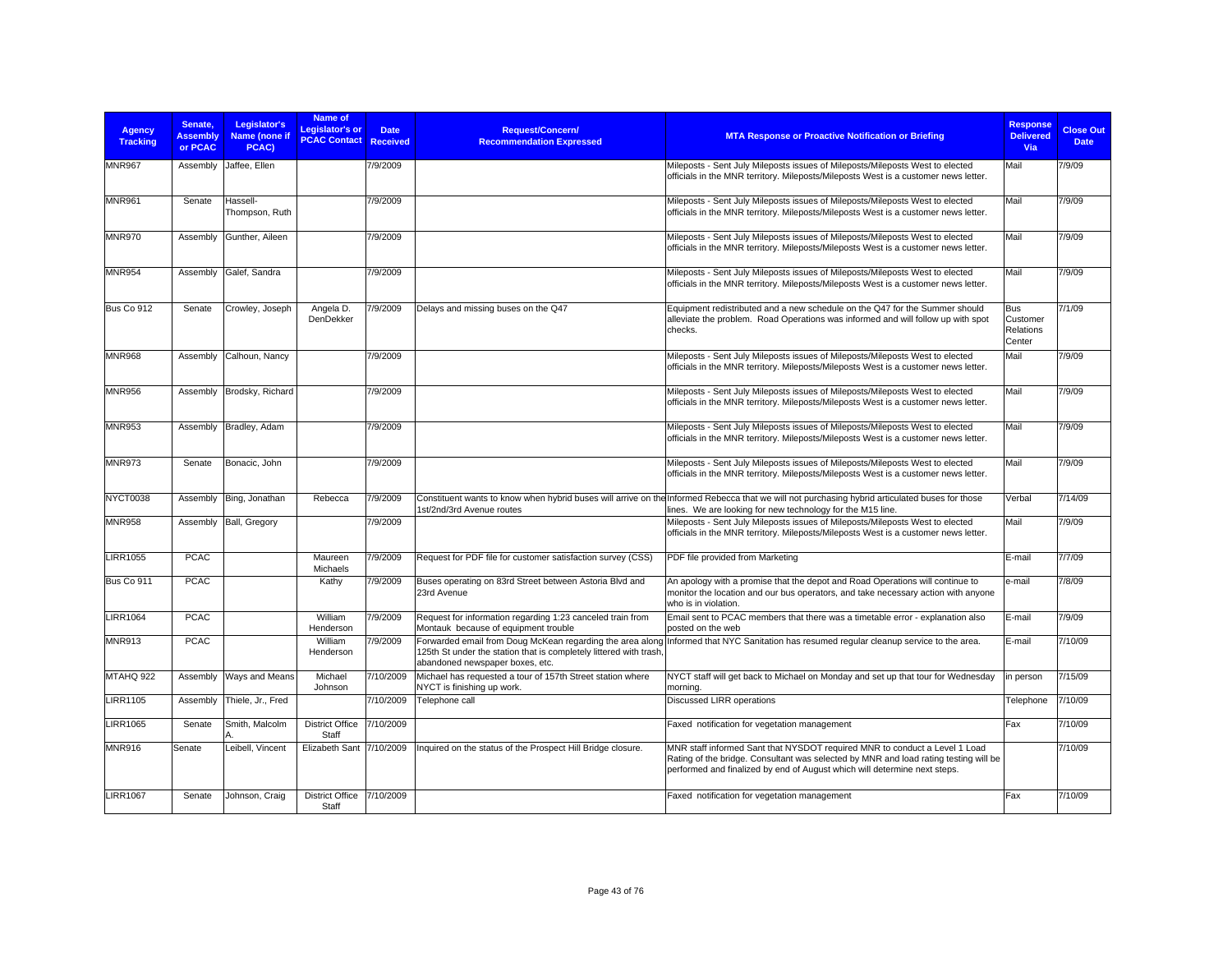| <b>Agency</b><br><b>Tracking</b> | Senate,<br><b>Assembly</b><br>or PCAC | Legislator's<br>Name (none if<br>PCAC) | <b>Name of</b><br>Legislator's or<br><b>PCAC Contact</b> | <b>Date</b><br><b>Received</b> | <b>Request/Concern/</b><br><b>Recommendation Expressed</b>                                                                                                                                                                                                                      | <b>MTA Response or Proactive Notification or Briefing</b>                                                                                                                                                                                  | <b>Response</b><br><b>Delivered</b><br>Via | <b>Close Out</b><br><b>Date</b> |
|----------------------------------|---------------------------------------|----------------------------------------|----------------------------------------------------------|--------------------------------|---------------------------------------------------------------------------------------------------------------------------------------------------------------------------------------------------------------------------------------------------------------------------------|--------------------------------------------------------------------------------------------------------------------------------------------------------------------------------------------------------------------------------------------|--------------------------------------------|---------------------------------|
| NYCT01303                        | Senate                                | Golden, Martin J.                      |                                                          | 7/10/2009                      | Observed conditions of three N line Stations in Brooklyn                                                                                                                                                                                                                        | Wrote letter informing Sen. Golden that we surveyed the stations and found that<br>while the deteriorated conditions are unsightly, there is no structural deficiencies or<br>threat of collapse. The stairs were found in good condition. | Letter                                     | 8/21/09                         |
| <b>LIRR1073</b>                  | Senate                                | Fuschillo, Jr.,<br>Charles             | Sara Holly                                               | 7/10/2009                      | Progress report regarding Seaford Station rehab                                                                                                                                                                                                                                 | Update provided                                                                                                                                                                                                                            | Telephone                                  | 7/10/09                         |
| <b>LIRR1068</b>                  | Assembly                              | Clark, Barbara M.                      | <b>District Office</b><br>Staff                          | 7/10/2009                      |                                                                                                                                                                                                                                                                                 | Faxed notification for vegetation management                                                                                                                                                                                               | Fax                                        | 7/10/09                         |
| <b>LIRR1066</b>                  | Assembly                              | Alfano, Thomas                         | District Office 7/10/2009<br>Staff                       |                                |                                                                                                                                                                                                                                                                                 | Faxed notification for vegetation management                                                                                                                                                                                               | Fax                                        | 7/10/09                         |
| <b>LIRR1072</b>                  | <b>PCAC</b>                           |                                        | Karyl Berger                                             | 7/10/2009                      | Complaint about the cleanliness of Jamaica Station<br>bathrooms & frequency of cleaning                                                                                                                                                                                         | Information has been provided                                                                                                                                                                                                              | E-mail                                     | 7/22/09                         |
| MTAHQ 923                        | Senate                                | Montgomery,<br>Velmanette              |                                                          | 7/13/2009                      | Request for updated financial projections for the Forest City<br>Ratner - Atlantic Yards Project                                                                                                                                                                                | Staff Summary of transaction and Vanderbilt Yards appraisal walked over to Senator In Person<br>on Senate floor.                                                                                                                           |                                            | 7/16/09                         |
| NYCT0058                         | Senate                                | Krueger, Liz                           | Holly Emma                                               | 7/13/2009                      | Constituent lost MetroCard. Could not reach NYCT Customer<br>Service.                                                                                                                                                                                                           | MetroCard responding to constituent directly.                                                                                                                                                                                              |                                            | 7/14/09                         |
| NYCT0055                         | Senate                                | Klein, Jeffrey                         | Victoria Galasso 7/13/2009                               |                                | Express bus complaint-BxM4A                                                                                                                                                                                                                                                     | Ms. Galasso was given number of Customer Service from MTA Bus Company.                                                                                                                                                                     | Verbal                                     | 7/13/09                         |
| <b>NYCT0592</b>                  | Senate                                | Golden, Martin J.                      |                                                          | 7/13/2009                      | Letter about operatation and maintenance of wheelchair lifts                                                                                                                                                                                                                    | Explained training for operation and maintenance of wheelchair lifts                                                                                                                                                                       | letter                                     | 8/4/09                          |
| <b>LIRR1074</b>                  | Senate                                | Foley, Brian                           | Scott Martella                                           | 7/13/2009                      | Request for information regarding installation of monopole in<br>Medford                                                                                                                                                                                                        | Information provided                                                                                                                                                                                                                       | Telephone                                  | 7/13/09                         |
| NYCT0064                         | Assembly                              | Farrell, Herman<br>n                   | Michael<br>Johnson                                       | 7/13/2009                      | Requested tour of 157th St. #1 line station to review work paid<br>for by Assemblyman Farrell                                                                                                                                                                                   | Tour held on 7/15: Farrell satisfied with work done and some follow up items that the Verbal<br>GMG informed him that she would take care of.                                                                                              |                                            | 7/15/09                         |
| NYCT0057                         | Assembly                              | DenDekker,<br>Michael G.               | Maureen Allen 7/13/2009                                  |                                | Ms. Allen is inquiring as to the status of the storefronts at the<br>Roosevelt/74 transfer complex in Queen She is unhappy with<br>the time that it has taken to get tenants into the remaining<br>unused storefronts.                                                          | MTA Real Estate provided a report on the status of the storefronts, which was<br>provided to Ms. Allen.                                                                                                                                    | E-mail                                     |                                 |
| NYCT0097                         | <b>PCAC</b>                           |                                        | Karyl Berger                                             | 7/13/2009                      | Conveys complaint from an elderly rider that there should be<br>bathrooms in all stations and asks for a current list of the<br>public bathrooms in the system. Also inquires about policy for<br>bathroom placement and asks for the hours when bathrooms<br>are open for use. | Forwarded current listing of public restrooms noting that all are closed between the<br>hours of midnight and 5 am.                                                                                                                        | E-mail                                     | 7/13/09                         |
| <b>LIRR1071</b>                  | <b>PCAC</b>                           |                                        | Gerard<br>Bringmann                                      | 7/13/2009                      | Request for information regarding train 2733 out of Speonk<br>@5:39AM - were the mechanical problems reported and<br>repaired before putting back into evening service?                                                                                                         | LIRR provided information that mechanical troubles reported immediately and<br>repairs would be conducted prior to train being put back into service.                                                                                      | E-mail                                     | 7/13/09                         |
| NYCT0100                         | <b>PCAC</b>                           |                                        | Karyl Berger                                             | 7/13/2009                      | Requests listing of stations in subway system without PA<br>systems                                                                                                                                                                                                             | Sent list.                                                                                                                                                                                                                                 | E-mail                                     | 7/17/09                         |
| NYCT0101                         | <b>PCAC</b>                           |                                        | Karyl Berger                                             | 7/13/2009                      | Requests updated listing of Line General Managers and the<br>stations for which they are responsible.                                                                                                                                                                           | Sent list.                                                                                                                                                                                                                                 | E-mail                                     | 8/5/09                          |
| <b>LIRR1070</b>                  | <b>PCAC</b>                           |                                        | Ellyn Shannon 7/13/2009                                  |                                | Inquired about three items: Train speed between Mastic-<br>Shirley & Speonk, responsibilities of train cleaning crew, and<br>message boards that after a disruption anticipate & announce<br>new arrival times                                                                  |                                                                                                                                                                                                                                            |                                            |                                 |
| <b>NYCT0553</b>                  | Senate                                | Squadron, Daniel                       |                                                          | 7/14/2009                      |                                                                                                                                                                                                                                                                                 | Southbound Q59 Reroute in Williamsburg                                                                                                                                                                                                     | Letter                                     | 7/14/09                         |
| <b>LIRR1075</b>                  | Assembly                              | Schimel, Michelle                      | Sandy Portnoy 7/14/2009                                  |                                | Request for information regarding installation of monopole<br><b>Great Neck</b>                                                                                                                                                                                                 | Information provided                                                                                                                                                                                                                       | Telephone                                  | 7/14/09                         |
| <b>MNR917</b>                    | Senate                                | Saland, Stephen                        | Christina                                                | 7/14/2009                      | Inquired as to whether there are any upcoming capital projects<br>in the Senator's district                                                                                                                                                                                     | Mannix provided the office with the next phase of Poughkeepsie station building<br>renovations.                                                                                                                                            | Telephone                                  | 7/17/09                         |
| NYCT0095                         | Senate                                | Parker, Kevin S.                       |                                                          | 7/14/2009                      |                                                                                                                                                                                                                                                                                 | Temporary Elimination of Brighton Line Express Service                                                                                                                                                                                     | Letter                                     | 7/14/09                         |
| NYCT0575                         | Assembly                              | Lentol, Joseph R.                      |                                                          | 7/14/2009                      |                                                                                                                                                                                                                                                                                 | Southbound Q59 Reroute in Williamsburg                                                                                                                                                                                                     | Letter                                     | 7/14/09                         |
| NYCT0093                         | Senate                                | Kruger, Carl                           |                                                          | 7/14/2009                      |                                                                                                                                                                                                                                                                                 | Temporary Elimination of Brighton Line Express service                                                                                                                                                                                     | Letter                                     | 7/14/09                         |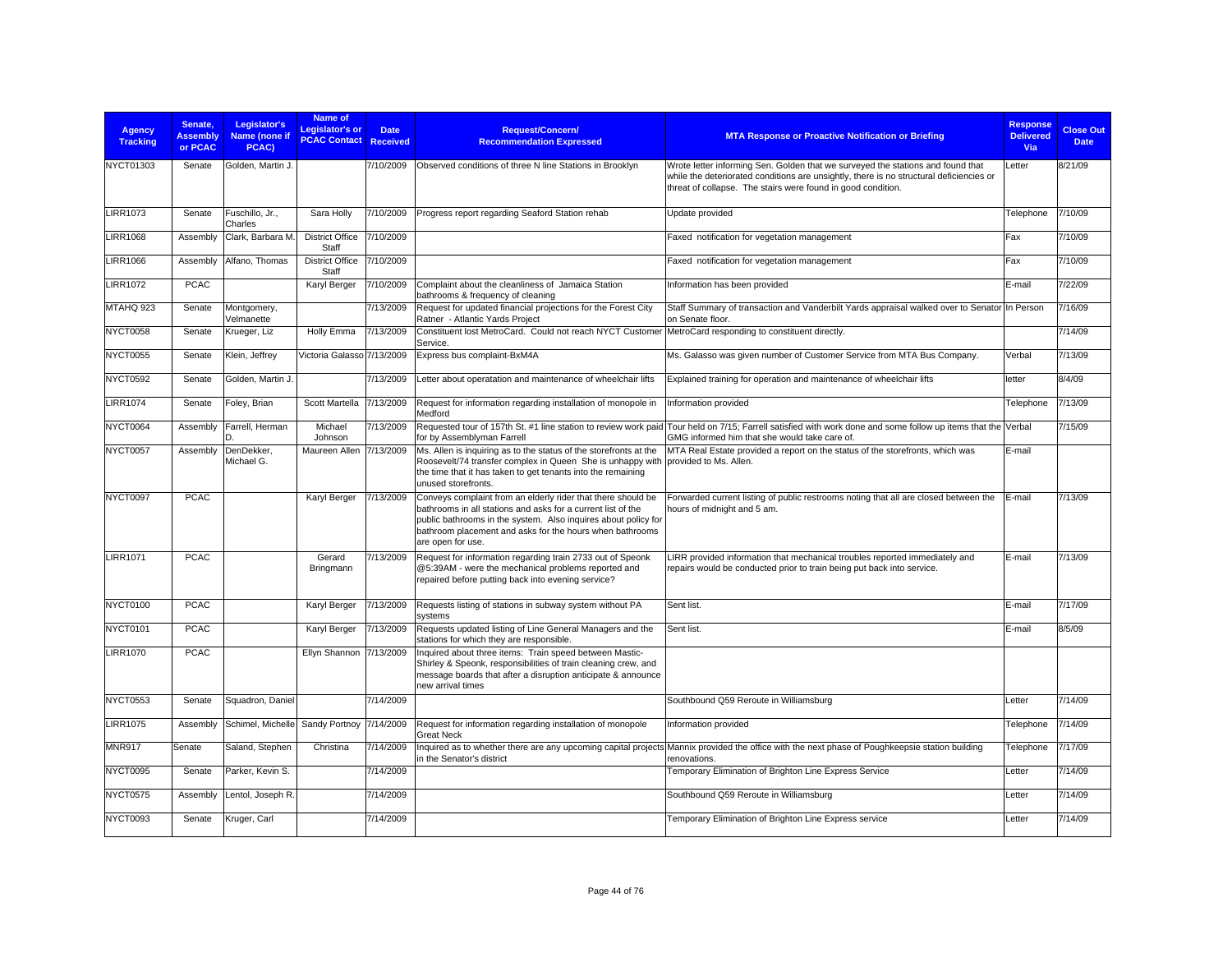| Agency<br><b>Tracking</b> | Senate,<br><b>Assembly</b><br>or PCAC | Legislator's<br>Name (none if<br>PCAC) | Name of<br>Legislator's or<br><b>PCAC Contact</b> | <b>Date</b><br>Received | <b>Request/Concern/</b><br><b>Recommendation Expressed</b>                                                          | <b>MTA Response or Proactive Notification or Briefing</b>                                                                                                                            | Response<br><b>Delivered</b><br>Via | <b>Close Out</b><br><b>Date</b> |
|---------------------------|---------------------------------------|----------------------------------------|---------------------------------------------------|-------------------------|---------------------------------------------------------------------------------------------------------------------|--------------------------------------------------------------------------------------------------------------------------------------------------------------------------------------|-------------------------------------|---------------------------------|
| NYCT0060                  | Senate                                | Krueger, Liz                           | Liz Krueger,<br>Jennifer Krinsky                  | 7/14/2009               | Discussed proposed MTA exec. director; air tempering in<br>stations; improving service on Lexington. Line           | Discussed proposals with Krueger's staff.                                                                                                                                            | Verbal                              | 7/14/09                         |
| <b>NYCT0059</b>           | Senate                                | Krueger, Liz                           |                                                   | 7/14/2009               | SAS request review of 86th Street entrance options and<br>extension of public comment period.                       | Options will be addressed in SAS response to comment to FTA. Public hearing<br>period will be extended to July 31st.                                                                 | Letter                              | 7/23/09                         |
| NYCT0099                  | Assembly                              | Jacobs, Rhoda                          |                                                   | 7/14/2009               |                                                                                                                     | Temporary Elimination of Brighton Line Express Service                                                                                                                               | Letter                              | 7/14/09                         |
| <b>LIRR1076</b>           | Assembly                              | Fields, Ginny                          |                                                   | 7/14/2009               | Requested briefing on Bayport plantings                                                                             | Update provided                                                                                                                                                                      | Telephone                           | 7/14/09                         |
| <b>LIRR1077</b>           | Assembly                              | Fields, Ginny                          |                                                   | 7/14/2009               | Complaint re: Passenger Services Employee                                                                           | Passenger Services conducted investigation and results were provided                                                                                                                 | Telephone                           | 8/6/09                          |
| NYCT0098                  | Assembly                              | Cymbrowitz,<br>Steven H.               |                                                   | 7/14/2009               |                                                                                                                     | Temporary Elimination of Brighton Line Express Service                                                                                                                               | Letter                              | 7/14/09                         |
| NYCT0096                  | Assembly                              | Brennan, James                         |                                                   | 7/14/2009               |                                                                                                                     | Temporary elimination of Brighton Line Express Service                                                                                                                               | Letter                              | 7/14/09                         |
| NYCT0062                  | Assembly                              | Bing, Jonathan                         | Adam Brickman 7/14/2009                           |                         | Looking for information on Hunter College station work.                                                             | Informed Mr. Brickman that project was scheduled for 2011 and will include one<br>street to mezz elevator, elevators from mezz to platforms; extra stairs from mezz to<br>platforms. | Verbal                              | 7/14/09                         |
| NYCT0094                  | Senate                                | Adams, Eric                            |                                                   | 7/14/2009               |                                                                                                                     | Temporary elimination of Brighton Line Express Service                                                                                                                               | Letter                              | 7/14/09                         |
| NYCT0843                  | Assembly                              | Wright, Keith L.T.                     |                                                   | 7/15/2009               |                                                                                                                     | Weekend service diversion notice                                                                                                                                                     | E-mail                              | 7/15/09                         |
| NYCT0489                  | Assembly                              | Weprin, Mark                           |                                                   | 7/15/2009               |                                                                                                                     | Weekend service diversion notice                                                                                                                                                     | E-mail                              | 7/15/09                         |
| <b>NYCT0632</b>           | Assembly                              | Weinstein,<br>Helene E.                |                                                   | 7/15/2009               |                                                                                                                     | Weekend service diversion notice                                                                                                                                                     | E-mail                              | 7/15/09                         |
| NYCT0725                  | Assembly                              | Towns, Darryl C.                       |                                                   | 7/15/2009               |                                                                                                                     | Weekend service diversion notice                                                                                                                                                     | E-mail                              | 7/15/09                         |
| NYCT0726                  | Assembly                              | Towns, Darryl C.                       |                                                   | 7/15/2009               |                                                                                                                     | Weekend service diversion notice                                                                                                                                                     | E-mail                              | 7/15/09                         |
| NYCT0727                  | Assembly                              | Towns, Darryl C.                       |                                                   | 7/15/2009               |                                                                                                                     | Weekend service diversion notice                                                                                                                                                     | E-mail                              | 7/15/09                         |
| NYCT0785                  | Assembly                              | Tobacco, Louis                         |                                                   | 7/15/2009               |                                                                                                                     | weekend service diversion notice                                                                                                                                                     | E-mail                              | 7/15/09                         |
| <b>NYCT0552</b>           | Assembly                              | Titus, Michele                         |                                                   | 7/15/2009               |                                                                                                                     | Weekend service diversion notice                                                                                                                                                     | E-mail                              | 7/15/09                         |
| NYCT0777                  | Assembly                              | Titone, Matthew                        |                                                   | 7/15/2009               |                                                                                                                     | Weekend service diversion notice                                                                                                                                                     | E-mail                              | 7/15/09                         |
| NYCT0302                  | Senate                                | Stavisky, Toby<br>Ann                  |                                                   | 7/15/2009               |                                                                                                                     | Weekend service diversion notice                                                                                                                                                     | E-mail                              | 7/15/09                         |
| <b>NYCT0371</b>           | Senate                                | Squadron, Daniel                       |                                                   | 7/15/2009               |                                                                                                                     | Weekend service diversion notice                                                                                                                                                     | E-mail                              | 7/15/09                         |
| <b>NYCT0506</b>           | Senate                                | Squadron, Daniel                       |                                                   | 7/15/2009               |                                                                                                                     | B61 Split into Two shorter route (B61 and new B62 routes)                                                                                                                            | Letter                              | 7/15/09                         |
| NYCT0224                  | Senate                                | Smith, Malcolm                         |                                                   | 7/15/2009               |                                                                                                                     | Weekend service diversion notice                                                                                                                                                     | E-mail                              | 7/15/09                         |
| NYCT0993                  | Senate                                | Smith, Malcolm                         | LaSandra<br>Middleton                             | 7/15/2009               | Ms. Middleton of Senator Smith's office requested that the<br>assessment interview for AAR customer be rescheduled. | While speaking with Ms. Middleton the interview was rescheduled for July 30.<br>Confirmation letter from EDU will be sent to customer.                                               | Verbal                              | 7/16/09                         |
| NYCT0799                  | Assembly                              | Silver, Sheldon                        |                                                   | 7/15/2009               |                                                                                                                     | Weekend service diversion notice                                                                                                                                                     | E-mail                              | 7/15/09                         |
| NYCT0398                  | Senate                                | Serrano, Jose M.                       |                                                   | 7/15/2009               |                                                                                                                     | Weekend service diversion notice                                                                                                                                                     | E-mail                              | 7/15/09                         |
| <b>NYCT0606</b>           | Assembly                              | Seminerio,<br>Anthony S.               |                                                   | 7/15/2009               |                                                                                                                     | Weekend service diversion notice                                                                                                                                                     | E-mail                              | 7/15/09                         |
| <b>NYCT0430</b>           | Senate                                | Schneiderman,<br>Eric                  |                                                   | 7/15/2009               |                                                                                                                     | Weekend service diversion notice                                                                                                                                                     | E-mail                              | 7/15/09                         |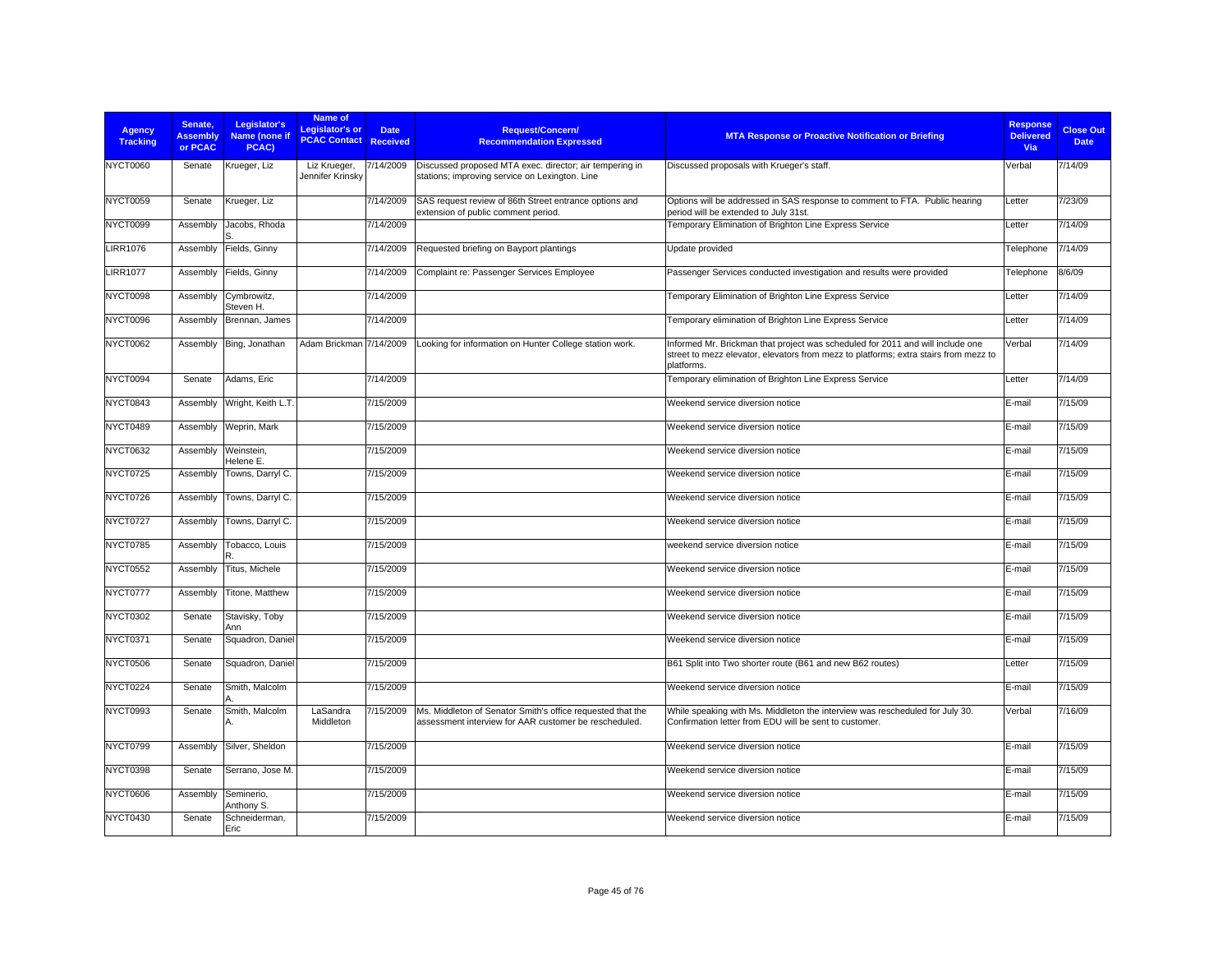| <b>Agency</b><br><b>Tracking</b> | Senate.<br><b>Assembly</b><br>or PCAC | Legislator's<br>Name (none if<br>PCAC) | Name of<br>Legislator's or<br><b>PCAC Contact Received</b> | <b>Date</b> | <b>Request/Concern/</b><br><b>Recommendation Expressed</b> | <b>MTA Response or Proactive Notification or Briefing</b>                                                                                                                     | <b>Response</b><br><b>Delivered</b><br><b>Via</b> | <b>Close Out</b><br><b>Date</b> |
|----------------------------------|---------------------------------------|----------------------------------------|------------------------------------------------------------|-------------|------------------------------------------------------------|-------------------------------------------------------------------------------------------------------------------------------------------------------------------------------|---------------------------------------------------|---------------------------------|
| <b>NYCT0532</b>                  | Assembly                              | Scarborough,<br>William                |                                                            | 7/15/2009   |                                                            | Weekend service diversion notice                                                                                                                                              | E-mail                                            | 7/15/09                         |
| <b>NYCT0354</b>                  | Senate                                | Savino, Diane                          |                                                            | 7/15/2009   |                                                            | Weekend service diversion notice                                                                                                                                              | E-mail                                            | 7/15/09                         |
| <b>NYCT0325</b>                  | Senate                                | Sampson, John                          |                                                            | 7/15/2009   |                                                            | Weekend service diversion notice                                                                                                                                              | E-mail                                            | 7/15/09                         |
| <b>NYCT0065</b>                  | Assembly                              | Rosenthal, Linda<br>B.                 |                                                            | 7/15/2009   | Bus stop shelter request                                   | Assembly Member Rosenthal called to inquire about which agency administers bus<br>stop shelters. It was noted that NYC DOT oversees the installation of bus stop<br>shelters. | Verbal                                            | 7/15/09                         |
| <b>NYCT0822</b>                  | Assembly                              | Rosenthal, Linda<br>B.                 |                                                            | 7/15/2009   |                                                            | Weekend service diversion notice                                                                                                                                              | E-mail                                            | 7/15/09                         |
| NYCT0741                         | Assembly                              | Robinson,<br>Annette                   |                                                            | 7/15/2009   |                                                            | Weekend service diversion notice                                                                                                                                              | E-mail                                            | 7/15/09                         |
| <b>NYCT0885</b>                  | Assembly                              | Rivera, Peter M.                       |                                                            | 7/15/2009   |                                                            | Weekend service diversion notice                                                                                                                                              | E-mail                                            | 7/15/09                         |
| NYCT0906                         | Assembly                              | Rivera, Naomi                          |                                                            | 7/15/2009   |                                                            | Weekend service diversion notice                                                                                                                                              | E-mail                                            | 7/15/09                         |
| <b>NYCT0892</b>                  | Assembly                              | Rivera, Jose                           |                                                            | 7/15/2009   |                                                            | Weekend service diversion notice                                                                                                                                              | E-mail                                            | 7/15/09                         |
| LI Bus 908                       | Assembly                              | Raia, Andrew                           |                                                            | 7/15/2009   | Letter regarding the N20 missing its schedule.             |                                                                                                                                                                               | Letter                                            | 7/24/09                         |
|                                  |                                       |                                        |                                                            |             |                                                            | Road Operations monitored these routes for schedule adherence, and Opera                                                                                                      |                                                   |                                 |
| <b>NYCT0829</b>                  | Assembly                              | Powell, Jr., Adam<br>Clayton           |                                                            | 7/15/2009   |                                                            | Weekend service diversion notice                                                                                                                                              | E-mail                                            | 7/15/09                         |
| NYCT0482                         | Assembly                              | Pheffer, Audrey I.                     |                                                            | 7/15/2009   |                                                            | Weekend service diversion notice                                                                                                                                              | E-mail                                            | 7/15/09                         |
| NYCT0534                         | Assembly                              | Perry, Nick                            |                                                            | 7/15/2009   |                                                            | B61 Split into two shorter routes(b61 and new B62 route)                                                                                                                      | Letter                                            | 7/15/09                         |
| NYCT0756                         | Assembly                              | Perry, Nick                            |                                                            | 7/15/2009   |                                                            | Weekend service diversion notice                                                                                                                                              | E-mail                                            | 7/15/09                         |
| NYCT0421                         | Senate                                | Perkins, William                       |                                                            | 7/15/2009   |                                                            | Weekend service diversion notice                                                                                                                                              | E-mail                                            | 7/15/09                         |
| <b>NYCT0613</b>                  | Assembly                              | Peralta, Jose R.                       |                                                            | 7/15/2009   |                                                            | Weekend service diversion notice                                                                                                                                              | E-mail                                            | 7/15/09                         |
| <b>NYCT0339</b>                  | Senate                                | Parker, Kevin S.                       |                                                            | 7/15/2009   |                                                            | Weekend service diversion notice                                                                                                                                              | E-mail                                            | 7/15/09                         |
| NYCT0704                         | Assembly                              | Ortiz, Felix                           |                                                            | 7/15/2009   |                                                            | weekend service diversion notice                                                                                                                                              | E-mail                                            | 7/15/09                         |
| NYCT0544                         | Senate                                | Onorato, George                        |                                                            | 7/15/2009   |                                                            | B61 Split into Two shorter routes (B61 and new B62 route)                                                                                                                     | Letter                                            | 7/15/09                         |
| NYCT0836                         | Assembly                              | O'Donnell, Daniel                      |                                                            | 7/15/2009   |                                                            | Weekend service diversion notice                                                                                                                                              | E-mail                                            | 7/15/09                         |
| <b>NYCT0539</b>                  | Assembly                              | Nolan, Catherine                       |                                                            | 7/15/2009   |                                                            | B61 Split into two Shorter routes (B61 and new B62 route)                                                                                                                     | Letter                                            | 7/15/09                         |
| <b>NYCT0599</b>                  | Assembly                              | Nolan, Catherine                       |                                                            | 7/15/2009   |                                                            | Weekend service diversion notice                                                                                                                                              | E-mail                                            | 7/15/09                         |
| <b>NYCT0507</b>                  | Senate                                | Montgomery,<br>Velmanette              |                                                            | 7/15/2009   |                                                            | B61 Split into Two shorter routes (B61 and New B62 route)                                                                                                                     | Letter                                            | 7/15/09                         |
| <b>NYCT0183</b>                  | Senate                                | Monserrate,<br>Hiram                   |                                                            | 7/15/2009   |                                                            | Weekend service diversion notice                                                                                                                                              | E-mail                                            | 7/15/09                         |
| NYCT0711                         | Assembly                              | Millman, Joan                          |                                                            | 7/15/2009   |                                                            | Weekend service diversion notice                                                                                                                                              | E-mail                                            | 7/15/09                         |
| NYCT0473                         | Assembly                              | Meng, Grace                            |                                                            | 7/15/2009   |                                                            | Weekend service diversion notice                                                                                                                                              | E-mail                                            | 7/15/09                         |
| <b>NYCT0515</b>                  | Assembly                              | Mayersohn,<br>Nettie                   |                                                            | 7/15/2009   |                                                            | Weekend service diversion notice                                                                                                                                              | E-mail                                            | 7/15/09                         |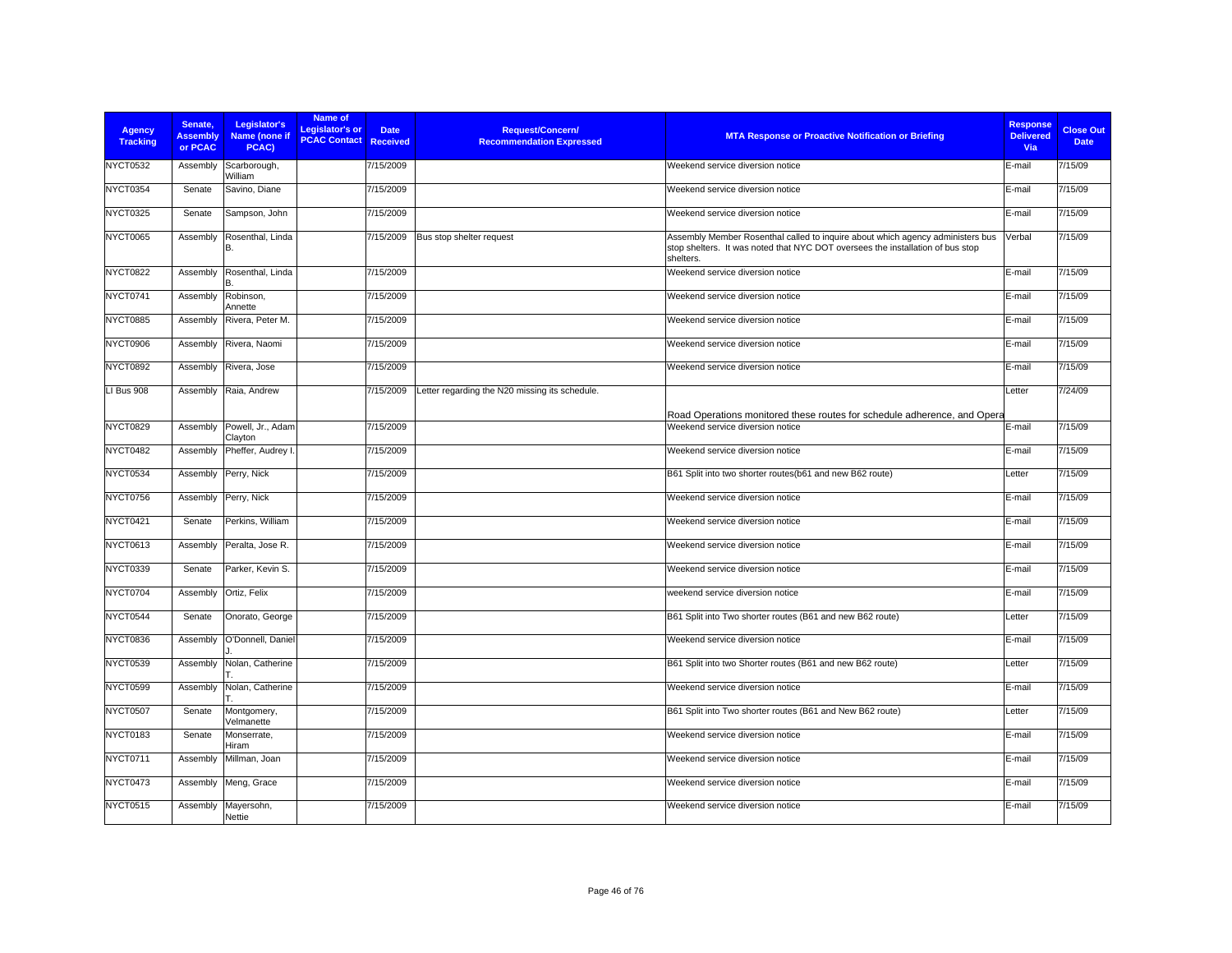| <b>Agency</b><br><b>Tracking</b> | Senate,<br><b>Assembly</b><br>or PCAC | Legislator's<br>Name (none if<br>PCAC) | Name of<br>Legislator's or<br><b>PCAC Contact Received</b> | <b>Date</b> | <b>Request/Concern/</b><br><b>Recommendation Expressed</b> | <b>MTA Response or Proactive Notification or Briefing</b>                                                                                                                                                                                                                                             | <b>Response</b><br><b>Delivered</b><br>Via | <b>Close Out</b><br><b>Date</b> |
|----------------------------------|---------------------------------------|----------------------------------------|------------------------------------------------------------|-------------|------------------------------------------------------------|-------------------------------------------------------------------------------------------------------------------------------------------------------------------------------------------------------------------------------------------------------------------------------------------------------|--------------------------------------------|---------------------------------|
| <b>NYCT0543</b>                  | Assembly                              | Markey, Margaret                       |                                                            | 7/15/2009   |                                                            | Weekend service diversion notice                                                                                                                                                                                                                                                                      | E-mail                                     | 7/15/09                         |
| <b>NYCT0763</b>                  | Assembly                              | Maisel, Alan                           |                                                            | 7/15/2009   |                                                            | Weekend service diversion notice                                                                                                                                                                                                                                                                      | E-mail                                     | 7/15/09                         |
| <b>NYCT0524</b>                  | Assembly                              | Lopez, Vito                            |                                                            | 7/15/2009   |                                                            | B61 Split into Two Shorter routes (B61 and New B62 Routes)                                                                                                                                                                                                                                            | Letter                                     | 7/15/09                         |
| NYCT0718                         | Assembly                              | Lopez, Vito                            |                                                            | 7/15/2009   |                                                            | Weekend service diversion notice                                                                                                                                                                                                                                                                      | E-mail                                     | 7/15/09                         |
| <b>NYCT0518</b>                  | Assembly                              | Lentol, Joseph R.                      |                                                            | 7/15/2009   |                                                            | B61 Split into Two Shorter routes (B61 and New B62 Routes)                                                                                                                                                                                                                                            | Letter                                     | 7/15/09                         |
| <b>NYCT0696</b>                  | Assembly                              | Lentol, Joseph R.                      |                                                            | 7/15/2009   |                                                            | Weekend service diversion notice                                                                                                                                                                                                                                                                      | E-mail                                     | 7/15/09                         |
| <b>NYCT0362</b>                  | Senate                                | Lanza, Andrew J.                       |                                                            | 7/15/2009   |                                                            | Weekend service diversion notice                                                                                                                                                                                                                                                                      | E-mail                                     | 7/15/09                         |
| NYCT0496                         | Assembly                              | Lancman, Rory I.                       |                                                            | 7/15/2009   |                                                            | Weekend service diversion notice                                                                                                                                                                                                                                                                      | E-mail                                     | 7/15/09                         |
| NYCT0390                         | Senate                                | Kruger, Carl                           |                                                            | 7/15/2009   |                                                            | Weekend service diversion notice                                                                                                                                                                                                                                                                      | E-mail                                     | 7/15/09                         |
| NYCT0380                         | Senate                                | Krueger, Liz                           |                                                            | 7/15/2009   |                                                            | Weekend service diversion notice                                                                                                                                                                                                                                                                      | E-mail                                     | 7/15/09                         |
| <b>NYCT0455</b>                  | Senate                                | Klein, Jeffrey                         |                                                            | 7/15/2009   |                                                            | Weekend service diversion notice                                                                                                                                                                                                                                                                      | E-mail                                     | 7/15/09                         |
| Bus Co 915                       | Senate                                | Klein, Jeffrey                         |                                                            | 7/15/2009   | More stand-by buses                                        | Spoke to Victoria Galasso of Senator Jeffrey Klein's office and explained to her that Telephone<br>there are stand-by buses in the area. Possibly the buses assigned for stand-by were<br>assigned to different routes before the mechanical problem happened. She was<br>pleased with the call back. |                                            | 7/16/09                         |
| <b>NYCT0807</b>                  | Assembly                              | Kellner, Micah                         |                                                            | 7/15/2009   |                                                            | Weekend service diversion notice                                                                                                                                                                                                                                                                      | E-mail                                     | 7/15/09                         |
| <b>NYCT0871</b>                  | Assembly                              | Kavanagh, Brian                        |                                                            | 7/15/2009   |                                                            | Weekend service diversion notice                                                                                                                                                                                                                                                                      | E-mail                                     | 7/15/09                         |
| <b>NYCT0509</b>                  | Assembly                              | Jeffries, Hakeem                       |                                                            | 7/15/2009   |                                                            | B61 Split into two shorter routes (B61 and new B62 routes)                                                                                                                                                                                                                                            | Letter                                     | 7/15/09                         |
| NYCT0748                         | Assembly                              | Jeffries, Hakeem                       |                                                            | 7/15/2009   |                                                            | weekend service diversion                                                                                                                                                                                                                                                                             | E-mail                                     | 7/15/09                         |
| <b>NYCT0639</b>                  | Assembly                              | Jacobs, Rhoda                          |                                                            | 7/15/2009   |                                                            | Weekend service diversion notice                                                                                                                                                                                                                                                                      | E-mail                                     | 7/15/09                         |
| NYCT0770                         | Assembly                              | Hyer-Spencer,<br>Janelle               |                                                            | 7/15/2009   |                                                            | Weekend service diversion notice                                                                                                                                                                                                                                                                      | E-mail                                     | 7/15/09                         |
| NYCT0125                         | Senate                                | Huntley, Shirley                       |                                                            | 7/15/2009   |                                                            | Weekend service diversion notice                                                                                                                                                                                                                                                                      | E-mail                                     | 7/15/09                         |
| NYCT0681                         | Assembly                              | Hikind, Dov                            |                                                            | 7/15/2009   |                                                            | Weekend service diversion notice                                                                                                                                                                                                                                                                      | E-mail                                     | 7/15/09                         |
| <b>NYCT0523</b>                  | Assembly                              | Hevesi, Andrew                         |                                                            | 7/15/2009   |                                                            | Weekend service diversion notice                                                                                                                                                                                                                                                                      | E-mail                                     | 7/15/09                         |
| NYCT0934                         | Assembly                              | Heastie, Carl E.                       |                                                            | 7/15/2009   |                                                            | Weekend service diversion notice                                                                                                                                                                                                                                                                      | E-mail                                     | 7/15/09                         |
| <b>NYCT0465</b>                  | Senate                                | Hassell-<br>Thompson, Ruth             |                                                            | 7/15/2009   |                                                            | Weekend service diversion notice                                                                                                                                                                                                                                                                      | E-mail                                     | 7/15/09                         |
| <b>NYCT0878</b>                  | Assembly                              | Gottfried, Richard                     |                                                            | 7/15/2009   |                                                            | Weekend service diversion notice                                                                                                                                                                                                                                                                      | E-mail                                     | 7/15/09                         |
| NYCT0347                         | Senate                                | Golden, Martin J.                      |                                                            | 7/15/2009   |                                                            | Weekend service diversion notice                                                                                                                                                                                                                                                                      | E-mail                                     | 7/15/09                         |
| <b>NYCT0815</b>                  | Assembly                              | Glick, Deborah                         |                                                            | 7/15/2009   |                                                            | Weekend service diversion notice                                                                                                                                                                                                                                                                      | E-mail                                     | 7/15/09                         |
| NYCT0927                         | Assembly                              | Gibson, Vanessa                        |                                                            | 7/15/2009   |                                                            | Weekend service diversion notice                                                                                                                                                                                                                                                                      | E-mail                                     | 7/15/09                         |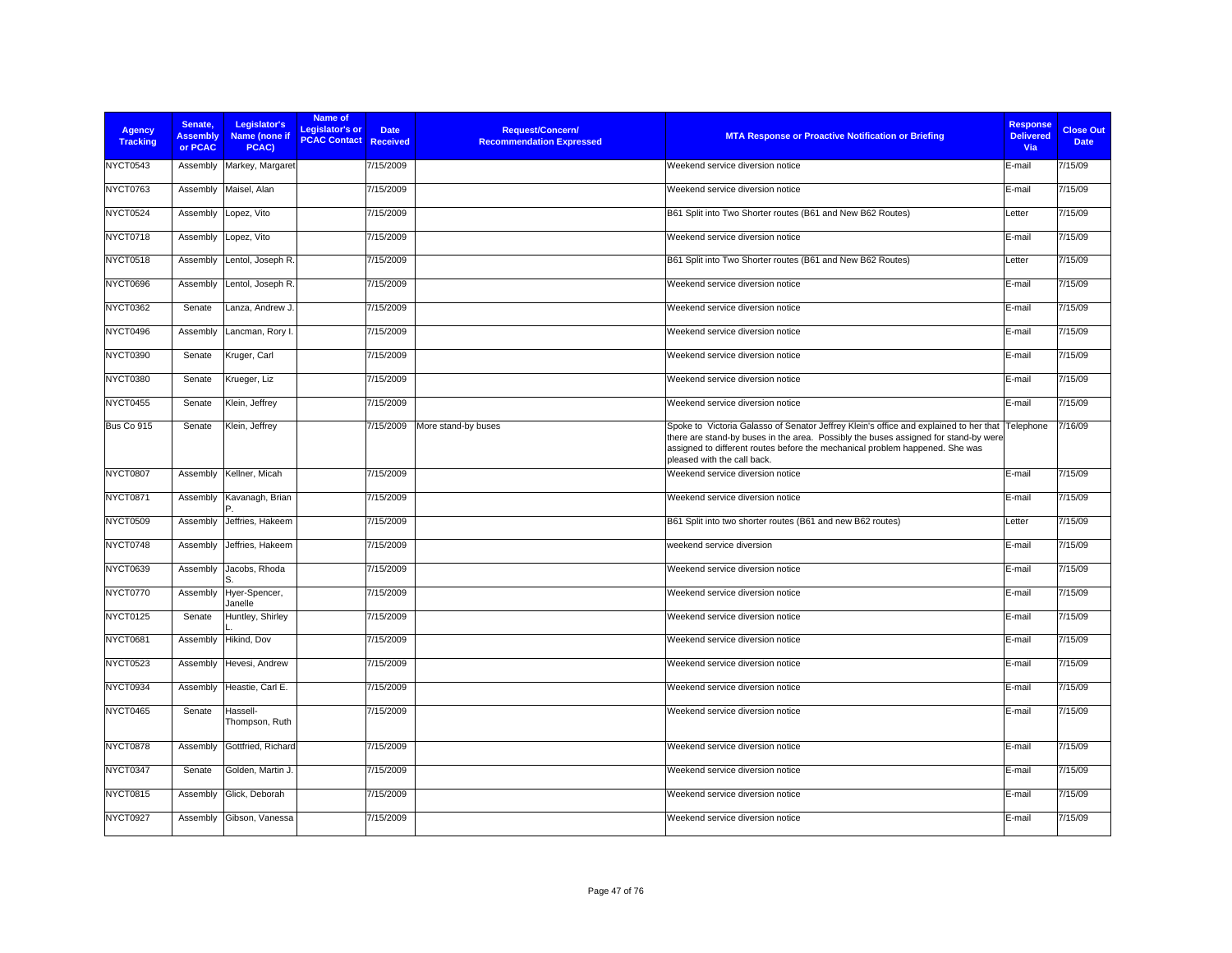| <b>Agency</b><br><b>Tracking</b> | Senate,<br><b>Assembly</b><br>or PCAC | Legislator's<br>Name (none if<br>PCAC) | Name of<br>Legislator's or<br><b>PCAC Contact Received</b> | <b>Date</b> | Request/Concern/<br><b>Recommendation Expressed</b> | <b>MTA Response or Proactive Notification or Briefing</b> | <b>Response</b><br><b>Delivered</b><br>Via | <b>Close Out</b><br><b>Date</b> |
|----------------------------------|---------------------------------------|----------------------------------------|------------------------------------------------------------|-------------|-----------------------------------------------------|-----------------------------------------------------------|--------------------------------------------|---------------------------------|
| <b>NYCT0591</b>                  | Assembly                              | Gianaris, Michael                      |                                                            | 7/15/2009   |                                                     | Weekend service diversion notice                          | E-mail                                     | 7/15/09                         |
| <b>NYCT0850</b>                  | Assembly                              | Farrell, Herman                        |                                                            | 7/15/2009   |                                                     | Weekend service diversion notice                          | E-mail                                     | 7/15/09                         |
| NYCT0857                         | Assembly                              | Espaillat, Adriano                     |                                                            | 7/15/2009   |                                                     | Weekend service diversion notice                          | E-mail                                     | 7/15/09                         |
| NYCT0446                         | Senate                                | Espada, Jr.,<br>Pedro                  |                                                            | 7/15/2009   |                                                     | Weekend service diversion notice                          | E-mail                                     | 7/15/09                         |
| NYCT0407                         | Senate                                | Duane, Thomas                          |                                                            | 7/15/2009   |                                                     | Weekend service diversion notice                          | E-mail                                     | 7/15/09                         |
| NYCT0913                         | Assembly                              | Dinowitz, Jeffrey                      |                                                            | 7/15/2009   |                                                     | Weekend service diversion notice                          | E-mail                                     | 7/15/09                         |
| <b>NYCT0309</b>                  | Senate                                | Dilan, Martin<br>Malave                |                                                            | 7/15/2009   |                                                     | Weekend service diversion notice                          | E-mail                                     | 7/15/09                         |
| <b>NYCT0563</b>                  | Senate                                | Dilan, Martin<br>Malave                |                                                            | 7/15/2009   |                                                     | Southbound Q59 reroute in Williamsburg                    | Letter                                     | 7/15/09                         |
| NYCT0438                         | Senate                                | Diaz, Sr., Ruben                       |                                                            | 7/15/2009   |                                                     | Weekend service diversion notice                          | E-mail                                     | 7/15/09                         |
| <b>NYCT0576</b>                  | Assembly                              | DenDekker,<br>Michael G.               |                                                            | 7/15/2009   |                                                     | Weekend service diversion notice                          | E-mail                                     | 7/15/09                         |
| <b>NYCT0660</b>                  | Assembly                              | Cymbrowitz,<br>Steven H.               |                                                            | 7/15/2009   |                                                     | Weekend service diversion notice                          | E-mail                                     | 7/15/09                         |
| <b>NYCT0792</b>                  | Assembly                              | Cusick, Michael                        |                                                            | 7/15/2009   |                                                     | weekend service diversion                                 | E-mail                                     | 7/15/09                         |
| <b>NYCT0560</b>                  | Assembly                              | Cook, Vivian                           |                                                            | 7/15/2009   |                                                     | Weekend service diversion notice                          | E-mail                                     | 7/15/09                         |
| <b>NYCT0674</b>                  | Assembly                              | Colton, William                        |                                                            | 7/15/2009   |                                                     | Weekend service diversion notice                          | E-mail                                     | 7/15/09                         |
| <b>NYCT0568</b>                  | Assembly                              | Clark, Barbara M.                      |                                                            | 7/15/2009   |                                                     | Weekend service diversion notice                          | E-mail                                     | 7/15/09                         |
| NYCT0948                         | Assembly                              | Castro, Nelson L                       |                                                            | 7/15/2009   |                                                     | Weekend service diversion notice                          | E-mail                                     | 7/15/09                         |
| <b>NYCT0505</b>                  | Assembly                              | Carrozza, Ann-<br>Margaret             |                                                            | 7/15/2009   |                                                     | Weekend service diversion notice                          | E-mail                                     | 7/15/09                         |
| NYCT0646                         | Assembly                              | Camara, Karim                          |                                                            | 7/15/2009   |                                                     | Weekend service diversion notice                          | E-mail                                     | 7/15/09                         |
| NYCT0667                         | Assembly                              | Brook-Krasny,<br>Alec                  |                                                            | 7/15/2009   |                                                     | Weekend service diversion notice                          | E-mail                                     | 7/15/09                         |
| <b>NYCT0653</b>                  | Assembly                              | Brennan, James                         |                                                            | 7/15/2009   |                                                     | Weekend service diversion notice                          | E-mail                                     | 7/15/09                         |
| NYCT0734                         | Assembly                              | Boyland, Jr.,<br>William               |                                                            | 7/15/2009   |                                                     | Weekend service diversion notice                          | E-mail                                     | 7/15/09                         |
| <b>NYCT0864</b>                  | Assembly                              | Bing, Jonathan                         |                                                            | 7/15/2009   |                                                     | Weekend service diversion notice                          | E-mail                                     | 7/15/09                         |
| <b>NYCT0899</b>                  | Assembly                              | Benjamin,<br>Michael A.                |                                                            | 7/15/2009   |                                                     | Weekend service diversion notice                          | E-mail                                     | 7/15/09                         |
| <b>NYCT0920</b>                  | Assembly                              | Benedetto,<br>Michael R.               |                                                            | 7/15/2009   |                                                     | Weekend service diversion notice                          | E-mail                                     | 7/15/09                         |
| <b>NYCT0623</b>                  | Assembly                              | Barron, Inez                           |                                                            | 7/15/2009   |                                                     | Weekend service diversion notice                          | E-mail                                     | 7/15/09                         |
| NYCT0584                         | Assembly                              | Aubry, Jeffrion D.                     |                                                            | 7/15/2009   |                                                     | Weekend service diversion notice                          | E-mail                                     | 7/15/09                         |
| NYCT0941                         | Assembly                              | Arroyo, Carmen                         |                                                            | 7/15/2009   |                                                     | Weekend service diversion notice                          | E-mail                                     | 7/15/09                         |
| NYCT0235                         | Senate                                | Addabbo, Jr.,<br>Joseph P.             |                                                            | 7/15/2009   |                                                     | Weekend service diversion notice                          | E-mail                                     | 7/15/09                         |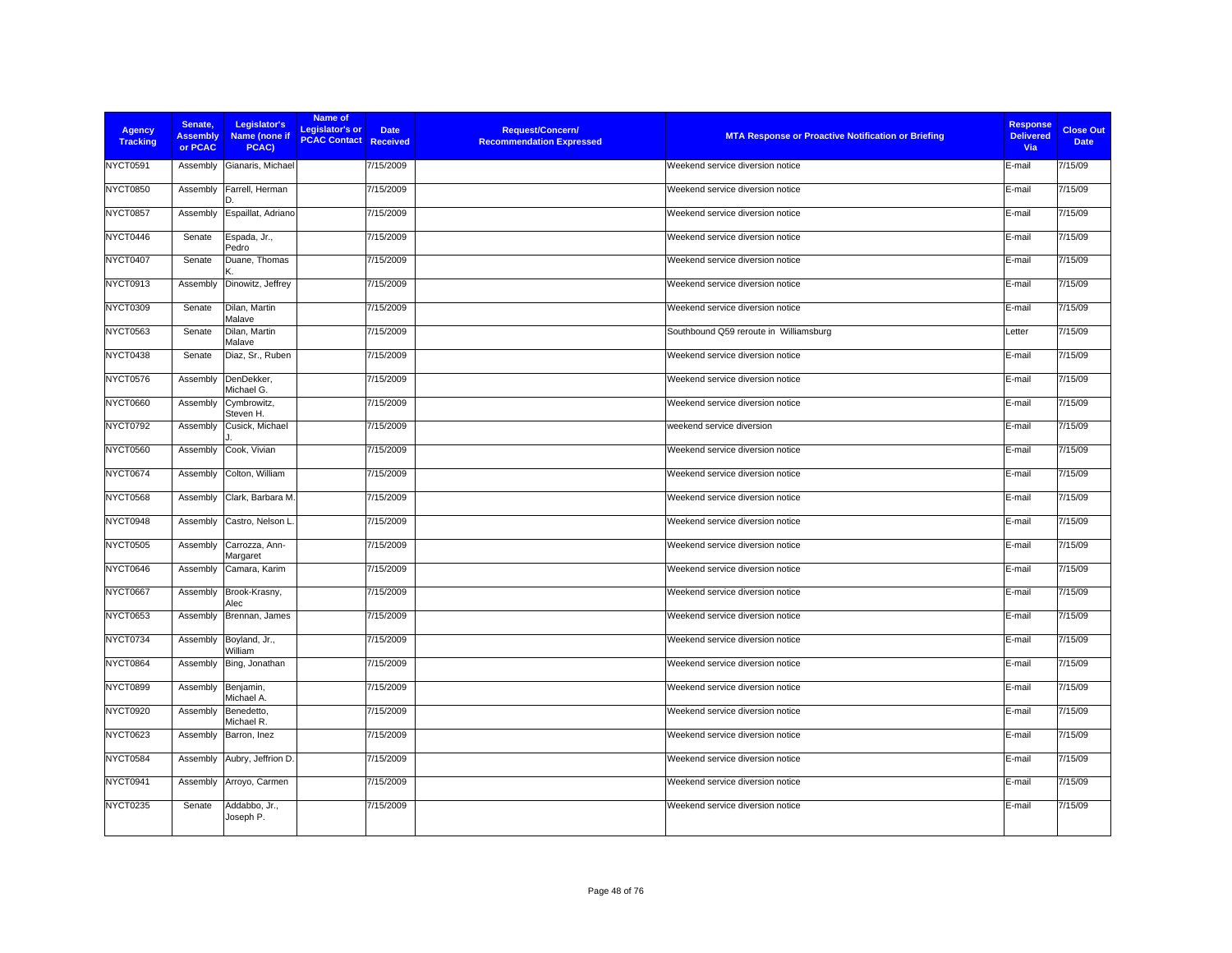| <b>Agency</b><br><b>Tracking</b> | Senate,<br><b>Assembly</b><br>or PCAC | Legislator's<br>Name (none if<br>PCAC)   | Name of<br>Legislator's or<br><b>PCAC Contact Received</b> | <b>Date</b> | <b>Request/Concern/</b><br><b>Recommendation Expressed</b>                                                                                                                                        | <b>MTA Response or Proactive Notification or Briefing</b>                                                                                                                                                                                                                                                           | <b>Response</b><br><b>Delivered</b><br><b>Via</b> | <b>Close Out</b><br><b>Date</b> |
|----------------------------------|---------------------------------------|------------------------------------------|------------------------------------------------------------|-------------|---------------------------------------------------------------------------------------------------------------------------------------------------------------------------------------------------|---------------------------------------------------------------------------------------------------------------------------------------------------------------------------------------------------------------------------------------------------------------------------------------------------------------------|---------------------------------------------------|---------------------------------|
| <b>NYCT0332</b>                  | Senate                                | Adams, Eric                              |                                                            | 7/15/2009   |                                                                                                                                                                                                   | Weekend service diversion notice                                                                                                                                                                                                                                                                                    | E-mail                                            | 7/15/09                         |
| NYCT0688                         | Assembly                              | Abbate, Jr., Peter                       |                                                            | 7/15/2009   |                                                                                                                                                                                                   | weekend service diversion notice                                                                                                                                                                                                                                                                                    | E-mail                                            | 7/15/09                         |
| <b>LIRR1078</b>                  | Senate                                | Skelos, Dean                             |                                                            | 7/16/2009   | Request for a quote from Senator for Woodmere Station<br>rehab presser                                                                                                                            | Quote received                                                                                                                                                                                                                                                                                                      | Telephone                                         | 7/16/09                         |
| MTAHQ 925                        | Senate                                | Senate Finance                           | Ahmed<br>Diomande                                          | 7/16/2009   | Requested information on balances remaining in CPRB<br>reserves                                                                                                                                   | Emailed analysis of balance in CPRB reserves                                                                                                                                                                                                                                                                        | E-mail                                            | 8/18/09                         |
| NYCT0067                         | Assembly                              | Rivera, Peter M.                         | Shannel<br>Parsons                                         | 7/16/2009   | Bus Schedule Changes within his district                                                                                                                                                          | Bx36 Limited-Stop service will be implemented beginning Fall 2009. This service will Verbal<br>operate weekday, peak hours only (in both directions) for approximately one and a<br>half hours. Long-distance Bx36 customers can save up to 8 minutes per one-way<br>trip.                                          |                                                   | 7/16/09                         |
| NYCT0995                         | Assembly                              | Peralta, Jose R.                         | Laura                                                      | 7/16/2009   | Voice mail was received stating that the office of<br>matter                                                                                                                                      | Returned call to office of Assembly Member Peralta, staff member said it may have<br>Assemblyman Peralta was calling regarding an Access-A-Ride been Laura who called and would leave message for her to call if needed.                                                                                            | Verbal                                            | 7/16/09                         |
| <b>LIRR1079</b>                  | Senate                                | Padavan, Frank                           | Angela Fristachi 7/16/2009                                 |             | Request for quote from Senator for Broadway Station rehab<br>presser                                                                                                                              | Quote received                                                                                                                                                                                                                                                                                                      | Telephone                                         | 7/16/09                         |
| NYCT0411                         | Assembly                              | Kellner, Micah                           | Ashley Roberts 7/16/2009                                   |             | Request that response to EA comment letter be faxed to their<br>office                                                                                                                            | Premature to meet because need time to evaluate submitted options. When<br>evaluation done, we will meet with them. Spoke with Paul Curtis and Ashley Roberts                                                                                                                                                       | letter                                            | 7/27/09                         |
| <b>NYCT0525</b>                  | Assembly                              | Abbate, Jr., Peter                       |                                                            | 7/16/2009   | Site Visit to proposed West End Station Rehabs                                                                                                                                                    | Representatives from NYCT met with Assemblyman Abbate, Jr. on July 16, 2009, to Verbal<br>review the station elements that will be refurbished as part of the West End Line<br>Stations rehab project that is a Stimulus project.                                                                                   |                                                   | 7/16/09                         |
| Bus Co 918                       | <b>PCAC</b>                           |                                          | Kathy                                                      | 7/16/2009   | LGA buses traveling on 83rd Street                                                                                                                                                                | Depot management continue to monitor the area and have issued violations and<br>administered disciplinary action.                                                                                                                                                                                                   |                                                   | 7/11/09                         |
| <b>LIRR1106</b>                  | Assembly                              | Thiele, Jr., Fred                        |                                                            | 7/17/2009   | Telephone call                                                                                                                                                                                    | <b>Discussed LIRR operations</b>                                                                                                                                                                                                                                                                                    | Telephone                                         | 7/17/09                         |
| LI Bus 909                       | Assembly                              | Hooper, Earlene                          | Jacquelin<br>Acram                                         | 7/17/2009   | Called to check on the Able-Ride reservation of a constituent                                                                                                                                     | The reservationist checked the schedule and the constituent was not a registered<br>Able Ride customer and therefore not eligible to use the service at this time.                                                                                                                                                  | Telephone                                         | 7/17/09                         |
| NYCT0975                         | Assembly                              | DenDekker.<br>Michael G.                 | Helen                                                      | 7/17/2009   | Called to ask general questions about the AAR eligibility<br>process                                                                                                                              | Information on eligibility process provided                                                                                                                                                                                                                                                                         | Verbal                                            | 7/17/09                         |
| <b>NYCT01298</b>                 | Assembly                              | Brennan, James                           |                                                            | 7/17/2009   | Fiske Terrace Association's concerns about trains blowing<br>their horns near the Newkirk Avenue B Q station during<br>construction                                                               | Assemblymember Brennan wrote to express his support of the Trains need to inform track workers of their arrivals by blowing their horn, but unless Letter<br>there is an emergency situation this will only be during daytime hours during the<br>construction project.                                             |                                                   | 8/14/09                         |
| NYCT0994                         | <b>PCAC</b>                           |                                          | <b>Edith Prentiss</b>                                      | 7/17/2009   | Bus operator (B/O) refused to pick up the customer in a<br>wheelchair. B/O claimed that the lift didn't work. The B/O<br>proceeded to load more that 20 customer mostly through the<br>back door. | No response required . Customer made aware that we will forward the complaint to Verbal<br>the appropriate depot and action will be taken if necessary.                                                                                                                                                             |                                                   | 7/17/09                         |
| <b>NYCT0185</b>                  | <b>PCAC</b>                           |                                          | Ellyn Shannon 7/17/2009                                    |             | Relaying a report from a customer that the panic bar at the<br>96th St. Art station is "missing."                                                                                                 | The panic bar, which was removed due to construction, will be installed by close of<br>business on 7/22.                                                                                                                                                                                                            | E-mail                                            | 7/20/09                         |
| MTAHQ 928                        | Assembly                              | Ways and Means Lonnie Threatte 7/20/2009 |                                                            |             | the Capital Plan approved since 2008 since the current<br>amendment was dated June 2008.                                                                                                          | Inquired regarding whether there had been any amendment to MTA Board approved the amendment in 2008 and except for a "mini amendment"<br>that was approved in the fall of 2008 to provide for the ability to exercise a car and<br>bus purchase, this amendment is the same as when it was first submitted in 2008. | phone call                                        | 7/20/09                         |
| MTAHQ 929                        | Assembly                              | McDonough,<br>David                      | Greg May                                                   | 7/20/2009   | ride for free on any MTA systems.                                                                                                                                                                 | Asking if Personal Care Assistant riding with disabled rider can Emailed responses from Metro North, LIRR and NYCT regarding policies on travel<br>for personal care assistants.                                                                                                                                    | E-mail                                            | 7/20/09                         |
| MTAHQ 926                        | Senate                                | Johnson, Craig                           | <b>Mike Cassidy</b>                                        | 7/20/2009   | Mike needed an overview of CPRB, the amendment and the<br>website                                                                                                                                 | MTA staff walked him through the website and sent over the PDF of the July 2008<br>amendment.                                                                                                                                                                                                                       | Telephone<br>call                                 | 7/20/09                         |
| MTAHQ 927                        | Senate                                | Johnson, Craig                           | Rafe Lieber                                                | 7/20/2009   | will have.                                                                                                                                                                                        | Rafe called to get an overview of the CPRB role Sen. Johnson MTA staff walked him through role of CPRB and offered a briefing for the Senator<br>and the staff on capital plans, amendments and funding for these projects.                                                                                         | Telephone<br>call                                 | 8/18/09                         |
| NYCT0989                         | Senate                                | Duane, Thomas                            | Laura Morrison 7/20/2009                                   |             | Called to ask about the use of an AAR card for free for a<br>Personal Care Assistant (PCA) on mass transit                                                                                        | AAR staff explained that the AAR ID could be used for a PCA if the card indicated<br>that the customer was certified with a PCA.                                                                                                                                                                                    | Verbal                                            | 7/20/09                         |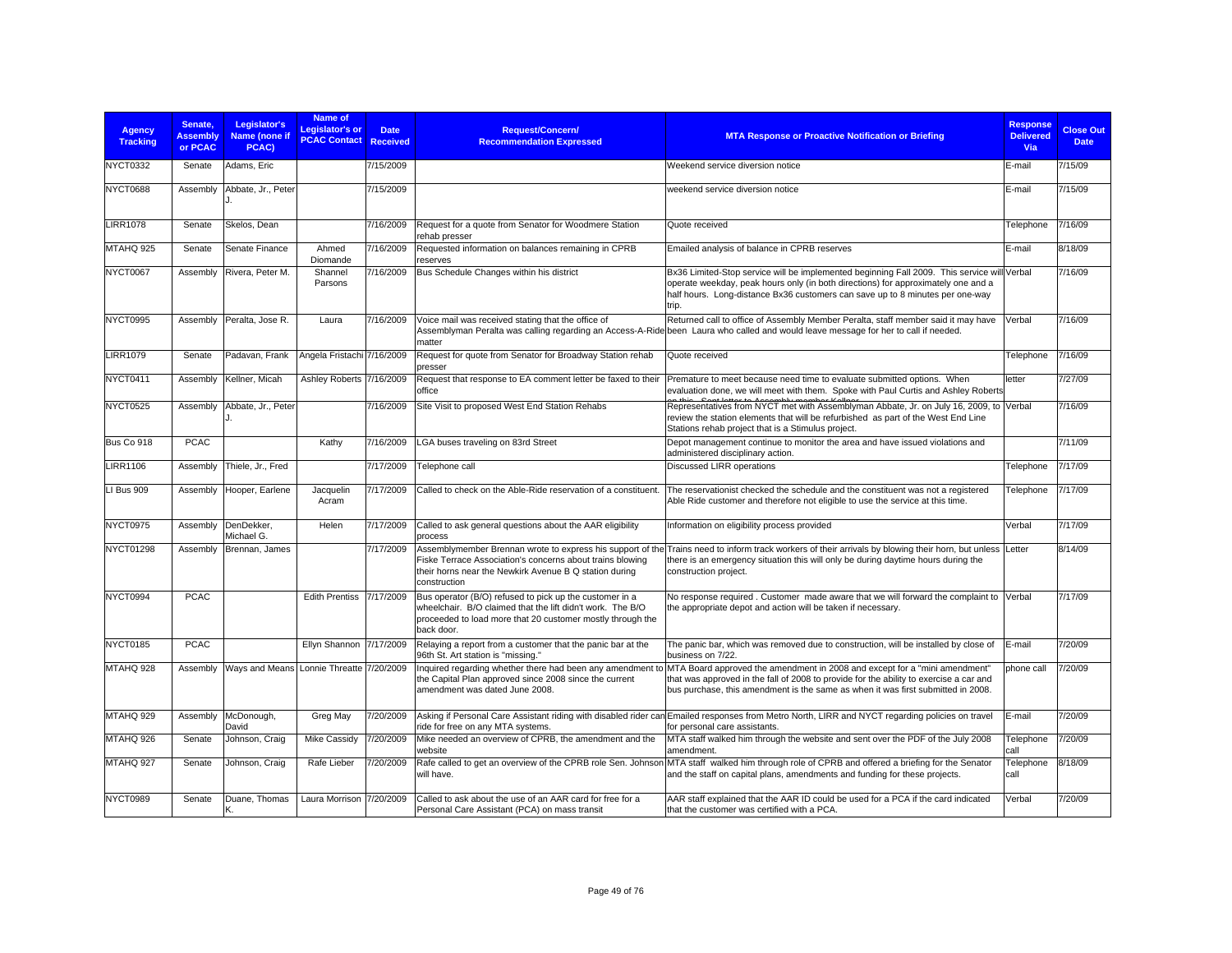| <b>Agency</b><br><b>Tracking</b> | Senate.<br><b>Assembly</b><br>or PCAC | Legislator's<br>Name (none if<br>PCAC) | Name of<br>Legislator's or<br><b>PCAC Contact</b> | <b>Date</b><br><b>Received</b> | <b>Request/Concern/</b><br><b>Recommendation Expressed</b>                                                                                                                                                          | <b>MTA Response or Proactive Notification or Briefing</b>                                                                                              | <b>Response</b><br><b>Delivered</b><br>Via | <b>Close Out</b><br><b>Date</b> |
|----------------------------------|---------------------------------------|----------------------------------------|---------------------------------------------------|--------------------------------|---------------------------------------------------------------------------------------------------------------------------------------------------------------------------------------------------------------------|--------------------------------------------------------------------------------------------------------------------------------------------------------|--------------------------------------------|---------------------------------|
| <b>NYCT0616</b>                  | Assembly                              | Bing, Jonathan                         | Rebecca<br>Racine                                 | 7/20/2009                      | Constituent wants to know when buses on BxM lines will be<br>replaced.                                                                                                                                              | Informed Bing's office that there are numerous BxM buses. We need more specific<br>information as to which route is being referenced.                  |                                            | 7/23/09                         |
| MTAHQ 930                        | Assembly                              | Ways and Means Roman Hedges 7/21/2009  |                                                   |                                |                                                                                                                                                                                                                     | MTA staff presented an overview of the 2009 capital plan amendment, answered<br>questions and handed out the amendment to staff                        | meeting                                    | 7/21/09                         |
| MTAHQ 931                        | Assembly                              | Wavs and Means                         | Lonnie Threatte 7/21/2009                         |                                |                                                                                                                                                                                                                     | MTA staff presented an overview of the 2009 capital plan amendment, answered<br>questions and handed out the amendment to staff                        | meeting                                    | 7/21/09                         |
| MTAHQ 932                        | Assembly                              | Ways and Means                         | Michael<br>Johnson                                | 7/21/2009                      |                                                                                                                                                                                                                     | MTA staff presented an overview of the 2009 capital plan amendment, answered<br>questions and handed out the amendment to staff                        | meeting                                    | 7/21/09                         |
| NYCT0954                         | Senate                                | Stavisky, Toby<br>Ann                  |                                                   | 7/21/2009                      |                                                                                                                                                                                                                     | Notification of emergency track work on the 7 line.                                                                                                    | Fax                                        | 7/21/09                         |
| NYCT01004                        | Senate                                | Smith, Malcolm                         | Patricia Rubens 7/21/2009                         |                                |                                                                                                                                                                                                                     | Requested information regarding a probationary train operator Responded with background information regarding the termination of the train<br>operator | E-mail                                     | 7/23/09                         |
| <b>LIRR1080</b>                  | Senate                                | Skelos, Dean                           | Tom LoCasio                                       | 7/21/2009                      | Requested information on projects included in the 2010-14<br>Capital Plan.                                                                                                                                          | 2010-14 Capital Plan is not yet released; draft expected in early August.                                                                              | Telephone                                  |                                 |
| MTAHQ 933                        | Senate                                | Senate Finance                         | Janet Ho                                          | 7/21/2009                      |                                                                                                                                                                                                                     | MTA staff presented an overview of the 2009 capital plan amendment, answered<br>questions and handed out the amendment to staff                        | meeting                                    | 7/21/09                         |
| MTAHQ 935                        | Senate                                | Senate Finance                         | Ellen Biggane                                     | 7/21/2009                      |                                                                                                                                                                                                                     | MTA staff presented an overview of the 2009 capital plan amendment, answered<br>questions and handed out the amendment to staff                        | meeting                                    | 7/21/09                         |
| MTAHQ 934                        | Senate                                | Perkins, William                       | Tom Briggs                                        | 7/21/2009                      |                                                                                                                                                                                                                     | MTA staff presented an overview of the 2009 capital plan amendment, answered<br>questions and handed out the amendment to staff                        | meeting                                    | 7/21/09                         |
| NYCT0959                         | Assembly                              | Peralta, Jose R.                       |                                                   | 7/21/2009                      |                                                                                                                                                                                                                     | Notification of emergency track work on the 7 line.                                                                                                    | Fax                                        | 7/21/09                         |
| NYCT0953                         | Senate                                | Padavan, Frank                         |                                                   | 7/21/2009                      |                                                                                                                                                                                                                     | Notification of emergency track work on the 7 line.                                                                                                    | Fax                                        | 7/21/09                         |
| <b>LIRR1081</b>                  | Senate                                | Padavan, Frank                         |                                                   | 7/21/2009                      | Requested information on projects included in the 2010-14<br>Capital Plan.                                                                                                                                          | 2010-14 Capital Plan is not yet released; draft expected in early August.                                                                              | Telephone                                  |                                 |
| NYCT0951                         | Senate                                | Onorato, George                        |                                                   | 7/21/2009                      |                                                                                                                                                                                                                     | Notification of emergency track work on the 7 line.                                                                                                    | Fax                                        | 7/21/09                         |
| NYCT0950                         | Assembly                              | Nolan, Catherine                       |                                                   | 7/21/2009                      |                                                                                                                                                                                                                     | Notification of emergency track work on the 7 line.                                                                                                    | Fax                                        | 7/21/09                         |
| NYCT0952                         | Senate                                | Monserrate,<br><b>Hiram</b>            |                                                   | 7/21/2009                      |                                                                                                                                                                                                                     | Notification of emergency track work on the 7 line.                                                                                                    | Fax                                        | 7/21/09                         |
| NYCT0958                         | Assembly                              | Mayersohn,<br>Nettie                   |                                                   | 7/21/2009                      |                                                                                                                                                                                                                     | Notification of emergency track work on the 7 line.                                                                                                    | Fax                                        | 7/21/09                         |
| <b>LIRR1082</b>                  | Senate                                | Marcellino, Carl                       | Nancy<br>LaGuerra                                 | 7/21/2009                      | Requested information on projects included in the 2010-14<br>Capital Plan.                                                                                                                                          | 2010-14 Capital Plan is not yet released; draft expected in early August.                                                                              | Telephone                                  |                                 |
| MTAHQ 937                        | Senate                                | Johnson, Craig                         | <b>Mike Cassidv</b>                               | 7/21/2009                      |                                                                                                                                                                                                                     | MTA staff presented an overview of the 2009 capital plan amendment, answered<br>questions and handed out the amendment to staff                        | meeting                                    | 7/21/09                         |
| MTAHQ 938                        | Senate                                | Johnson, Craig                         |                                                   | 7/21/2009                      | Requested an orientation on MTA in general and Capital Plan<br>and CPRB in particular.                                                                                                                              | MTA and Senator met to go over MTA priorities and Capital Plan process                                                                                 | Meeting                                    | 7/23/09                         |
| <b>LIRR1084</b>                  | Senate                                | Fuschillo, Jr.,<br>Charles             | Sara Holly                                        | 7/21/2009                      | Requested information on projects included in the 2010-14<br>Capital Plan.                                                                                                                                          | 2010-14 Capital Plan is not yet released; draft expected in early August.                                                                              | Telephone                                  | 7/21/09                         |
| <b>LIRR1083</b>                  | Senate                                | Fuschillo, Jr.,<br>Charles             | Sara Holly                                        | 7/21/2009                      | Requested information on projects included in the 2010-14<br>Capital Plan.                                                                                                                                          | 2010-14 Capital Plan is not yet released; draft expected in early August.                                                                              | Telephone                                  |                                 |
| MTAHQ 936                        | Senate                                | Dilan, Martin<br>Malave                | Tom Benware                                       | 7/21/2009                      |                                                                                                                                                                                                                     | MTA staff presented an overview of the 2009 capital plan amendment, answered<br>questions and handed out the amendment to staff                        | meeting                                    | 7/21/09                         |
| NYCT0957                         | Assembly                              | DenDekker.<br>Michael G.               |                                                   | 7/21/2009                      |                                                                                                                                                                                                                     | Notification of emergency track work on the 7 line.                                                                                                    | Fax                                        | 7/21/09                         |
| NYCT0987                         | Assembly                              | Cymbrowitz,<br>Steven H.               | Sharon                                            | 7/21/2009                      | Cymbrowitz's office has received complaints about overgrown Will check sites and clean the lot, if necessary.<br>weeds at 2349 East 15th Street and the Transit lot at East<br>15th Street between Avenues Y and Z. |                                                                                                                                                        | verbal                                     | 7/21/09                         |
| NYCT0956                         | Assembly                              | Carrozza, Ann-<br>Margaret             |                                                   | 7/21/2009                      |                                                                                                                                                                                                                     | Notification of emergency track work on the 7 line.                                                                                                    | Fax                                        | 7/21/09                         |
| NYCT0949                         | Assembly                              | Bing, Jonathan                         | Rebecca<br>Racine                                 | 7/21/2009                      | Requested information concerning BRT on the M15 route                                                                                                                                                               | Answered Ms. Racine's questions concerning our BRT proposal for the M15 route                                                                          | Verbal                                     | 7/21/09                         |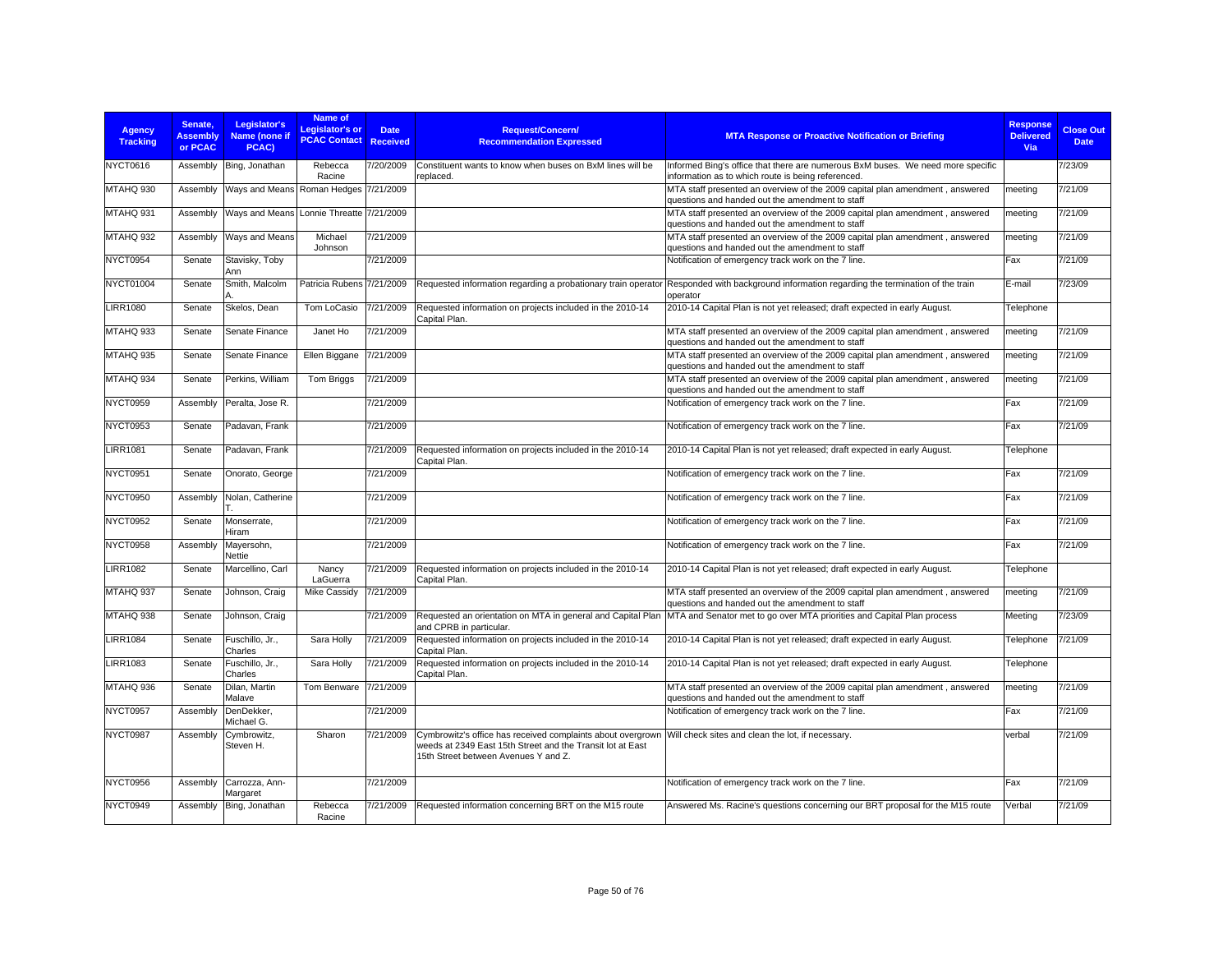| Agency<br><b>Tracking</b> | Senate,<br><b>Assembly</b><br>or PCAC | Legislator's<br>Name (none if<br>PCAC) | Name of<br>Legislator's or<br><b>PCAC Contact</b> | <b>Date</b><br><b>Received</b> | <b>Request/Concern/</b><br><b>Recommendation Expressed</b>                 | <b>MTA Response or Proactive Notification or Briefing</b>                                                                                  | <b>Response</b><br><b>Delivered</b><br><b>Via</b> | <b>Close Out</b><br><b>Date</b> |
|---------------------------|---------------------------------------|----------------------------------------|---------------------------------------------------|--------------------------------|----------------------------------------------------------------------------|--------------------------------------------------------------------------------------------------------------------------------------------|---------------------------------------------------|---------------------------------|
| <b>NYCT0813</b>           | Assembly                              | Aubry, Jeffrion D.                     | Marlena                                           | 7/21/2009                      | responsible for the maintenance of bus stop pads.                          | Assembly Member's representative called to find out who was She was referred to the NYCDOT. No further action is necessary on NYCT's part. |                                                   | 7/21/09                         |
| <b>NYCT0955</b>           | Assembly                              | Aubry, Jeffrion D.                     |                                                   | 7/21/2009                      |                                                                            | Notification of emergency track work on the 7 line.                                                                                        | Fax                                               | 7/21/09                         |
| NYCT01397                 | Assembly                              | Wright, Keith L.T.                     |                                                   | 7/22/2009                      |                                                                            | Weekend service diversion notice                                                                                                           | E-mail                                            | 7/22/09                         |
| NYCT01324                 | Assembly                              | Weprin, Mark                           |                                                   | 7/22/2009                      |                                                                            | Weekend service diversion notice                                                                                                           | E-mail                                            | 7/22/09                         |
| NYCT01380                 | Assembly                              | Weinstein.<br>Helene E.                |                                                   | 7/22/2009                      |                                                                            | Weekend service diversion notice                                                                                                           | E-mail                                            | 7/22/09                         |
| NYCT01379                 | Assembly                              | Towns, Darryl C.                       |                                                   | 7/22/2009                      |                                                                            | Weekend service diversion notice                                                                                                           | E-mail                                            | 7/22/09                         |
| NYCT01401                 | Assembly                              | Tobacco, Louis                         |                                                   | 7/22/2009                      |                                                                            | Weekend service diversion notice                                                                                                           | E-mail                                            | 7/22/09                         |
| NYCT01321                 | Assembly                              | Titus, Michele                         |                                                   | 7/22/2009                      |                                                                            | Weekend service diversion notice                                                                                                           | E-mail                                            | 7/22/09                         |
| NYCT01400                 | Assembly                              | Titone, Matthew                        |                                                   | 7/22/2009                      |                                                                            | Weekend service diversion notice                                                                                                           | E-mail                                            | 7/22/09                         |
| NYCT01337                 | Senate                                | Stavisky, Toby<br>Ann                  |                                                   | 7/22/2009                      |                                                                            | Weekend service diversion notice                                                                                                           | E-mail                                            | 7/22/09                         |
| MTAHQ 939                 | Senate                                | staff                                  | <b>Graham Ennis</b>                               | 7/22/2009                      | Sent over a copy of an email complaint from a bus rider.                   | MTA Bus operations is preparing a response and will share the answer when it is<br>completed.                                              |                                                   |                                 |
| NYCT01382                 | Senate                                | Squadron, Daniel                       |                                                   | 7/22/2009                      |                                                                            | Weekend service diversion notice                                                                                                           | E-mail                                            | 7/22/09                         |
| NYCT01338                 | Senate                                | Smith, Malcolm                         |                                                   | 7/22/2009                      |                                                                            | Weekend service diversion notice                                                                                                           | E-mail                                            | 7/22/09                         |
| <b>LIRR1086</b>           | Senate                                | Skelos, Dean                           | Tom LoCasio                                       | 7/22/2009                      | Requested information on projects included in the 2010-14<br>Capital Plan. | 2010-14 Capital Plan is not yet released; draft expected in early August.                                                                  | Telephone                                         | 7/22/09                         |
| NYCT01396                 | Assembly                              | Silver, Sheldon                        |                                                   | 7/22/2009                      |                                                                            | Weekend service diversion notice                                                                                                           | E-mail                                            | 7/22/09                         |
| NYCT01354                 | Senate                                | Serrano, Jose M.                       |                                                   | 7/22/2009                      |                                                                            | Weekend service diversion notice                                                                                                           | E-mail                                            | 7/22/09                         |
| NYCT01334                 | Assembly                              | Seminerio,<br>Anthony S.               |                                                   | 7/22/2009                      |                                                                            | Weekend service diversion notice                                                                                                           | E-mail                                            | 7/22/09                         |
| NYCT01393                 | Senate                                | Schneiderman,<br>Eric                  |                                                   | 7/22/2009                      |                                                                            | Weekend service diversion notice                                                                                                           | E-mail                                            | 7/22/09                         |
| NYCT01333                 | Assembly                              | Scarborough,<br>William                |                                                   | 7/22/2009                      |                                                                            | Weekend service diversion notice                                                                                                           | E-mail                                            | 7/22/09                         |
| NYCT01404                 | Senate                                | Savino, Diane                          |                                                   | 7/22/2009                      |                                                                            | Weekend service diversion notice                                                                                                           | E-mail                                            | 7/22/09                         |
| NYCT01381                 | Senate                                | Sampson, John                          |                                                   | 7/22/2009                      |                                                                            | Weekend service diversion notice                                                                                                           | E-mail                                            | 7/22/09                         |
| NYCT01389                 | Assembly                              | Rosenthal, Linda<br>в                  |                                                   | 7/22/2009                      |                                                                            | Weekend service diversion notice                                                                                                           | E-mail                                            | 7/22/09                         |
| NYCT01368                 | Assembly                              | Robinson,<br>Annette                   |                                                   | 7/22/2009                      |                                                                            | Weekend service diversion notice                                                                                                           | E-mail                                            | 7/22/09                         |
| NYCT01351                 | Assembly                              | Rivera, Peter M.                       |                                                   | 7/22/2009                      |                                                                            | Weekend service diversion notice                                                                                                           | E-mail                                            | 7/22/09                         |
| NYCT01352                 | Assembly                              | Rivera, Naomi                          |                                                   | 7/22/2009                      |                                                                            | Weekend service diversion notice                                                                                                           | E-mail                                            | 7/22/09                         |
| NYCT01341                 | Assembly                              | Rivera, Jose                           |                                                   | 7/22/2009                      |                                                                            | Weekend service diversion notice                                                                                                           | E-mail                                            | 7/22/09                         |
| NYCT01383                 | Assembly                              | Powell, Jr., Adam<br>Clayton           |                                                   | 7/22/2009                      |                                                                            | Weekend service diversion notice                                                                                                           | E-mail                                            | 7/22/09                         |
| NYCT01331                 | Assembly                              | Pheffer, Audrey I.                     |                                                   | 7/22/2009                      |                                                                            | Weekend service diversion notice                                                                                                           | E-mail                                            | 7/22/09                         |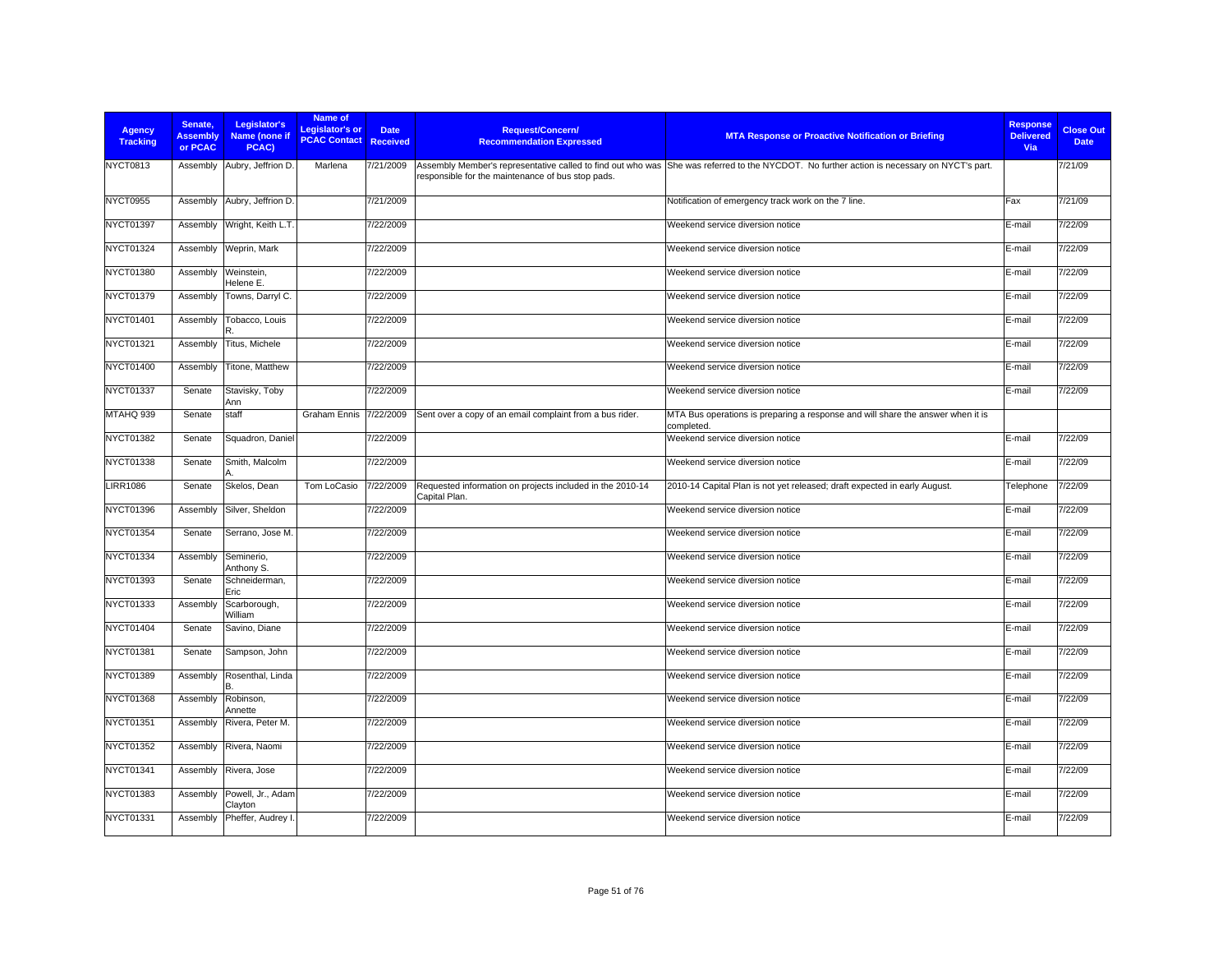| <b>Agency</b><br><b>Tracking</b> | Senate,<br><b>Assembly</b><br>or PCAC | Legislator's<br>Name (none if<br>PCAC) | Name of<br>Legislator's or<br><b>PCAC Contact Received</b> | <b>Date</b> | <b>Request/Concern/</b><br><b>Recommendation Expressed</b>                             | <b>MTA Response or Proactive Notification or Briefing</b>                                                                                 | <b>Response</b><br><b>Delivered</b><br>Via | <b>Close Out</b><br><b>Date</b> |
|----------------------------------|---------------------------------------|----------------------------------------|------------------------------------------------------------|-------------|----------------------------------------------------------------------------------------|-------------------------------------------------------------------------------------------------------------------------------------------|--------------------------------------------|---------------------------------|
| <b>NYCT01377</b>                 | Assembly                              | Perry, Nick                            |                                                            | 7/22/2009   |                                                                                        | Weekend service diversion notice                                                                                                          | E-mail                                     | 7/22/09                         |
| <b>NYCT01394</b>                 | Senate                                | Perkins, William                       |                                                            | 7/22/2009   |                                                                                        | Weekend service diversion notice                                                                                                          | E-mail                                     | 7/22/09                         |
| NYCT01330                        | Assembly                              | Peralta, Jose R.                       |                                                            | 7/22/2009   |                                                                                        | Weekend service diversion notice                                                                                                          | E-mail                                     | 7/22/09                         |
| <b>NYCT01378</b>                 | Senate                                | Parker, Kevin S.                       |                                                            | 7/22/2009   |                                                                                        | Weekend service diversion notice                                                                                                          | E-mail                                     | 7/22/09                         |
| NYCT01329                        | Senate                                | Padavan, Frank                         |                                                            | 7/22/2009   |                                                                                        | Weekend service diversion notice                                                                                                          | E-mail                                     | 7/22/09                         |
| NYCT01376                        | Assembly                              | Ortiz, Felix                           |                                                            | 7/22/2009   |                                                                                        | Weekend service diversion notice                                                                                                          | E-mail                                     | 7/22/09                         |
| NYCT01328                        | Senate                                | Onorato, George                        |                                                            | 7/22/2009   |                                                                                        | Weekend service diversion notice                                                                                                          | E-mail                                     | 7/22/09                         |
| NYCT01395                        | Assembly                              | O'Donnell, Daniel                      |                                                            | 7/22/2009   |                                                                                        | Weekend service diversion notice                                                                                                          | E-mail                                     | 7/22/09                         |
| <b>NYCT01327</b>                 | Assembly                              | Nolan, Catherine                       |                                                            | 7/22/2009   |                                                                                        | Weekend service diversion notice                                                                                                          | E-mail                                     | 7/22/09                         |
| NYCT01374                        | Senate                                | Montgomery,<br>Velmanette              |                                                            | 7/22/2009   |                                                                                        | Weekend service diversion notice                                                                                                          | E-mail                                     | 7/22/09                         |
| NYCT01332                        | Senate                                | Monserrate,<br>Hiram                   |                                                            | 7/22/2009   |                                                                                        | Weekend service diversion notice                                                                                                          | E-mail                                     | 7/22/09                         |
| NYCT01373                        | Assembly                              | Millman, Joan                          |                                                            | 7/22/2009   |                                                                                        | Weekend service diversion notice                                                                                                          | E-mail                                     | 7/22/09                         |
| NYCT01323                        | Assembly                              | Meng, Grace                            |                                                            | 7/22/2009   |                                                                                        | Weekend service diversion notice                                                                                                          | E-mail                                     | 7/22/09                         |
| NYCT01326                        | Assembly                              | Mayersohn,<br>Nettie                   |                                                            | 7/22/2009   |                                                                                        | Weekend service diversion notice                                                                                                          | E-mail                                     | 7/22/09                         |
| NYCT01325                        | Assembly                              | Markey, Margaret                       |                                                            | 7/22/2009   |                                                                                        | Weekend service diversion notice                                                                                                          | E-mail                                     | 7/22/09                         |
| <b>LIRR1087</b>                  | Senate                                | Marcellino, Carl                       | Nancy<br>LaGuerra                                          | 7/22/2009   | Requested information on projects included in the 2010-14<br>Capital Plan.             | 2010-14 Capital Plan is not yet released; draft expected in early August.                                                                 | Telephone                                  | 7/22/09                         |
| LI Bus 910                       | Senate                                | Marcellino, Carl                       |                                                            | 7/22/2009   | Letter regarding the N81 changing its route and removing<br>stops.                     | Responded this is a small route change that affects 9 people daily.                                                                       | Letter                                     | 7/28/09                         |
| NYCT01371                        | Assembly                              | Maisel, Alan                           |                                                            | 7/22/2009   |                                                                                        | Weekend service diversion notice                                                                                                          | E-mail                                     | 7/22/09                         |
| NYCT01370                        | Assembly                              | Lopez, Vito                            |                                                            | 7/22/2009   |                                                                                        | Weekend service diversion notice                                                                                                          | E-mail                                     | 7/22/09                         |
| NYCT01369                        | Assembly                              | Lentol, Joseph R.                      |                                                            | 7/22/2009   |                                                                                        | Weekend service diversion notice                                                                                                          | E-mail                                     | 7/22/09                         |
| NYCT01402                        | Senate                                | Lanza, Andrew J.                       |                                                            | 7/22/2009   |                                                                                        | Weekend service diversion notice                                                                                                          | E-mail                                     | 7/22/09                         |
| NYCT01320                        | Assembly                              | Lancman, Rory I.                       |                                                            | 7/22/2009   |                                                                                        | Weekend service diversion notice                                                                                                          | E-mail                                     | 7/22/09                         |
| NYCT01367                        | Senate                                | Kruger, Carl                           |                                                            | 7/22/2009   |                                                                                        | Weekend service diversion notice                                                                                                          | E-mail                                     | 7/22/09                         |
| NYCT01391                        | Senate                                | Krueger, Liz                           |                                                            | 7/22/2009   |                                                                                        | Weekend service diversion notice                                                                                                          | E-mail                                     | 7/22/09                         |
| NYCT0961                         | Senate                                | Krueger, Liz                           | Jenn Krinsky                                               | 7/22/2009   | SAS - constituent tripped on east side of 2nd Ave b/w 73 and<br>74. Please check area. | Sent email to Jennifer Krinsky. We checked site and found no tripping hazards.<br>ConEd has plates in the street not associated with SAS. | E-mail                                     | 7/29/09                         |
| <b>NYCT01350</b>                 | Senate                                | Klein, Jeffrey                         |                                                            | 7/22/2009   |                                                                                        | Weekend service diversion notice                                                                                                          | E-mail                                     | 7/22/09                         |
| NYCT0973                         | Senate                                | Klein, Jeffrey                         |                                                            | 7/22/2009   | Infrequent Service on #4 Line                                                          | Under investigation; response pending.                                                                                                    |                                            |                                 |
| NYCT01392                        | Assembly                              | Kellner, Micah                         |                                                            | 7/22/2009   |                                                                                        | Weekend service diversion notice                                                                                                          | E-mail                                     | 7/22/09                         |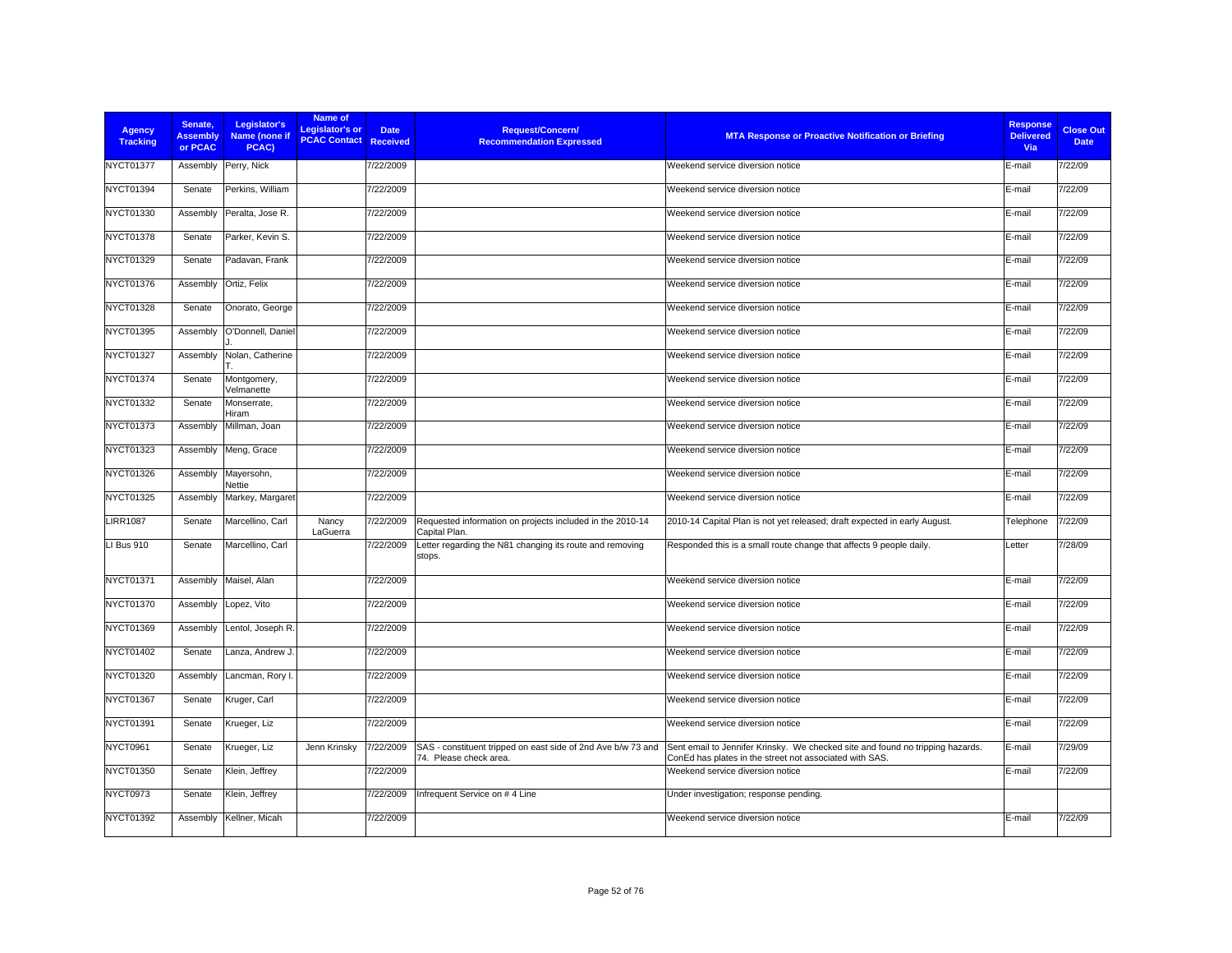| <b>Agency</b><br><b>Tracking</b> | Senate.<br><b>Assembly</b><br>or PCAC | Legislator's<br>Name (none if<br>PCAC) | Name of<br>Legislator's or<br><b>PCAC Contact Received</b> | <b>Date</b> | <b>Request/Concern/</b><br><b>Recommendation Expressed</b>                                                                    | <b>MTA Response or Proactive Notification or Briefing</b>                                                                                                                                                                                                                                                                                                                     | <b>Response</b><br><b>Delivered</b><br><b>Via</b> | <b>Close Out</b><br><b>Date</b> |
|----------------------------------|---------------------------------------|----------------------------------------|------------------------------------------------------------|-------------|-------------------------------------------------------------------------------------------------------------------------------|-------------------------------------------------------------------------------------------------------------------------------------------------------------------------------------------------------------------------------------------------------------------------------------------------------------------------------------------------------------------------------|---------------------------------------------------|---------------------------------|
| <b>NYCT01388</b>                 | Assembly                              | Kavanagh, Brian                        |                                                            | 7/22/2009   |                                                                                                                               | Weekend service diversion notice                                                                                                                                                                                                                                                                                                                                              | E-mail                                            | 7/22/09                         |
| <b>LIRR1091</b>                  | Senate                                | Johnson, Owen                          | Gordon Canary                                              | 7/22/2009   | Request for information on behalf of constituent /LIRR retiree<br>benefits & health care allowance                            | Information provided to Senators office clarifying retirees benefits                                                                                                                                                                                                                                                                                                          | Fax/Letter                                        | 7/22/09                         |
| NYCT01363                        | Assembly                              | Jeffries, Hakeem                       |                                                            | 7/22/2009   |                                                                                                                               | Weekend service diversion notice                                                                                                                                                                                                                                                                                                                                              | E-mail                                            | 7/22/09                         |
| NYCT01366                        | Assembly                              | Jacobs, Rhoda                          |                                                            | 7/22/2009   |                                                                                                                               | Weekend service diversion notice                                                                                                                                                                                                                                                                                                                                              | E-mail                                            | 7/22/09                         |
| NYCT01403                        | Assembly                              | Hyer-Spencer,<br>Janelle               |                                                            | 7/22/2009   |                                                                                                                               | Weekend service diversion notice                                                                                                                                                                                                                                                                                                                                              | E-mail                                            | 7/22/09                         |
| NYCT01335                        | Senate                                | Huntley, Shirley                       |                                                            | 7/22/2009   |                                                                                                                               | Weekend service diversion notice                                                                                                                                                                                                                                                                                                                                              | E-mail                                            | 7/22/09                         |
| NYCT01365                        | Assembly                              | Hikind, Dov                            |                                                            | 7/22/2009   |                                                                                                                               | Weekend service diversion notice                                                                                                                                                                                                                                                                                                                                              | E-mail                                            | 7/22/09                         |
| <b>NYCT0990</b>                  | Assembly                              | Hikind, Dov                            | Sharon                                                     | 7/22/2009   | Asked about recertification for customer                                                                                      | AAR staff spoke with the customer and his PCA. Customer scheduled for an in-<br>person assessment.                                                                                                                                                                                                                                                                            | Verbal                                            | 7/22/09                         |
| NYCT01318                        | Assembly                              | Hevesi, Andrew                         |                                                            | 7/22/2009   |                                                                                                                               | Weekend service diversion notice                                                                                                                                                                                                                                                                                                                                              | E-mail                                            | 7/22/09                         |
| NYCT01340                        | Assembly                              | Heastie, Carl E.                       |                                                            | 7/22/2009   |                                                                                                                               | Weekend service diversion notice                                                                                                                                                                                                                                                                                                                                              | E-mail                                            | 7/22/09                         |
| NYCT01353                        | Senate                                | Hassell-<br>Thompson, Ruth             |                                                            | 7/22/2009   |                                                                                                                               | Weekend service diversion notice                                                                                                                                                                                                                                                                                                                                              | E-mail                                            | 7/22/09                         |
| NYCT01398                        | Assembly                              | Gottfried, Richard                     |                                                            | 7/22/2009   |                                                                                                                               | Weekend service diversion notice                                                                                                                                                                                                                                                                                                                                              | E-mail                                            | 7/22/09                         |
| NYCT01362                        | Senate                                | Golden, Martin J.                      |                                                            | 7/22/2009   |                                                                                                                               | Weekend service diversion notice                                                                                                                                                                                                                                                                                                                                              | E-mail                                            | 7/22/09                         |
| NYCT01390                        | Assembly                              | Glick, Deborah                         |                                                            | 7/22/2009   |                                                                                                                               | Weekend service diversion notice                                                                                                                                                                                                                                                                                                                                              | E-mail                                            | 7/22/09                         |
| NYCT01343                        | Assembly                              | Gibson, Vanessa                        |                                                            | 7/22/2009   |                                                                                                                               | Weekend service diversion notice                                                                                                                                                                                                                                                                                                                                              | E-mail                                            | 7/22/09                         |
| NYCT01315                        | Assembly                              | Gianaris, Michael                      |                                                            | 7/22/2009   |                                                                                                                               | Weekend service diversion notice                                                                                                                                                                                                                                                                                                                                              | E-mail                                            | 7/22/09                         |
| <b>LIRR1085</b>                  | Senate                                | Fuschillo, Jr.,<br>Charles             | Sara Holly                                                 | 7/22/2009   | Requested information on projects included in the 2010-14<br>Capital Plan.                                                    | 2010-14 Capital Plan is not yet released; draft expected in early August.                                                                                                                                                                                                                                                                                                     | Telephone                                         | 7/22/09                         |
| NYCT01387                        | Assembly                              | Farrell, Herman                        |                                                            | 7/22/2009   |                                                                                                                               | Weekend service diversion notice                                                                                                                                                                                                                                                                                                                                              | E-mail                                            | 7/22/09                         |
| NYCT01386                        | Assembly                              | Espaillat, Adriano                     |                                                            | 7/22/2009   |                                                                                                                               | Weekend service diversion notice                                                                                                                                                                                                                                                                                                                                              | E-mail                                            | 7/22/09                         |
| NYCT01349                        | Senate                                | Espada, Jr.,<br>Pedro                  |                                                            | 7/22/2009   |                                                                                                                               | Weekend service diversion notice                                                                                                                                                                                                                                                                                                                                              | E-mail                                            | 7/22/09                         |
| NYCT0960                         | Senate                                | Duane, Thomas                          | Crystal Gold-<br>Pond                                      | 7/22/2009   | Comments from local Elected Officials regarding the 8th<br>Avenue (and possibly 7th Avenue) Emergency Ventilation<br>Facility | Crystal Gold-Pond from Sen. Duane's office forwarded a copy of a letter, signed by<br>the local elected officials representing the designated site of the 8th Avenue Fan<br>Plant, regarding their comments on the feasible design options that were presented<br>to the public on June 22 at a meeting hosted by Manhattan Community Board 2 and<br>local elected officials. | E-mail                                            | 7/22/09                         |
| <b>NYCT01384</b>                 | Senate                                | Duane, Thomas                          |                                                            | 7/22/2009   |                                                                                                                               | Weekend service diversion notice                                                                                                                                                                                                                                                                                                                                              | E-mail                                            | 7/22/09                         |
| NYCT01348                        | Assembly                              | Dinowitz, Jeffrey                      |                                                            | 7/22/2009   |                                                                                                                               | Weekend service diversion notice                                                                                                                                                                                                                                                                                                                                              | E-mail                                            | 7/22/09                         |
| <b>NYCT01372</b>                 | Senate                                | Dilan, Martin<br>Malave                |                                                            | 7/22/2009   |                                                                                                                               | Weekend service diversion notice                                                                                                                                                                                                                                                                                                                                              | E-mail                                            | 7/22/09                         |
| NYCT01346                        | Senate                                | Diaz, Sr., Ruben                       |                                                            | 7/22/2009   |                                                                                                                               | Weekend service diversion notice                                                                                                                                                                                                                                                                                                                                              | E-mail                                            | 7/22/09                         |
| NYCT01322                        | Assembly                              | DenDekker,<br>Michael G.               |                                                            | 7/22/2009   |                                                                                                                               | Weekend service diversion notice                                                                                                                                                                                                                                                                                                                                              | E-mail                                            | 7/22/09                         |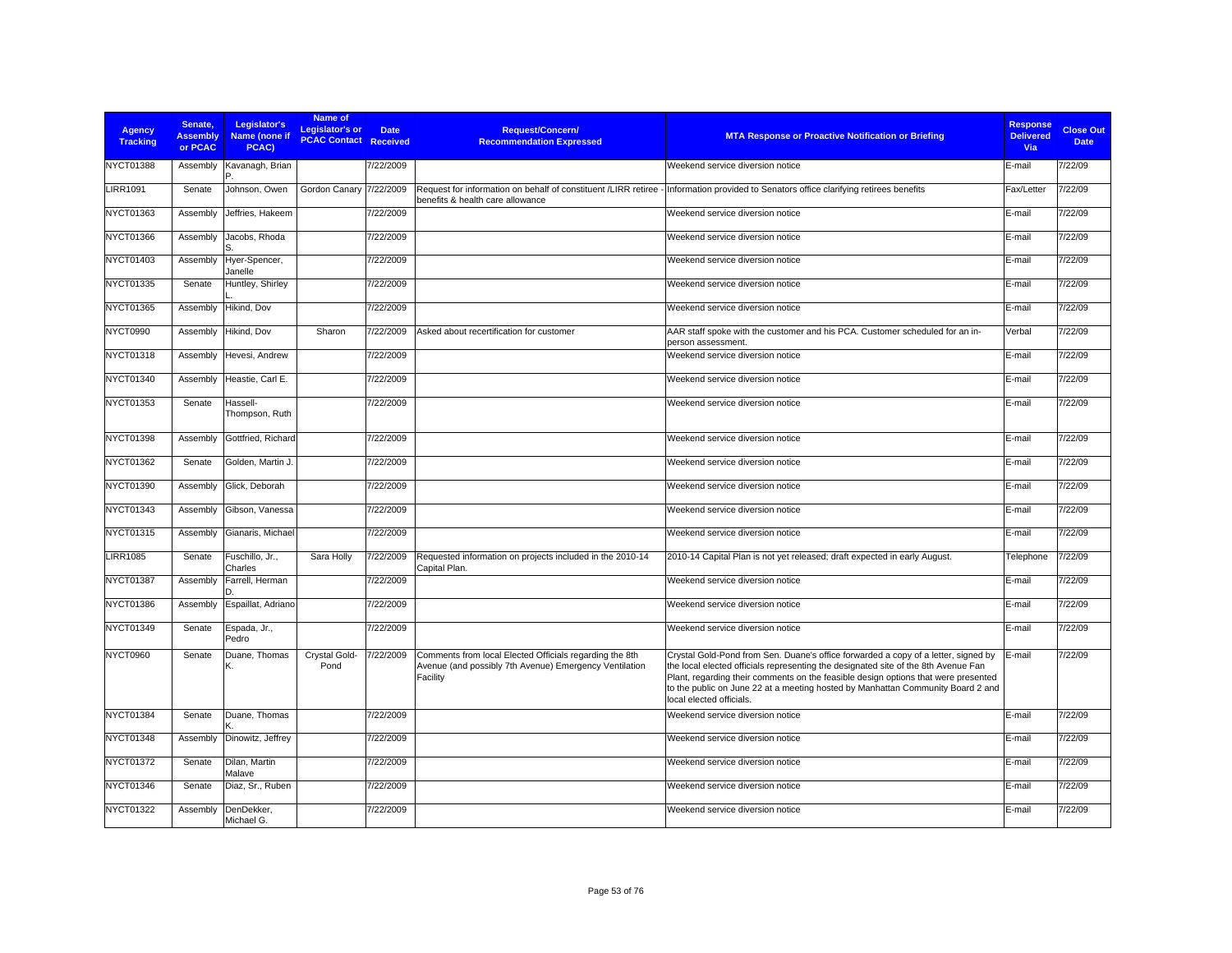| <b>Agency</b><br><b>Tracking</b> | Senate.<br><b>Assembly</b><br>or PCAC | Legislator's<br>Name (none if<br>PCAC) | Name of<br>Legislator's or<br><b>PCAC Contact Received</b> | <b>Date</b> | <b>Request/Concern/</b><br><b>Recommendation Expressed</b>                                                                                                                                                                                                   | <b>MTA Response or Proactive Notification or Briefing</b>                                                                                                                                                | <b>Response</b><br><b>Delivered</b><br><b>Via</b> | <b>Close Out</b><br><b>Date</b> |
|----------------------------------|---------------------------------------|----------------------------------------|------------------------------------------------------------|-------------|--------------------------------------------------------------------------------------------------------------------------------------------------------------------------------------------------------------------------------------------------------------|----------------------------------------------------------------------------------------------------------------------------------------------------------------------------------------------------------|---------------------------------------------------|---------------------------------|
| NYCT01360                        | Assembly                              | Cymbrowitz,<br>Steven H.               |                                                            | 7/22/2009   |                                                                                                                                                                                                                                                              | Weekend service diversion notice                                                                                                                                                                         | E-mail                                            | 7/22/09                         |
| NYCT01399                        | Assembly                              | Cusick, Michael                        |                                                            | 7/22/2009   |                                                                                                                                                                                                                                                              | Weekend service diversion notice                                                                                                                                                                         | E-mail                                            | 7/22/09                         |
| NYCT01344                        | Assembly                              | Crespo, Marcos                         |                                                            | 7/22/2009   |                                                                                                                                                                                                                                                              | Weekend service diversion notice                                                                                                                                                                         | E-mail                                            | 7/22/09                         |
| NYCT01319                        | Assembly                              | Cook. Vivian                           |                                                            | 7/22/2009   |                                                                                                                                                                                                                                                              | Weekend service diversion notice                                                                                                                                                                         | E-mail                                            | 7/22/09                         |
| NYCT01359                        | Assembly                              | Colton, William                        |                                                            | 7/22/2009   |                                                                                                                                                                                                                                                              | Weekend service diversion notice                                                                                                                                                                         | E-mail                                            | 7/22/09                         |
| NYCT01317                        | Assembly                              | Clark, Barbara M.                      |                                                            | 7/22/2009   |                                                                                                                                                                                                                                                              | Weekend service diversion notice                                                                                                                                                                         | E-mail                                            | 7/22/09                         |
| NYCT01345                        | Assembly                              | Castro, Nelson L                       |                                                            | 7/22/2009   |                                                                                                                                                                                                                                                              | Weekend service diversion notice                                                                                                                                                                         | E-mail                                            | 7/22/09                         |
| NYCT01316                        | Assembly                              | Carrozza, Ann-<br>Margaret             |                                                            | 7/22/2009   |                                                                                                                                                                                                                                                              | Weekend service diversion notice                                                                                                                                                                         | E-mail                                            | 7/22/09                         |
| <b>NYCT01375</b>                 | Assembly                              | Camara, Karim                          |                                                            | 7/22/2009   |                                                                                                                                                                                                                                                              | Weekend service diversion notice                                                                                                                                                                         | E-mail                                            | 7/22/09                         |
| NYCT01361                        | Assembly                              | Brook-Krasny,<br>Alec                  |                                                            | 7/22/2009   |                                                                                                                                                                                                                                                              | Weekend service diversion notice                                                                                                                                                                         | E-mail                                            | 7/22/09                         |
| NYCT01358                        | Assembly                              | Brennan, James                         |                                                            | 7/22/2009   |                                                                                                                                                                                                                                                              | Weekend service diversion notice                                                                                                                                                                         | E-mail                                            | 7/22/09                         |
| NYCT01356                        | Assembly                              | Boyland, Jr.,<br>William               |                                                            | 7/22/2009   |                                                                                                                                                                                                                                                              | Weekend service diversion notice                                                                                                                                                                         | E-mail                                            | 7/22/09                         |
| NYCT01385                        | Assembly                              | Bing, Jonathan                         |                                                            | 7/22/2009   |                                                                                                                                                                                                                                                              | Weekend service diversion notice                                                                                                                                                                         | E-mail                                            | 7/22/09                         |
| <b>NYCT01347</b>                 | Assembly                              | Benjamin,<br>Michael A.                |                                                            | 7/22/2009   |                                                                                                                                                                                                                                                              | Weekend service diversion notice                                                                                                                                                                         | E-mail                                            | 7/22/09                         |
| NYCT01342                        | Assembly                              | Benedetto,<br>Michael R.               |                                                            | 7/22/2009   |                                                                                                                                                                                                                                                              | Weekend service diversion notice                                                                                                                                                                         | E-mail                                            | 7/22/09                         |
| NYCT01364                        | Assembly                              | Barron, Inez                           |                                                            | 7/22/2009   |                                                                                                                                                                                                                                                              | Weekend service diversion notice                                                                                                                                                                         | E-mail                                            | 7/22/09                         |
| NYCT01314                        | Assembly                              | Aubry, Jeffrion D.                     |                                                            | 7/22/2009   |                                                                                                                                                                                                                                                              | Weekend service diversion notice                                                                                                                                                                         | E-mail                                            | 7/22/09                         |
| NYCT01339                        | Assembly                              | Arroyo, Carmen                         |                                                            | 7/22/2009   |                                                                                                                                                                                                                                                              | Weekend service diversion notice                                                                                                                                                                         | E-mail                                            | 7/22/09                         |
| NYCT01336                        | Senate                                | Addabbo, Jr.,<br>Joseph P.             |                                                            | 7/22/2009   |                                                                                                                                                                                                                                                              | Weekend service diversion notice                                                                                                                                                                         | E-mail                                            | 7/22/09                         |
| NYCT01357                        | Senate                                | Adams, Eric                            |                                                            | 7/22/2009   |                                                                                                                                                                                                                                                              | Weekend service diversion notice                                                                                                                                                                         | E-mail                                            | 7/22/09                         |
| NYCT01355                        | Assembly                              | Abbate, Jr., Peter                     |                                                            | 7/22/2009   |                                                                                                                                                                                                                                                              | Weekend service diversion notice                                                                                                                                                                         | E-mail                                            | 7/22/09                         |
| <b>LIRR1088</b>                  | <b>PCAC</b>                           |                                        | William<br>Henderson                                       | 7/22/2009   | Request for information on why only first 3 cars platformed in<br>Sayville this morning - 2735 & 2737                                                                                                                                                        | Information provided - investigation                                                                                                                                                                     | E-mail                                            | 7/22/09                         |
| NYCT0991                         | Assembly                              | Weprin, Mark                           | Arlene                                                     | 7/23/2009   | Inquired whether AAR customer has submitted a complaints<br>about his B leg (return) service during July. Wanted to verify<br>what customer had stated to her                                                                                                | AAR relayed information to Arlene on July 23. One complaint was made on July 17<br>regarding missed connection, customer was given authorization to take either a taxi<br>or car service to return home. | Verbal                                            | 7/23/09                         |
| NYCT0997                         | Assembly                              | Weprin, Mark                           | Mark Weprin                                                | 7/23/2009   | Assembly Member Weprin wrote a letter to President Roberts<br>requesting the restoration of limited-stop service on the Q27<br>bus route to a stop at the intersection of Springfield Boulevard<br>and 69th Avenue in the Oakland Gardens section of Queens. |                                                                                                                                                                                                          | letter                                            | 8/5/09                          |
| <b>LIRR1089</b>                  | Senate                                | Skelos, Dean                           |                                                            | 7/23/2009   |                                                                                                                                                                                                                                                              | Bus stop would make spacing too close for limited service.<br>Notification for vegetation management in Valley Stream area                                                                               | Phone/Fax/ 7/23/09<br>Letter                      |                                 |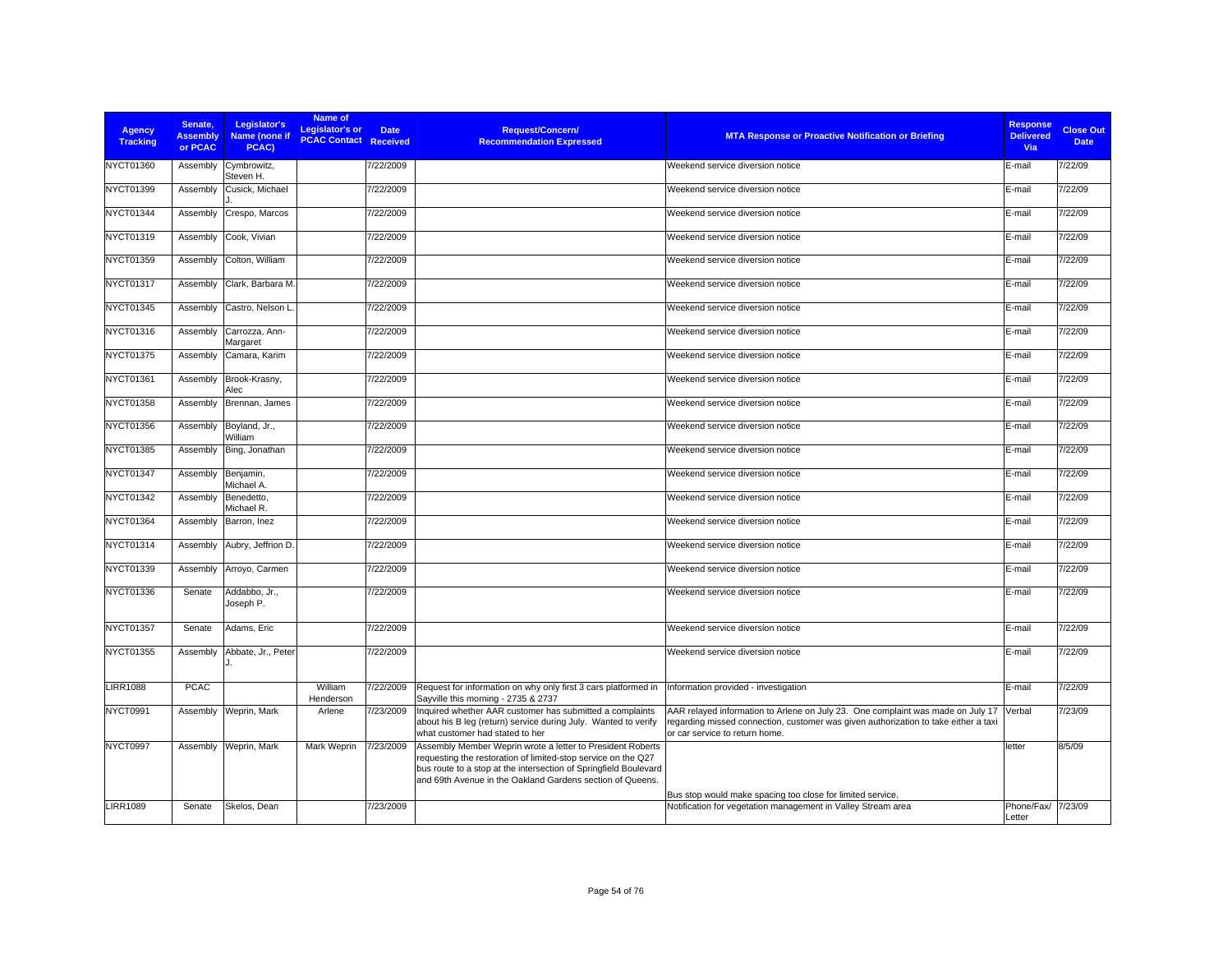| <b>Agency</b><br><b>Tracking</b> | Senate.<br><b>Assembly</b><br>or PCAC | Legislator's<br>Name (none if<br>PCAC) | Name of<br>Legislator's or<br><b>PCAC Contact Received</b> | <b>Date</b> | <b>Request/Concern/</b><br><b>Recommendation Expressed</b>                                                                                                                                                                                                                                  | <b>MTA Response or Proactive Notification or Briefing</b>                                                                                                                                                                                                 | <b>Response</b><br><b>Delivered</b><br><b>Via</b> | <b>Close Out</b><br><b>Date</b> |
|----------------------------------|---------------------------------------|----------------------------------------|------------------------------------------------------------|-------------|---------------------------------------------------------------------------------------------------------------------------------------------------------------------------------------------------------------------------------------------------------------------------------------------|-----------------------------------------------------------------------------------------------------------------------------------------------------------------------------------------------------------------------------------------------------------|---------------------------------------------------|---------------------------------|
| NYCT0966                         | Assembly                              | Seminerio,<br>Anthony S.               |                                                            | 7/23/2009   |                                                                                                                                                                                                                                                                                             | Notification of A Line service diversion in August to Chief of Staff for 38th A.D.                                                                                                                                                                        | Letter                                            | 7/23/09                         |
| NYCT0964                         | Assembly                              | Pheffer, Audrey I                      |                                                            | 7/23/2009   |                                                                                                                                                                                                                                                                                             | Notification of A Line Service Diversion in August                                                                                                                                                                                                        | Letter                                            | 7/23/09                         |
| NYCT0999                         | Assembly                              | Lentol, Joseph R.                      |                                                            | 7/23/2009   | Assemblymember Lentol wrote to MTA Chair Hemmerdinger<br>and Interim MTA Executive Director and CEO Helena Williams Assemblymember for his support.<br>to express his support of MTA NYC Transit's plans to split the<br>B61 route into two shorter routes in order to improve reliability. | Government and Community Relations contacted Lentol's office and thanked the                                                                                                                                                                              | Verbal                                            | 7/29/09                         |
| NYCT0967                         | Assembly                              | Lancman, Rory I.                       |                                                            | 7/23/2009   |                                                                                                                                                                                                                                                                                             | Notification of A Line service diversion in August                                                                                                                                                                                                        | Letter                                            | 7/23/09                         |
| NYCT0976                         | Senate                                | Klein, Jeffrey                         | John C. Doyle                                              | 7/23/2009   | Mr. Doyle wanted to follow-up on a request regarding a<br>beautification project adjacent to the 5 Line right -of-way.                                                                                                                                                                      | NYCT investigating if feasible.                                                                                                                                                                                                                           | Verbal                                            | 7/23/09                         |
| <b>LIRR1097</b>                  | Senate                                | Johnson, Craig                         | Rafe Lieber                                                | 7/23/2009   | Request for information on MTA Billboard on Cherry Lane in<br>Carl Place                                                                                                                                                                                                                    | Sen. Johnson's staff will check with MTA HQ. MTA Real Estate investigating.                                                                                                                                                                               | Telephone                                         | 7/28/09                         |
| MTAHQ 940                        | Senate                                | Johnson, Craig                         | <b>Mike Cassidy</b>                                        | 7/23/2009   | Asked for meeting regarding Capital Plan in general.                                                                                                                                                                                                                                        | Meeting will be scheduled next week in Albany                                                                                                                                                                                                             | meeting                                           | 7/30/09                         |
| NYCT0968                         | Senate                                | Huntley, Shirley                       |                                                            | 7/23/2009   |                                                                                                                                                                                                                                                                                             | Notification of A Line service diversion in August                                                                                                                                                                                                        | Letter                                            | 7/23/09                         |
| NYCT01310                        | Senate                                | Duane, Thomas                          | Colin Casey                                                | 7/23/2009   | Letter concerning the design for the Mulry Square Vent Plant<br>proposal.                                                                                                                                                                                                                   | Informed Colin that interim response letter pending.                                                                                                                                                                                                      | Verbal                                            | 8/20/09                         |
| NYCT0965                         | Senate                                | Addabbo, Jr.,<br>Joseph P.             |                                                            | 7/23/2009   |                                                                                                                                                                                                                                                                                             | Notification of A Line Service Diversion in August                                                                                                                                                                                                        | Letter                                            | 7/23/09                         |
| <b>LIRR1090</b>                  | Assembly                              | Barra, Robert                          |                                                            | 7/23/2009   |                                                                                                                                                                                                                                                                                             | Notification for vegetation management in Valley Stream area                                                                                                                                                                                              | Phone/Fax/ 7/23/09<br>Letter                      |                                 |
| Bus Co 919                       | <b>PCAC</b>                           |                                        | Earamichia<br>Brown                                        | 7/23/2009   | Inspector General Complaint of buses blocking crosswalk in<br>Rego Park                                                                                                                                                                                                                     | B/O was reinstructed to keep crosswalk clear.                                                                                                                                                                                                             | <b>Bus</b><br>Customer<br>Relations<br>Center     | 7/21/09                         |
| MTAHQ 941                        | Assembly                              | staff                                  | Katelyn Wilder, 7/24/2009<br>Lonnie Threatte               |             | Requested orientation and introduction to MTA issues                                                                                                                                                                                                                                        | MTA staff met with Katelyn and Lonnie and provided the 2009 capital program<br>amendment, maps, and the non-approved copy of the 2008-2013 capital program<br>book so she would know what one looks like.                                                 | meeting                                           | 7/24/09                         |
| <b>MNR1038</b>                   | Assembly                              | Spano, Michael                         |                                                            | 7/24/2009   | Sent letter regarding keeping the ticket window open at<br>Crestwood station                                                                                                                                                                                                                | Response sent on July -- explaining that the low ticket window usage and need to<br>reduce costs for closing window.                                                                                                                                      | letter                                            | 7/24/09                         |
| NYCT0998                         | Assembly                              | Millman, Joan                          | Joan Millman                                               | 7/24/2009   | Assemblymember Millman wrote to express her support of<br>MTA NYC transit's plans to split the B61 into two shorter<br>routes in order to improve reliability.                                                                                                                              | Government and Community Relations called Assemblymember Millman's office and Verbal<br>thanked her for her support.                                                                                                                                      |                                                   | 7/29/09                         |
| MTAHQ 942                        | Senate                                | Johnson, Craig                         | Mike Cassidy                                               | 7/24/2009   | Requested orientation and introduction to MTA issues                                                                                                                                                                                                                                        | MTA staff met with Mike and provided the 2009 capital program amendment, maps,<br>and other material.                                                                                                                                                     | Meeting                                           | 7/24/09                         |
| NYCT0986                         | Assembly                              | Hikind, Dov                            | <b>Elliot Triber</b>                                       | 7/24/2009   | Hikind's office was concerned that neither Hebrew or Yiddish<br>appear any longer on the MVM's at the 50th Street, 55th<br>Street and Fort Hamilton Parkway D M stations.                                                                                                                   | MetroCard responded that this was a maintenance glitch and confirmed that the<br>situation had been remedied by the late afternoon of 7/24/09. Government and<br>Community Relations called Elliot Triber on Monday, 7/27/09 and informed him of<br>this. | Verbal                                            | 7/27/09                         |
| <b>LIRR1098</b>                  | Assembly                              | Alessi, Marc                           | Vincent Gioe                                               | 7/24/2009   | Employment request for constituent                                                                                                                                                                                                                                                          | Informed that resume should be submitted                                                                                                                                                                                                                  | Telephone                                         | 7/24/09                         |
| MTAHQ 943                        | Senate                                | Squadron, Daniel                       | John Raskin                                                | 7/27/2009   | In relation to dates for Sen. Squadron tour                                                                                                                                                                                                                                                 | Tour of Fulton Street Transit Center site and the Brooklyn Battery Tunnel on<br>scheduled for August 19, 2009.                                                                                                                                            | call/E-mail                                       | 8/3/09                          |
| MTAHQ 944                        | Senate                                | Senate Finance                         | Janet Ho                                                   | 7/27/2009   | Follow up questions on 2010-14 Capital Plan                                                                                                                                                                                                                                                 | In-person meeting to go over materials provided and to answer questions.                                                                                                                                                                                  |                                                   | 7/27/09                         |
| NYCT0988                         | Assembly                              | Jeffries, Hakeem                       | Wayne Williams 7/27/2009                                   |             | Mr. Williams was inquiring about whether or not Franklin<br>Avenue 2 3 4 5 station was one of the 100 Key Stations.                                                                                                                                                                         | Government and Community Relations informed Mr. Williams that Franklin Avenue<br>was not one of the Key Stations, but that Eastern Parkway (in close proximity to<br>Franklin Avenue) was.                                                                | E-mail                                            | 7/28/09                         |
| <b>LIRR1099</b>                  | Senate                                | Flanagan, John                         | Ray Bennardo 7/27/2009                                     |             | Request for information - update on Stony Brook Station &<br>Monopoles                                                                                                                                                                                                                      | LIRR Government Relations provided information                                                                                                                                                                                                            | Telephone                                         | 7/27/09                         |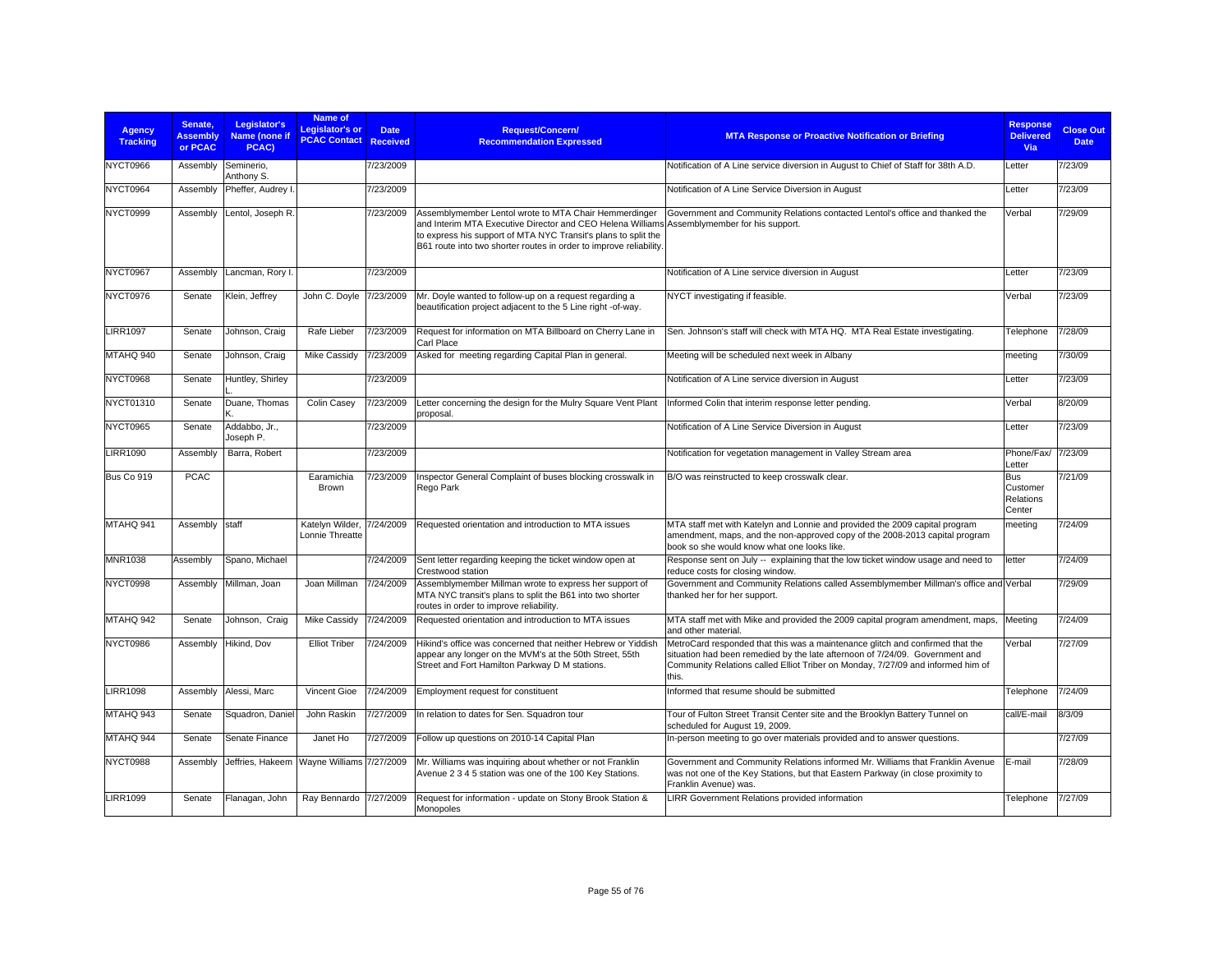| <b>Agency</b><br><b>Tracking</b> | Senate.<br><b>Assembly</b><br>or PCAC | Legislator's<br>Name (none if<br>PCAC) | Name of<br>Legislator's or<br><b>PCAC Contact</b> | <b>Date</b><br><b>Received</b> | <b>Request/Concern/</b><br><b>Recommendation Expressed</b>                                                                                                                  | <b>MTA Response or Proactive Notification or Briefing</b>                                                                                                                                                                                                                                                                   | <b>Response</b><br><b>Delivered</b><br>Via | <b>Close Out</b><br><b>Date</b> |
|----------------------------------|---------------------------------------|----------------------------------------|---------------------------------------------------|--------------------------------|-----------------------------------------------------------------------------------------------------------------------------------------------------------------------------|-----------------------------------------------------------------------------------------------------------------------------------------------------------------------------------------------------------------------------------------------------------------------------------------------------------------------------|--------------------------------------------|---------------------------------|
| NYCT01008                        | Senate                                | Duane, Thomas                          | John Bartows                                      | 7/27/2009                      | Access-A-Ride eligibility status of applicant                                                                                                                               | Applicant was seen by a certifier on July 17. Application received by eligibility unit<br>and a determination of eligibility could be made within a week. Explaining that AAR<br>is a Shared-ride service and most transportation is provided, and also we could not<br>accommodate her request for always getting a sedan. | Verbal                                     | 7/27/09                         |
| NYCT0996                         | Assembly                              | Castro, Nelson L.                      | Mariela Arias                                     | 7/27/2009                      | Travel Time Letters                                                                                                                                                         | Ms. Arias request a letter on behalf of one of the Assemblyman's constituent to<br>determine the travel time between two addresses.                                                                                                                                                                                         | Letter                                     | 7/29/09                         |
| <b>B&amp;T905</b>                | Assembly                              | Alessi, Marc                           | Mike                                              | 7/27/2009                      | Constituent contacted Alessi's office to ask why Bronx-<br>Whitestone Bridge was closed on July 10th.                                                                       | Constituent had apparently mixed up Bronx Whitestone Bridge and Throgs Neck<br>Bridge. B&T staff explained about Throgs Neck Bridge major construction fire and<br>reason behind bridge closure, and that BWB was jammed with overflow traffic<br>diverted from Throgs Neck.                                                | Telephone<br>call                          | 7/27/09                         |
| Bus Co 924                       | <b>PCAC</b>                           |                                        | Debra Markell-<br>Kleinert                        | 7/27/2009                      | Complaint regarding Q53 buses utilizing inappropriate route<br>(62 Street).                                                                                                 | Road Operations to monitor and LaGuardia Depot to post signs.                                                                                                                                                                                                                                                               | Letter                                     | 8/4/09                          |
| <b>MNR992</b>                    | Assembly                              | Zebrowski,<br>Kenneth                  |                                                   | 7/28/2009                      |                                                                                                                                                                             | Sent July schedules to all elected officials in MNR territory.                                                                                                                                                                                                                                                              | Mail                                       | 7/28/09                         |
| NYCT01009                        | Assembly                              | Weprin, Mark                           | Arlene                                            | 7/28/2009                      | AAR customer recent re-certification visit.                                                                                                                                 | AAR customer stated he was told he could not use the service until a determination<br>was made on his recent re-certification visit. Customer is allowed to use AAR.<br>Eligibility has been extended pending the decision                                                                                                  | Verbal                                     | 7/28/09                         |
| MTAHQ 945                        | Assembly                              | Ways and Means                         | Katelyn Wilder 7/28/2009                          |                                | Katelyn Wilder had questions on the mega projects regarding<br>the timelines, costs and scope of the work.                                                                  | Answers to questions provided in person to person meeting.                                                                                                                                                                                                                                                                  | in person                                  | 7/30/09                         |
| <b>MNR986</b>                    | Senate                                | <b>Stewart-Cousins</b><br>Andrea       |                                                   | 7/28/2009                      |                                                                                                                                                                             | Sent July schedules to all elected officials in MNR territory.                                                                                                                                                                                                                                                              | Mail                                       | 7/28/09                         |
| <b>MNR983</b>                    | Assembly                              | Spano, Michael                         |                                                   | 7/28/2009                      |                                                                                                                                                                             | Sent July schedules to all elected officials in MNR territory.                                                                                                                                                                                                                                                              | Mail                                       | 7/28/09                         |
| <b>LI Bus 911</b>                | Senate                                | Skelos, Dean                           | Sandy Smith                                       | 7/28/2009                      | Able-Ride customer wanted to change pickup location.                                                                                                                        | Sent Road Patrol to check location. Rear parking lot is safe for pick up and drop offs.<br>Customer will be picked up and dropped off in the rear parking lot. Removed no-<br>show infractions from customer record.                                                                                                        | Telephone                                  | 7/1/09                          |
| <b>MNR991</b>                    | Assembly                              | Skartados, Frank                       |                                                   | 7/28/2009                      |                                                                                                                                                                             | Sent July schedules to all elected officials in MNR territory.                                                                                                                                                                                                                                                              | Mail                                       | 7/28/09                         |
| <b>MNR990</b>                    | Senate                                | Saland, Stephen                        |                                                   | 7/28/2009                      |                                                                                                                                                                             | Sent July schedules to all elected officials in MNR territory.                                                                                                                                                                                                                                                              | Mail                                       | 7/28/09                         |
| <b>MNR995</b>                    | Assembly                              | Rabbitt, Ann                           |                                                   | 7/28/2009                      |                                                                                                                                                                             | Sent July schedules to all elected officials in MNR territory.                                                                                                                                                                                                                                                              | Mail                                       | 7/28/09                         |
| <b>MNR977</b>                    | Assembly                              | Pretlow, Gary                          |                                                   | 7/28/2009                      |                                                                                                                                                                             | Sent July schedules to all elected officials in MNR territory.                                                                                                                                                                                                                                                              | Mail                                       | 7/28/09                         |
| <b>MNR978</b>                    | Assembly                              | Paulin, Amy                            |                                                   | 7/28/2009                      |                                                                                                                                                                             | Sent July schedules to all elected officials in MNR territory.                                                                                                                                                                                                                                                              | Mail                                       | 7/28/09                         |
| <b>MNR988</b>                    | Senate                                | Oppenheimer,<br>Suzi                   |                                                   | 7/28/2009                      |                                                                                                                                                                             | Sent July schedules to all elected officials in MNR territory.                                                                                                                                                                                                                                                              | Mail                                       | 7/28/09                         |
| <b>MNR997</b>                    | Senate                                | Morahan,<br>Thomas                     |                                                   | 7/28/2009                      |                                                                                                                                                                             | Sent July schedules to all elected officials in MNR territory.                                                                                                                                                                                                                                                              | Mail                                       | 7/28/09                         |
| MNR976                           | Assembly                              | Molinaro, Marcus                       |                                                   | 7/28/2009                      |                                                                                                                                                                             | Sent July schedules to all elected officials in MNR territory.                                                                                                                                                                                                                                                              | Mail                                       | 7/28/09                         |
| <b>MNR975</b>                    | Assembly                              | Miller, Joel                           |                                                   | 7/28/2009                      |                                                                                                                                                                             | Sent July schedules to all elected officials in MNR territory.                                                                                                                                                                                                                                                              | Mail                                       | 7/28/09                         |
| <b>MNR989</b>                    | Senate                                | eibell, Vincent                        |                                                   | 7/28/2009                      |                                                                                                                                                                             | Sent July schedules to all elected officials in MNR territory.                                                                                                                                                                                                                                                              | Mail                                       | 7/28/09                         |
| <b>MNR981</b>                    | Assembly                              | Latimer, George                        |                                                   | 7/28/2009                      |                                                                                                                                                                             | Sent July schedules to all elected officials in MNR territory.                                                                                                                                                                                                                                                              | Mail                                       | 7/28/09                         |
| <b>MNR998</b>                    | Senate                                | arkin, William                         |                                                   | 7/28/2009                      |                                                                                                                                                                             | Sent July schedules to all elected officials in MNR territory.                                                                                                                                                                                                                                                              | Mail                                       | 7/28/09                         |
| <b>NYCT01006</b>                 | Senate                                | Krueger, Liz                           | Jennifer Krinsky 7/28/2009                        |                                | Request for information on reasoning behind Second Avenue<br>Subway schedule delay. Wants info on when above-ground<br>construction work at 72, 86, and 96 to be completed. | New end date of 2016 represents "schedule float". Provided schedule update on<br>72, 86, and 96 Street station completion dates.                                                                                                                                                                                            | Verbal                                     | 8/6/09                          |
| <b>MNR985</b>                    | Senate                                | Klein, Jeffrey                         |                                                   | 7/28/2009                      |                                                                                                                                                                             | Sent July schedules to all elected officials in MNR territory.                                                                                                                                                                                                                                                              | Mail                                       | 7/28/09                         |
| <b>MNR993</b>                    | Assembly                              | Jaffee, Ellen                          |                                                   | 7/28/2009                      |                                                                                                                                                                             | Sent July schedules to all elected officials in MNR territory.                                                                                                                                                                                                                                                              | Mail                                       | 7/28/09                         |
| <b>MNR987</b>                    | Senate                                | Hassell-<br>Thompson, Ruth             |                                                   | 7/28/2009                      |                                                                                                                                                                             | Sent July schedules to all elected officials in MNR territory.                                                                                                                                                                                                                                                              | Mail                                       | 7/28/09                         |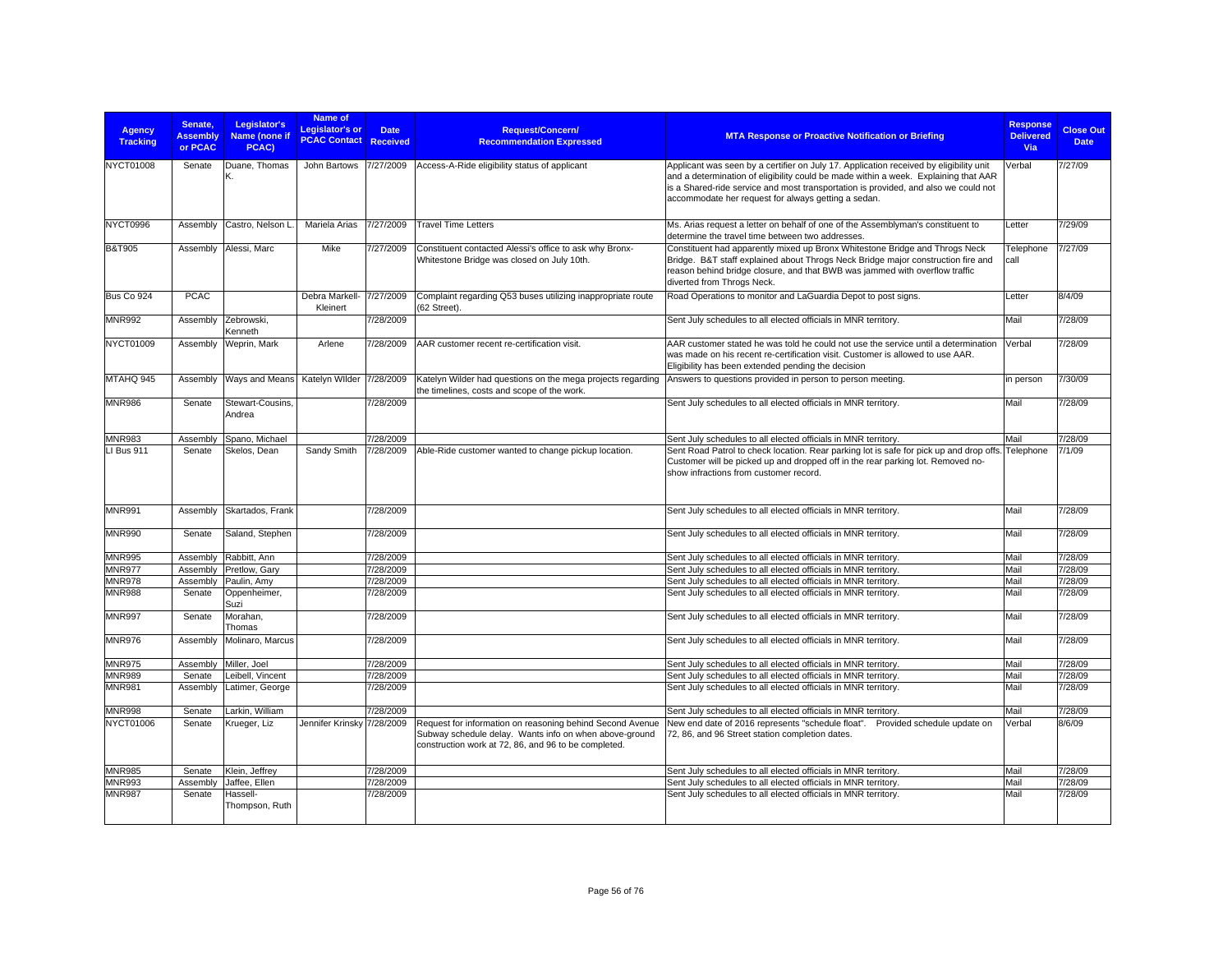| <b>Agency</b><br><b>Tracking</b> | Senate.<br><b>Assembly</b><br>or PCAC | Legislator's<br>Name (none if<br>PCAC)    | Name of<br>Legislator's or<br><b>PCAC Contact Received</b>                          | <b>Date</b> | <b>Request/Concern/</b><br><b>Recommendation Expressed</b>          | <b>MTA Response or Proactive Notification or Briefing</b>                                                                                                                                                                                       | <b>Response</b><br><b>Delivered</b><br>Via | <b>Close Out</b><br><b>Date</b> |
|----------------------------------|---------------------------------------|-------------------------------------------|-------------------------------------------------------------------------------------|-------------|---------------------------------------------------------------------|-------------------------------------------------------------------------------------------------------------------------------------------------------------------------------------------------------------------------------------------------|--------------------------------------------|---------------------------------|
| <b>MNR996</b>                    | Assembly                              | Gunther, Aileen                           |                                                                                     | 7/28/2009   |                                                                     | Sent July schedules to all elected officials in MNR territory.                                                                                                                                                                                  | Mail                                       | 7/28/09                         |
| <b>LIRR1100</b>                  | Senate                                | Fuschillo, Jr.,<br>Charles                | Sara Holly                                                                          | 7/28/2009   | Constituent complaint re: Massapequa Park Ticket Window<br>Closing  | LIRR Government Relations spoke directly to constituent                                                                                                                                                                                         | Telephone                                  | 7/28/09                         |
| <b>MNR994</b>                    | Assembly                              | Calhoun, Nancy                            |                                                                                     | 7/28/2009   |                                                                     | Sent July schedules to all elected officials in MNR territory.                                                                                                                                                                                  | Mail                                       | 7/28/09                         |
| <b>MNR982</b>                    | Assembly                              | Brodsky, Richard                          |                                                                                     | 7/28/2009   |                                                                     | Sent July schedules to all elected officials in MNR territory.                                                                                                                                                                                  | Mail                                       | 7/28/09                         |
| <b>MNR979</b>                    | Assembly                              | Bradley, Adam                             |                                                                                     | 7/28/2009   |                                                                     | Sent July schedules to all elected officials in MNR territory.                                                                                                                                                                                  | Mail                                       | 7/28/09                         |
| <b>MNR999</b>                    | Senate                                | Bonacic, John                             |                                                                                     | 7/28/2009   |                                                                     | Sent July schedules to all elected officials in MNR territory.                                                                                                                                                                                  | Mail                                       | 7/28/09                         |
| <b>MNR984</b>                    | Assembly                              | Ball, Gregory                             |                                                                                     | 7/28/2009   |                                                                     | Sent July schedules to all elected officials in MNR territory.                                                                                                                                                                                  | Mail                                       | 7/28/09                         |
| <b>LIRR1102</b>                  | <b>PCAC</b>                           |                                           | Maureen<br>Michaels                                                                 | 7/28/2009   | Request for information on status of Customer Survey<br>suggestions | LIRR Marketing working out with MTA Marketing                                                                                                                                                                                                   | Telephone                                  |                                 |
| <b>NYCT01488</b>                 | Assembly                              | Wright, Keith L.T.                        |                                                                                     | 7/29/2009   |                                                                     | Weekend service diversion notice                                                                                                                                                                                                                | E-mail                                     | 7/29/09                         |
| <b>NYCT01188</b>                 | Assembly                              | Wright, Keith L.T.                        |                                                                                     | 7/29/2009   |                                                                     | Weekend service diversion notice                                                                                                                                                                                                                | E-mail                                     | 7/29/09                         |
| <b>NYCT01415</b>                 | Assembly                              | Weprin, Mark                              |                                                                                     | 7/29/2009   |                                                                     | Weekend service diversion notice                                                                                                                                                                                                                | E-mail                                     | 7/29/09                         |
| NYCT01010                        | Assembly                              | Weprin, Mark                              | Arlene                                                                              | 7/29/2009   | Recertification eligibility for customer                            | AAR staff called Arlene to inform her that customer has been granted continual Full<br>eligibility and would receive a new ID; in the interim, she may use current AAR card<br>or other photo ID. Also called and related the same information. | Verbal                                     | 7/29/09                         |
| <b>NYCT01115</b>                 | Assembly                              | Weprin, Mark                              |                                                                                     | 7/29/2009   |                                                                     | Weekend service diversion notice                                                                                                                                                                                                                | E-mail                                     | 7/29/09                         |
| NYCT01011                        | Assembly                              | Weprin, Mark                              | Arlene                                                                              | 7/29/2009   | Inquiry about AAR customer appeal                                   | AAR staff left a voice message for Arlene at Assemblyman office that customer's<br>appeal was received by AAR on July 29                                                                                                                        | Verbal                                     | 7/30/09                         |
| NYCT01471                        | Assembly                              | Weinstein,<br>Helene E.                   |                                                                                     | 7/29/2009   |                                                                     | Weekend service diversion notice                                                                                                                                                                                                                | E-mail                                     | 7/29/09                         |
| NYCT01171                        | Assembly                              | Weinstein,<br>Helene E.                   |                                                                                     | 7/29/2009   |                                                                     | Weekend service diversion notice                                                                                                                                                                                                                | E-mail                                     | 7/29/09                         |
| MTAHQ 946                        | Assembly                              | Ways and Means                            | David Young,<br><b>Elizabeth Tuttle</b>                                             | 7/29/2009   |                                                                     | MTA staff emailed MTA Financial Plan briefing presentation in preparation for<br>conference call. Conference call held to brief legislative staff on Preliminary 2010-13<br>Financial Plan and to answer their questions.                       | 7/29/2009                                  | 7/29/09                         |
| MTAHQ 948                        | Assembly                              | Ways and Means                            | Lonnie Threatte, 7/29/2009<br>Roman Hedges<br>Katelyn Wilder,<br>Michael<br>Johnson |             |                                                                     | MTA staff emailed MTA Financial Plan briefing presentation in preparation for<br>conference call. Conference call held to brief legislative staff on Preliminary 2010-13<br>Financial Plan and to answer their questions.                       | 7/29/2009                                  | 7/29/09                         |
| MTAHQ 955                        | Assembly                              | Ways and Means   Katelyn Wilder 7/29/2009 |                                                                                     |             | Questions on mega projects                                          | Answers to questions provided via email, with follow up meeting in person to go over In Person<br>the questions and materials provided.                                                                                                         |                                            | 7/30/09                         |
| NYCT01470                        | Assembly                              | Towns, Darryl C.                          |                                                                                     | 7/29/2009   |                                                                     | Weekend service diversion notice                                                                                                                                                                                                                | E-mail                                     | 7/29/09                         |
| NYCT01492                        | Assembly                              | Tobacco, Louis                            |                                                                                     | 7/29/2009   |                                                                     | Weekend service diversion notice                                                                                                                                                                                                                | E-mail                                     | 7/29/09                         |
| NYCT01412                        | Assembly                              | Titus, Michele                            |                                                                                     | 7/29/2009   |                                                                     | Weekend service diversion notice                                                                                                                                                                                                                | E-mail                                     | 7/29/09                         |
| NYCT01491                        | Assembly                              | Titone, Matthew                           |                                                                                     | 7/29/2009   |                                                                     | Weekend service diversion notice                                                                                                                                                                                                                | E-mail                                     | 7/29/09                         |
| <b>NYCT01428</b>                 | Senate                                | Stavisky, Toby<br>Ann                     |                                                                                     | 7/29/2009   |                                                                     | Weekend service diversion notice                                                                                                                                                                                                                | E-mail                                     | 7/29/09                         |
| <b>NYCT01473</b>                 | Senate                                | Squadron, Daniel                          |                                                                                     | 7/29/2009   |                                                                     | Weekend service diversion notice                                                                                                                                                                                                                | E-mail                                     | 7/29/09                         |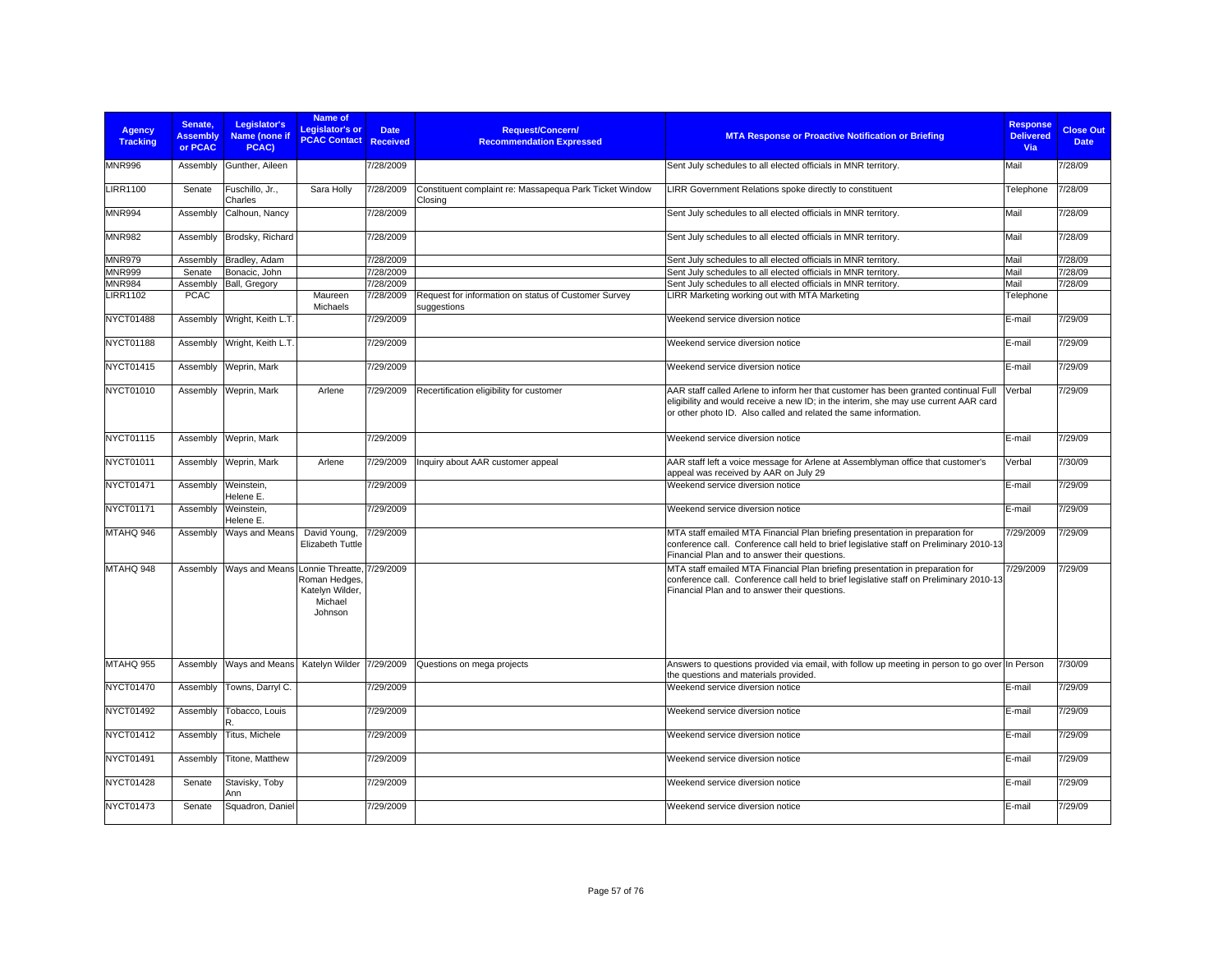| <b>Agency</b><br><b>Tracking</b> | Senate.<br><b>Assembly</b><br>or PCAC | Legislator's<br>Name (none if<br>PCAC) | Name of<br><b>Legislator's or</b><br><b>PCAC Contact</b> | <b>Date</b><br>Received | Request/Concern/<br><b>Recommendation Expressed</b>                                       | <b>MTA Response or Proactive Notification or Briefing</b>                                                                                                                                                                 | <b>Response</b><br><b>Delivered</b><br>Via | <b>Close Out</b><br><b>Date</b> |
|----------------------------------|---------------------------------------|----------------------------------------|----------------------------------------------------------|-------------------------|-------------------------------------------------------------------------------------------|---------------------------------------------------------------------------------------------------------------------------------------------------------------------------------------------------------------------------|--------------------------------------------|---------------------------------|
| NYCT01429                        | Senate                                | Smith, Malcolm                         |                                                          | 7/29/2009               |                                                                                           | Weekend service diversion notice                                                                                                                                                                                          | E-mail                                     | 7/29/09                         |
| NYCT01487                        | Assembly                              | Silver, Sheldon                        |                                                          | 7/29/2009               |                                                                                           | Weekend service diversion notice                                                                                                                                                                                          | E-mail                                     | 7/29/09                         |
| <b>NYCT01445</b>                 | Senate                                | Serrano, Jose M.                       |                                                          | 7/29/2009               |                                                                                           | Weekend service diversion notice                                                                                                                                                                                          | E-mail                                     | 7/29/09                         |
| MTAHQ 951                        | Senate                                | Senate Program                         | Graham Ennis 7/29/2009                                   |                         |                                                                                           | MTA staff emailed MTA Financial Plan briefing presentation in preparation for<br>conference call. Conference call held to brief legislative staff on Preliminary 2010-13<br>Financial Plan and to answer their questions. | 7/29/2009                                  | 7/29/09                         |
| MTAHQ 949                        | Senate                                | Senate Finance                         | Ahmed<br>Diomande,<br>Janet Ho                           | 7/29/2009               |                                                                                           | MTA staff emailed MTA Financial Plan briefing presentation in preparation for<br>conference call. Conference call held to brief legislative staff on Preliminary 2010-13<br>Financial Plan and to answer their questions. | 7/29/2009                                  | 7/29/09                         |
| MTAHQ 950                        | Senate                                | Senate Finance                         | Robert Mujica,<br>Ellen Biggane                          | 7/29/2009               |                                                                                           | MTA staff emailed MTA Financial Plan briefing presentation in preparation for<br>conference call. Conference call held to brief legislative staff on Preliminary 2010-13<br>Financial Plan and to answer their questions. | 7/29/2009                                  | 7/29/09                         |
| NYCT01425                        | Assembly                              | Seminerio,<br>Anthony S.               |                                                          | 7/29/2009               |                                                                                           | Weekend service diversion notice                                                                                                                                                                                          | E-mail                                     | 7/29/09                         |
| <b>NYCT01484</b>                 | Senate                                | Schneiderman,<br>Eric                  |                                                          | 7/29/2009               |                                                                                           | Weekend service diversion notice                                                                                                                                                                                          | E-mail                                     | 7/29/09                         |
| <b>NYCT01424</b>                 | Assembly                              | Scarborough,<br>William                |                                                          | 7/29/2009               |                                                                                           | Weekend service diversion notice                                                                                                                                                                                          | E-mail                                     | 7/29/09                         |
| <b>NYCT01495</b>                 | Senate                                | Savino, Diane                          |                                                          | 7/29/2009               |                                                                                           | Weekend service diversion notice                                                                                                                                                                                          | E-mail                                     | 7/29/09                         |
| NYCT01472                        | Senate                                | Sampson, John                          |                                                          | 7/29/2009               |                                                                                           | Weekend service diversion notice                                                                                                                                                                                          | E-mail                                     | 7/29/09                         |
| <b>NYCT01480</b>                 | Assembly                              | Rosenthal, Linda                       |                                                          | 7/29/2009               |                                                                                           | Weekend service diversion notice                                                                                                                                                                                          | E-mail                                     | 7/29/09                         |
| <b>NYCT01459</b>                 | Assembly                              | Robinson,<br>Annette                   |                                                          | 7/29/2009               |                                                                                           | Weekend service diversion notice                                                                                                                                                                                          | E-mail                                     | 7/29/09                         |
| <b>NYCT01442</b>                 | Assembly                              | Rivera, Peter M.                       |                                                          | 7/29/2009               |                                                                                           | Weekend service diversion notice                                                                                                                                                                                          | E-mail                                     | 7/29/09                         |
| NYCT01443                        | Assembly                              | Rivera, Naomi                          |                                                          | 7/29/2009               |                                                                                           | Weekend service diversion notice                                                                                                                                                                                          | E-mail                                     | 7/29/09                         |
| NYCT01002                        | Assembly                              | Rivera, Naomi                          |                                                          | 7/29/2009               | Requested that buses be re-routed for the Allerton Avenue<br>Street Festival on August 16 | This is an annual event and that the buses will be rerouted to accommodate the<br>Assemblywoman's request.                                                                                                                | E-mail                                     | 7/29/09                         |
| NYCT01432                        | Assembly                              | Rivera, Jose                           |                                                          | 7/29/2009               |                                                                                           | Weekend service diversion notice                                                                                                                                                                                          | E-mail                                     | 7/29/09                         |
| <b>NYCT01474</b>                 | Assembly                              | Powell, Jr., Adam<br>Clayton           |                                                          | 7/29/2009               |                                                                                           | Weekend service diversion notice                                                                                                                                                                                          | E-mail                                     | 7/29/09                         |
| NYCT01422                        | Assembly                              | Pheffer, Audrey I                      |                                                          | 7/29/2009               |                                                                                           | Weekend service diversion notice                                                                                                                                                                                          | E-mail                                     | 7/29/09                         |
| <b>NYCT01468</b>                 | Assembly                              | Perry, Nick                            |                                                          | 7/29/2009               |                                                                                           | Weekend service diversion notice                                                                                                                                                                                          | E-mail                                     | 7/29/09                         |
| <b>NYCT01485</b>                 | Senate                                | Perkins, William                       |                                                          | 7/29/2009               |                                                                                           | Weekend service diversion notice                                                                                                                                                                                          | E-mail                                     | 7/29/09                         |
| MTAHQ 952                        | Senate                                | Perkins, William                       | Tom Briggs,<br>Cordell Cleare                            | 7/29/2009               |                                                                                           | MTA staff emailed MTA Financial Plan briefing presentation in preparation for<br>conference call. Conference call held to brief legislative staff on Preliminary 2010-13<br>Financial Plan and to answer their questions. | 7/29/2009                                  | 7/29/09                         |
| NYCT01421                        | Assembly                              | Peralta, Jose R.                       |                                                          | 7/29/2009               |                                                                                           | Weekend service diversion notice                                                                                                                                                                                          | E-mail                                     | 7/29/09                         |
| NYCT01469                        | Senate                                | Parker, Kevin S.                       |                                                          | 7/29/2009               |                                                                                           | Weekend service diversion notice                                                                                                                                                                                          | E-mail                                     | 7/29/09                         |
| NYCT01420                        | Senate                                | Padavan, Frank                         |                                                          | 7/29/2009               |                                                                                           | Weekend service diversion notice                                                                                                                                                                                          | E-mail                                     | 7/29/09                         |
| <b>NYCT01467</b>                 | Assembly                              | Ortiz, Felix                           |                                                          | 7/29/2009               |                                                                                           | Weekend service diversion notice                                                                                                                                                                                          | E-mail                                     | 7/29/09                         |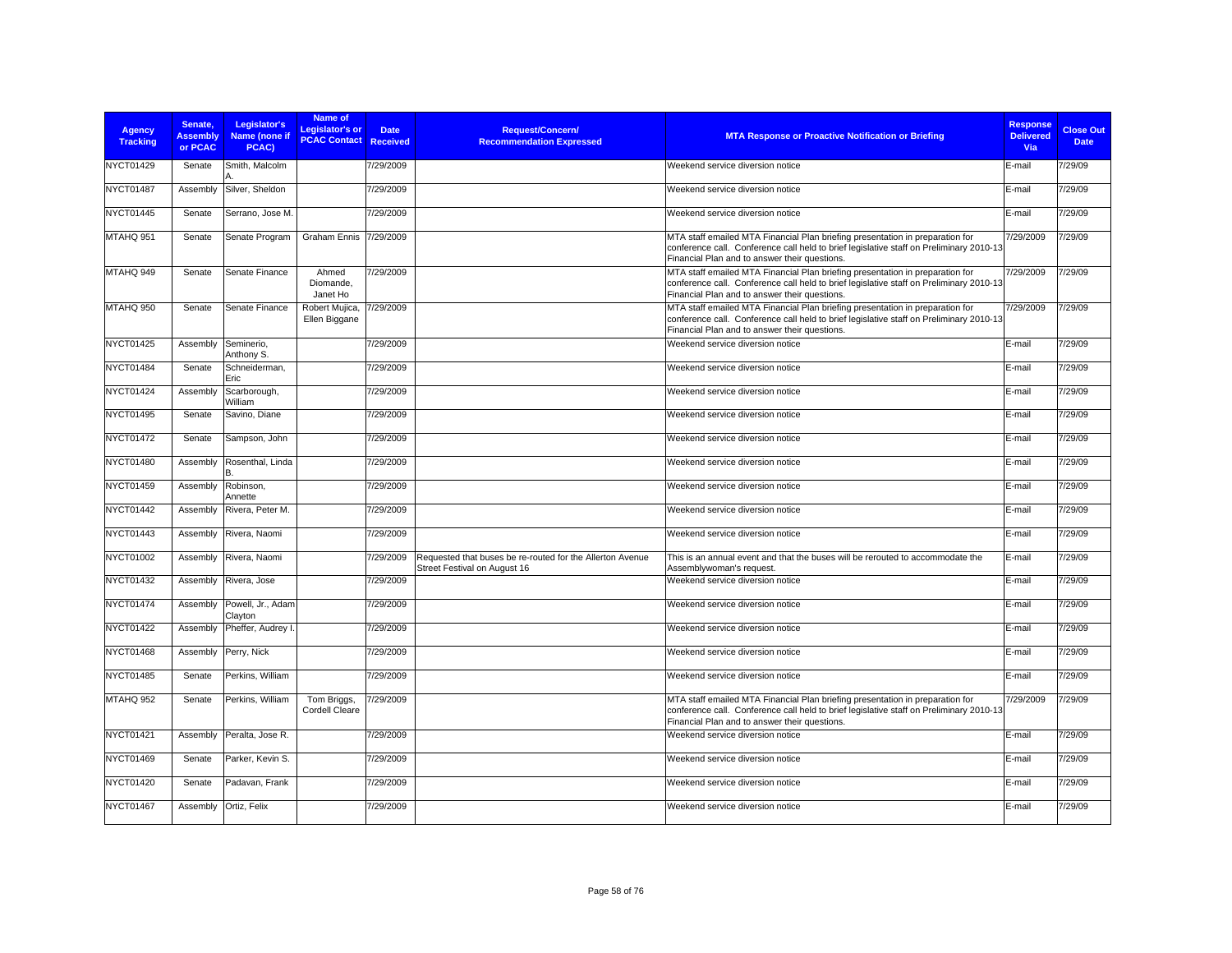| <b>Agency</b><br><b>Tracking</b> | Senate.<br><b>Assembly</b><br>or PCAC | Legislator's<br><b>Name (none if</b><br>PCAC) | Name of<br>Legislator's or<br><b>PCAC Contact Received</b> | <b>Date</b> | <b>Request/Concern/</b><br><b>Recommendation Expressed</b> | <b>MTA Response or Proactive Notification or Briefing</b>                                                                                                                                                                                                                                                                                             | <b>Response</b><br><b>Delivered</b><br>Via | <b>Close Out</b><br><b>Date</b> |
|----------------------------------|---------------------------------------|-----------------------------------------------|------------------------------------------------------------|-------------|------------------------------------------------------------|-------------------------------------------------------------------------------------------------------------------------------------------------------------------------------------------------------------------------------------------------------------------------------------------------------------------------------------------------------|--------------------------------------------|---------------------------------|
| NYCT01419                        | Senate                                | Onorato, George                               |                                                            | 7/29/2009   |                                                            | Weekend service diversion notice                                                                                                                                                                                                                                                                                                                      | E-mail                                     | 7/29/09                         |
| <b>NYCT01486</b>                 | Assembly                              | O'Donnell, Daniel                             |                                                            | 7/29/2009   |                                                            | Weekend service diversion notice                                                                                                                                                                                                                                                                                                                      | E-mail                                     | 7/29/09                         |
| NYCT01418                        | Assembly                              | Nolan, Catherine                              |                                                            | 7/29/2009   |                                                            | Weekend service diversion notice                                                                                                                                                                                                                                                                                                                      | E-mail                                     | 7/29/09                         |
| <b>NYCT01465</b>                 | Senate                                | Montgomery,<br>Velmanette                     |                                                            | 7/29/2009   |                                                            | Weekend service diversion notice                                                                                                                                                                                                                                                                                                                      | E-mail                                     | 7/29/09                         |
| NYCT01423                        | Senate                                | Monserrate,<br>Hiram                          |                                                            | 7/29/2009   |                                                            | Weekend service diversion notice                                                                                                                                                                                                                                                                                                                      | E-mail                                     | 7/29/09                         |
| <b>NYCT01464</b>                 | Assembly                              | Millman, Joan                                 |                                                            | 7/29/2009   |                                                            | Weekend service diversion notice                                                                                                                                                                                                                                                                                                                      | E-mail                                     | 7/29/09                         |
| NYCT01414                        | Assembly                              | Meng, Grace                                   |                                                            | 7/29/2009   |                                                            | Weekend service diversion notice                                                                                                                                                                                                                                                                                                                      | E-mail                                     | 7/29/09                         |
| NYCT01417                        | Assembly                              | Mayersohn,<br>Nettie                          |                                                            | 7/29/2009   |                                                            | Weekend service diversion notice                                                                                                                                                                                                                                                                                                                      | E-mail                                     | 7/29/09                         |
| NYCT01416                        | Assembly                              | Markey, Margaret                              |                                                            | 7/29/2009   |                                                            | Weekend service diversion notice                                                                                                                                                                                                                                                                                                                      | E-mail                                     | 7/29/09                         |
| NYCT01462                        | Assembly                              | Maisel, Alan                                  |                                                            | 7/29/2009   |                                                            | Weekend service diversion notice                                                                                                                                                                                                                                                                                                                      | E-mail                                     | 7/29/09                         |
| NYCT01461                        | Assembly                              | Lopez, Vito                                   |                                                            | 7/29/2009   |                                                            | Weekend service diversion notice                                                                                                                                                                                                                                                                                                                      | E-mail                                     | 7/29/09                         |
| NYCT01460                        | Assembly                              | Lentol, Joseph R.                             |                                                            | 7/29/2009   |                                                            | Weekend service diversion notice                                                                                                                                                                                                                                                                                                                      | E-mail                                     | 7/29/09                         |
| NYCT01493                        | Senate                                | Lanza, Andrew J.                              |                                                            | 7/29/2009   |                                                            | Weekend service diversion notice                                                                                                                                                                                                                                                                                                                      | E-mail                                     | 7/29/09                         |
| NYCT01411                        | Assembly                              | ancman, Rory I                                |                                                            | 7/29/2009   |                                                            | Weekend service diversion notice                                                                                                                                                                                                                                                                                                                      | E-mail                                     | 7/29/09                         |
| NYCT01458                        | Senate                                | Kruger, Carl                                  |                                                            | 7/29/2009   |                                                            | Weekend service diversion notice                                                                                                                                                                                                                                                                                                                      | E-mail                                     | 7/29/09                         |
| NYCT01012                        | Senate                                | Kruger, Carl                                  | Shavana Siva                                               | 7/29/2009   | Avenue K                                                   | Customer report that a bench was missing at Ocean Ave. and Bus stop furniture is under NYC DOT. NYCT provided Ms. Silva with the contact<br>information of NYC DOT to report missing bench. She was also advised that NYCT<br>Road Operations Unit will randomly monitor the B49 route to ensure that bus<br>operations comply with current schedule. | Verbal                                     | 7/29/09                         |
| <b>NYCT01482</b>                 | Senate                                | Krueger, Liz                                  |                                                            | 7/29/2009   |                                                            | Weekend service diversion notice                                                                                                                                                                                                                                                                                                                      | E-mail                                     | 7/29/09                         |
| NYCT01441                        | Senate                                | Klein, Jeffrey                                |                                                            | 7/29/2009   |                                                            | Weekend service diversion notice                                                                                                                                                                                                                                                                                                                      | E-mail                                     | 7/29/09                         |
| NYCT01483                        | Assembly                              | Kellner, Micah                                |                                                            | 7/29/2009   |                                                            | Weekend service diversion notice                                                                                                                                                                                                                                                                                                                      | E-mail                                     | 7/29/09                         |
| NYCT01001                        | Assembly                              | Kellner, Micah                                | Ashley Roberts 7/29/2009                                   |             | SAS Request on info re: 69th Street ancillary height       | Spoke with Ashley regarding height of ancillary (75' plus 20' for cooling towers).<br>Emailing to her letter sent in March 2009 regarding this issue.                                                                                                                                                                                                 | Verbal                                     | 7/30/09                         |
| <b>NYCT01479</b>                 | Assembly                              | Kavanagh, Brian                               |                                                            | 7/29/2009   |                                                            | Weekend service diversion notice                                                                                                                                                                                                                                                                                                                      | E-mail                                     | 7/29/09                         |
| MTAHQ 954                        | Senate                                | Johnson, Craig                                | Rafe Lieber,<br><b>Mike Cassidy</b>                        | 7/29/2009   |                                                            | MTA staff emailed MTA Financial Plan briefing presentation in preparation for<br>conference call. Conference call held to brief legislative staff on Preliminary 2010-13<br>Financial Plan and to answer their questions.                                                                                                                             | 7/29/2009                                  | 7/29/09                         |
| <b>NYCT01454</b>                 | Assembly                              | Jeffries, Hakeem                              |                                                            | 7/29/2009   |                                                            | Weekend service diversion notice                                                                                                                                                                                                                                                                                                                      | E-mail                                     | 7/29/09                         |
| <b>NYCT01457</b>                 | Assembly                              | Jacobs, Rhoda                                 |                                                            | 7/29/2009   |                                                            | Weekend service diversion notice                                                                                                                                                                                                                                                                                                                      | E-mail                                     | 7/29/09                         |
| NYCT01494                        | Assembly                              | Hyer-Spencer,<br>Janelle                      |                                                            | 7/29/2009   |                                                            | Weekend service diversion notice                                                                                                                                                                                                                                                                                                                      | E-mail                                     | 7/29/09                         |
| <b>NYCT01426</b>                 | Senate                                | Huntley, Shirley                              |                                                            | 7/29/2009   |                                                            | Weekend service diversion notice                                                                                                                                                                                                                                                                                                                      | E-mail                                     | 7/29/09                         |
| <b>NYCT01456</b>                 | Assembly                              | Hikind, Dov                                   |                                                            | 7/29/2009   |                                                            | Weekend service diversion notice                                                                                                                                                                                                                                                                                                                      | E-mail                                     | 7/29/09                         |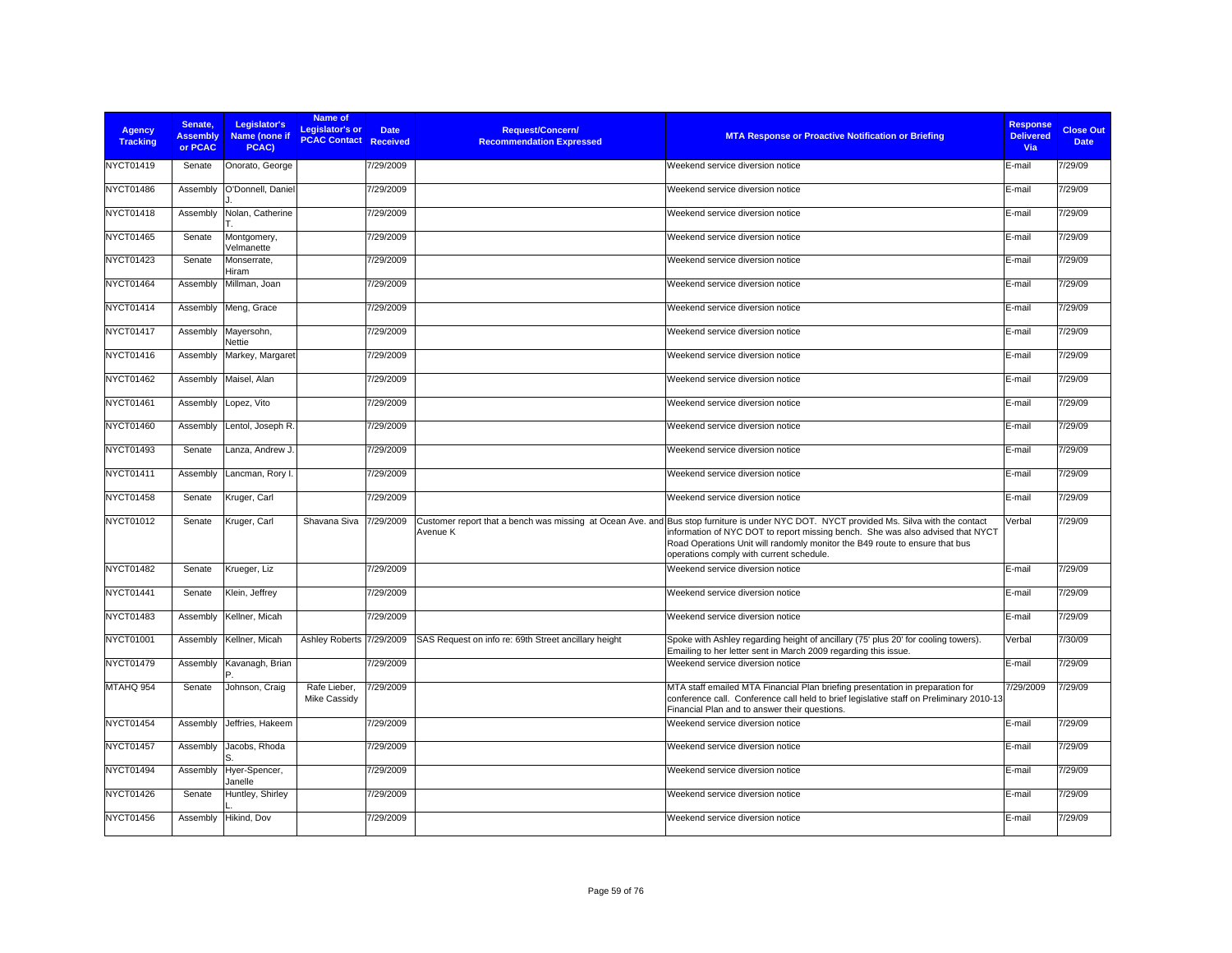| <b>Agency</b><br><b>Tracking</b> | Senate.<br><b>Assembly</b><br>or PCAC | Legislator's<br>Name (none if<br>PCAC) | Name of<br>Legislator's or<br><b>PCAC Contact Received</b> | <b>Date</b> | <b>Request/Concern/</b><br><b>Recommendation Expressed</b> | <b>MTA Response or Proactive Notification or Briefing</b>                                                                                                                                                                 | <b>Response</b><br><b>Delivered</b><br><b>Via</b> | <b>Close Out</b><br><b>Date</b> |
|----------------------------------|---------------------------------------|----------------------------------------|------------------------------------------------------------|-------------|------------------------------------------------------------|---------------------------------------------------------------------------------------------------------------------------------------------------------------------------------------------------------------------------|---------------------------------------------------|---------------------------------|
| NYCT01409                        | Assembly                              | Hevesi, Andrew                         |                                                            | 7/29/2009   |                                                            | Weekend service diversion notice                                                                                                                                                                                          | E-mail                                            | 7/29/09                         |
| NYCT01431                        | Assembly                              | Heastie, Carl E.                       |                                                            | 7/29/2009   |                                                            | Weekend service diversion notice                                                                                                                                                                                          | E-mail                                            | 7/29/09                         |
| NYCT01003                        | Assembly                              | Heastie, Carl E.                       | Ms. Jevonni<br><b>Brooks</b>                               | 7/29/2009   | Excessive dumping at MTA property located at Boston Road   | Response letter sent requesting approval of his CPRB funds for fencing.                                                                                                                                                   | letter                                            | 7/30/09                         |
| <b>NYCT01444</b>                 | Senate                                | Hassell-<br>Thompson, Ruth             |                                                            | 7/29/2009   |                                                            | Weekend service diversion notice                                                                                                                                                                                          | E-mail                                            | 7/29/09                         |
| NYCT01489                        | Assembly                              | Gottfried, Richard                     |                                                            | 7/29/2009   |                                                            | Weekend service diversion notice                                                                                                                                                                                          | E-mail                                            | 7/29/09                         |
| NYCT01453                        | Senate                                | Golden, Martin J.                      |                                                            | 7/29/2009   |                                                            | Weekend service diversion notice                                                                                                                                                                                          | E-mail                                            | 7/29/09                         |
| <b>NYCT01481</b>                 | Assembly                              | Glick, Deborah                         |                                                            | 7/29/2009   |                                                            | Weekend service diversion notice                                                                                                                                                                                          | E-mail                                            | 7/29/09                         |
| NYCT01434                        | Assembly                              | Gibson, Vanessa                        |                                                            | 7/29/2009   |                                                            | Weekend service diversion notice                                                                                                                                                                                          | E-mail                                            | 7/29/09                         |
| NYCT01406                        | Assembly                              | Gianaris, Michael                      |                                                            | 7/29/2009   |                                                            | Weekend service diversion notice                                                                                                                                                                                          | E-mail                                            | 7/29/09                         |
| <b>NYCT01478</b>                 | Assembly                              | Farrell, Herman<br>D                   |                                                            | 7/29/2009   |                                                            | Weekend service diversion notice                                                                                                                                                                                          | E-mail                                            | 7/29/09                         |
| <b>NYCT01477</b>                 | Assembly                              | Espaillat, Adriano                     |                                                            | 7/29/2009   |                                                            | Weekend service diversion notice                                                                                                                                                                                          | E-mail                                            | 7/29/09                         |
| NYCT01440                        | Senate                                | Espada, Jr.,<br>Pedro                  |                                                            | 7/29/2009   |                                                            | Weekend service diversion notice                                                                                                                                                                                          | E-mail                                            | 7/29/09                         |
| <b>NYCT01475</b>                 | Senate                                | Duane, Thomas                          |                                                            | 7/29/2009   |                                                            | Weekend service diversion notice                                                                                                                                                                                          | E-mail                                            | 7/29/09                         |
| NYCT01439                        | Assembly                              | Dinowitz, Jeffrey                      |                                                            | 7/29/2009   |                                                            | Weekend service diversion notice                                                                                                                                                                                          | E-mail                                            | 7/29/09                         |
| NYCT01463                        | Senate                                | Dilan, Martin<br>Malave                |                                                            | 7/29/2009   |                                                            | Weekend service diversion notice                                                                                                                                                                                          | E-mail                                            | 7/29/09                         |
| MTAHQ 953                        | Senate                                | Dilan, Martin<br>Malave                | Tom Benware,<br>Matt Trapasso                              | 7/29/2009   |                                                            | MTA staff emailed MTA Financial Plan briefing presentation in preparation for<br>conference call. Conference call held to brief legislative staff on Preliminary 2010-13<br>Financial Plan and to answer their questions. | 7/29/2009                                         | 7/29/09                         |
| NYCT01437                        | Senate                                | Diaz, Sr., Ruben                       |                                                            | 7/29/2009   |                                                            | Weekend service diversion notice                                                                                                                                                                                          | E-mail                                            | 7/29/09                         |
| NYCT01413                        | Assembly                              | DenDekker,<br>Michael G.               |                                                            | 7/29/2009   |                                                            | Weekend service diversion notice                                                                                                                                                                                          | E-mail                                            | 7/29/09                         |
| NYCT01451                        | Assembly                              | Cymbrowitz,<br>Steven H.               |                                                            | 7/29/2009   |                                                            | Weekend service diversion notice                                                                                                                                                                                          | E-mail                                            | 7/29/09                         |
| NYCT01490                        | Assembly                              | Cusick, Michael                        |                                                            | 7/29/2009   |                                                            | Weekend service diversion notice                                                                                                                                                                                          | E-mail                                            | 7/29/09                         |
| NYCT01435                        | Assembly                              | Crespo, Marcos                         |                                                            | 7/29/2009   |                                                            | Weekend service diversion notice                                                                                                                                                                                          | E-mail                                            | 7/29/09                         |
| NYCT01410                        | Assembly                              | Cook, Vivian                           |                                                            | 7/29/2009   |                                                            | Weekend service diversion notice                                                                                                                                                                                          | E-mail                                            | 7/29/09                         |
| NYCT01450                        | Assembly                              | Colton, William                        |                                                            | 7/29/2009   |                                                            | Weekend service diversion notice                                                                                                                                                                                          | E-mail                                            | 7/29/09                         |
| <b>NYCT01408</b>                 | Assembly                              | Clark, Barbara M.                      |                                                            | 7/29/2009   |                                                            | Weekend service diversion notice                                                                                                                                                                                          | E-mail                                            | 7/29/09                         |
| NYCT01436                        | Assembly                              | Castro, Nelson L                       |                                                            | 7/29/2009   |                                                            | Weekend service diversion notice                                                                                                                                                                                          | E-mail                                            | 7/29/09                         |
| NYCT01407                        | Assembly                              | Carrozza, Ann-<br>Margaret             |                                                            | 7/29/2009   |                                                            | Weekend service diversion notice                                                                                                                                                                                          | E-mail                                            | 7/29/09                         |
| NYCT01466                        | Assembly                              | Camara, Karim                          |                                                            | 7/29/2009   |                                                            | Weekend service diversion notice                                                                                                                                                                                          | E-mail                                            | 7/29/09                         |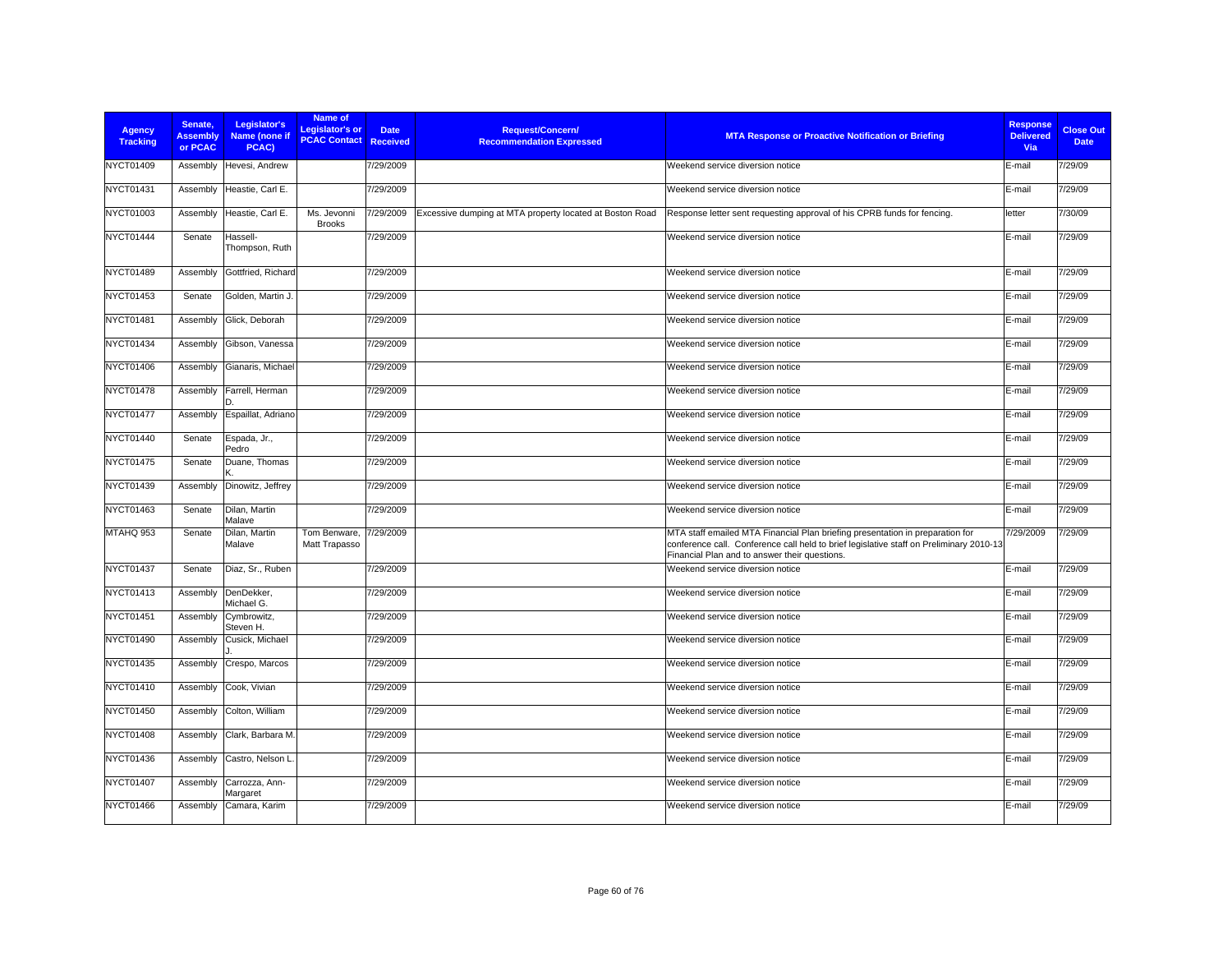| <b>Agency</b><br><b>Tracking</b> | Senate,<br><b>Assembly</b><br>or PCAC | Legislator's<br>Name (none if<br><b>PCAC)</b>           | Name of<br>Legislator's or<br><b>PCAC Contact</b> | <b>Date</b><br><b>Received</b> | <b>Request/Concern/</b><br><b>Recommendation Expressed</b>                                                      | <b>MTA Response or Proactive Notification or Briefing</b>                                                                                                                                                                 | <b>Response</b><br><b>Delivered</b><br>Via | <b>Close Out</b><br><b>Date</b> |
|----------------------------------|---------------------------------------|---------------------------------------------------------|---------------------------------------------------|--------------------------------|-----------------------------------------------------------------------------------------------------------------|---------------------------------------------------------------------------------------------------------------------------------------------------------------------------------------------------------------------------|--------------------------------------------|---------------------------------|
| NYCT01452                        | Assembly                              | Brook-Krasny,<br>Alec                                   |                                                   | 7/29/2009                      |                                                                                                                 | Weekend service diversion notice                                                                                                                                                                                          | E-mail                                     | 7/29/09                         |
| MTAHQ 947                        | Assembly                              | Brodsky, Richard                                        | Kent Sopris                                       | 7/29/2009                      |                                                                                                                 | MTA staff emailed MTA Financial Plan briefing presentation in preparation for<br>conference call. Conference call held to brief legislative staff on Preliminary 2010-13<br>Financial Plan and to answer their questions. | 7/29/2009                                  | 7/29/09                         |
| <b>NYCT01449</b>                 | Assembly                              | Brennan, James                                          |                                                   | 7/29/2009                      |                                                                                                                 | Weekend service diversion notice                                                                                                                                                                                          | E-mail                                     | 7/29/09                         |
| NYCT01447                        | Assembly                              | Boyland, Jr.,<br>William                                |                                                   | 7/29/2009                      |                                                                                                                 | Weekend service diversion notice                                                                                                                                                                                          | E-mail                                     | 7/29/09                         |
| NYCT01476                        | Assembly                              | Bing, Jonathan                                          |                                                   | 7/29/2009                      |                                                                                                                 | Weekend service diversion notice                                                                                                                                                                                          | E-mail                                     | 7/29/09                         |
| <b>NYCT01438</b>                 | Assembly                              | Benjamin,<br>Michael A.                                 |                                                   | 7/29/2009                      |                                                                                                                 | Weekend service diversion notice                                                                                                                                                                                          | E-mail                                     | 7/29/09                         |
| NYCT01433                        | Assembly                              | Benedetto,<br>Michael R.                                |                                                   | 7/29/2009                      |                                                                                                                 | Weekend service diversion notice                                                                                                                                                                                          | E-mail                                     | 7/29/09                         |
| NYCT01455                        | Assembly                              | Barron, Inez                                            |                                                   | 7/29/2009                      |                                                                                                                 | Weekend service diversion notice                                                                                                                                                                                          | E-mail                                     | 7/29/09                         |
| NYCT01405                        | Assembly                              | Aubry, Jeffrion D.                                      |                                                   | 7/29/2009                      |                                                                                                                 | Weekend service diversion notice                                                                                                                                                                                          | E-mail                                     | 7/29/09                         |
| NYCT01430                        | Assembly                              | Arroyo, Carmen                                          |                                                   | 7/29/2009                      |                                                                                                                 | Weekend service diversion notice                                                                                                                                                                                          | E-mail                                     | 7/29/09                         |
| <b>NYCT01427</b>                 | Senate                                | Addabbo, Jr.,<br>Joseph P.                              |                                                   | 7/29/2009                      |                                                                                                                 | Weekend service diversion notice                                                                                                                                                                                          | E-mail                                     | 7/29/09                         |
| <b>NYCT01448</b>                 | Senate                                | Adams, Eric                                             |                                                   | 7/29/2009                      |                                                                                                                 | Weekend service diversion notice                                                                                                                                                                                          | E-mail                                     | 7/29/09                         |
| NYCT01446                        | Assembly                              | Abbate, Jr., Peter                                      |                                                   | 7/29/2009                      |                                                                                                                 | Weekend service diversion notice                                                                                                                                                                                          | E-mail                                     | 7/29/09                         |
| MTAHQ 990                        | Assembly                              | Ways and Means   Elizabeth Tuttle 7/30/2009<br>Minority |                                                   |                                |                                                                                                                 | MTA 2010 Preliminary Budget - July Financial Plan 2010-2013<br>(Volumes 1 & Priority Mail 7/30/09                                                                                                                         |                                            |                                 |
| MTAHQ 985                        | Assembly                              | Ways and Means   Dean Fuleihan 7/30/2009                |                                                   |                                |                                                                                                                 | MTA 2010 Preliminary Budget - July Financial Plan 2010-2013<br>(Volumes 1 & Priority Mail 7/30/09                                                                                                                         |                                            |                                 |
| MTAHQ 992                        | Assembly                              | Ways and Means Roman Hedges 7/30/2009                   |                                                   |                                |                                                                                                                 | MTA 2010 Preliminary Budget - July Financial Plan 2010-2013<br>(Volumes 1 & Priority Mail 7/30/09                                                                                                                         |                                            |                                 |
| MTAHQ 986                        | Senate                                | Squadron, Daniel                                        |                                                   | 7/30/2009                      |                                                                                                                 | MTA 2010 Preliminary Budget - July Financial Plan 2010-2013<br>(Volumes 1 & Priority Mail 7/30/09                                                                                                                         |                                            |                                 |
| MTAHQ 999                        | Senate                                | Skelos, Dean                                            |                                                   | 7/30/2009                      |                                                                                                                 | MTA 2010 Preliminary Budget - July Financial Plan 2010-2013<br>(Volumes 1 & Priority Mail 7/30/09                                                                                                                         |                                            |                                 |
| MTAHQ 998                        | Assembly                              | Silver, Sheldon                                         |                                                   | 7/30/2009                      |                                                                                                                 | MTA 2010 Preliminary Budget - July Financial Plan 2010-2013<br>(Volumes 1 & Priority Mail 7/30/09                                                                                                                         |                                            |                                 |
| MTAHQ 993                        | Senate                                | Senate Finance                                          | Janet Ho                                          | 7/30/2009                      |                                                                                                                 | MTA 2010 Preliminary Budget - July Financial Plan 2010-2013<br>(Volumes 1 & Priority Mail 7/30/09                                                                                                                         |                                            |                                 |
| MTAHQ 997                        | Senate                                | Senate Finance                                          | Ahmed<br>Diomande                                 | 7/30/2009                      |                                                                                                                 | MTA 2010 Preliminary Budget - July Financial Plan 2010-2013<br>(Volumes 1 & Priority Mail 7/30/09                                                                                                                         |                                            |                                 |
| MTAHQ 988                        | Senate                                | Savino, Diane                                           |                                                   | 7/30/2009                      |                                                                                                                 | MTA 2010 Preliminary Budget - July Financial Plan 2010-2013<br>(Volumes 1 & Priority Mail 7/30/09                                                                                                                         |                                            |                                 |
| MTAHQ 1000                       | Assembly                              | Program and<br>Counsel                                  | <b>Bill Thornton</b>                              | 7/30/2009                      |                                                                                                                 | MTA 2010 Preliminary Budget - July Financial Plan 2010-2013<br>(Volumes 1 & Priority Mail 7/30/09                                                                                                                         |                                            |                                 |
| MTAHQ 987                        | Senate                                | Progam and<br><b>Counsel Minority</b>                   | Adam<br>Richardson                                | 7/30/2009                      |                                                                                                                 | MTA 2010 Preliminary Budget - July Financial Plan 2010-2013<br>(Volumes 1 & Priority Mail 7/30/09<br>2)                                                                                                                   |                                            |                                 |
| MTAHQ 996                        | Senate                                | Perkins, Bill                                           | Ms. Cordell<br>Cleare                             | 7/30/2009                      |                                                                                                                 | MTA 2010 Preliminary Budget - July Financial Plan 2010-2013<br>(Volumes 1 & Priority Mail 7/30/09                                                                                                                         |                                            |                                 |
| <b>LIRR1108</b>                  | Senate                                | Padavan, Frank                                          | Angela Fristachi 7/30/2009                        |                                | Discussed meeting for Little Neck Quiet Zone that Queens<br>DOT Comm. McCarthy and Senator Padavan will attend. | Information provided                                                                                                                                                                                                      | Telephone                                  | 7/30/09                         |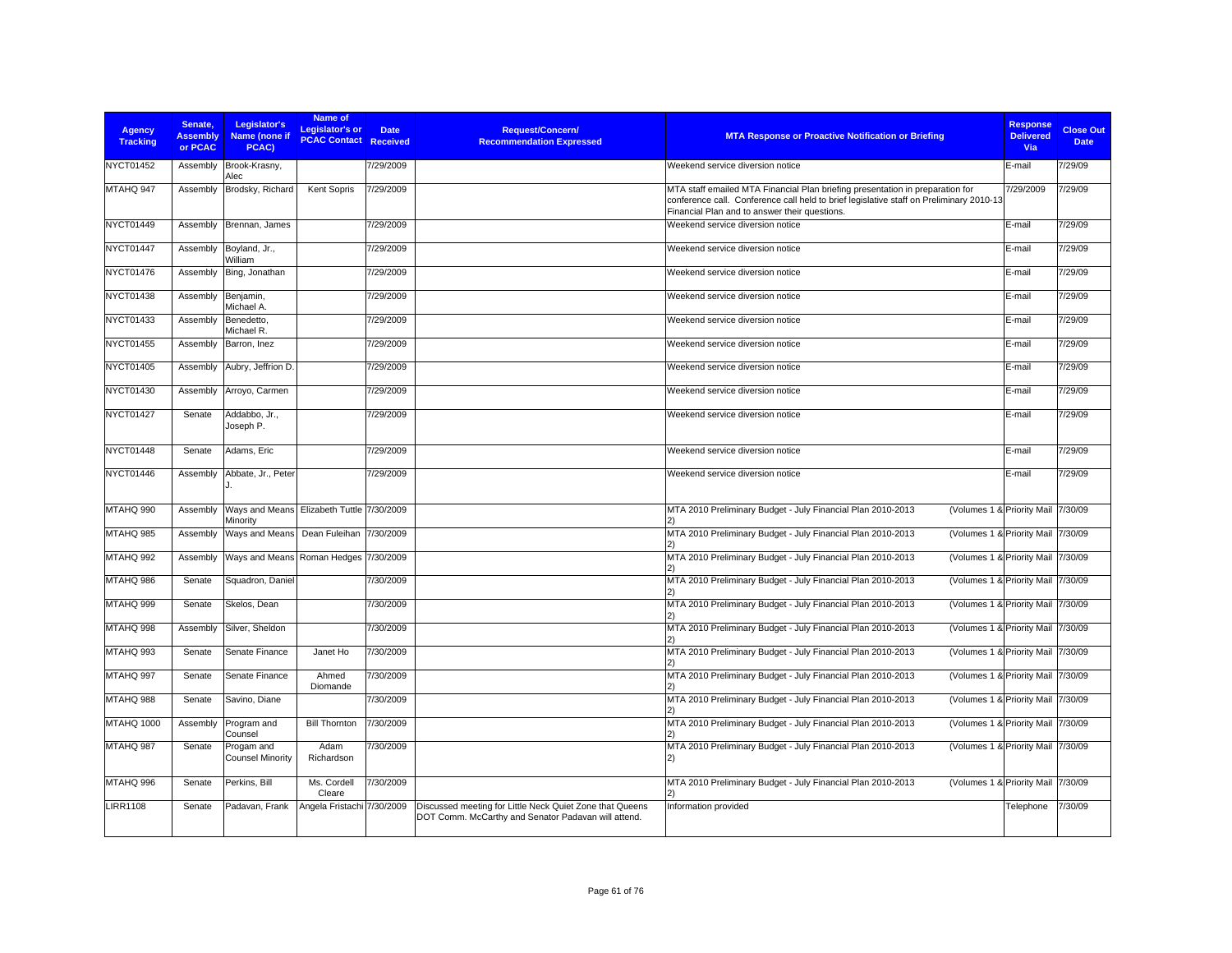| <b>Agency</b><br><b>Tracking</b> | Senate,<br><b>Assembly</b><br>or PCAC | Legislator's<br>Name (none if<br>PCAC) | Name of<br>Legislator's or<br><b>PCAC Contact Received</b> | <b>Date</b> | Request/Concern/<br><b>Recommendation Expressed</b>                                                                                                                                                                                       | <b>MTA Response or Proactive Notification or Briefing</b>                                                                                                                                                                                                                                                  | <b>Response</b><br><b>Delivered</b><br><b>Via</b> | <b>Close Out</b><br><b>Date</b> |
|----------------------------------|---------------------------------------|----------------------------------------|------------------------------------------------------------|-------------|-------------------------------------------------------------------------------------------------------------------------------------------------------------------------------------------------------------------------------------------|------------------------------------------------------------------------------------------------------------------------------------------------------------------------------------------------------------------------------------------------------------------------------------------------------------|---------------------------------------------------|---------------------------------|
| MTAHQ 995                        | Assembly                              | Nolan, Catherine                       |                                                            | 7/30/2009   |                                                                                                                                                                                                                                           | MTA 2010 Preliminary Budget - July Financial Plan 2010-2013<br>(Volumes 1 & Priority Mail 7/30/09                                                                                                                                                                                                          |                                                   |                                 |
| MTAHQ 1001                       | Senate                                | Libous, Thomas<br>W.                   |                                                            | 7/30/2009   |                                                                                                                                                                                                                                           | MTA 2010 Preliminary Budget - July Financial Plan 2010-2013<br>(Volumes 1 & Priority Mail 7/30/09<br>$\mathbf{2}$                                                                                                                                                                                          |                                                   |                                 |
| <b>LIRR1111</b>                  | Senate                                | Johnson, Owen                          | Gordon Canary 7/30/2009                                    |             | Discussion about additional work at Bay Shore Station                                                                                                                                                                                     | Information re: additional scope estimates provided                                                                                                                                                                                                                                                        | Telephone                                         | 7/3/09                          |
| <b>LIRR1110</b>                  | Senate                                | Johnson, Craig                         | Rafe Lieber                                                | 7/30/2009   | Requested a meeting with LIRR President Williams                                                                                                                                                                                          | Meeting date scheduled for August 27                                                                                                                                                                                                                                                                       | Telephone                                         | 7/30/09                         |
| MTAHQ 956                        | Senate                                | Johnson, Craig                         | Mike Cassidy                                               | 7/30/2009   | Questions on mega projects and MTA Preliminary Financial<br>Plan                                                                                                                                                                          | MTA staff met and answered questions in person.                                                                                                                                                                                                                                                            | in person                                         | 7/30/09                         |
| <b>LIRR1104</b>                  | Senate                                | Foley, Brian                           | Johanna<br>Hernandez                                       | 7/30/2009   | Request for Change of Scope of Brentwood Station via e-mail<br>LIRR needs permission to change scope                                                                                                                                      | -LIRR Government Relations provided information                                                                                                                                                                                                                                                            | Telephone<br>& E-mail                             | 7/30/09                         |
| <b>LIRR1103</b>                  | Senate                                | Flanagan, John                         | Ray Bennardo 7/30/2009                                     |             | Follow-up call- Request for information - needs copy of<br>monopole letter & update on SB Station improvements                                                                                                                            | LIRR Government Relations provided information                                                                                                                                                                                                                                                             | Telephone<br>& Fax                                | 7/30/09                         |
| MTAHQ 957                        | Senate                                | Dilan, Martin<br>Malave                | Matt Trapasso 7/30/2009                                    |             | Inquired about a constituent who did not receive a promotion                                                                                                                                                                              | Information on Civil Service promotion process forwarded to Sen. Dilan's staff.                                                                                                                                                                                                                            | E-mail                                            | 7/30/09                         |
| MTAHQ 994                        | Senate                                | Dilan, Martin<br>Malave                | Matt Trapasso 7/30/2009                                    |             |                                                                                                                                                                                                                                           | MTA 2010 Preliminary Budget - July Financial Plan 2010-2013<br>(Volumes 1 & Priority Mail 7/30/09<br>(2)                                                                                                                                                                                                   |                                                   |                                 |
| <b>MTAHQ 1003</b>                | Assembly                              | Brodsky, Richard                       |                                                            | 7/30/2009   |                                                                                                                                                                                                                                           | MTA 2010 Preliminary Budget - July Financial Plan 2010-2013<br>(Volumes 1 & Priority Mail 7/30/09                                                                                                                                                                                                          |                                                   |                                 |
| MTAHQ 989                        | Assembly                              | Bing, Jonathan                         |                                                            | 7/30/2009   |                                                                                                                                                                                                                                           | MTA 2010 Preliminary Budget - July Financial Plan 2010-2013<br>(Volumes 1 & Priority Mail 7/30/09<br>2)                                                                                                                                                                                                    |                                                   |                                 |
| MTAHQ 991                        | Senate                                | Addabbo, Jr.,<br>Jospeh P.             |                                                            | 7/30/2009   |                                                                                                                                                                                                                                           | MTA 2010 Preliminary Budget - July Financial Plan 2010-2013<br>(Volumes 1 & Priority Mail                                                                                                                                                                                                                  |                                                   | 7/30/09                         |
| <b>B&amp;T906</b>                | Senate                                | Addabbo, Jr.,<br>Joseph P.             | Peter Delucia,<br>Jr.                                      | 7/30/2009   | Sen. Addabbo, Jr. sponsoring job fair in Glendale, Queens<br>table w/job info.                                                                                                                                                            | B&T has a long waiting list for temporary BTOs and is currently not hiring for any<br>and wanted to know if B&T would like to participate and man a other job. Referred to NYCT for potential participation in job fair.                                                                                   | Telephone<br>call                                 | 8/10/09                         |
| Bus Co 920                       | <b>PCAC</b>                           |                                        | Kathy                                                      | 7/30/2009   | Homeowners Assoc. complaint about a bus operator using a<br>street that is off route                                                                                                                                                      | B/O was reinstructed to keep off this street.                                                                                                                                                                                                                                                              | e-mail                                            | 7/28/09                         |
| <b>LIRR1107</b>                  | <b>PCAC</b>                           |                                        | William<br>Henderson                                       | 7/30/2009   | Request for information - cause of Huntington service<br>disruption last night - concerned that it was another bomb<br>threat                                                                                                             | Information provided- MTAPD & SCPD were searching for a suicidal male teenager. E-mail<br>The teenager was found unharmed.                                                                                                                                                                                 |                                                   | 7/30/09                         |
| <b>LIRR1109</b>                  | <b>PCAC</b>                           |                                        | William<br>Henderson                                       | 7/30/2009   | Request for information on LIRR Suicide Prevention programs Information & poster provided                                                                                                                                                 |                                                                                                                                                                                                                                                                                                            | E-mail                                            | 7/30/09                         |
| NYCT01288                        | Senate                                | Squadron, Daniel                       | K. Drofitz                                                 | 7/31/2009   | Requested information regarding sound of emergency gate<br>alarms                                                                                                                                                                         | Provided information regarding the quality and volume control of the emergency<br>gate alarms and instructed her that if the Senator had concerns that the volume level<br>of a specific alarm(s) should be adjusted that he should write to President Roberts to<br>that effect and we would investigate. | E-mail                                            | 8/5/09                          |
| MTAHQ 958                        | Senate                                | Klein, Jeffrey                         | Gwen Bluemich 7/31/2009                                    |             | Senator Klein is interested in convening a roundtable on<br>universal truck permits and that MTA Bridges and Tunnels will loffice.<br>need to attend.                                                                                     | MTA HQ and MTA Bridges and Tunnels await further details from Senator Klein's                                                                                                                                                                                                                              |                                                   | 7/31/09                         |
| MTAHQ 960                        | Senate                                | Johnson, Craig                         | Rafe Lieber                                                | 7/31/2009   | In relation to public outreach for 2010-2014 Capital Plan roll<br>out.                                                                                                                                                                    | This is a discussion topic that will continue as the release of the 2010-14 Capital<br>Plan approaches.                                                                                                                                                                                                    | phone call                                        | 7/31/09                         |
| MTAHQ 959                        | Assembly                              | Brennan, James                         |                                                            | 7/31/2009   | The Assemblyman called to give us a heads up he will be a<br>plaintiff in a lawsuit against the MTA regarding the Atlantic<br>Yards construction project.                                                                                 | No further action required.                                                                                                                                                                                                                                                                                |                                                   | 7/31/09                         |
| NYCT01771                        | <b>PCAC</b>                           |                                        | Edith Prentiss 7/31/2009                                   |             | Ms. Prentiss was contacted by a rider who uses a wheelchair<br>who was late to work because an elevator at his subway<br>station was broken.                                                                                              | Informed Ms. Prentiss that NYCT would provide letter for customer's employer.                                                                                                                                                                                                                              | E-mail                                            | 7/31/09                         |
| NYCT01013                        | <b>PCAC</b>                           |                                        | William<br>Henderson                                       | 7/31/2009   | Questions raised by members concerning Columbus Circle<br>Station: Will the IND center platform (long unused) that's<br>under renovation be used for revenue service? Why are the<br>elevators that appear to be complete not in service? | Center platform will be used as a transfer passageway; customers will not be able to E-mail<br>board there. The "Hearst" elevators will be placed in service once the fire alarm<br>system for the IND section of the station is completed - currently scheduled for<br>beginning of October 2009.         |                                                   | 8/4/09                          |
| Bus Co 923                       | <b>PCAC</b>                           |                                        | Kathy                                                      | 8/2/2009    | Buses operating on 83rd Street between Astoria Blvd and<br>23rd Avenue                                                                                                                                                                    | Strip notes are being attached to the day sheets for all operators this week. The Bus e-mail<br>Operator who was identified was notified of the violation. He will be having a hearing<br>and discipline.                                                                                                  |                                                   | 8/4/09                          |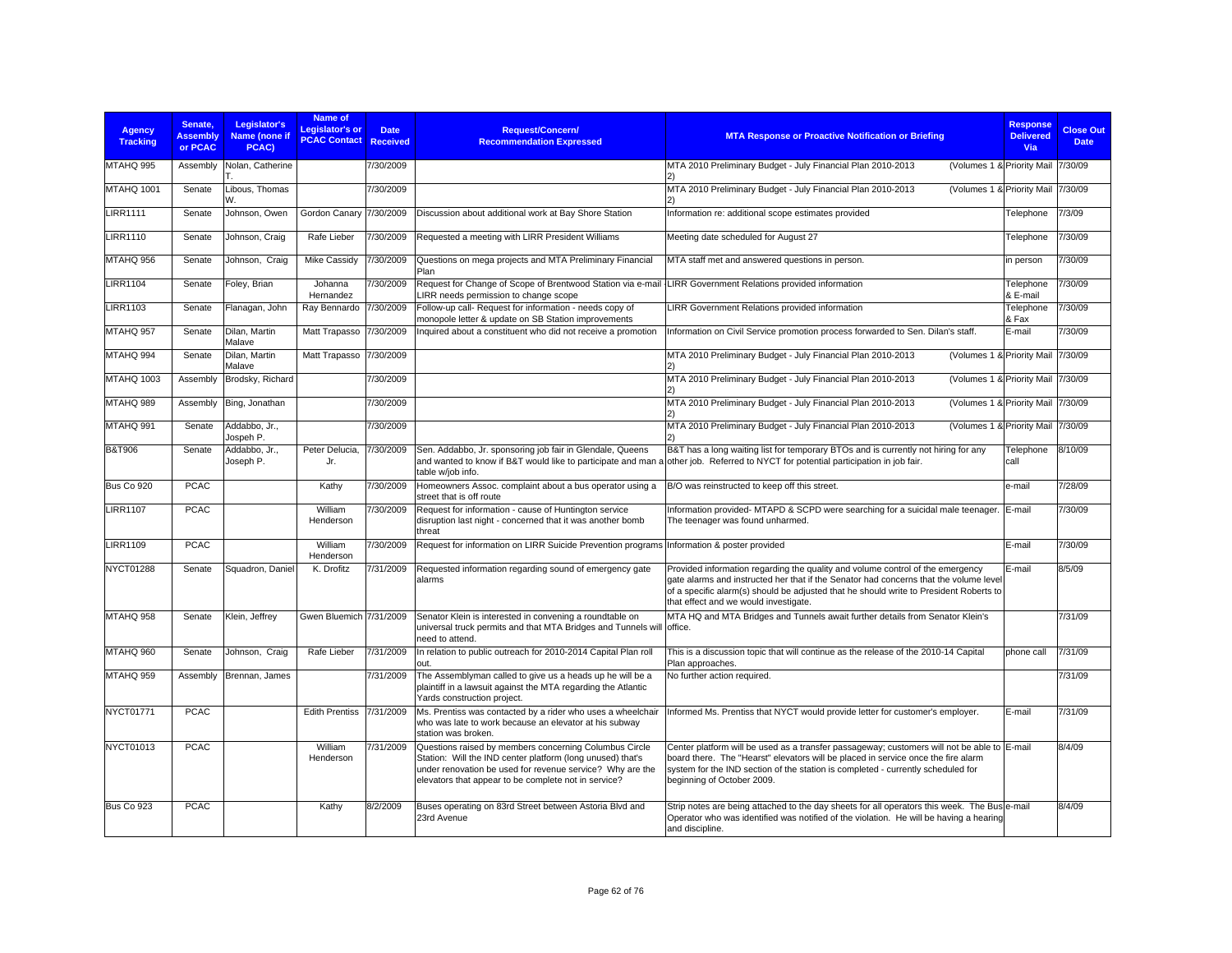| <b>Agency</b><br><b>Tracking</b> | Senate.<br><b>Assembly</b><br>or PCAC | Legislator's<br>Name (none if<br>PCAC) | Name of<br>Legislator's or<br><b>PCAC Contact Received</b> | <b>Date</b> | <b>Request/Concern/</b><br><b>Recommendation Expressed</b>                                                                                                                                                    | <b>MTA Response or Proactive Notification or Briefing</b>                                                                                                                                                                                                                                                                                                                       | <b>Response</b><br><b>Delivered</b><br>Via | <b>Close Out</b><br><b>Date</b> |
|----------------------------------|---------------------------------------|----------------------------------------|------------------------------------------------------------|-------------|---------------------------------------------------------------------------------------------------------------------------------------------------------------------------------------------------------------|---------------------------------------------------------------------------------------------------------------------------------------------------------------------------------------------------------------------------------------------------------------------------------------------------------------------------------------------------------------------------------|--------------------------------------------|---------------------------------|
| MTAHQ 963                        | Assembly                              | Ways and Means                         | Katelyn Wilder 8/3/2009                                    |             | Katelyn asked for MTA's comment on Mayor Bloomberg's<br>transit proposal.                                                                                                                                     | MTA's press statement was forwarded to Ways and Means                                                                                                                                                                                                                                                                                                                           | E-mail                                     | 8/3/09                          |
| MTAHQ 962                        | Senate                                | Senate Program<br>and Counsel          | Graham Ennis 8/3/2009                                      |             | Graham had a questions from a constituent regarding bus<br>service in Southeast Queens.                                                                                                                       | Constituent was requesting an extension of Q27 route. This extension had been<br>planned but its implementation had to be cancelled due to a lack of funding.                                                                                                                                                                                                                   | E-mail                                     | 8/3/09                          |
| <b>NYCT01005</b>                 | Senate                                | Krueger, Liz                           | Jennifer Krinsky 8/3/2009                                  |             | Reduced-Fare MetroCard question                                                                                                                                                                               | Forwarded information regarding replacement of reduced-fare MetroCards, and<br>temporary vs. permanent cards.                                                                                                                                                                                                                                                                   | E-mail                                     | 8/3/09                          |
| NYCT01290                        | Senate                                | Klein, Jeffrey                         | Patrick R.<br>Hanlon                                       | 8/3/2009    | Senator Klein's office request an MTA property located at<br>Mace and Pearsall Avenue to be cleaned.                                                                                                          | Issue under investigation.                                                                                                                                                                                                                                                                                                                                                      |                                            |                                 |
| <b>LIRR1112</b>                  | Senate                                | Foley, Brian                           | Johanna<br>Hernandez                                       | 8/3/2009    | Two-prong discussion re: Brentwood Station/changing scope<br>& notification re: River Ave Bridge Rd. closing                                                                                                  | Confirmation to change scope from Senator's office. Information provided on road<br>closing                                                                                                                                                                                                                                                                                     | Telephone<br>& E-mail                      | 8/3/09                          |
| NYCT01296                        | Senate                                | Duane, Thomas                          | Jared                                                      | 8/3/2009    | Wanted explanation of the Access-A-Ride no-show late<br>cancellation policy                                                                                                                                   | Provided response to Jared. He had no further questions                                                                                                                                                                                                                                                                                                                         | Verbal                                     | 8/3/09                          |
| MTAHQ 961                        | Assembly                              | Castro, Nelson L                       |                                                            | 8/3/2009    | Inquiry regarding submitting a proposal for the Transportation<br>Investment Generating Economic Recovery (TIGER) Program                                                                                     |                                                                                                                                                                                                                                                                                                                                                                                 |                                            |                                 |
| MTAHQ 964                        | Assembly                              | Ways and Means                         | Katelyn Wilder, 8/4/2009<br>Roman Hedges                   |             | Regarding clarifications on proposed amendment to 2005-09<br>Capital Plan.                                                                                                                                    | Meeting held 8/5/09 to go over questions and provide answers.                                                                                                                                                                                                                                                                                                                   | In Person                                  | 8/5/09                          |
| <b>NYCT01007</b>                 | Assembly                              | Hikind, Dov                            | Fay Blachorsky 8/4/2009                                    |             | Reduced Fare MetroCard Assistance for customer (Card<br>confiscated when wife mistakenly used it instead of her own)                                                                                          | Confiscated card will be replaced with a new card that customer should receive by<br>end of next week                                                                                                                                                                                                                                                                           | verbal                                     | 8/4/09                          |
| <b>NYCT01287</b>                 | <b>PCAC</b>                           |                                        | Jan Wells                                                  | 8/4/2009    | Complaint about Bus Operator on M72 texting while driving.                                                                                                                                                    | Forwarded to the Department of Buses for Investigation                                                                                                                                                                                                                                                                                                                          | verbal                                     | 8/12/09                         |
| <b>NYCT01279</b>                 | Assembly                              | Wright, Keith L.T.                     |                                                            | 8/5/2009    |                                                                                                                                                                                                               | Weekend service diversion notice                                                                                                                                                                                                                                                                                                                                                | E-mail                                     | 8/5/09                          |
| <b>NYCT01206</b>                 | Assembly                              | Weprin, Mark                           |                                                            | 8/5/2009    |                                                                                                                                                                                                               | Weekend service diversion notice                                                                                                                                                                                                                                                                                                                                                | E-mail                                     | 8/5/09                          |
| NYCT01262                        | Assembly                              | Weinstein,<br>Helene E.                |                                                            | 8/5/2009    |                                                                                                                                                                                                               | Weekend service diversion notice                                                                                                                                                                                                                                                                                                                                                | E-mail                                     | 8/5/09                          |
| <b>NYCT01297</b>                 | Assembly                              | Weinstein,<br>Helene E.                | Sofiya Lumelski 8/5/2009                                   |             | Access-A-Ride customer wanted to see doctors within her<br>home borough of Brooklyn                                                                                                                           | AAR staff spoke with customer and explained that her AAR conditional eligibility also Verbal<br>includes trips when her home 1-2 blocks from a bus or subway. Therefore customer<br>may use AAR service for her trip the 1-2 city condition supersedes the interborough<br>condition. AAR staff also spoke to Sofiya and explained there was no need for<br>customer to appeal. |                                            | 8/6/09                          |
| MTAHQ 966                        |                                       | Assembly Ways and Means                | Katelyn Wilder, 8/5/2009<br>Roman Hedges                   |             | Roman had questions on Fulton Street - he wanted timetable<br>for work, information on East Side Access and Second<br>Avenue Subway, and information on revenues and<br>expenditures in 2005-09 Capital Plan. | Provided information to answer Roman's questions.                                                                                                                                                                                                                                                                                                                               | E-mail                                     | 8/6/09                          |
| NYCT01261                        | Assembly                              | Towns, Darryl C.                       |                                                            | 8/5/2009    |                                                                                                                                                                                                               | Weekend service diversion notice                                                                                                                                                                                                                                                                                                                                                | E-mail                                     | 8/5/09                          |
| NYCT01283                        | Assembly                              | Tobacco, Louis                         |                                                            | 8/5/2009    |                                                                                                                                                                                                               | Weekend service diversion notice                                                                                                                                                                                                                                                                                                                                                | E-mail                                     | 8/5/09                          |
| NYCT01203                        | Assembly                              | Titus, Michele                         |                                                            | 8/5/2009    |                                                                                                                                                                                                               | Weekend service diversion notice                                                                                                                                                                                                                                                                                                                                                | E-mail                                     | 8/5/09                          |
| <b>NYCT01282</b>                 | Assembly                              | Titone, Matthew                        |                                                            | 8/5/2009    |                                                                                                                                                                                                               | Weekend service diversion notice                                                                                                                                                                                                                                                                                                                                                | E-mail                                     | 8/5/09                          |
| NYCT01219                        | Senate                                | Stavisky, Toby<br>Ann                  |                                                            | 8/5/2009    |                                                                                                                                                                                                               | Weekend service diversion notice                                                                                                                                                                                                                                                                                                                                                | E-mail                                     | 8/5/09                          |
| NYCT01264                        | Senate                                | Squadron, Daniel                       |                                                            | 8/5/2009    |                                                                                                                                                                                                               | Weekend service diversion notice                                                                                                                                                                                                                                                                                                                                                | E-mail                                     | 8/5/09                          |
| NYCT01220                        | Senate                                | Smith, Malcolm                         |                                                            | 8/5/2009    |                                                                                                                                                                                                               | Weekend service diversion notice                                                                                                                                                                                                                                                                                                                                                | E-mail                                     | 8/5/09                          |
| <b>NYCT01278</b>                 | Assembly                              | Silver, Sheldon                        |                                                            | 8/5/2009    |                                                                                                                                                                                                               | Weekend service diversion notice                                                                                                                                                                                                                                                                                                                                                | E-mail                                     | 8/5/09                          |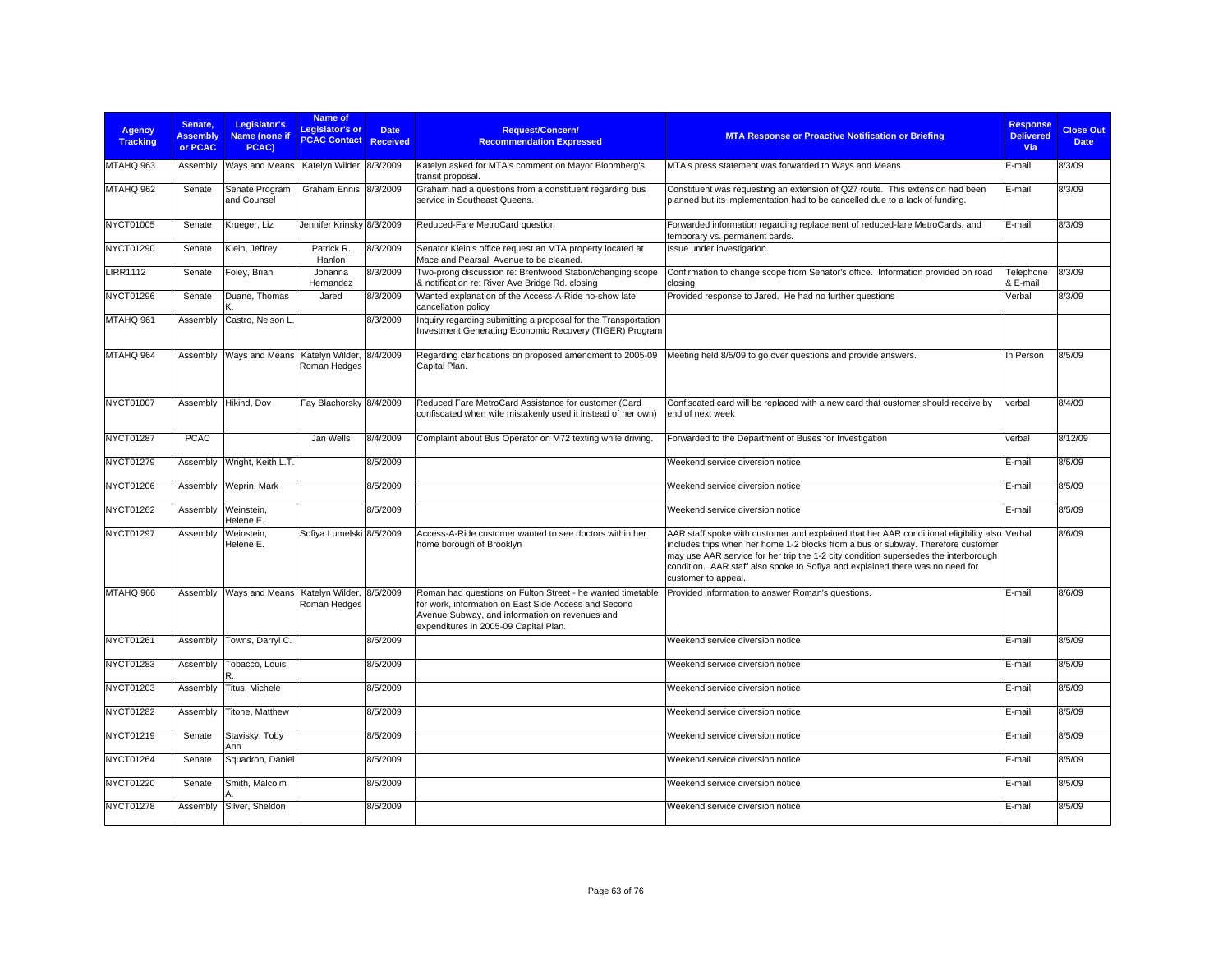| <b>Agency</b><br><b>Tracking</b> | Senate.<br><b>Assembly</b><br>or PCAC | Legislator's<br>Name (none if<br>PCAC) | Name of<br><b>Legislator's or</b><br><b>PCAC Contact Received</b> | <b>Date</b> | <b>Request/Concern/</b><br><b>Recommendation Expressed</b>                 | <b>MTA Response or Proactive Notification or Briefing</b>                                                                                                                                          | <b>Response</b><br><b>Delivered</b><br>Via | <b>Close Out</b><br><b>Date</b> |
|----------------------------------|---------------------------------------|----------------------------------------|-------------------------------------------------------------------|-------------|----------------------------------------------------------------------------|----------------------------------------------------------------------------------------------------------------------------------------------------------------------------------------------------|--------------------------------------------|---------------------------------|
| <b>NYCT01236</b>                 | Senate                                | Serrano, Jose M.                       |                                                                   | 8/5/2009    |                                                                            | Weekend service diversion notice                                                                                                                                                                   | E-mail                                     | 8/5/09                          |
| MTAHQ 965                        | Senate                                | Senate Finance                         | Mike Cassidy                                                      | 8/5/2009    | Inquired regarding the deadline for vetoes for capital plan<br>amendment   | Deadline is Wednesday, Aug, 12, 2009.                                                                                                                                                              | call                                       | 8/5/09                          |
| NYCT01216                        | Assembly                              | Seminerio,<br>Anthony S.               |                                                                   | 8/5/2009    |                                                                            | Weekend service diversion notice                                                                                                                                                                   | E-mail                                     | 8/5/09                          |
| <b>NYCT01275</b>                 | Senate                                | Schneiderman,<br>Eric                  |                                                                   | 8/5/2009    |                                                                            | Weekend service diversion notice                                                                                                                                                                   | E-mail                                     | 8/5/09                          |
| NYCT01215                        | Assembly                              | Scarborough,<br>William                |                                                                   | 8/5/2009    |                                                                            | Weekend service diversion notice                                                                                                                                                                   | E-mail                                     | 8/5/09                          |
| <b>NYCT01286</b>                 | Senate                                | Savino, Diane                          |                                                                   | 8/5/2009    |                                                                            | Weekend service diversion notice                                                                                                                                                                   | E-mail                                     | 8/5/09                          |
| NYCT01263                        | Senate                                | Sampson, John                          |                                                                   | 8/5/2009    |                                                                            | Weekend service diversion notice                                                                                                                                                                   | E-mail                                     | 8/5/09                          |
| NYCT01271                        | Assembly                              | Rosenthal, Linda                       |                                                                   | 8/5/2009    |                                                                            | Weekend service diversion notice                                                                                                                                                                   | E-mail                                     | 8/5/09                          |
| NYCT01250                        | Assembly                              | Robinson,<br>Annette                   |                                                                   | 8/5/2009    |                                                                            | Weekend service diversion notice                                                                                                                                                                   | E-mail                                     | 8/5/09                          |
| NYCT01233                        | Assembly                              | Rivera, Peter M.                       |                                                                   | 8/5/2009    |                                                                            | Weekend service diversion notice                                                                                                                                                                   | E-mail                                     | 8/5/09                          |
| NYCT01234                        | Assembly                              | Rivera, Naomi                          |                                                                   | 8/5/2009    |                                                                            | Weekend service diversion notice                                                                                                                                                                   | E-mail                                     | 8/5/09                          |
| NYCT01223                        | Assembly                              | Rivera, Jose                           |                                                                   | 8/5/2009    |                                                                            | Weekend service diversion notice                                                                                                                                                                   | E-mail                                     | 8/5/09                          |
| <b>MNR1003</b>                   | Assembly                              | Rabbitt, Ann                           |                                                                   | 8/5/2009    |                                                                            | Sent Mileposts West to West of Hudson elected officials in MNR territory.                                                                                                                          | Mail                                       | 8/5/09                          |
| NYCT01265                        | Assembly                              | Powell, Jr., Adam<br>Clayton           |                                                                   | 8/5/2009    |                                                                            | Weekend service diversion notice                                                                                                                                                                   | E-mail                                     | 8/5/09                          |
| NYCT01213                        | Assembly                              | Pheffer, Audrey I.                     |                                                                   | 8/5/2009    |                                                                            | Weekend service diversion notice                                                                                                                                                                   | E-mail                                     | 8/5/09                          |
| NYCT01259                        | Assembly                              | Perry, Nick                            |                                                                   | 8/5/2009    |                                                                            | Weekend service diversion notice                                                                                                                                                                   | E-mail                                     | 8/5/09                          |
| <b>NYCT01276</b>                 | Senate                                | Perkins, William                       |                                                                   | 8/5/2009    |                                                                            | Weekend service diversion notice                                                                                                                                                                   | E-mail                                     | 8/5/09                          |
| NYCT01212                        | Assembly                              | Peralta, Jose R.                       |                                                                   | 8/5/2009    |                                                                            | Weekend service diversion notice                                                                                                                                                                   | E-mail                                     | 8/5/09                          |
| NYCT01260                        | Senate                                | Parker, Kevin S.                       |                                                                   | 8/5/2009    |                                                                            | Weekend service diversion notice                                                                                                                                                                   | E-mail                                     | 8/5/09                          |
| NYCT01211                        | Senate                                | Padavan, Frank                         |                                                                   | 8/5/2009    |                                                                            | Weekend service diversion notice                                                                                                                                                                   | E-mail                                     | 8/5/09                          |
| NYCT01258                        | Assembly                              | Ortiz, Felix                           |                                                                   | 8/5/2009    |                                                                            | Weekend service diversion notice                                                                                                                                                                   | E-mail                                     | 8/5/09                          |
| NYCT01210                        | Senate                                | Onorato, George                        |                                                                   | 8/5/2009    |                                                                            | Weekend service diversion notice                                                                                                                                                                   | E-mail                                     | 8/5/09                          |
| NYCT01289                        | Assembly                              | O'Donnell, Daniel                      | Carmen De La 8/5/2009<br>Rosa                                     |             | Rats on the Platform at 110th Street Station on the Broadway<br>Line $(1)$ | GOVERNMENT AND COMMUNITY RELATIONS responded, via email, to Ms. De LaE-mail<br>Rosa noting that the email was forwarded to the 1 Line General Manager for<br>investigation and appropriate action. |                                            | 8/5/09                          |
| <b>NYCT01277</b>                 | Assembly                              | O'Donnell, Daniel                      |                                                                   | 8/5/2009    |                                                                            | Weekend service diversion notice                                                                                                                                                                   | E-mail                                     | 8/5/09                          |
| NYCT01209                        | Assembly                              | Nolan, Catherine                       |                                                                   | 8/5/2009    |                                                                            | Weekend service diversion notice                                                                                                                                                                   | E-mail                                     | 8/5/09                          |
| MNR1005                          | Senate                                | Morahan,<br>Thomas                     |                                                                   | 8/5/2009    |                                                                            | Sent Mileposts West to West of Hudson elected officials in MNR territory.                                                                                                                          | Mail                                       | 8/5/09                          |
| NYCT01256                        | Senate                                | Montgomery,<br>Velmanette              |                                                                   | 8/5/2009    |                                                                            | Weekend service diversion notice                                                                                                                                                                   | E-mail                                     | 8/5/09                          |
| NYCT01214                        | Senate                                | Monserrate.<br>Hiram                   |                                                                   | 8/5/2009    |                                                                            | Weekend service diversion notice                                                                                                                                                                   | E-mail                                     | 8/5/09                          |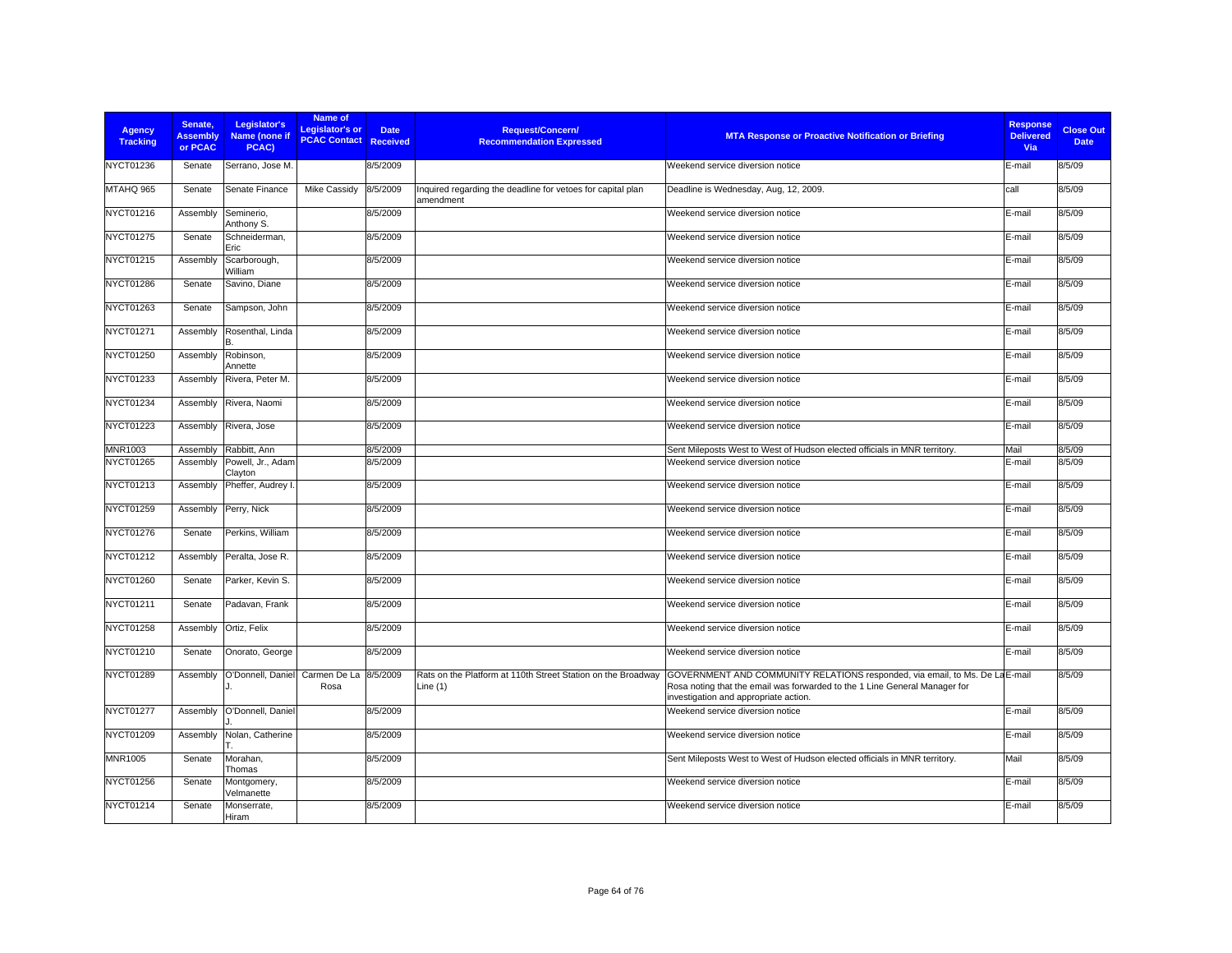| <b>Agency</b><br><b>Tracking</b> | Senate.<br><b>Assembly</b><br>or PCAC | Legislator's<br>Name (none if<br>PCAC) | Name of<br><b>Legislator's or</b><br><b>PCAC Contact Received</b> | <b>Date</b> | Request/Concern/<br><b>Recommendation Expressed</b>                                    | <b>MTA Response or Proactive Notification or Briefing</b>                                                                                                                                                                       | <b>Response</b><br><b>Delivered</b><br>Via | <b>Close Out</b><br><b>Date</b> |
|----------------------------------|---------------------------------------|----------------------------------------|-------------------------------------------------------------------|-------------|----------------------------------------------------------------------------------------|---------------------------------------------------------------------------------------------------------------------------------------------------------------------------------------------------------------------------------|--------------------------------------------|---------------------------------|
| NYCT01255                        | Assembly                              | Millman, Joan                          |                                                                   | 8/5/2009    |                                                                                        | Weekend service diversion notice                                                                                                                                                                                                | E-mail                                     | 8/5/09                          |
| NYCT01205                        | Assembly                              | Meng, Grace                            |                                                                   | 8/5/2009    |                                                                                        | Weekend service diversion notice                                                                                                                                                                                                | E-mail                                     | 8/5/09                          |
| <b>NYCT01208</b>                 | Assembly                              | Mayersohn,<br>Nettie                   |                                                                   | 8/5/2009    |                                                                                        | Weekend service diversion notice                                                                                                                                                                                                | E-mail                                     | 8/5/09                          |
| NYCT01207                        | Assembly                              | Markey, Margaret                       |                                                                   | 8/5/2009    |                                                                                        | Weekend service diversion notice                                                                                                                                                                                                | E-mail                                     | 8/5/09                          |
| NYCT01253                        | Assembly                              | Maisel, Alan                           |                                                                   | 8/5/2009    |                                                                                        | Weekend service diversion notice                                                                                                                                                                                                | E-mail                                     | 8/5/09                          |
| <b>NYCT01295</b>                 | Assembly                              | Lopez, Vito                            | Andy                                                              | 8/5/2009    | Staff member of the Assemblyman lost papers on B61                                     | Contacted the Bus Command Center, which radio all buses on B61 route to alert<br>them of lost item. Gave staff member number to crew dispatcher's office at the<br>Grand Avenue Depot, where items would be turned in if found. | Verbal                                     | 8/5/09                          |
| <b>NYCT01252</b>                 | Assembly                              | Lopez, Vito                            |                                                                   | 8/5/2009    |                                                                                        | Weekend service diversion notice                                                                                                                                                                                                | E-mail                                     | 8/5/09                          |
| NYCT01251                        | Assembly                              | Lentol, Joseph R.                      |                                                                   | 8/5/2009    |                                                                                        | Weekend service diversion notice                                                                                                                                                                                                | E-mail                                     | 8/5/09                          |
| <b>MNR1006</b>                   | Senate                                | Larkin, William                        |                                                                   | 8/5/2009    |                                                                                        | Sent Mileposts West to West of Hudson elected officials in MNR territory.                                                                                                                                                       | Mail                                       | 8/5/09                          |
| NYCT01284                        | Senate                                | Lanza, Andrew J.                       |                                                                   | 8/5/2009    |                                                                                        | Weekend service diversion notice                                                                                                                                                                                                | E-mail                                     | 8/5/09                          |
| NYCT01202                        | Assembly                              | Lancman, Rory I.                       |                                                                   | 8/5/2009    |                                                                                        | Weekend service diversion notice                                                                                                                                                                                                | E-mail                                     | 8/5/09                          |
| NYCT01249                        | Senate                                | Kruger, Carl                           |                                                                   | 8/5/2009    |                                                                                        | Weekend service diversion notice                                                                                                                                                                                                | E-mail                                     | 8/5/09                          |
| NYCT01273                        | Senate                                | Krueger, Liz                           |                                                                   | 8/5/2009    |                                                                                        | Weekend service diversion notice                                                                                                                                                                                                | E-mail                                     | 8/5/09                          |
| NYCT01232                        | Senate                                | Klein, Jeffrey                         |                                                                   | 8/5/2009    |                                                                                        | Weekend service diversion notice                                                                                                                                                                                                | E-mail                                     | 8/5/09                          |
| NYCT01274                        | Assembly                              | Kellner, Micah                         |                                                                   | 8/5/2009    |                                                                                        | Weekend service diversion notice                                                                                                                                                                                                | E-mail                                     | 8/5/09                          |
| <b>NYCT01270</b>                 | Assembly                              | Kavanagh, Brian                        |                                                                   | 8/5/2009    |                                                                                        | Weekend service diversion notice                                                                                                                                                                                                | E-mail                                     | 8/5/09                          |
| <b>LIRR1114</b>                  | Senate                                | Johnson, Owen                          | Gordon Canary 8/5/2009                                            |             | Review & discussion request for suggested Capital<br>improvements at Bay Shore Station | LIRR Government Relations will call Senator's office to discuss                                                                                                                                                                 | Telephone                                  |                                 |
| <b>NYCT01245</b>                 | Assembly                              | Jeffries, Hakeem                       |                                                                   | 8/5/2009    |                                                                                        | Weekend service diversion notice                                                                                                                                                                                                | E-mail                                     | 8/5/09                          |
| <b>MNR1001</b>                   | Assembly                              | Jaffee, Ellen                          |                                                                   | 8/5/2009    |                                                                                        | Sent Mileposts West to West of Hudson elected officials in MNR territory.                                                                                                                                                       | Mail                                       | 8/5/09                          |
| NYCT01248                        | Assembly                              | Jacobs, Rhoda                          |                                                                   | 8/5/2009    |                                                                                        | Weekend service diversion notice                                                                                                                                                                                                | E-mail                                     | 8/5/09                          |
| NYCT01285                        | Assembly                              | Hyer-Spencer,<br>Janelle               |                                                                   | 8/5/2009    |                                                                                        | Weekend service diversion notice                                                                                                                                                                                                | E-mail                                     | 8/5/09                          |
| NYCT01217                        | Senate                                | Huntley, Shirley                       |                                                                   | 8/5/2009    |                                                                                        | Weekend service diversion notice                                                                                                                                                                                                | E-mail                                     | 8/5/09                          |
| NYCT01247                        | Assembly                              | Hikind, Dov                            |                                                                   | 8/5/2009    |                                                                                        | Weekend service diversion notice                                                                                                                                                                                                | E-mail                                     | 8/5/09                          |
| NYCT01200                        | Assembly                              | Hevesi, Andrew                         |                                                                   | 8/5/2009    |                                                                                        | Weekend service diversion notice                                                                                                                                                                                                | E-mail                                     | 8/5/09                          |
| NYCT01222                        | Assembly                              | Heastie, Carl E.                       |                                                                   | 8/5/2009    |                                                                                        | Weekend service diversion notice                                                                                                                                                                                                | E-mail                                     | 8/5/09                          |
| NYCT01235                        | Senate                                | Hassell-<br>Thompson, Ruth             |                                                                   | 8/5/2009    |                                                                                        | Weekend service diversion notice                                                                                                                                                                                                | E-mail                                     | 8/5/09                          |
| <b>MNR1004</b>                   | Assembly                              | Gunther, Aileen                        |                                                                   | 8/5/2009    |                                                                                        | Sent Mileposts West to West of Hudson elected officials in MNR territory.                                                                                                                                                       | Mail                                       | 8/5/09                          |
| NYCT01280                        | Assembly                              | Gottfried, Richard                     |                                                                   | 8/5/2009    |                                                                                        | Weekend service diversion notice                                                                                                                                                                                                | E-mail                                     | 8/5/09                          |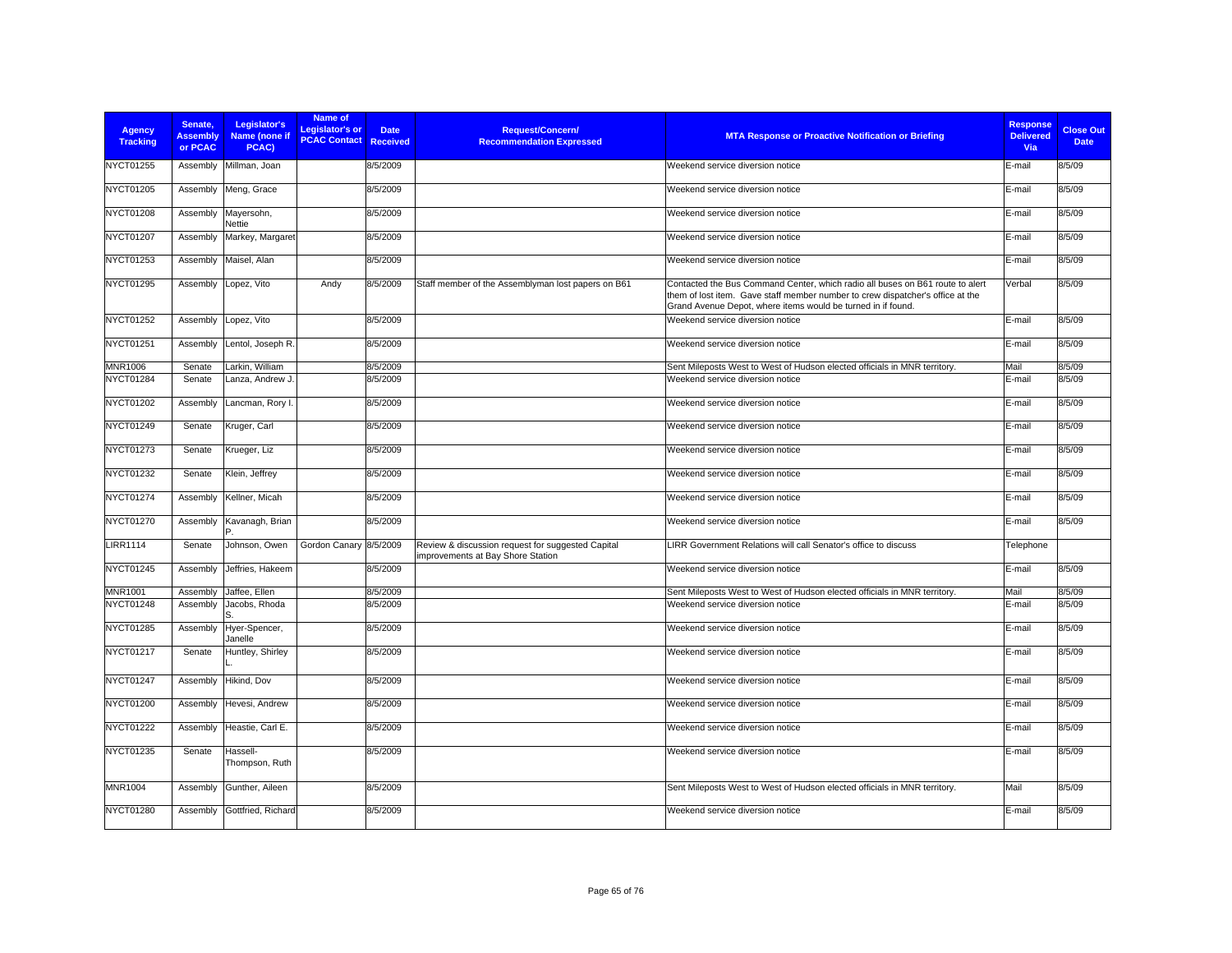| <b>Agency</b><br><b>Tracking</b> | Senate,<br><b>Assembly</b><br>or PCAC | Legislator's<br>Name (none if<br>PCAC) | Name of<br><b>Legislator's or</b><br><b>PCAC Contact Received</b> | <b>Date</b> | <b>Request/Concern/</b><br><b>Recommendation Expressed</b>                                                   | <b>MTA Response or Proactive Notification or Briefing</b>                 | <b>Response</b><br><b>Delivered</b><br><b>Via</b> | <b>Close Out</b><br><b>Date</b> |
|----------------------------------|---------------------------------------|----------------------------------------|-------------------------------------------------------------------|-------------|--------------------------------------------------------------------------------------------------------------|---------------------------------------------------------------------------|---------------------------------------------------|---------------------------------|
| NYCT01244                        | Senate                                | Golden, Martin J.                      |                                                                   | 8/5/2009    |                                                                                                              | Weekend service diversion notice                                          | E-mail                                            | 8/5/09                          |
| NYCT01272                        | Assembly                              | Glick, Deborah                         |                                                                   | 8/5/2009    |                                                                                                              | Weekend service diversion notice                                          | E-mail                                            | 8/5/09                          |
| NYCT01225                        | Assembly                              | Gibson, Vanessa                        |                                                                   | 8/5/2009    |                                                                                                              | Weekend service diversion notice                                          | E-mail                                            | 8/5/09                          |
| <b>NYCT01197</b>                 | Assembly                              | Gianaris, Michael                      |                                                                   | 8/5/2009    |                                                                                                              | Weekend service diversion notice                                          | E-mail                                            | 8/5/09                          |
| <b>LIRR1115</b>                  | Senate                                | Fuschillo, Jr.,<br>Charles             | Sara Holly                                                        | 8/5/2009    | Complaint re: ticket closing office in Massapequa Park                                                       | Information provided                                                      | Telephone                                         | 8/5/09                          |
| <b>LIRR1113</b>                  | Senate                                | Flanagan, John                         | Ray Bennardo                                                      | 8/5/2009    | Request from civic group for meeting to discuss signage &<br>graffiti                                        | Information provided                                                      | Telephone                                         | 8/5/09                          |
| NYCT01269                        | Assembly                              | Farrell, Herman                        |                                                                   | 8/5/2009    |                                                                                                              | Weekend service diversion notice                                          | E-mail                                            | 8/5/09                          |
| NYCT01268                        | Assembly                              | Espaillat, Adriano                     |                                                                   | 8/5/2009    |                                                                                                              | Weekend service diversion notice                                          | E-mail                                            | 8/5/09                          |
| <b>NYCT01231</b>                 | Senate                                | Espada, Jr.,<br>Pedro                  |                                                                   | 8/5/2009    |                                                                                                              | Weekend service diversion notice                                          | E-mail                                            | 8/5/09                          |
| NYCT01266                        | Senate                                | Duane, Thomas                          |                                                                   | 8/5/2009    |                                                                                                              | Weekend service diversion notice                                          | E-mail                                            | 8/5/09                          |
| NYCT01230                        | Assembly                              | Dinowitz, Jeffrey                      |                                                                   | 8/5/2009    |                                                                                                              | Weekend service diversion notice                                          | E-mail                                            | 8/5/09                          |
| NYCT01254                        | Senate                                | Dilan, Martin<br>Malave                |                                                                   | 8/5/2009    |                                                                                                              | Weekend service diversion notice                                          | E-mail                                            | 8/5/09                          |
| <b>NYCT01228</b>                 | Senate                                | Diaz, Sr., Ruben                       |                                                                   | 8/5/2009    |                                                                                                              | Weekend service diversion notice                                          | E-mail                                            | 8/5/09                          |
| NYCT01204                        | Assembly                              | DenDekker,<br>Michael G.               |                                                                   | 8/5/2009    |                                                                                                              | Weekend service diversion notice                                          | E-mail                                            | 8/5/09                          |
| <b>NYCT01242</b>                 | Assembly                              | Cymbrowitz,<br>Steven H.               |                                                                   | 8/5/2009    |                                                                                                              | Weekend service diversion notice                                          | E-mail                                            | 8/5/09                          |
| NYCT01281                        | Assembly                              | Cusick, Michael                        |                                                                   | 8/5/2009    |                                                                                                              | Weekend service diversion notice                                          | E-mail                                            | 8/5/09                          |
| NYCT01226                        | Assembly                              | Crespo, Marcos                         |                                                                   | 8/5/2009    |                                                                                                              | Weekend service diversion notice                                          | E-mail                                            | 8/5/09                          |
| NYCT01201                        | Assembly                              | Cook, Vivian                           |                                                                   | 8/5/2009    |                                                                                                              | Weekend service diversion notice                                          | E-mail                                            | 8/5/09                          |
| NYCT01241                        | Assembly                              | Colton, William                        |                                                                   | 8/5/2009    |                                                                                                              | Weekend service diversion notice                                          | E-mail                                            | 8/5/09                          |
| NYCT01199                        | Assembly                              | Clark, Barbara M.                      |                                                                   | 8/5/2009    |                                                                                                              | Weekend service diversion notice                                          | E-mail                                            | 8/5/09                          |
| <b>NYCT01227</b>                 | Assembly                              | Castro, Nelson L                       |                                                                   | 8/5/2009    |                                                                                                              | Weekend service diversion notice                                          | E-mail                                            | 8/5/09                          |
| NYCT01198                        | Assembly                              | Carrozza, Ann-<br>Margaret             |                                                                   | 8/5/2009    |                                                                                                              | Weekend service diversion notice                                          | E-mail                                            | 8/5/09                          |
| <b>NYCT01257</b>                 | Assembly                              | Camara, Karim                          |                                                                   | 8/5/2009    |                                                                                                              | Weekend service diversion notice                                          | E-mail                                            | 8/5/09                          |
| <b>MNR1002</b>                   | Assembly                              | Calhoun, Nancy                         |                                                                   | 8/5/2009    |                                                                                                              | Sent Mileposts West to West of Hudson elected officials in MNR territory. | Mail                                              | 8/5/09                          |
| NYCT01243                        | Assembly                              | Brook-Krasny,<br>Alec                  |                                                                   | 8/5/2009    |                                                                                                              | Weekend service diversion notice                                          | E-mail                                            | 8/5/09                          |
| NYCT01240                        | Assembly                              | Brennan, James                         |                                                                   | 8/5/2009    |                                                                                                              | Weekend service diversion notice                                          | E-mail                                            | 8/5/09                          |
| <b>LIRR1116</b>                  | Assembly                              | Boyland, Jr.,<br>William               | Michael Caver                                                     | 8/5/2009    | Request for information re: construction of East New York<br>Station & inquiry about Atlantic Avenue Viaduct | Information provided                                                      | Telephone                                         | 8/5/09                          |
| MTAHQ 967                        | Assembly                              | Boyland, Jr.,<br>William               | Michael Caver                                                     | 8/5/2009    | Regarding Long Island Rail Road improvements in East New<br>York                                             | LIRR walked Michael through work that is being done in East NY.           | Call                                              | 8/5/09                          |
| NYCT01238                        | Assembly                              | Boyland, Jr.,<br>William               |                                                                   | 8/5/2009    |                                                                                                              | Weekend service diversion notice                                          | E-mail                                            | 8/5/09                          |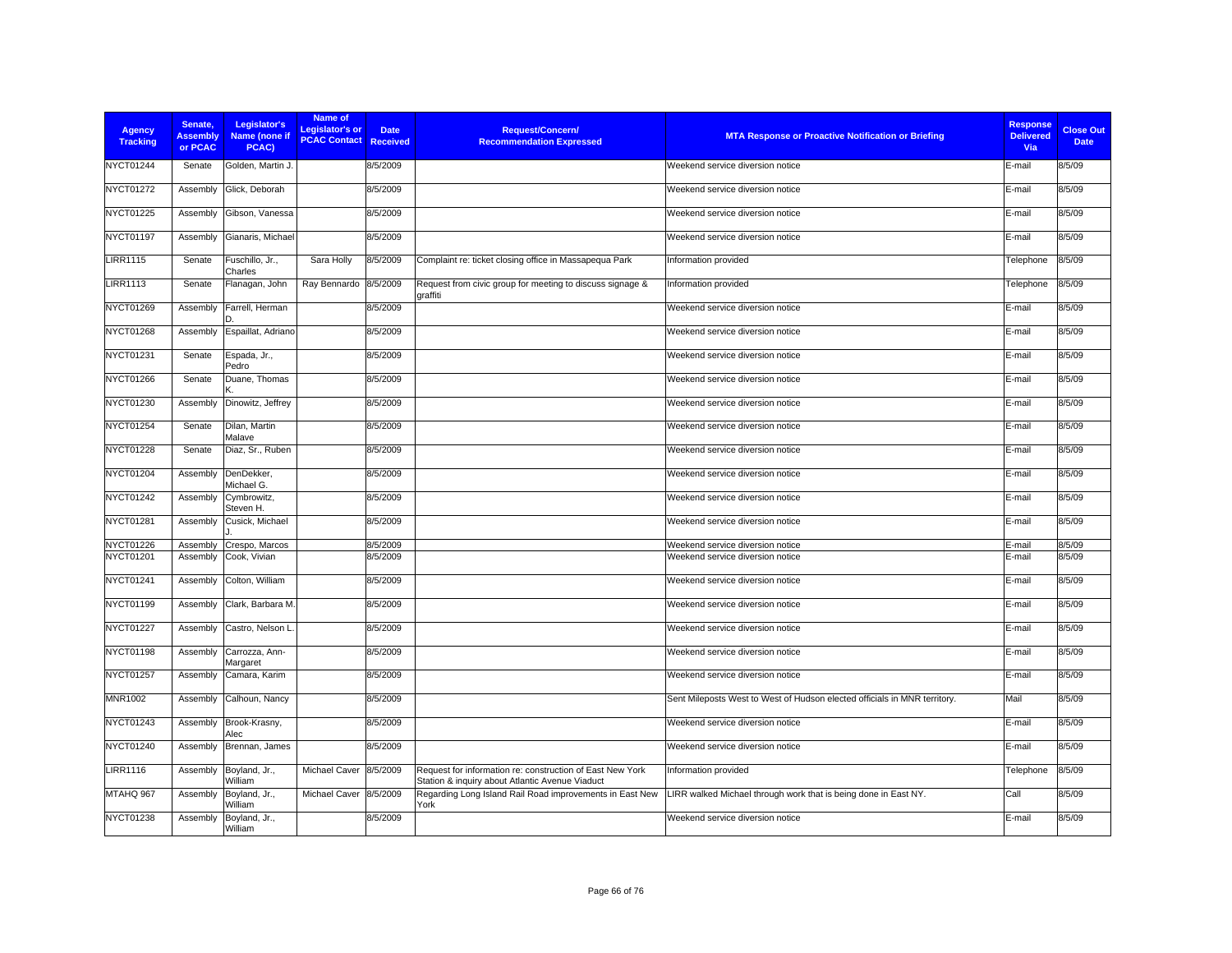| <b>Agency</b><br><b>Tracking</b> | Senate,<br><b>Assembly</b><br>or PCAC | Legislator's<br>Name (none if<br>PCAC) | Name of<br><b>Legislator's or</b><br><b>PCAC Contact Received</b> | <b>Date</b> | <b>Request/Concern/</b><br><b>Recommendation Expressed</b>                        | <b>MTA Response or Proactive Notification or Briefing</b>                                   | <b>Response</b><br><b>Delivered</b><br><b>Via</b> | <b>Close Out</b><br><b>Date</b> |
|----------------------------------|---------------------------------------|----------------------------------------|-------------------------------------------------------------------|-------------|-----------------------------------------------------------------------------------|---------------------------------------------------------------------------------------------|---------------------------------------------------|---------------------------------|
| <b>MNR1007</b>                   | Senate                                | Bonacic, John                          |                                                                   | 8/5/2009    |                                                                                   | Sent Mileposts West to West of Hudson elected officials in MNR territory.                   | Mail                                              | 8/5/09                          |
| <b>NYCT01267</b>                 | Assembly                              | Bing, Jonathan                         |                                                                   | 8/5/2009    |                                                                                   | Weekend service diversion notice                                                            | E-mail                                            | 8/5/09                          |
| NYCT01229                        | Assembly                              | Benjamin,<br>Michael A.                |                                                                   | 8/5/2009    |                                                                                   | Weekend service diversion notice                                                            | E-mail                                            | 8/5/09                          |
| <b>NYCT01224</b>                 | Assembly                              | Benedetto,<br>Michael R.               |                                                                   | 8/5/2009    |                                                                                   | Weekend service diversion notice                                                            | E-mail                                            | 8/5/09                          |
| <b>NYCT01246</b>                 | Assembly                              | Barron, Inez                           |                                                                   | 8/5/2009    |                                                                                   | Weekend service diversion notice                                                            | E-mail                                            | 8/5/09                          |
| NYCT01196                        | Assembly                              | Aubry, Jeffrion D.                     |                                                                   | 8/5/2009    |                                                                                   | Weekend service diversion notice                                                            | E-mail                                            | 8/5/09                          |
| NYCT01221                        | Assembly                              | Arroyo, Carmen                         |                                                                   | 8/5/2009    |                                                                                   | Weekend service diversion notice                                                            | E-mail                                            | 8/5/09                          |
| NYCT01218                        | Senate                                | Addabbo, Jr.,<br>Joseph P.             |                                                                   | 8/5/2009    |                                                                                   | Weekend service diversion notice                                                            | E-mail                                            | 8/5/09                          |
| <b>NYCT01239</b>                 | Senate                                | Adams, Eric                            |                                                                   | 8/5/2009    |                                                                                   | Weekend service diversion notice                                                            | E-mail                                            | 8/5/09                          |
| <b>NYCT01237</b>                 | Assembly                              | Abbate, Jr., Peter                     |                                                                   | 8/5/2009    |                                                                                   | Weekend service diversion notice                                                            | E-mail                                            | 8/5/09                          |
| NYCT01579                        | Assembly                              | Wright, Keith L.T.                     |                                                                   | 8/6/2009    |                                                                                   | Weekend service diversion notice                                                            | E-mail                                            | 8/6/09                          |
| MTAHQ 970                        | Assembly                              | Wright, Keith L.T.                     |                                                                   | 8/6/2009    | Assemblyman Wright said that he would approve the 2009<br>capital plan amendment. | No response needed                                                                          | Call                                              | 8/6/09                          |
| <b>NYCT01506</b>                 | Assembly                              | Weprin, Mark                           |                                                                   | 8/6/2009    |                                                                                   | Weekend service diversion notice                                                            | E-mail                                            | 8/6/09                          |
| NYCT01562                        | Assembly                              | Weinstein,<br>Helene E.                |                                                                   | 8/6/2009    |                                                                                   | Weekend service diversion notice                                                            | E-mail                                            | 8/6/09                          |
| MTAHQ 971                        | Assembly                              | Ways and Means Roman Hedges 8/6/2009   |                                                                   |             | Request for additional information on Fulton Street                               | Emailed an additional one-pager on the Fulton Street Transit Center project.                | E-mail                                            | 8/7/09                          |
| NYCT01561                        | Assembly                              | Towns, Darryl C.                       |                                                                   | 8/6/2009    |                                                                                   | Weekend service diversion notice                                                            | E-mail                                            | 8/6/09                          |
| NYCT01583                        | Assembly                              | Tobacco, Louis                         |                                                                   | 8/6/2009    |                                                                                   | Weekend service diversion notice                                                            | E-mail                                            | 8/6/09                          |
| NYCT01503                        | Assembly                              | Titus, Michele                         |                                                                   | 8/6/2009    |                                                                                   | Weekend service diversion notice                                                            | E-mail                                            | 8/6/09                          |
| <b>NYCT01582</b>                 | Assembly                              | Titone, Matthew                        |                                                                   | 8/6/2009    |                                                                                   | Weekend service diversion notice                                                            | E-mail                                            | 8/6/09                          |
| NYCT01519                        | Senate                                | Stavisky, Toby<br>Ann                  |                                                                   | 8/6/2009    |                                                                                   | Weekend service diversion notice                                                            | E-mail                                            | 8/6/09                          |
| <b>NYCT01564</b>                 | Senate                                | Squadron, Daniel                       |                                                                   | 8/6/2009    |                                                                                   | Weekend service diversion notice                                                            | E-mail                                            | 8/6/09                          |
| NYCT01520                        | Senate                                | Smith, Malcolm                         |                                                                   | 8/6/2009    |                                                                                   | Weekend service diversion notice                                                            | E-mail                                            | 8/6/09                          |
| NYCT01578                        | Assembly                              | Silver, Sheldon                        |                                                                   | 8/6/2009    |                                                                                   | Weekend service diversion notice                                                            | E-mail                                            | 8/6/09                          |
| NYCT01536                        | Senate                                | Serrano, Jose M.                       |                                                                   | 8/6/2009    |                                                                                   | Weekend service diversion notice                                                            | E-mail                                            | 8/6/09                          |
| NYCT01291                        | Senate                                | Serrano, Jose M.                       | Yvonne<br>Przybyla                                                | 8/6/2009    | Request for subway and bus maps                                                   | Ms. Przybya was referred to Corporate Communications which is responsible for<br>Bulk maps. | Verbal                                            | 8/6/09                          |
| MTAHQ 969                        | Senate                                | Senate Finance                         | Ellen Biggane                                                     | 8/6/2009    | Questions on 2009 capital plan amendment                                          | Provided answers to questions.                                                              | E-mail                                            | 8/6/09                          |
| NYCT01516                        | Assembly                              | Seminerio,<br>Anthony S.               |                                                                   | 8/6/2009    |                                                                                   | Weekend service diversion notice                                                            | E-mail                                            | 8/6/09                          |
| NYCT01575                        | Senate                                | Schneiderman,<br>Eric                  |                                                                   | 8/6/2009    |                                                                                   | Weekend service diversion notice                                                            | E-mail                                            | 8/6/09                          |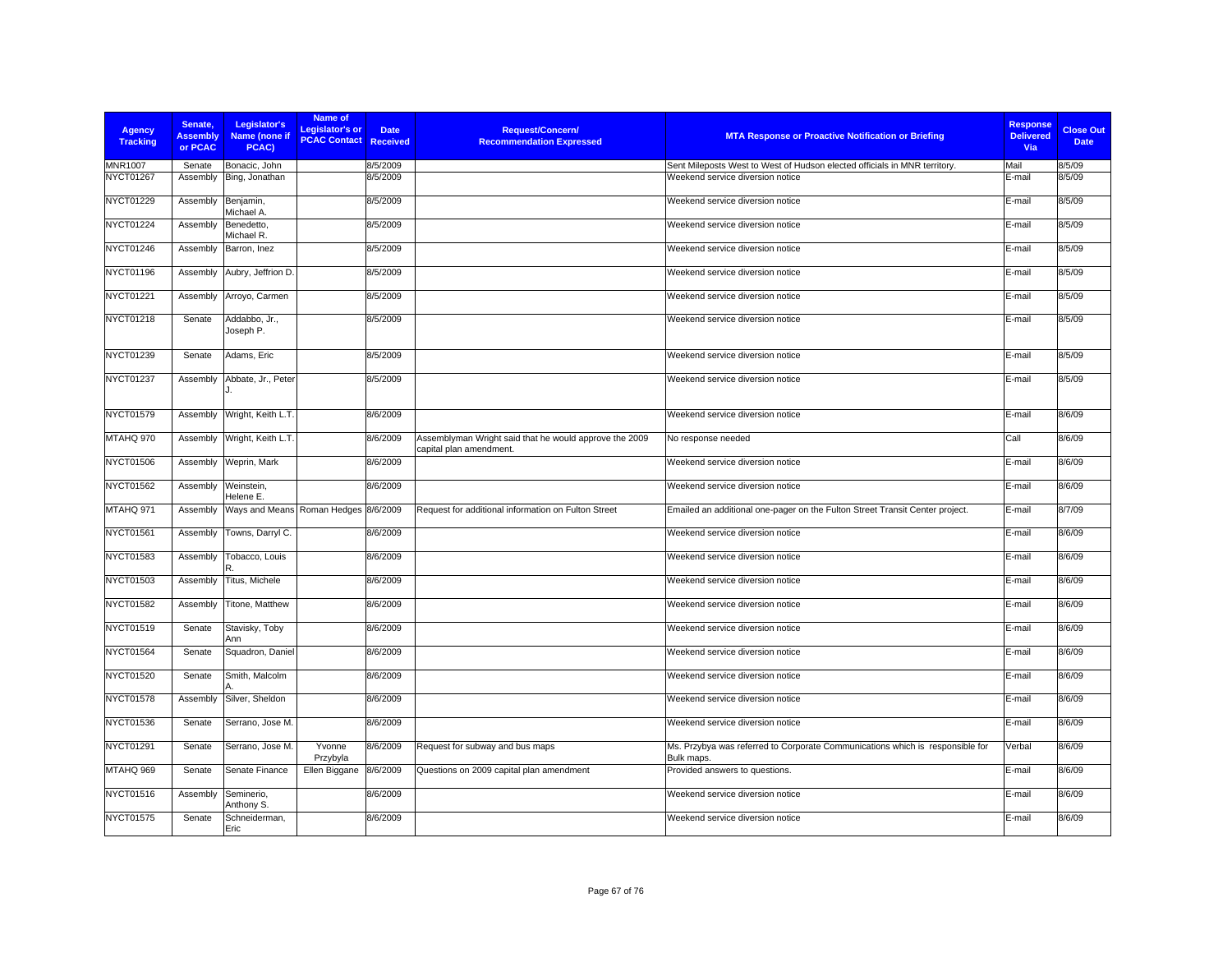| <b>Agency</b><br><b>Tracking</b> | Senate,<br><b>Assembly</b><br>or PCAC | Legislator's<br>Name (none if<br>PCAC) | Name of<br>Legislator's or<br><b>PCAC Contact Received</b> | <b>Request/Concern/</b><br><b>Date</b><br><b>Recommendation Expressed</b> | <b>MTA Response or Proactive Notification or Briefing</b> | <b>Response</b><br><b>Delivered</b><br>Via | <b>Close Out</b><br><b>Date</b> |
|----------------------------------|---------------------------------------|----------------------------------------|------------------------------------------------------------|---------------------------------------------------------------------------|-----------------------------------------------------------|--------------------------------------------|---------------------------------|
| NYCT01515                        | Assembly                              | Scarborough,<br>William                |                                                            | 8/6/2009                                                                  | Weekend service diversion notice                          | E-mail                                     | 8/6/09                          |
| NYCT01586                        | Senate                                | Savino, Diane                          |                                                            | 8/6/2009                                                                  | Weekend service diversion notice                          | E-mail                                     | 8/6/09                          |
| NYCT01563                        | Senate                                | Sampson, John                          |                                                            | 8/6/2009                                                                  | Weekend service diversion notice                          | E-mail                                     | 8/6/09                          |
| NYCT01571                        | Assembly                              | Rosenthal, Linda                       |                                                            | 8/6/2009                                                                  | Weekend service diversion notice                          | E-mail                                     | 8/6/09                          |
| NYCT01550                        | Assembly                              | Robinson,<br>Annette                   |                                                            | 8/6/2009                                                                  | Weekend service diversion notice                          | E-mail                                     | 8/6/09                          |
| NYCT01533                        | Assembly                              | Rivera, Peter M.                       |                                                            | 8/6/2009                                                                  | Weekend service diversion notice                          | E-mail                                     | 8/6/09                          |
| NYCT01534                        | Assembly                              | Rivera, Naomi                          |                                                            | 8/6/2009                                                                  | Weekend service diversion notice                          | E-mail                                     | 8/6/09                          |
| NYCT01523                        | Assembly                              | Rivera, Jose                           |                                                            | 8/6/2009                                                                  | Weekend service diversion notice                          | E-mail                                     | 8/6/09                          |
| NYCT01565                        | Assembly                              | Powell, Jr., Adam<br>Clayton           |                                                            | 8/6/2009                                                                  | Weekend service diversion notice                          | E-mail                                     | 8/6/09                          |
| NYCT01513                        | Assembly                              | Pheffer, Audrey I.                     |                                                            | 8/6/2009                                                                  | Weekend service diversion notice                          | E-mail                                     | 8/6/09                          |
| NYCT01559                        | Assembly                              | Perry, Nick                            |                                                            | 8/6/2009                                                                  | Weekend service diversion notice                          | E-mail                                     | 8/6/09                          |
| <b>NYCT01576</b>                 | Senate                                | Perkins, William                       |                                                            | 8/6/2009                                                                  | Weekend service diversion notice                          | E-mail                                     | 8/6/09                          |
| NYCT01512                        | Assembly                              | Peralta, Jose R.                       |                                                            | 8/6/2009                                                                  | Weekend service diversion notice                          | E-mail                                     | 8/6/09                          |
| NYCT01560                        | Senate                                | Parker, Kevin S.                       |                                                            | 8/6/2009                                                                  | Weekend service diversion notice                          | E-mail                                     | 8/6/09                          |
| NYCT01511                        | Senate                                | Padavan, Frank                         |                                                            | 8/6/2009                                                                  | Weekend service diversion notice                          | E-mail                                     | 8/6/09                          |
| NYCT01558                        | Assembly                              | Ortiz, Felix                           |                                                            | 8/6/2009                                                                  | Weekend service diversion notice                          | E-mail                                     | 8/6/09                          |
| NYCT01510                        | Senate                                | Onorato, George                        |                                                            | 8/6/2009                                                                  | Weekend service diversion notice                          | E-mail                                     | 8/6/09                          |
| <b>NYCT01577</b>                 | Assembly                              | O'Donnell, Daniel                      |                                                            | 8/6/2009                                                                  | Weekend service diversion notice                          | E-mail                                     | 8/6/09                          |
| NYCT01509                        | Assembly                              | Nolan, Catherine                       |                                                            | 8/6/2009                                                                  | Weekend service diversion notice                          | E-mail                                     | 8/6/09                          |
| NYCT01556                        | Senate                                | Montgomery,<br>Velmanette              |                                                            | 8/6/2009                                                                  | Weekend service diversion notice                          | E-mail                                     | 8/6/09                          |
| NYCT01514                        | Senate                                | Monserrate,<br>Hiram                   |                                                            | 8/6/2009                                                                  | Weekend service diversion notice                          | E-mail                                     | 8/6/09                          |
| <b>NYCT01555</b>                 | Assembly                              | Millman, Joan                          |                                                            | 8/6/2009                                                                  | Weekend service diversion notice                          | E-mail                                     | 8/6/09                          |
| <b>NYCT01505</b>                 | Assembly                              | Meng, Grace                            |                                                            | 8/6/2009                                                                  | Weekend service diversion notice                          | E-mail                                     | 8/6/09                          |
| <b>NYCT01508</b>                 | Assembly                              | Mayersohn,<br>Nettie                   |                                                            | 8/6/2009                                                                  | Weekend service diversion notice                          | E-mail                                     | 8/6/09                          |
| NYCT01507                        | Assembly                              | Markey, Margaret                       |                                                            | 8/6/2009                                                                  | Weekend service diversion notice                          | E-mail                                     | 8/6/09                          |
| NYCT01553                        | Assembly                              | Maisel, Alan                           |                                                            | 8/6/2009                                                                  | Weekend service diversion notice                          | E-mail                                     | 8/6/09                          |
| <b>NYCT01552</b>                 | Assembly                              | _opez, Vito                            |                                                            | 8/6/2009                                                                  | Weekend service diversion notice                          | E-mail                                     | 8/6/09                          |
| NYCT01551                        | Assembly                              | Lentol, Joseph R.                      |                                                            | 8/6/2009                                                                  | Weekend service diversion notice                          | E-mail                                     | 8/6/09                          |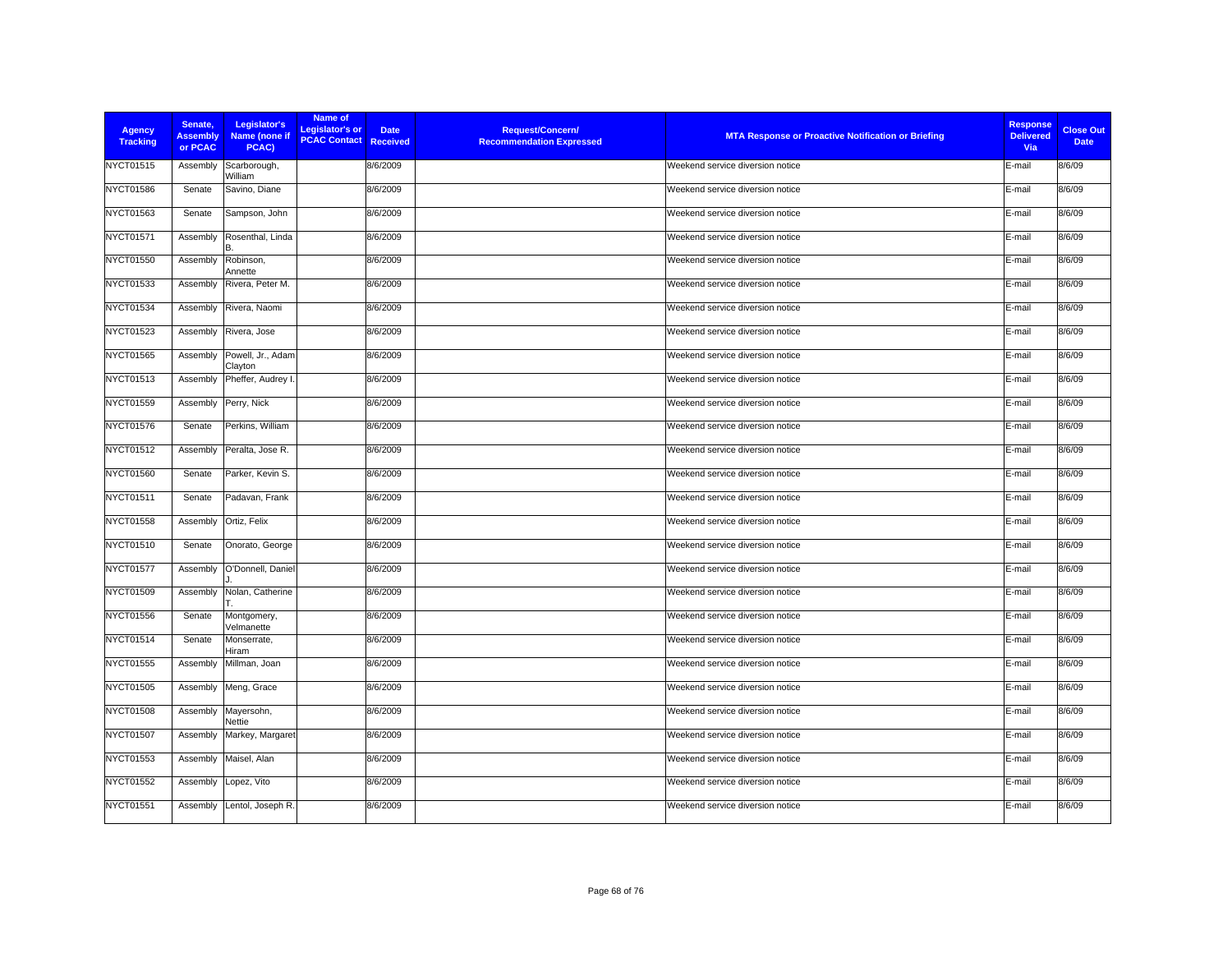| <b>Agency</b><br><b>Tracking</b> | Senate,<br><b>Assembly</b><br>or PCAC | Legislator's<br>Name (none if<br>PCAC) | Name of<br>Legislator's or<br><b>PCAC Contact Received</b> | <b>Date</b> | <b>Request/Concern/</b><br><b>Recommendation Expressed</b> | <b>MTA Response or Proactive Notification or Briefing</b>                                                                                                                                          | <b>Response</b><br><b>Delivered</b><br><b>Via</b> | <b>Close Out</b><br><b>Date</b> |
|----------------------------------|---------------------------------------|----------------------------------------|------------------------------------------------------------|-------------|------------------------------------------------------------|----------------------------------------------------------------------------------------------------------------------------------------------------------------------------------------------------|---------------------------------------------------|---------------------------------|
| NYCT01584                        | Senate                                | Lanza, Andrew J.                       |                                                            | 8/6/2009    |                                                            | Weekend service diversion notice                                                                                                                                                                   | E-mail                                            | 8/6/09                          |
| NYCT01502                        | Assembly                              | Lancman, Rory I.                       |                                                            | 8/6/2009    |                                                            | Weekend service diversion notice                                                                                                                                                                   | E-mail                                            | 8/6/09                          |
| NYCT01549                        | Senate                                | Kruger, Carl                           |                                                            | 8/6/2009    |                                                            | Weekend service diversion notice                                                                                                                                                                   | E-mail                                            | 8/6/09                          |
| NYCT01573                        | Senate                                | Krueger, Liz                           |                                                            | 8/6/2009    |                                                            | Weekend service diversion notice                                                                                                                                                                   | E-mail                                            | 8/6/09                          |
| NYCT01532                        | Senate                                | Klein, Jeffrey                         |                                                            | 8/6/2009    |                                                            | Weekend service diversion notice                                                                                                                                                                   | E-mail                                            | 8/6/09                          |
| <b>NYCT01574</b>                 | Assembly                              | Kellner, Micah                         |                                                            | 8/6/2009    |                                                            | Weekend service diversion notice                                                                                                                                                                   | E-mail                                            | 8/6/09                          |
| NYCT01570                        | Assembly                              | Kavanagh, Brian                        |                                                            | 8/6/2009    |                                                            | Weekend service diversion notice                                                                                                                                                                   | E-mail                                            | 8/6/09                          |
| MTAHQ 968                        | Senate                                | Johnson, Craig                         |                                                            | 8/6/2009    | Regarding approval of 2009 capital plan amendment          | The Senator stated that he would send up a letter and on 08/12/09 Mike Cassidy<br>from his office emailed me to ask for fax numbers to send up the amendment.<br>Approval letter from the Senator. | E-mail                                            | 8/12/09                         |
| <b>NYCT01545</b>                 | Assembly                              | Jeffries, Hakeem                       |                                                            | 8/6/2009    |                                                            | Weekend service diversion notice                                                                                                                                                                   | E-mail                                            | 8/6/09                          |
| <b>NYCT01548</b>                 | Assembly                              | Jacobs, Rhoda<br>S                     |                                                            | 8/6/2009    |                                                            | Weekend service diversion notice                                                                                                                                                                   | E-mail                                            | 8/6/09                          |
| <b>NYCT01585</b>                 | Assembly                              | Hyer-Spencer,<br>Janelle               |                                                            | 8/6/2009    |                                                            | Weekend service diversion notice                                                                                                                                                                   | E-mail                                            | 8/6/09                          |
| <b>NYCT01517</b>                 | Senate                                | Huntley, Shirley                       |                                                            | 8/6/2009    |                                                            | Weekend service diversion notice                                                                                                                                                                   | E-mail                                            | 8/6/09                          |
| <b>NYCT01547</b>                 | Assembly                              | Hikind, Dov                            |                                                            | 8/6/2009    |                                                            | Weekend service diversion notice                                                                                                                                                                   | E-mail                                            | 8/6/09                          |
| NYCT01500                        | Assembly                              | Hevesi, Andrew                         |                                                            | 8/6/2009    |                                                            | Weekend service diversion notice                                                                                                                                                                   | E-mail                                            | 8/6/09                          |
| <b>NYCT01522</b>                 | Assembly                              | Heastie, Carl E.                       |                                                            | 8/6/2009    |                                                            | Weekend service diversion notice                                                                                                                                                                   | E-mail                                            | 8/6/09                          |
| NYCT01535                        | Senate                                | Hassell-<br>Thompson, Ruth             |                                                            | 8/6/2009    |                                                            | Weekend service diversion notice                                                                                                                                                                   | E-mail                                            | 8/6/09                          |
| NYCT01580                        | Assembly                              | Gottfried, Richard                     |                                                            | 8/6/2009    |                                                            | Weekend service diversion notice                                                                                                                                                                   | E-mail                                            | 8/6/09                          |
| <b>NYCT01544</b>                 | Senate                                | Golden, Martin J.                      |                                                            | 8/6/2009    |                                                            | Weekend service diversion notice                                                                                                                                                                   | E-mail                                            | 8/6/09                          |
| <b>NYCT01572</b>                 | Assembly                              | Glick, Deborah                         |                                                            | 8/6/2009    |                                                            | Weekend service diversion notice                                                                                                                                                                   | E-mail                                            | 8/6/09                          |
| <b>NYCT01525</b>                 | Assembly                              | Gibson, Vanessa                        |                                                            | 8/6/2009    |                                                            | Weekend service diversion notice                                                                                                                                                                   | E-mail                                            | 8/6/09                          |
| NYCT01497                        | Assembly                              | Gianaris, Michael                      |                                                            | 8/6/2009    |                                                            | Weekend service diversion notice                                                                                                                                                                   | E-mail                                            | 8/6/09                          |
| NYCT01569                        | Assembly                              | Farrell, Herman                        |                                                            | 8/6/2009    |                                                            | Weekend service diversion notice                                                                                                                                                                   | E-mail                                            | 8/6/09                          |
| NYCT01568                        | Assembly                              | Espaillat, Adriano                     |                                                            | 8/6/2009    |                                                            | Weekend service diversion notice                                                                                                                                                                   | E-mail                                            | 8/6/09                          |
| NYCT01531                        | Senate                                | Espada, Jr.,<br>Pedro                  |                                                            | 8/6/2009    |                                                            | Weekend service diversion notice                                                                                                                                                                   | E-mail                                            | 8/6/09                          |
| NYCT01566                        | Senate                                | Duane, Thomas                          |                                                            | 8/6/2009    |                                                            | Weekend service diversion notice                                                                                                                                                                   | E-mail                                            | 8/6/09                          |
| NYCT01530                        | Assembly                              | Dinowitz, Jeffrey                      |                                                            | 8/6/2009    |                                                            | Weekend service diversion notice                                                                                                                                                                   | E-mail                                            | 8/6/09                          |
| NYCT01554                        | Senate                                | Dilan, Martin<br>Malave                |                                                            | 8/6/2009    |                                                            | Weekend service diversion notice                                                                                                                                                                   | E-mail                                            | 8/6/09                          |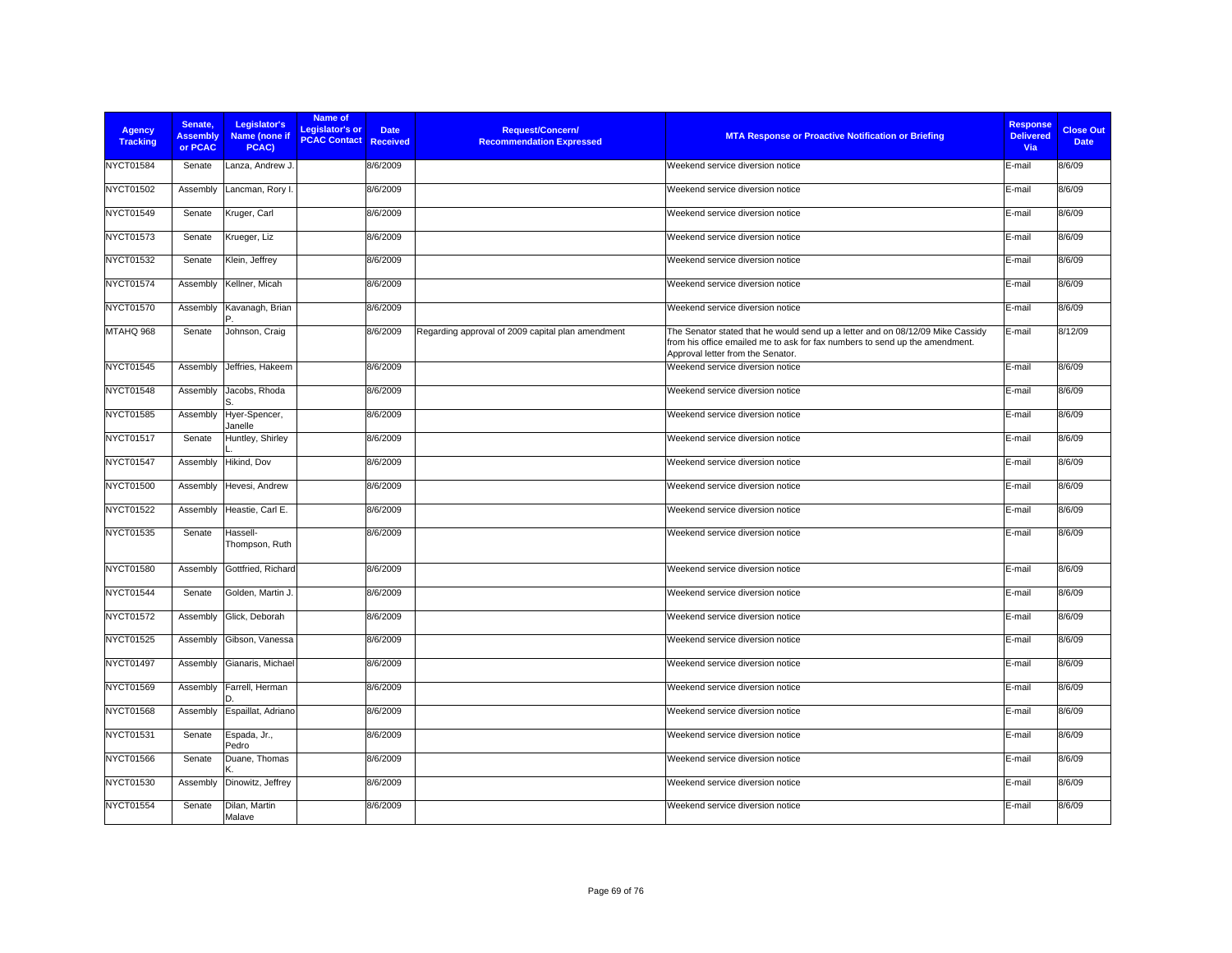| <b>Agency</b><br><b>Tracking</b> | Senate.<br><b>Assembly</b><br>or PCAC | Legislator's<br>Name (none if<br>PCAC) | Name of<br>Legislator's or<br><b>PCAC Contact Received</b> | <b>Date</b> | <b>Request/Concern/</b><br><b>Recommendation Expressed</b>                                                                                                                                                                | <b>MTA Response or Proactive Notification or Briefing</b>                                                                                                                                                                                                                                                                                                                                   | <b>Response</b><br><b>Delivered</b><br><b>Via</b> | <b>Close Out</b><br><b>Date</b> |
|----------------------------------|---------------------------------------|----------------------------------------|------------------------------------------------------------|-------------|---------------------------------------------------------------------------------------------------------------------------------------------------------------------------------------------------------------------------|---------------------------------------------------------------------------------------------------------------------------------------------------------------------------------------------------------------------------------------------------------------------------------------------------------------------------------------------------------------------------------------------|---------------------------------------------------|---------------------------------|
| <b>NYCT01528</b>                 | Senate                                | Diaz, Sr., Ruben                       |                                                            | 8/6/2009    |                                                                                                                                                                                                                           | Weekend service diversion notice                                                                                                                                                                                                                                                                                                                                                            | E-mail                                            | 8/6/09                          |
| <b>NYCT01504</b>                 | Assembly                              | DenDekker,<br>Michael G.               |                                                            | 8/6/2009    |                                                                                                                                                                                                                           | Weekend service diversion notice                                                                                                                                                                                                                                                                                                                                                            | E-mail                                            | 8/6/09                          |
| NYCT01542                        | Assembly                              | Cymbrowitz,<br>Steven H.               |                                                            | 8/6/2009    |                                                                                                                                                                                                                           | Weekend service diversion notice                                                                                                                                                                                                                                                                                                                                                            | E-mail                                            | 8/6/09                          |
| NYCT01581                        | Assembly                              | Cusick, Michael                        |                                                            | 8/6/2009    |                                                                                                                                                                                                                           | Weekend service diversion notice                                                                                                                                                                                                                                                                                                                                                            | E-mail                                            | 8/6/09                          |
| NYCT01526                        | Assembly                              | Crespo, Marcos                         |                                                            | 8/6/2009    |                                                                                                                                                                                                                           | Weekend service diversion notice                                                                                                                                                                                                                                                                                                                                                            | E-mail                                            | 8/6/09                          |
| <b>NYCT01501</b>                 | Assembly                              | Cook, Vivian                           |                                                            | 8/6/2009    |                                                                                                                                                                                                                           | Weekend service diversion notice                                                                                                                                                                                                                                                                                                                                                            | E-mail                                            | 8/6/09                          |
| NYCT01541                        | Assembly                              | Colton, William                        |                                                            | 8/6/2009    |                                                                                                                                                                                                                           | Weekend service diversion notice                                                                                                                                                                                                                                                                                                                                                            | E-mail                                            | 8/6/09                          |
| NYCT01499                        | Assembly                              | Clark. Barbara M.                      |                                                            | 8/6/2009    |                                                                                                                                                                                                                           | Weekend service diversion notice                                                                                                                                                                                                                                                                                                                                                            | E-mail                                            | 8/6/09                          |
| <b>NYCT01527</b>                 | Assembly                              | Castro, Nelson L                       |                                                            | 8/6/2009    |                                                                                                                                                                                                                           | Weekend service diversion notice                                                                                                                                                                                                                                                                                                                                                            | E-mail                                            | 8/6/09                          |
| NYCT01498                        | Assembly                              | Carrozza, Ann-<br>Margaret             |                                                            | 8/6/2009    |                                                                                                                                                                                                                           | Weekend service diversion notice                                                                                                                                                                                                                                                                                                                                                            | E-mail                                            | 8/6/09                          |
| <b>NYCT01557</b>                 | Assembly                              | Camara, Karim                          |                                                            | 8/6/2009    |                                                                                                                                                                                                                           | Weekend service diversion notice                                                                                                                                                                                                                                                                                                                                                            | E-mail                                            | 8/6/09                          |
| NYCT01543                        | Assembly                              | Brook-Krasny,<br>Alec                  |                                                            | 8/6/2009    |                                                                                                                                                                                                                           | Weekend service diversion notice                                                                                                                                                                                                                                                                                                                                                            | E-mail                                            | 8/6/09                          |
| NYCT01540                        | Assembly                              | Brennan, James                         |                                                            | 8/6/2009    |                                                                                                                                                                                                                           | Weekend service diversion notice                                                                                                                                                                                                                                                                                                                                                            | E-mail                                            | 8/6/09                          |
| NYCT01538                        | Assembly                              | Boyland, Jr.,<br>William               |                                                            | 8/6/2009    |                                                                                                                                                                                                                           | Weekend service diversion notice                                                                                                                                                                                                                                                                                                                                                            | E-mail                                            | 8/6/09                          |
| NYCT01567                        | Assembly                              | Bing, Jonathan                         |                                                            | 8/6/2009    |                                                                                                                                                                                                                           | Weekend service diversion notice                                                                                                                                                                                                                                                                                                                                                            | E-mail                                            | 8/6/09                          |
| NYCT01529                        | Assembly                              | Benjamin,<br>Michael A.                |                                                            | 8/6/2009    |                                                                                                                                                                                                                           | Weekend service diversion notice                                                                                                                                                                                                                                                                                                                                                            | E-mail                                            | 8/6/09                          |
| <b>NYCT01524</b>                 | Assembly                              | Benedetto,<br>Michael R.               |                                                            | 8/6/2009    |                                                                                                                                                                                                                           | Weekend service diversion notice                                                                                                                                                                                                                                                                                                                                                            | E-mail                                            | 8/6/09                          |
| NYCT01546                        | Assembly                              | Barron, Inez                           |                                                            | 8/6/2009    |                                                                                                                                                                                                                           | Weekend service diversion notice                                                                                                                                                                                                                                                                                                                                                            | E-mail                                            | 8/6/09                          |
| NYCT01496                        | Assembly                              | Aubry, Jeffrion D.                     |                                                            | 8/6/2009    |                                                                                                                                                                                                                           | Weekend service diversion notice                                                                                                                                                                                                                                                                                                                                                            | E-mail                                            | 8/6/09                          |
| NYCT01521                        | Assembly                              | Arroyo, Carmen                         |                                                            | 8/6/2009    |                                                                                                                                                                                                                           | Weekend service diversion notice                                                                                                                                                                                                                                                                                                                                                            | E-mail                                            | 8/6/09                          |
| NYCT01518                        | Senate                                | Addabbo, Jr.,<br>Joseph P.             |                                                            | 8/6/2009    |                                                                                                                                                                                                                           | Weekend service diversion notice                                                                                                                                                                                                                                                                                                                                                            | E-mail                                            | 8/6/09                          |
| NYCT01308                        | Senate                                | Addabbo, Jr.,<br>Joseph P.             | Peter Delucia.<br>Jr.                                      | 8/6/2009    | Request for MTA NYCT to participate at Senator Addabbo,<br>Jr.'s job fair                                                                                                                                                 | We referred Mr. Delucia to our Human Resources Department who are planning to<br>accommodate the Senator's request.                                                                                                                                                                                                                                                                         | E-mail                                            | 8/14/09                         |
| NYCT01539                        | Senate                                | Adams, Eric                            |                                                            | 8/6/2009    |                                                                                                                                                                                                                           | Weekend service diversion notice                                                                                                                                                                                                                                                                                                                                                            | E-mail                                            | 8/6/09                          |
| <b>NYCT01537</b>                 | Assembly                              | Abbate, Jr., Peter                     |                                                            | 8/6/2009    |                                                                                                                                                                                                                           | Weekend service diversion notice                                                                                                                                                                                                                                                                                                                                                            | E-mail                                            | 8/6/09                          |
| NYCT01305                        | <b>PCAC</b>                           |                                        | Jan Wells                                                  | 8/6/2009    | Relays complaint from rider with disability. Complainant's<br>home health aide not allowed to board free with proper ID.<br>Asked to clarify NYCT policy and to confirm that policy is<br>addressed in operator training. | Confirmed that health aide should have been allowed to board w/o paying and<br>reported that the fare will be refunded. Complaint filed against bus operator; to be<br>called in for re-instruction and disciplined as appropriate. Also pointed out that<br>operators are not to confront customers about fare, but to advise that fare is owed<br>and then record that fare was not paid. | E-mail                                            | 8/11/09                         |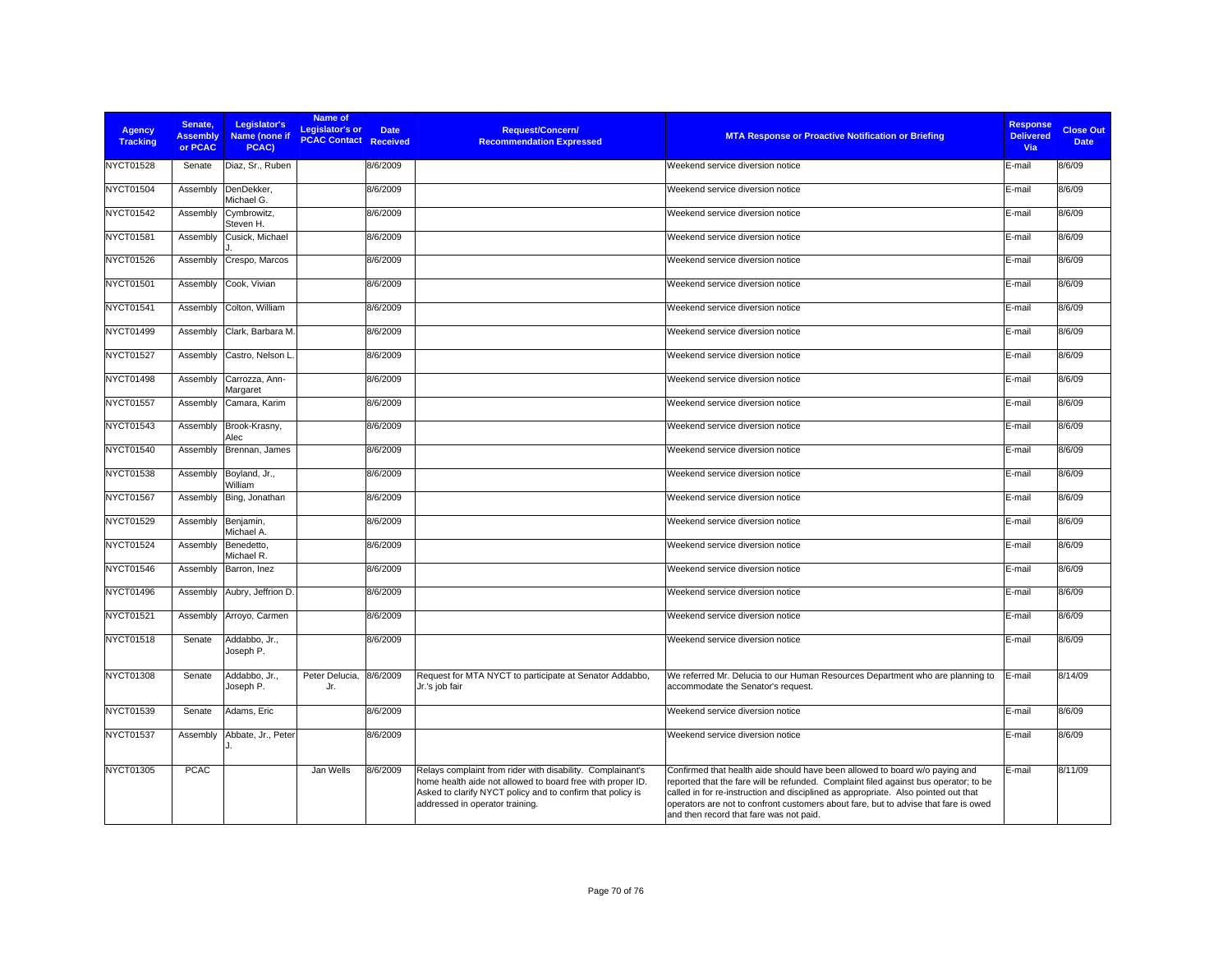| Agency<br><b>Tracking</b> | Senate.<br><b>Assembly</b><br>or PCAC | Legislator's<br>Name (none if<br>PCAC) | Name of<br>Legislator's or<br><b>PCAC Contact Received</b> | <b>Date</b> | <b>Request/Concern/</b><br><b>Recommendation Expressed</b>                                                                               | <b>MTA Response or Proactive Notification or Briefing</b>                                                                                                                                                                                                                                                                                                                                                      | <b>Response</b><br><b>Delivered</b><br>Via | <b>Close Out</b><br><b>Date</b> |
|---------------------------|---------------------------------------|----------------------------------------|------------------------------------------------------------|-------------|------------------------------------------------------------------------------------------------------------------------------------------|----------------------------------------------------------------------------------------------------------------------------------------------------------------------------------------------------------------------------------------------------------------------------------------------------------------------------------------------------------------------------------------------------------------|--------------------------------------------|---------------------------------|
| MTAHQ 973                 |                                       | Assembly Wright, Keith L.T.            |                                                            | 8/7/2009    |                                                                                                                                          | MTA staff offered tour of security at Brooklyn Battery Tunnel and of the Fulton Street call<br>Transit Center Project.                                                                                                                                                                                                                                                                                         |                                            | 8/12/09                         |
| MTAHQ 974                 | Assembly                              | Tobacco, Louis                         |                                                            | 8/7/2009    |                                                                                                                                          | MTA staff offered tour of security at Brooklyn Battery Tunnel and of the Fulton Street call<br><b>Transit Center Project.</b>                                                                                                                                                                                                                                                                                  |                                            | 8/12/09                         |
| MTAHQ 972                 | Senate                                | staff                                  | <b>Mike Cassidy</b>                                        | 8/7/2009    | In relation to approval of 2009 capital plan amendment                                                                                   | Provided the names, titles and addresses of people to receive approval letter.                                                                                                                                                                                                                                                                                                                                 | call                                       | 8/7/09                          |
| MTAHQ 977                 | Senate                                | Senate Finance                         | Janet Ho                                                   | 8/7/2009    |                                                                                                                                          | Emailed an additional one-pager on the Fulton Street Transit Center project.                                                                                                                                                                                                                                                                                                                                   | E-mail                                     | 8/7/09                          |
| NYCT01292                 | Senate                                | Krueger, Liz                           | Jennifer Krinsky 8/7/2009                                  |             | Constituent lost her Easy Pay MetroCard and would like a<br>replacement.                                                                 | Spoke with Lauren. Constituent reported lost card on 8/7/09. New one will be<br>printed and mailed on 8/11/09.                                                                                                                                                                                                                                                                                                 | Verbal                                     | 8/11/09                         |
| MTAHQ 976                 | Senate                                | Johnson, Craig                         |                                                            | 8/7/2009    |                                                                                                                                          | MTA staff offered tour of security at Brooklyn Battery Tunnel and of the Fulton Street call<br><b>Transit Center Project.</b>                                                                                                                                                                                                                                                                                  |                                            | 8/12/09                         |
| MTAHQ 975                 | Senate                                | Fuschillo, Jr.,<br>Charles             |                                                            | 8/7/2009    |                                                                                                                                          | MTA staff offered tour of security at Brooklyn Battery Tunnel and of the Fulton Street call<br><b>Transit Center Project.</b>                                                                                                                                                                                                                                                                                  |                                            | 8/12/09                         |
| <b>MNR1008</b>            | Assembly                              | Dinowitz, Jeffrey                      | Randi Martos                                               | 8/7/2009    | Called to get Yankees-East 153rd Street schedule.                                                                                        | E-mailed schedule to her.                                                                                                                                                                                                                                                                                                                                                                                      | E-mail                                     | 8/7/09                          |
| MTAHQ 979                 | Senate                                | Senate Finance                         | Janet Ho                                                   | 8/10/2009   |                                                                                                                                          | Delivered copies of 2010-14 Capital Plan, Twenty Year Needs and PowerPoint<br>presentation on Capital Plan to staff. Also \scheduled a briefing on the Capital Plan<br>for 08/18/09                                                                                                                                                                                                                            | in person                                  | 8/10/09                         |
| MTAHQ 982                 | Senate<br>Finance                     | Senate Finance                         | Ellen Biggane                                              | 8/10/2009   | Additional questions on 2009 Capital Plan amendment                                                                                      | MTA staff provided worksheets that answered questions.                                                                                                                                                                                                                                                                                                                                                         | E-mail                                     | 8/11/09                         |
| MTAHQ 978                 | Senate                                | Perkins, William                       | Tom Briggs                                                 | 8/10/2009   |                                                                                                                                          | Delivered copies of 2010-14 Capital Plan, Twenty Year Needs and PowerPoint<br>presentation on Capital Plan to staff. Also \scheduled a briefing on the Capital Plan<br>for 08/18/09                                                                                                                                                                                                                            | in person                                  | 8/10/09                         |
| NYCT01306                 | Assembly                              | O'Donnell, Daniel                      | Shane Seger                                                | 8/10/2009   | Requested information concerning Station Customer<br>Assistance (SCA) kiosks                                                             | Emailed Shane a list of SCA locations in their and district.                                                                                                                                                                                                                                                                                                                                                   | E-mail                                     | 8/12/09                         |
| MTAHQ 980                 | Senate                                | Johnson, Craig                         | <b>Mike Cassidy</b>                                        | 8/10/2009   |                                                                                                                                          | Delivered copies of 2010-14 Capital Plan, Twenty Year Needs and PowerPoint<br>presentation on Capital Plan to staff. Also \scheduled a briefing on the Capital Plan<br>for 08/18/09                                                                                                                                                                                                                            | in person                                  | 8/10/09                         |
| MTAHQ 981                 | Senate                                | Johnson, Craig                         | Rafe Lieber                                                | 8/10/2009   | Question regarding CPRB reserves                                                                                                         | Referred Rafe to Senate Finance's Janet Ho.                                                                                                                                                                                                                                                                                                                                                                    | call                                       | 8/10/09                         |
| NYCT01304                 | <b>PCAC</b>                           |                                        | Karyl Berger                                               | 8/10/2009   | Requests most recent subway maps as well as bus maps for<br>each borough                                                                 | Will forward via inter-office mail                                                                                                                                                                                                                                                                                                                                                                             | E-mail                                     | 8/10/09                         |
| <b>NYCT01294</b>          | Senate                                | Klein, Jeffrey                         | Alex                                                       | 8/11/2009   | Alex from the senator's office wanted to confirm that reduced<br>student fare for the Express buses were eliminated.                     | Reduced Fare staff explained that the reason the reduced student fare for MTA<br>Express buses was eliminated is because the fare structure was made uniform with<br>MTA policy. The TA does not offer reduced fares as the private companies did.<br>Students still have the option of travel free with their student cards on the local buses<br>and subways.                                                | Verbal                                     | 8/11/09                         |
| NYCT01293                 | Assembly                              | Gibson, Vanessa                        |                                                            | 8/11/2009   | Discontinue of Bx2 bus route along E. 165th Street in the<br>Bronx. The Assemblywoman requested a site visit of the Hub<br>in September. | Government and Community Relations staff explained that the route of the Bx2<br>along E. 165th street was discontinued due to the implementation of a DOT traffic<br>mitigation project last year at the Hub. (149/3rd/Melrose Ave.) The construction of<br>concrete islands blocking the major intersection at the Hub prevents the previously<br>Bx2 route. NYCT staff will arrange site visit in September. | Verbal                                     | 8/11/09                         |
| NYCT01769                 | <b>PCAC</b>                           |                                        | Edith Prentiss 8/11/2009                                   |             | Proactive                                                                                                                                | Invited Keryl Berger to look at prototype of the Design Line bus on 8/13/09. No<br>response received.                                                                                                                                                                                                                                                                                                          | E-mail                                     | 8/13/09                         |
| <b>NYCT01770</b>          | <b>PCAC</b>                           |                                        | <b>Edith Prentiss</b>                                      | 8/11/2009   | Proactive                                                                                                                                | Invited Ms. Prentiss to look at prototype of Design Line Bus. Invitation declined.                                                                                                                                                                                                                                                                                                                             | E-mail                                     | 8/13/09                         |
| <b>MNR1016</b>            | Assembly                              | Zebrowski,<br>Kenneth                  |                                                            | 8/12/2009   |                                                                                                                                          | Sent August Mileposts to all elected officials in MNR territory.                                                                                                                                                                                                                                                                                                                                               | Mail                                       | 8/12/09                         |
| MNR1010                   | Senate                                | Stewart-Cousins,<br>Andrea             |                                                            | 8/12/2009   |                                                                                                                                          | Sent August Mileposts to all elected officials in MNR territory.                                                                                                                                                                                                                                                                                                                                               | Mail                                       | 8/12/09                         |
| <b>MNR1017</b>            | Assembly                              | Spano, Michael                         |                                                            | 8/12/2009   |                                                                                                                                          | Sent August Mileposts to all elected officials in MNR territory.                                                                                                                                                                                                                                                                                                                                               | Mail                                       | 8/12/09                         |
| <b>MNR1015</b>            | Assembly                              | Skartados, Frank                       |                                                            | 8/12/2009   |                                                                                                                                          | Sent August Mileposts to all elected officials in MNR territory.                                                                                                                                                                                                                                                                                                                                               | Mail                                       | 8/12/09                         |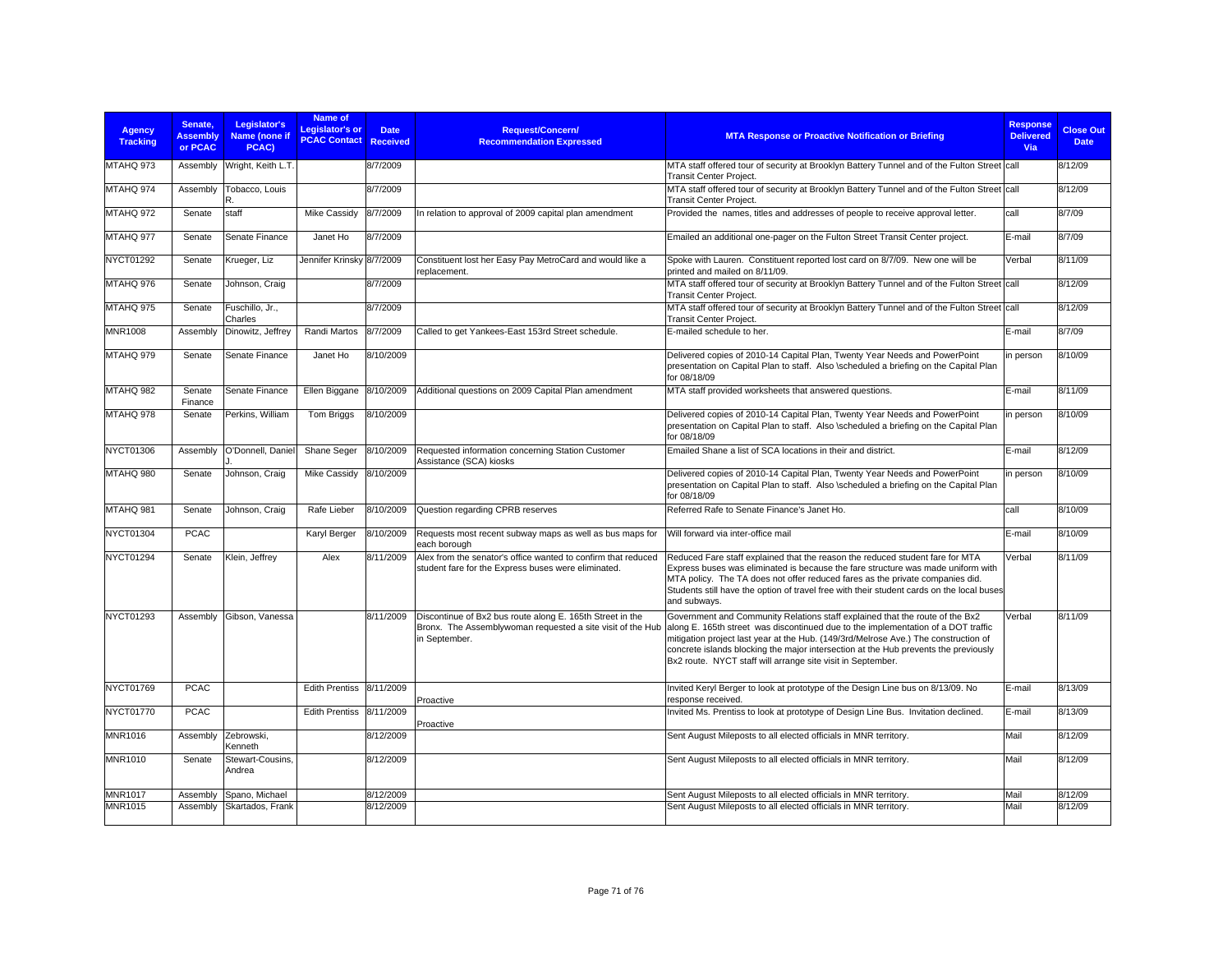| <b>Agency</b><br><b>Tracking</b> | Senate,<br><b>Assembly</b><br>or PCAC | Legislator's<br>Name (none if<br>PCAC) | Name of<br>Legislator's or<br><b>PCAC Contact</b> | <b>Date</b><br><b>Received</b> | <b>Request/Concern/</b><br><b>Recommendation Expressed</b>                                                                                                                                                                                                             | <b>MTA Response or Proactive Notification or Briefing</b>                                                                                                                                                  | <b>Response</b><br><b>Delivered</b><br>Via | <b>Close Out</b><br><b>Date</b> |
|----------------------------------|---------------------------------------|----------------------------------------|---------------------------------------------------|--------------------------------|------------------------------------------------------------------------------------------------------------------------------------------------------------------------------------------------------------------------------------------------------------------------|------------------------------------------------------------------------------------------------------------------------------------------------------------------------------------------------------------|--------------------------------------------|---------------------------------|
| <b>MNR1014</b>                   | Senate                                | Saland, Stephen                        |                                                   | 8/12/2009                      |                                                                                                                                                                                                                                                                        | Sent August Mileposts to all elected officials in MNR territory.                                                                                                                                           | Mail                                       | 8/12/09                         |
| MNR1034                          | Assembly                              | Rivera, Peter                          |                                                   | 8/12/2009                      |                                                                                                                                                                                                                                                                        | Sent August Mileposts to all elected officials in MNR territory.                                                                                                                                           | Mail                                       | 8/12/09                         |
| MNR1026                          | Assembly                              | Rivera, Naomi                          |                                                   | 8/12/2009                      |                                                                                                                                                                                                                                                                        | Sent August Mileposts to all elected officials in MNR territory.                                                                                                                                           | Mail                                       | 8/12/09                         |
| MNR1025                          | Assembly                              | Rivera, Jose                           |                                                   | 8/12/2009                      |                                                                                                                                                                                                                                                                        | Sent August Mileposts to all elected officials in MNR territory.                                                                                                                                           | Mail                                       | 8/12/09                         |
| MNR1019                          | Assembly                              | Rabbitt, Ann                           |                                                   | 8/12/2009                      |                                                                                                                                                                                                                                                                        | Sent August Mileposts to all elected officials in MNR territory.                                                                                                                                           | Mail                                       | 8/12/09                         |
| MNR1011                          | Assembly                              | Pretlow, Gary                          |                                                   | 8/12/2009                      |                                                                                                                                                                                                                                                                        | Sent August Mileposts to all elected officials in MNR territory.                                                                                                                                           | Mail                                       | 8/12/09                         |
| MNR1012                          | Assembly                              | Paulin, Amy                            |                                                   | 8/12/2009                      |                                                                                                                                                                                                                                                                        | Sent August Mileposts to all elected officials in MNR territory.                                                                                                                                           | Mail                                       | 8/12/09                         |
| MNR1012                          | Senate                                | Oppenheimer,<br>Suzi                   |                                                   | 8/12/2009                      |                                                                                                                                                                                                                                                                        | Sent August Mileposts to all elected officials in MNR territory.                                                                                                                                           | Mail                                       | 8/12/09                         |
| <b>MNR1021</b>                   | Senate                                | Morahan,<br>Thomas                     |                                                   | 8/12/2009                      |                                                                                                                                                                                                                                                                        | Sent August Mileposts to all elected officials in MNR territory.                                                                                                                                           | Mail                                       | 8/12/09                         |
| MNR1010                          | Assembly                              | Molinaro, Marcus                       |                                                   | 8/12/2009                      |                                                                                                                                                                                                                                                                        | Sent August Mileposts to all elected officials in MNR territory.                                                                                                                                           | Mail                                       | 8/12/09                         |
| MNR1009                          | Assembly                              | Miller, Joel                           |                                                   | 8/12/2009                      |                                                                                                                                                                                                                                                                        | Sent August Mileposts to all elected officials in MNR territory.                                                                                                                                           | Mail                                       | 8/12/09                         |
| MNR1013                          | Senate                                | eibell, Vincent                        |                                                   | 8/12/2009                      |                                                                                                                                                                                                                                                                        | Sent August Mileposts to all elected officials in MNR territory.                                                                                                                                           | Mail                                       | 8/12/09                         |
| MNR1015                          | Assembly                              | Latimer, George                        |                                                   | 8/12/2009                      |                                                                                                                                                                                                                                                                        | Sent August Mileposts to all elected officials in MNR territory.                                                                                                                                           | Mail                                       | 8/12/09                         |
| MNR1022                          | Senate                                | Larkin, William                        |                                                   | 8/12/2009                      |                                                                                                                                                                                                                                                                        | Sent August Mileposts to all elected officials in MNR territory.                                                                                                                                           | Mail                                       | 8/12/09                         |
| MN9998                           | Senate                                | Klein, Jeffrey                         |                                                   | 8/12/2009                      |                                                                                                                                                                                                                                                                        | Sent August Mileposts to all elected officials in MNR territory.                                                                                                                                           | Mail                                       | 8/12/09                         |
| <b>B&amp;T907</b>                | Senate                                | Klein, Jeffrey                         | John Doyle                                        | 8/12/2009                      | Mr. Doyle called to re-clarify ownership information of the<br>Ferry Point Park Service Road. The clarification was<br>requested in light of a recent NY Daily News story on the road<br>and calls to the Senator's office from the two primary local<br>civic groups. | Explained that property was under NYC Parks Department/NYC DOT jurisdiction.                                                                                                                               | Telephone<br>call                          | 8/12/09                         |
| MTAHQ 983                        | Senate                                | Johnson, Craig                         | Rafe Lieber                                       | 8/12/2009                      | Rafe asked about the impact of the arbitration settlement on<br>the Capital Plan amendment and on the 2010-2014 Capital<br>Plan.                                                                                                                                       | The 2005-2009 amendment would not be affected. Recommended that Sen.<br>Johnson speak with Interim CEO Helena Williams on the impact that the arbitration<br>award may have on the 2010-2014 Capital Plan. | Telephone<br>call                          | 8/12/09                         |
| <b>MNR1017</b>                   | Assembly                              | Jaffee, Ellen                          |                                                   | 8/12/2009                      |                                                                                                                                                                                                                                                                        | Sent August Mileposts to all elected officials in MNR territory.                                                                                                                                           | Mail                                       | 8/12/09                         |
| MNR1036                          | Assembly                              | Heastie, Carl E.                       |                                                   | 8/12/2009                      |                                                                                                                                                                                                                                                                        | Sent August Mileposts to all elected officials in MNR territory.                                                                                                                                           | Mail                                       | 8/12/09                         |
| <b>MNR1011</b>                   | Senate                                | Hassell-<br>Thompson, Ruth             |                                                   | 8/12/2009                      |                                                                                                                                                                                                                                                                        | Sent August Mileposts to all elected officials in MNR territory.                                                                                                                                           | Mail                                       | 8/12/09                         |
| <b>MNR1020</b>                   | Assembly                              | Gunther, Aileen                        |                                                   | 8/12/2009                      |                                                                                                                                                                                                                                                                        | Sent August Mileposts to all elected officials in MNR territory.                                                                                                                                           | Mail                                       | 8/12/09                         |
| MNR1032                          | Assembly                              | Gibson, Vanessa                        |                                                   | 8/12/2009                      |                                                                                                                                                                                                                                                                        | Sent August Mileposts to all elected officials in MNR territory.                                                                                                                                           | Mail                                       | 8/12/09                         |
| <b>MNR1014</b>                   | Assembly                              | Galef, Sandra                          |                                                   | 8/12/2009                      |                                                                                                                                                                                                                                                                        | Sent August Mileposts to all elected officials in MNR territory.                                                                                                                                           | Mail                                       | 8/12/09                         |
| MNR1037                          | Assembly                              | Espaillat, Adriano                     |                                                   | 8/12/2009                      |                                                                                                                                                                                                                                                                        | Sent August Mileposts to all elected officials in MNR territory.                                                                                                                                           | Mail                                       | 8/12/09                         |
| MNR1031                          | Senate                                | Espada, Jr.,<br>Pedro                  |                                                   | 8/12/2009                      |                                                                                                                                                                                                                                                                        | Sent August Mileposts to all elected officials in MNR territory.                                                                                                                                           | Mail                                       | 8/12/09                         |
| MNR1035                          | Assembly                              | Dinowitz, Jeffrey                      |                                                   | 8/12/2009                      |                                                                                                                                                                                                                                                                        | Sent August Mileposts to all elected officials in MNR territory.                                                                                                                                           | Mail                                       | 8/12/09                         |
| MNR1030                          | Senate                                | Diaz, Sr., Ruben                       |                                                   | 8/12/2009                      |                                                                                                                                                                                                                                                                        | Sent August Mileposts to all elected officials in MNR territory.                                                                                                                                           | Mail                                       | 8/12/09                         |
| MNR1027                          | Assembly                              | Crespo, Marcus                         |                                                   | 8/12/2009                      |                                                                                                                                                                                                                                                                        | Sent August Mileposts to all elected officials in MNR territory.                                                                                                                                           | Mail                                       | 8/12/09                         |
| <b>MNR1028</b>                   | Assembly                              | Castro, Nelson                         |                                                   | 8/12/2009                      |                                                                                                                                                                                                                                                                        | Sent August Mileposts to all elected officials in MNR territory.                                                                                                                                           | Mail                                       | 8/12/09                         |
| MNR1018                          | Assembly                              | Calhoun, Nancy                         |                                                   | 8/12/2009                      |                                                                                                                                                                                                                                                                        | Sent August Mileposts to all elected officials in MNR territory.                                                                                                                                           | Mail                                       | 8/12/09                         |
| <b>MNR1016</b>                   | Assembly                              | Brodsky, Richard                       |                                                   | 8/12/2009                      |                                                                                                                                                                                                                                                                        | Sent August Mileposts to all elected officials in MNR territory.                                                                                                                                           | Mail                                       | 8/12/09                         |
| MNR1013                          | Assembly                              | Bradley, Adam                          |                                                   | 8/12/2009                      |                                                                                                                                                                                                                                                                        | Sent August Mileposts to all elected officials in MNR territory.                                                                                                                                           | Mail                                       | 8/12/09                         |
| MNR1023                          | Senate                                | Bonacic, John                          |                                                   | 8/12/2009                      |                                                                                                                                                                                                                                                                        | Sent August Mileposts to all elected officials in MNR territory.                                                                                                                                           | Mail                                       | 8/12/09                         |
| MNR1024                          | Assembly                              | Benjamin,<br>Michael                   |                                                   | 8/12/2009                      |                                                                                                                                                                                                                                                                        | Sent August Mileposts to all elected officials in MNR territory.                                                                                                                                           | Mail                                       | 8/12/09                         |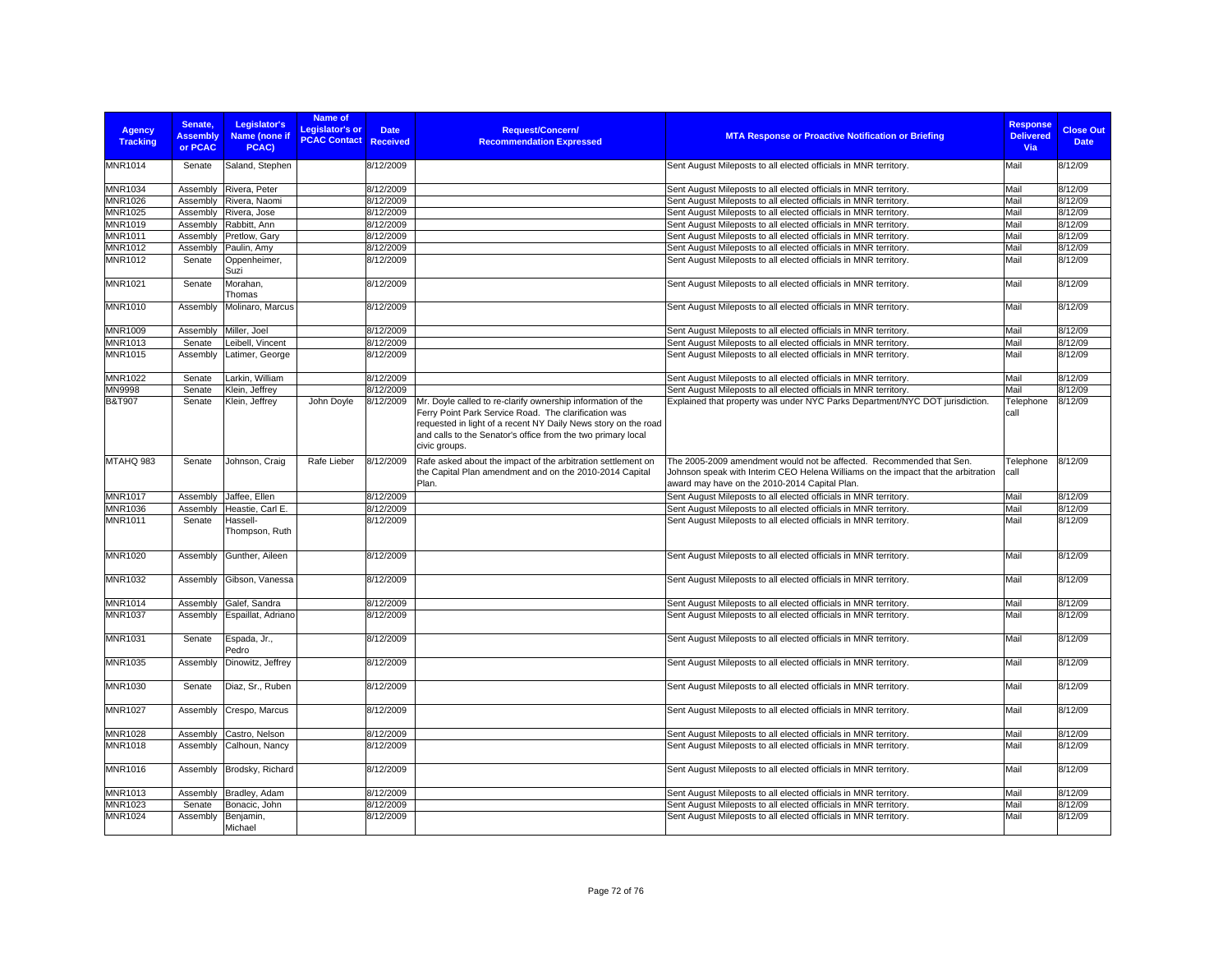| <b>Agency</b><br><b>Tracking</b> | Senate.<br><b>Assembly</b><br>or PCAC | Legislator's<br>Name (none if<br>PCAC) | Name of<br>Legislator's or<br><b>PCAC Contact Received</b> | <b>Date</b> | Request/Concern/<br><b>MTA Response or Proactive Notification or Briefing</b><br><b>Recommendation Expressed</b> | <b>Response</b><br><b>Delivered</b><br>Via | <b>Close Out</b><br><b>Date</b> |
|----------------------------------|---------------------------------------|----------------------------------------|------------------------------------------------------------|-------------|------------------------------------------------------------------------------------------------------------------|--------------------------------------------|---------------------------------|
| MNR1033                          | Assembly                              | Benadetto,<br>Michael                  |                                                            | 8/12/2009   | Sent August Mileposts to all elected officials in MNR territory.                                                 | Mail                                       | 8/12/09                         |
| MN9999                           | Assembly                              | Ball, Gregory                          |                                                            | 8/12/2009   | Sent August Mileposts to all elected officials in MNR territory.                                                 | Mail                                       | 8/12/09                         |
| MNR1029                          | Assembly                              | Arroyo, Carmen                         |                                                            | 8/12/2009   | Sent August Mileposts to all elected officials in MNR territory.                                                 | Mail                                       | 8/12/09                         |
| NYCT01670                        | Assembly                              | Wright, Keith L.T                      |                                                            | 8/13/2009   | Weekend service diversion notice                                                                                 | E-mail                                     | 8/13/09                         |
| <b>NYCT01597</b>                 | Assembly                              | Weprin, Mark                           |                                                            | 8/13/2009   | Weekend service diversion notice                                                                                 | E-mail                                     | 8/13/09                         |
| NYCT01653                        | Assembly                              | Weinstein,<br>Helene E.                |                                                            | 8/13/2009   | Weekend service diversion notice                                                                                 | E-mail                                     | 8/13/09                         |
| NYCT01652                        | Assembly                              | Towns, Darryl C.                       |                                                            | 8/13/2009   | Weekend service diversion notice                                                                                 | E-mail                                     | 8/13/09                         |
| NYCT01674                        | Assembly                              | Tobacco, Louis                         |                                                            | 8/13/2009   | Weekend service diversion notice                                                                                 | E-mail                                     | 8/13/09                         |
| NYCT01594                        | Assembly                              | Titus, Michele                         |                                                            | 8/13/2009   | Weekend service diversion notice                                                                                 | E-mail                                     | 8/13/09                         |
| NYCT01673                        | Assembly                              | Titone, Matthew                        |                                                            | 8/13/2009   | Weekend service diversion notice                                                                                 | E-mail                                     | 8/13/09                         |
| NYCT01610                        | Senate                                | Stavisky, Toby<br>Ann                  |                                                            | 8/13/2009   | Weekend service diversion notice                                                                                 | E-mail                                     | 8/13/09                         |
| NYCT01655                        | Senate                                | Squadron, Daniel                       |                                                            | 8/13/2009   | Weekend service diversion notice                                                                                 | E-mail                                     | 8/13/09                         |
| NYCT01611                        | Senate                                | Smith, Malcolm                         |                                                            | 8/13/2009   | Weekend service diversion notice                                                                                 | E-mail                                     | 8/13/09                         |
| NYCT01669                        | Assembly                              | Silver, Sheldon                        |                                                            | 8/13/2009   | Weekend service diversion notice                                                                                 | E-mail                                     | 8/13/09                         |
| NYCT01627                        | Senate                                | Serrano, Jose M.                       |                                                            | 8/13/2009   | Weekend service diversion notice                                                                                 | E-mail                                     | 8/13/09                         |
| NYCT01607                        | Assembly                              | Seminerio,<br>Anthony S.               |                                                            | 8/13/2009   | Weekend service diversion notice                                                                                 | E-mail                                     | 8/13/09                         |
| NYCT01666                        | Senate                                | Schneiderman,<br>Eric                  |                                                            | 8/13/2009   | Weekend service diversion notice                                                                                 | E-mail                                     | 8/13/09                         |
| NYCT01606                        | Assembly                              | Scarborough,<br>William                |                                                            | 8/13/2009   | Weekend service diversion notice                                                                                 | E-mail                                     | 8/13/09                         |
| NYCT01677                        | Senate                                | Savino, Diane                          |                                                            | 8/13/2009   | Weekend service diversion notice                                                                                 | E-mail                                     | 8/13/09                         |
| NYCT01654                        | Senate                                | Sampson, John                          |                                                            | 8/13/2009   | Weekend service diversion notice                                                                                 | E-mail                                     | 8/13/09                         |
| NYCT01662                        | Assembly                              | Rosenthal, Linda                       |                                                            | 8/13/2009   | Weekend service diversion notice                                                                                 | E-mail                                     | 8/13/09                         |
| NYCT01641                        | Assembly                              | Robinson,<br>Annette                   |                                                            | 8/13/2009   | Weekend service diversion notice                                                                                 | E-mail                                     | 8/13/09                         |
| NYCT01624                        | Assembly                              | Rivera, Peter M.                       |                                                            | 8/13/2009   | Weekend service diversion notice                                                                                 | E-mail                                     | 8/13/09                         |
| NYCT01625                        | Assembly                              | Rivera, Naomi                          |                                                            | 8/13/2009   | Weekend service diversion notice                                                                                 | E-mail                                     | 8/13/09                         |
| NYCT01614                        | Assembly                              | Rivera, Jose                           |                                                            | 8/13/2009   | Weekend service diversion notice                                                                                 | E-mail                                     | 8/13/09                         |
| NYCT01656                        | Assembly                              | Powell, Jr., Adam<br>Clayton           |                                                            | 8/13/2009   | Weekend service diversion notice                                                                                 | E-mail                                     | 8/13/09                         |
| NYCT01604                        | Assembly                              | Pheffer, Audrey I.                     |                                                            | 8/13/2009   | Weekend service diversion notice                                                                                 | E-mail                                     | 8/13/09                         |
| NYCT01650                        | Assembly                              | Perry, Nick                            |                                                            | 8/13/2009   | Weekend service diversion notice                                                                                 | E-mail                                     | 8/13/09                         |
| NYCT01667                        | Senate                                | Perkins, William                       |                                                            | 8/13/2009   | Weekend service diversion notice                                                                                 | E-mail                                     | 8/13/09                         |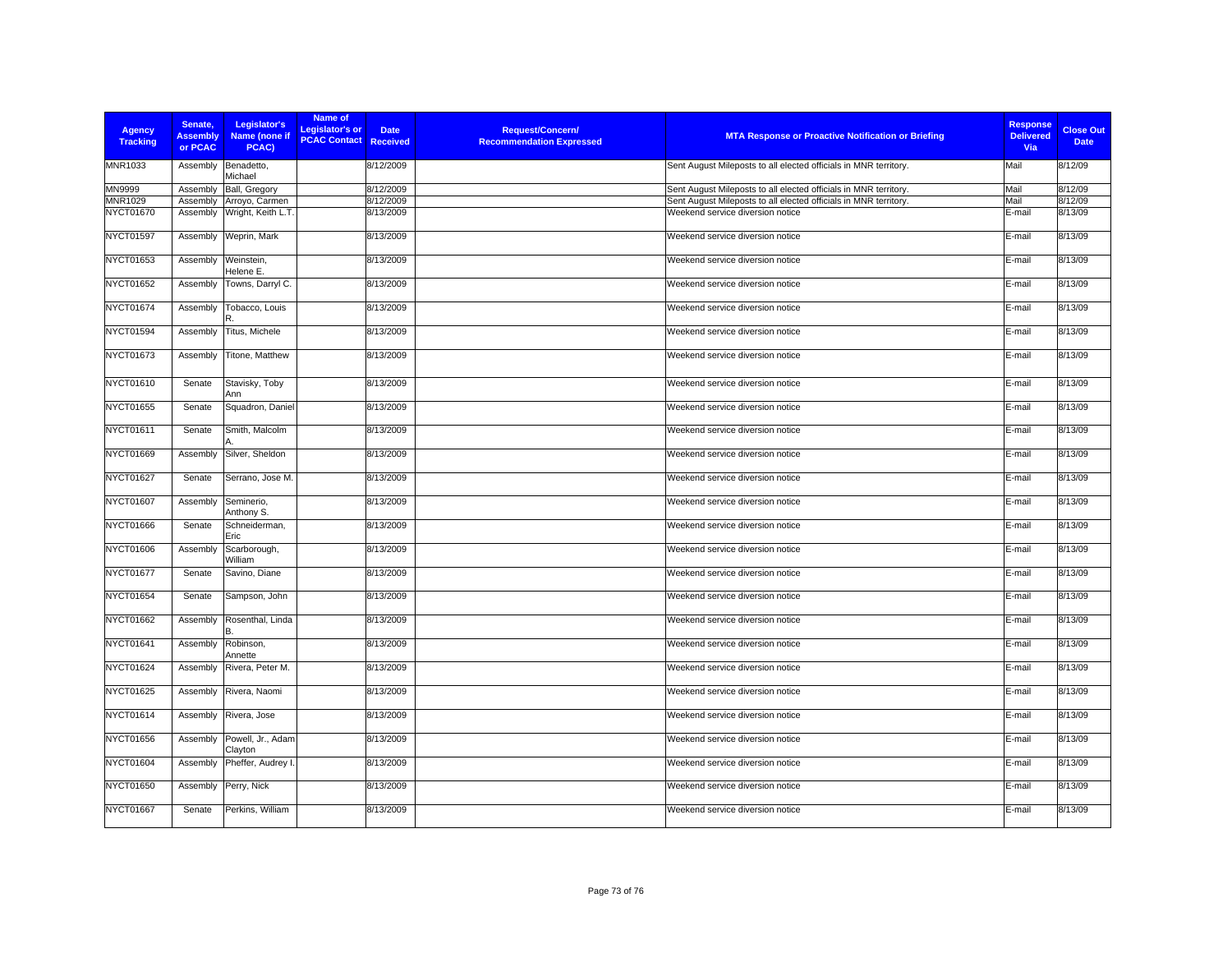| <b>Agency</b><br><b>Tracking</b> | Senate,<br><b>Assembly</b><br>or PCAC | Legislator's<br>Name (none if<br>PCAC) | Name of<br><b>Legislator's or</b><br><b>PCAC Contact Received</b> | <b>Date</b> | <b>Request/Concern/</b><br><b>Recommendation Expressed</b> | <b>MTA Response or Proactive Notification or Briefing</b> | <b>Response</b><br><b>Delivered</b><br>Via | <b>Close Out</b><br><b>Date</b> |
|----------------------------------|---------------------------------------|----------------------------------------|-------------------------------------------------------------------|-------------|------------------------------------------------------------|-----------------------------------------------------------|--------------------------------------------|---------------------------------|
| NYCT01603                        | Assembly                              | Peralta, Jose R.                       |                                                                   | 8/13/2009   |                                                            | Weekend service diversion notice                          | E-mail                                     | 8/13/09                         |
| NYCT01651                        | Senate                                | Parker, Kevin S.                       |                                                                   | 8/13/2009   |                                                            | Weekend service diversion notice                          | E-mail                                     | 8/13/09                         |
| NYCT01602                        | Senate                                | Padavan, Frank                         |                                                                   | 8/13/2009   |                                                            | Weekend service diversion notice                          | E-mail                                     | 8/13/09                         |
| NYCT01649                        | Assembly                              | Ortiz, Felix                           |                                                                   | 8/13/2009   |                                                            | Weekend service diversion notice                          | E-mail                                     | 8/13/09                         |
| NYCT01601                        | Senate                                | Onorato, George                        |                                                                   | 8/13/2009   |                                                            | Weekend service diversion notice                          | E-mail                                     | 8/13/09                         |
| <b>NYCT01668</b>                 | Assembly                              | O'Donnell, Daniel                      |                                                                   | 8/13/2009   |                                                            | Weekend service diversion notice                          | E-mail                                     | 8/13/09                         |
| NYCT01600                        | Assembly                              | Nolan, Catherine                       |                                                                   | 8/13/2009   |                                                            | Weekend service diversion notice                          | E-mail                                     | 8/13/09                         |
| NYCT01647                        | Senate                                | Montgomery,<br>Velmanette              |                                                                   | 8/13/2009   |                                                            | Weekend service diversion notice                          | E-mail                                     | 8/13/09                         |
| <b>NYCT01605</b>                 | Senate                                | Monserrate,<br>Hiram                   |                                                                   | 8/13/2009   |                                                            | Weekend service diversion notice                          | E-mail                                     | 8/13/09                         |
| NYCT01646                        | Assembly                              | Millman, Joan                          |                                                                   | 8/13/2009   |                                                            | Weekend service diversion notice                          | E-mail                                     | 8/13/09                         |
| NYCT01596                        | Assembly                              | Meng, Grace                            |                                                                   | 8/13/2009   |                                                            | Weekend service diversion notice                          | E-mail                                     | 8/13/09                         |
| <b>NYCT01599</b>                 | Assembly                              | Mayersohn,<br>Nettie                   |                                                                   | 8/13/2009   |                                                            | Weekend service diversion notice                          | E-mail                                     | 8/13/09                         |
| <b>NYCT01598</b>                 | Assembly                              | Markey, Margaret                       |                                                                   | 8/13/2009   |                                                            | Weekend service diversion notice                          | E-mail                                     | 8/13/09                         |
| NYCT01644                        | Assembly                              | Maisel, Alan                           |                                                                   | 8/13/2009   |                                                            | Weekend service diversion notice                          | E-mail                                     | 8/13/09                         |
| NYCT01643                        | Assembly                              | Lopez, Vito                            |                                                                   | 8/13/2009   |                                                            | Weekend service diversion notice                          | E-mail                                     | 8/13/09                         |
| NYCT01642                        | Assembly                              | Lentol, Joseph R.                      |                                                                   | 8/13/2009   |                                                            | Weekend service diversion notice                          | E-mail                                     | 8/13/09                         |
| <b>NYCT01675</b>                 | Senate                                | Lanza, Andrew J.                       |                                                                   | 8/13/2009   |                                                            | Weekend service diversion notice                          | E-mail                                     | 8/13/09                         |
| NYCT01593                        | Assembly                              | Lancman, Rory I.                       |                                                                   | 8/13/2009   |                                                            | Weekend service diversion notice                          | E-mail                                     | 8/13/09                         |
| NYCT01640                        | Senate                                | Kruger, Carl                           |                                                                   | 8/13/2009   |                                                            | Weekend service diversion notice                          | E-mail                                     | 8/13/09                         |
| <b>NYCT01664</b>                 | Senate                                | Krueger, Liz                           |                                                                   | 8/13/2009   |                                                            | Weekend service diversion notice                          | E-mail                                     | 8/13/09                         |
| NYCT01623                        | Senate                                | Klein, Jeffrey                         |                                                                   | 8/13/2009   |                                                            | Weekend service diversion notice                          | E-mail                                     | 8/13/09                         |
| NYCT01665                        | Assembly                              | Kellner, Micah                         |                                                                   | 8/13/2009   |                                                            | Weekend service diversion notice                          | E-mail                                     | 8/13/09                         |
| NYCT01661                        | Assembly                              | Kavanagh, Brian                        |                                                                   | 8/13/2009   |                                                            | Weekend service diversion notice                          | E-mail                                     | 8/13/09                         |
| MTAHQ 984                        | Senate                                | Johnson, Craig                         | Mike Cassidy                                                      | 8/13/2009   | Mike asked who were the current members on CPRB.           | List of current CPRB members emailed to Mike.             | E-mail                                     | 8/13/09                         |
| NYCT01636                        | Assembly                              | Jeffries, Hakeem                       |                                                                   | 8/13/2009   |                                                            | Weekend service diversion notice                          | E-mail                                     | 8/13/09                         |
| NYCT01639                        | Assembly                              | Jacobs, Rhoda                          |                                                                   | 8/13/2009   |                                                            | Weekend service diversion notice                          | E-mail                                     | 8/13/09                         |
| NYCT01676                        | Assembly                              | Hyer-Spencer,<br>Janelle               |                                                                   | 8/13/2009   |                                                            | Weekend service diversion notice                          | E-mail                                     | 8/13/09                         |
| <b>NYCT01608</b>                 | Senate                                | Huntley, Shirley                       |                                                                   | 8/13/2009   |                                                            | Weekend service diversion notice                          | E-mail                                     | 8/13/09                         |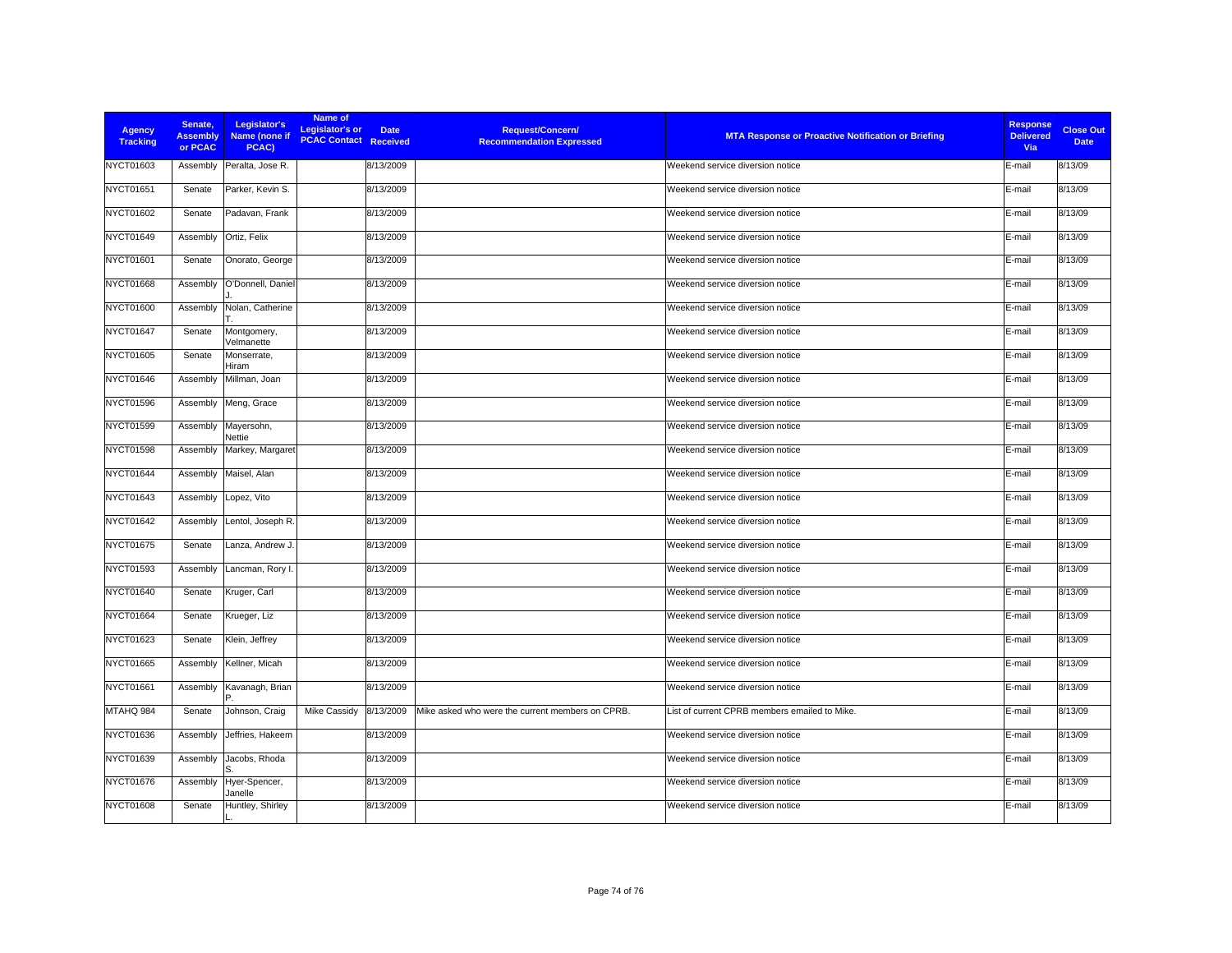| <b>Agency</b><br><b>Tracking</b> | Senate.<br><b>Assembly</b><br>or PCAC | Legislator's<br>Name (none if<br>PCAC) | Name of<br>Legislator's or<br><b>PCAC Contact Received</b> | <b>Date</b> | <b>Request/Concern/</b><br><b>Recommendation Expressed</b>                     | <b>MTA Response or Proactive Notification or Briefing</b>                                                                                                                                                                                                                                                                                                           | <b>Response</b><br><b>Delivered</b><br><b>Via</b> | <b>Close Out</b><br><b>Date</b> |
|----------------------------------|---------------------------------------|----------------------------------------|------------------------------------------------------------|-------------|--------------------------------------------------------------------------------|---------------------------------------------------------------------------------------------------------------------------------------------------------------------------------------------------------------------------------------------------------------------------------------------------------------------------------------------------------------------|---------------------------------------------------|---------------------------------|
| NYCT01638                        | Assembly                              | Hikind, Dov                            |                                                            | 8/13/2009   |                                                                                | Weekend service diversion notice                                                                                                                                                                                                                                                                                                                                    | E-mail                                            | 8/13/09                         |
| NYCT01591                        | Assembly                              | Hevesi, Andrew                         |                                                            | 8/13/2009   |                                                                                | Weekend service diversion notice                                                                                                                                                                                                                                                                                                                                    | E-mail                                            | 8/13/09                         |
| NYCT01613                        | Assembly                              | Heastie, Carl E.                       |                                                            | 8/13/2009   |                                                                                | Weekend service diversion notice                                                                                                                                                                                                                                                                                                                                    | E-mail                                            | 8/13/09                         |
| NYCT01626                        | Senate                                | Hassell-<br>Thompson, Ruth             |                                                            | 8/13/2009   |                                                                                | Weekend service diversion notice                                                                                                                                                                                                                                                                                                                                    | E-mail                                            | 8/13/09                         |
| NYCT01671                        | Assembly                              | Gottfried, Richard                     |                                                            | 8/13/2009   |                                                                                | Weekend service diversion notice                                                                                                                                                                                                                                                                                                                                    | E-mail                                            | 8/13/09                         |
| Bus Co 926                       | Senate                                | Golden, Martin J.                      | Joan Byrnes                                                | 8/13/2009   | are all old buses.                                                             | Complaints received regarding the buses that service the BM1 E-mailed back, after contacting our Spring Creek Depot, that 25% of the fleet<br>consists of older buses; however, all buses both new and old are assigned to all five<br>express routes. Never only to one route. Unfortunately, at this point, we don't have<br>enough new buses for all the routes. | e-mail                                            | 8/10/09                         |
| NYCT01635                        | Senate                                | Golden, Martin J.                      |                                                            | 8/13/2009   |                                                                                | Weekend service diversion notice                                                                                                                                                                                                                                                                                                                                    | E-mail                                            | 8/13/09                         |
| NYCT01663                        | Assembly                              | Glick, Deborah                         |                                                            | 8/13/2009   |                                                                                | Weekend service diversion notice                                                                                                                                                                                                                                                                                                                                    | E-mail                                            | 8/13/09                         |
| NYCT01616                        | Assembly                              | Gibson, Vanessa                        |                                                            | 8/13/2009   |                                                                                | Weekend service diversion notice                                                                                                                                                                                                                                                                                                                                    | E-mail                                            | 8/13/09                         |
| <b>NYCT01588</b>                 | Assembly                              | Gianaris, Michael                      |                                                            | 8/13/2009   |                                                                                | Weekend service diversion notice                                                                                                                                                                                                                                                                                                                                    | E-mail                                            | 8/13/09                         |
| NYCT01660                        | Assembly                              | Farrell, Herman                        |                                                            | 8/13/2009   |                                                                                | Weekend service diversion notice                                                                                                                                                                                                                                                                                                                                    | E-mail                                            | 8/13/09                         |
| NYCT01659                        | Assembly                              | Espaillat, Adriano                     |                                                            | 8/13/2009   |                                                                                | Weekend service diversion notice                                                                                                                                                                                                                                                                                                                                    | E-mail                                            | 8/13/09                         |
| <b>NYCT01622</b>                 | Senate                                | Espada, Jr.,<br>Pedro                  |                                                            | 8/13/2009   |                                                                                | Weekend service diversion notice                                                                                                                                                                                                                                                                                                                                    | E-mail                                            | 8/13/09                         |
| NYCT01657                        | Senate                                | Duane, Thomas                          |                                                            | 8/13/2009   |                                                                                | Weekend service diversion notice                                                                                                                                                                                                                                                                                                                                    | E-mail                                            | 8/13/09                         |
| NYCT01307                        | Senate                                | Duane, Thomas                          | Colin Casey                                                | 8/13/2009   | Called to inquire about a response to a letter and a bus<br>layover relocation | Left Colin a message that the bus layover location was relocated to W26 Street in<br>late July. Also informed him that the letter concerning Mulry Square Vent Plant<br>would be responded to in a few weeks.                                                                                                                                                       | Verbal                                            | 8/20/09                         |
| NYCT01621                        | Assembly                              | Dinowitz, Jeffrey                      |                                                            | 8/13/2009   |                                                                                | Weekend service diversion notice                                                                                                                                                                                                                                                                                                                                    | E-mail                                            | 8/13/09                         |
| <b>NYCT01645</b>                 | Senate                                | Dilan, Martin<br>Malave                |                                                            | 8/13/2009   |                                                                                | Weekend service diversion notice                                                                                                                                                                                                                                                                                                                                    | E-mail                                            | 8/13/09                         |
| NYCT01619                        | Senate                                | Diaz, Sr., Ruben                       |                                                            | 8/13/2009   |                                                                                | Weekend service diversion notice                                                                                                                                                                                                                                                                                                                                    | E-mail                                            | 8/13/09                         |
| <b>NYCT01595</b>                 | Assembly                              | DenDekker,<br>Michael G.               |                                                            | 8/13/2009   |                                                                                | Weekend service diversion notice                                                                                                                                                                                                                                                                                                                                    | E-mail                                            | 8/13/09                         |
| NYCT01633                        | Assembly                              | Cymbrowitz,<br>Steven H.               |                                                            | 8/13/2009   |                                                                                | Weekend service diversion notice                                                                                                                                                                                                                                                                                                                                    | E-mail                                            | 8/13/09                         |
| NYCT01672                        | Assembly                              | Cusick, Michael                        |                                                            | 8/13/2009   |                                                                                | Weekend service diversion notice                                                                                                                                                                                                                                                                                                                                    | E-mail                                            | 8/13/09                         |
| NYCT01617                        | Assembly                              | Crespo, Marcos                         |                                                            | 8/13/2009   |                                                                                | Weekend service diversion notice                                                                                                                                                                                                                                                                                                                                    | E-mail                                            | 8/13/09                         |
| NYCT01592                        | Assembly                              | Cook. Vivian                           |                                                            | 8/13/2009   |                                                                                | Weekend service diversion notice                                                                                                                                                                                                                                                                                                                                    | E-mail                                            | 8/13/09                         |
| NYCT01632                        | Assembly                              | Colton, William                        |                                                            | 8/13/2009   |                                                                                | Weekend service diversion notice                                                                                                                                                                                                                                                                                                                                    | E-mail                                            | 8/13/09                         |
| NYCT01590                        | Assembly                              | Clark, Barbara M.                      |                                                            | 8/13/2009   |                                                                                | Weekend service diversion notice                                                                                                                                                                                                                                                                                                                                    | E-mail                                            | 8/13/09                         |
| NYCT01618                        | Assembly                              | Castro, Nelson L.                      |                                                            | 8/13/2009   |                                                                                | Weekend service diversion notice                                                                                                                                                                                                                                                                                                                                    | E-mail                                            | 8/13/09                         |